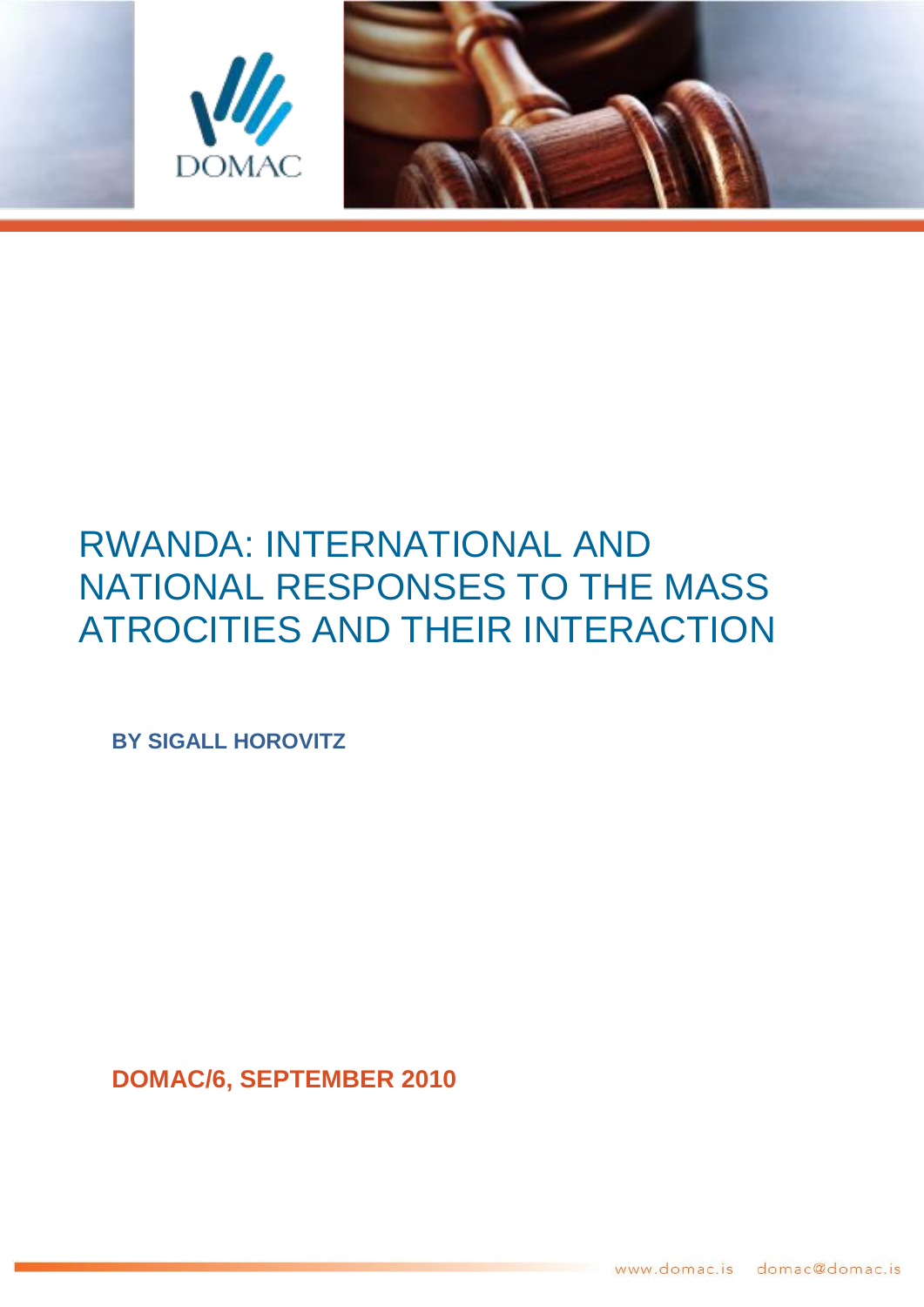# **ABOUT DOMAC**

**THE DOMAC PROJECT** focuses on the actual interaction between national and international courts involved in prosecuting individuals in mass atrocity situations. It explores what impact international procedures have on prosecution rates before national courts, their sentencing policies, award of reparations and procedural legal standards. It comprehensively examines the problems presented by the limited response of the international community to mass atrocity situations, and offers methods to improve coordination of national and international proceedings and better utilization of national courts, inter alia, through greater formal and informal avenues of cooperation, interaction and resource sharing between national and international courts.

**THE DOMAC PROJECT** is a research program funded under the Seventh Framework Programme for EU Research (FP7) under grant agreement no. 217589. The DOMAC project is funded under the Socio-economic sciences and Humanities Programme for the duration of three years starting 1st February 2008.

**THE DOMAC PARTNERS** are Hebrew University, Reykjavik University, University College London, and University of Amsterdam.





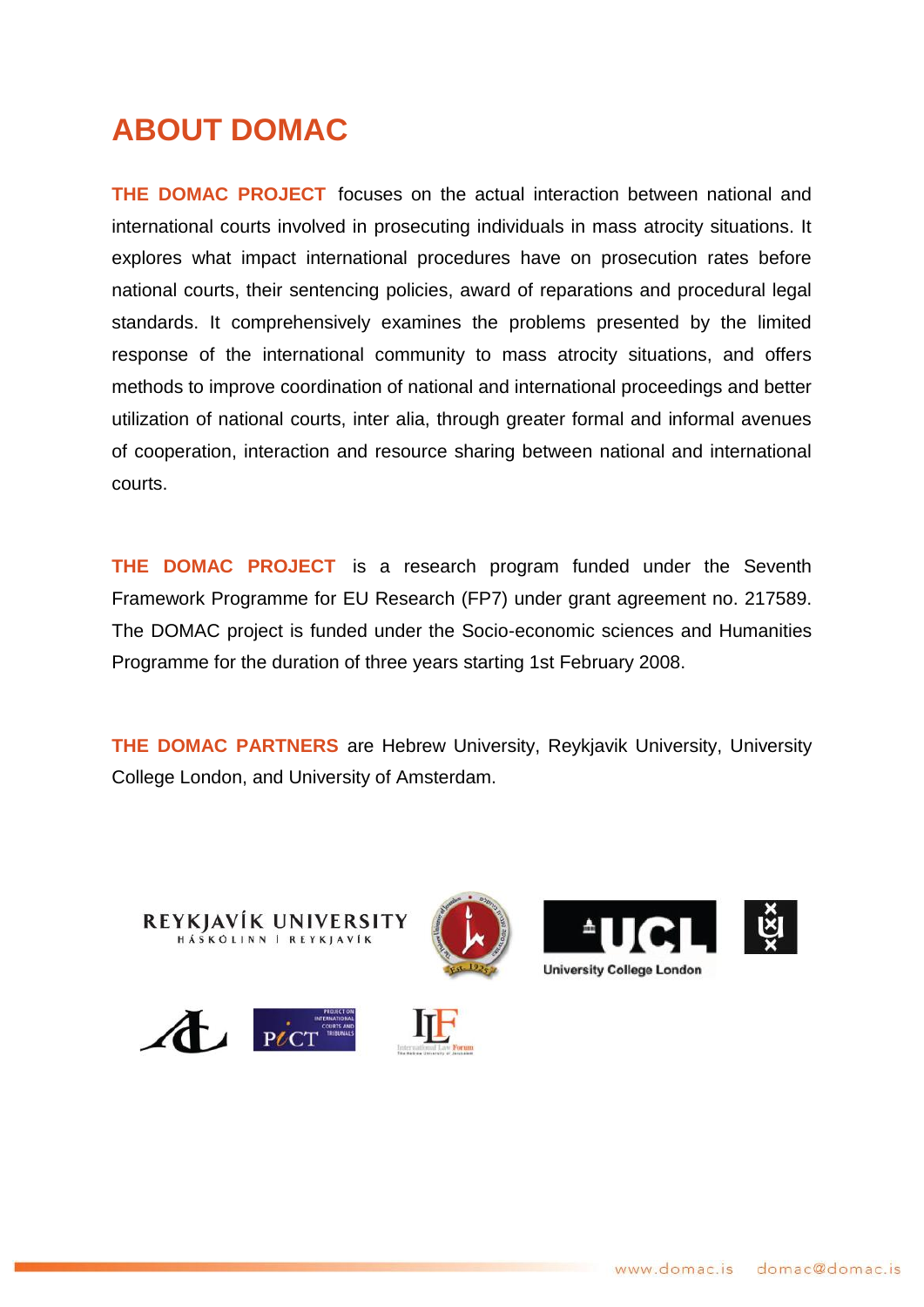# **ABOUT THE AUTHOR**

Sigall Horovitz is a PhD candidate at the Hebrew University of Jerusalem. She holds an LL.M. from Columbia University (2003). Ms. Horovitz worked as a Legal Officer at the United Nations International Criminal Tribunal for Rwanda, during 2005-2008. She also served with the Office of the Prosecution in the Special Court for Sierra Leone, in 2003- 2004 and in 2010.

# **ACKNOWLEDGEMENTS**

The author would like to thank the interviewees for their time and attention, and especially thank Edem Comlan for his helpful comments.

This paper represents not the collective views of the DOMAC Project, but only the views of its author.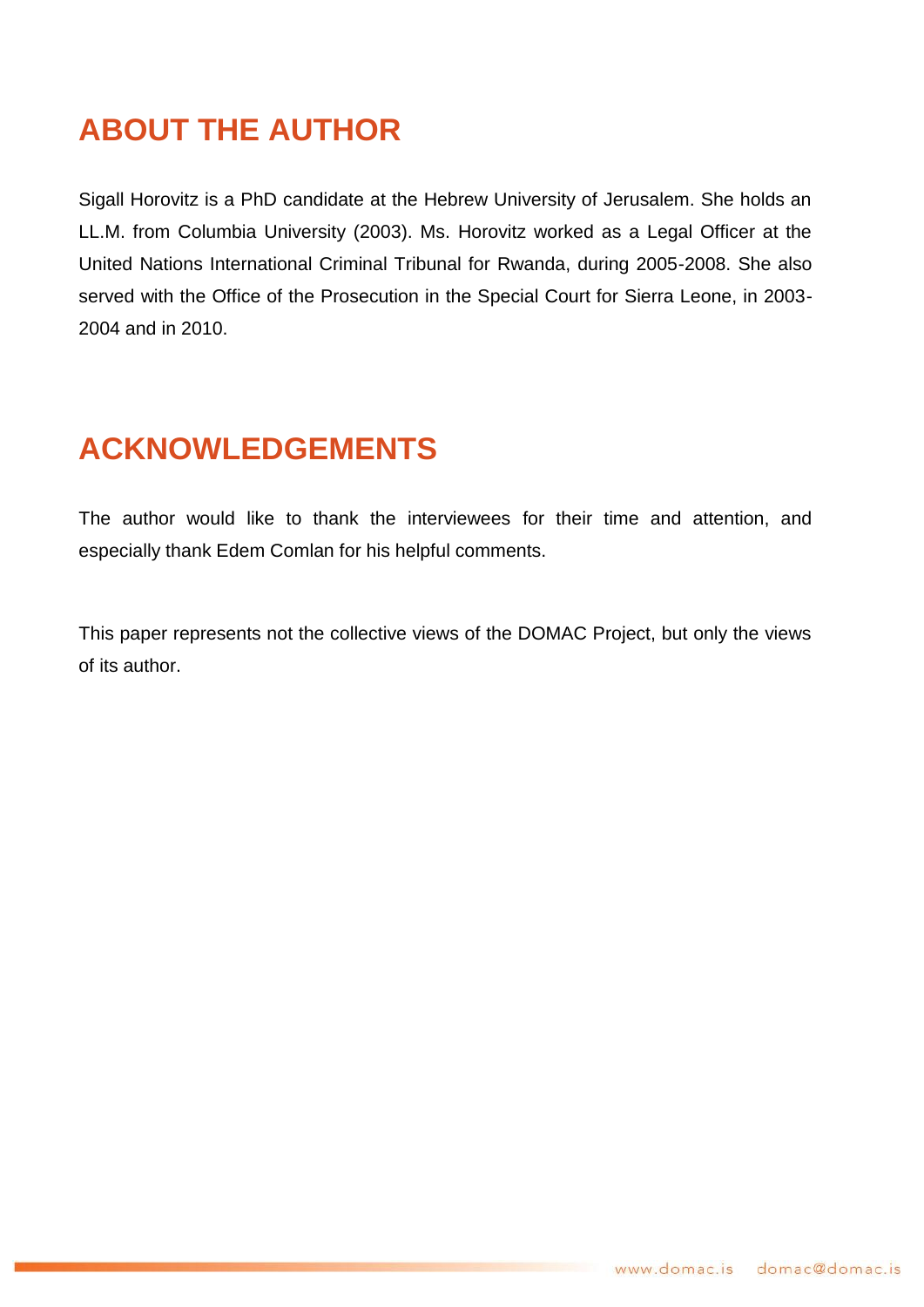© 2010 Sigall Horovitz

Published by DOMAC Reykjavik University Menntavegi 1, 101 Reykjavik Iceland www.domac.is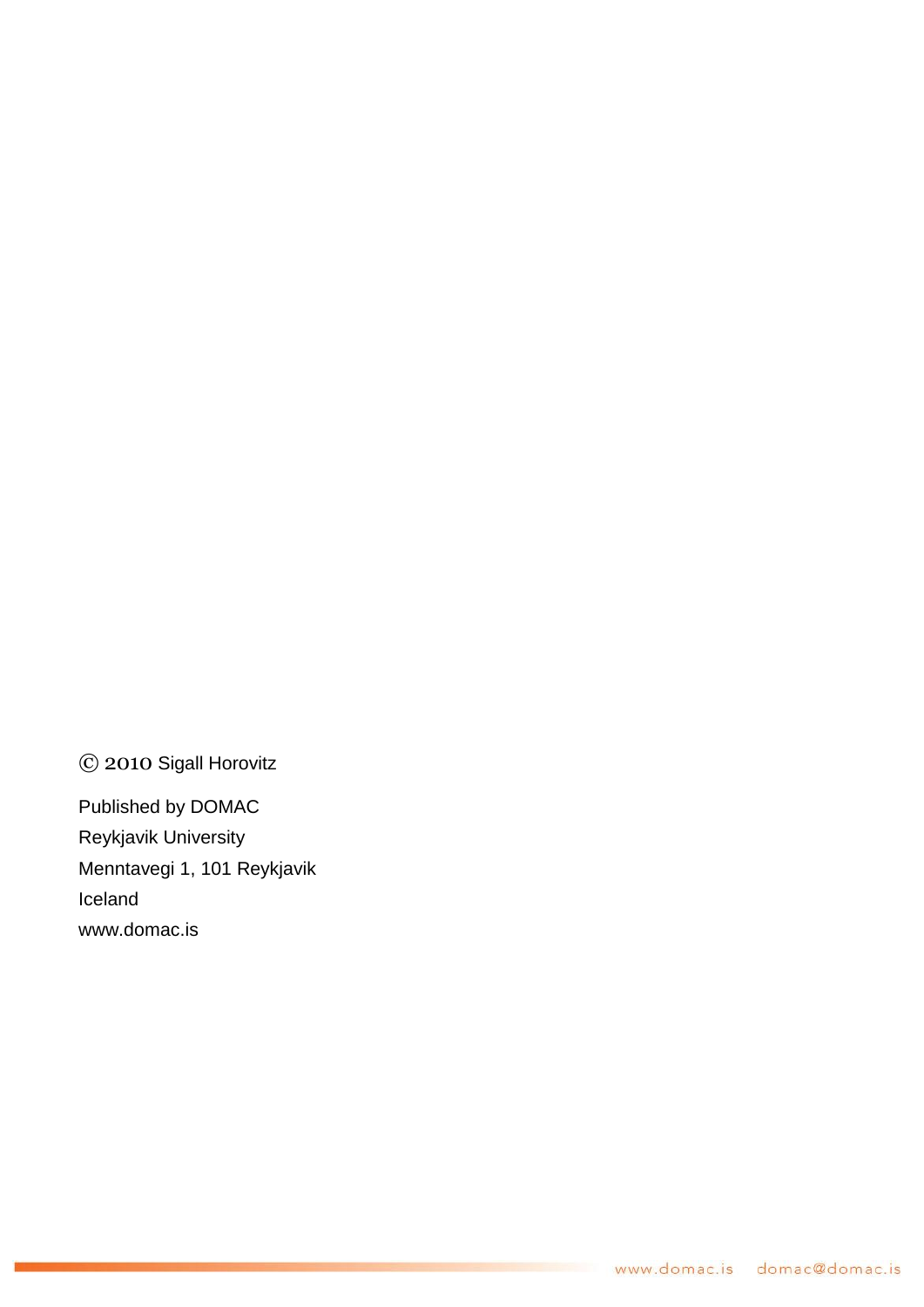# <span id="page-4-0"></span>EXECUTIVE SUMMARY

Genocide and other atrocities perpetrated in Rwanda in 1994 have been subject to judicial proceedings both at the international and national levels. While about 70 individuals are or have been prosecuted by the International Criminal Tribunal for Rwanda (hereinafter: ICTR), mass amounts of perpetrators have been tried in Rwandan courts. But national trials developed separately from the international proceedings, applying different norms and procedures from those followed at the ICTR. In 2008, the ICTR found that Rwanda does not offer fair trials to genocide suspects and refused on that basis to refer cases to Rwanda. If this finding is true, then the combined impact of the national and international atrocity-related proceedings is sub-optimal, particularly when the more "problematic" national process deals with most perpetrators.

This report posits that in order to effectively fight impunity for atrocities, given the limited number of perpetrators international courts can prosecute, the international community must adopt a comprehensive approach which promotes a parallel utilization of international and national courts. Calibrating international and national trials would also ensure that substantive and procedural norms developed in international courts will be applied in national trials. In the case of Rwanda, the international community was primarily focused on international trials, and did not design the ICTR to encourage national trials. Thus, in its first ten years of existence, the ICTR had almost no impact on national atrocity-related proceedings in Rwanda. This changed to a certain extent in 2004, when the ICTR, in order to meet its closure deadline, adopted a procedure allowing the transfer of cases to national courts. Hoping to receive cases from the ICTR, Rwanda amended its due process provisions, abolished the death penalty, improved its prison conditions, and significantly increased its cooperation with the ICTR. In parallel, the ICTR became actively involved in strengthening the judicial capacity of Rwanda.

These and additional domestic impacts of the ICTR are identified and assessed in this report, which also offers ways to maximize any positive impacts identified. In preparing the report, the author analyzed various documents and interviewed over 30 core professionals affiliated with the ICTR or the Rwandan justice system.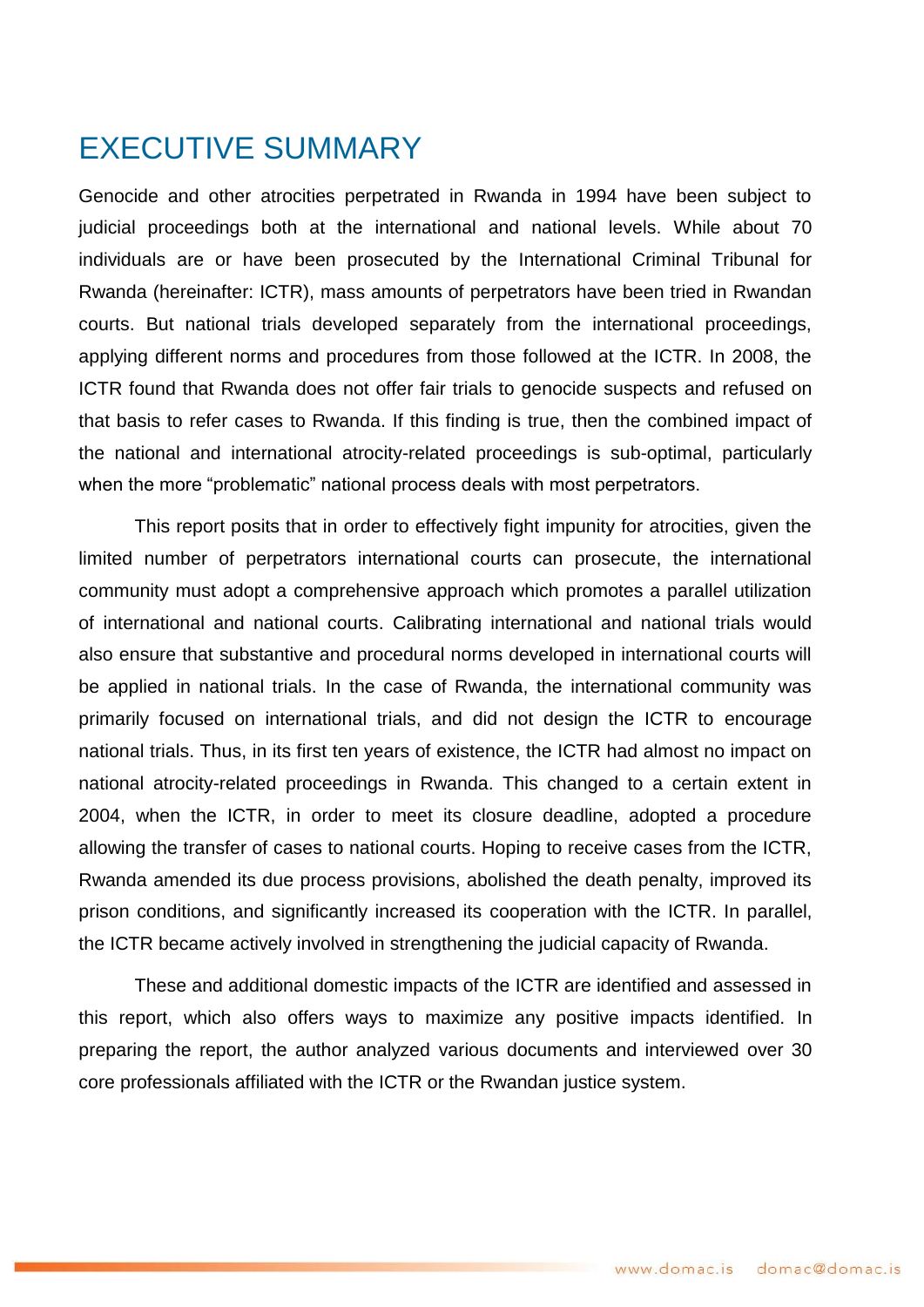# <span id="page-5-0"></span>**TABLE OF CONTENTS**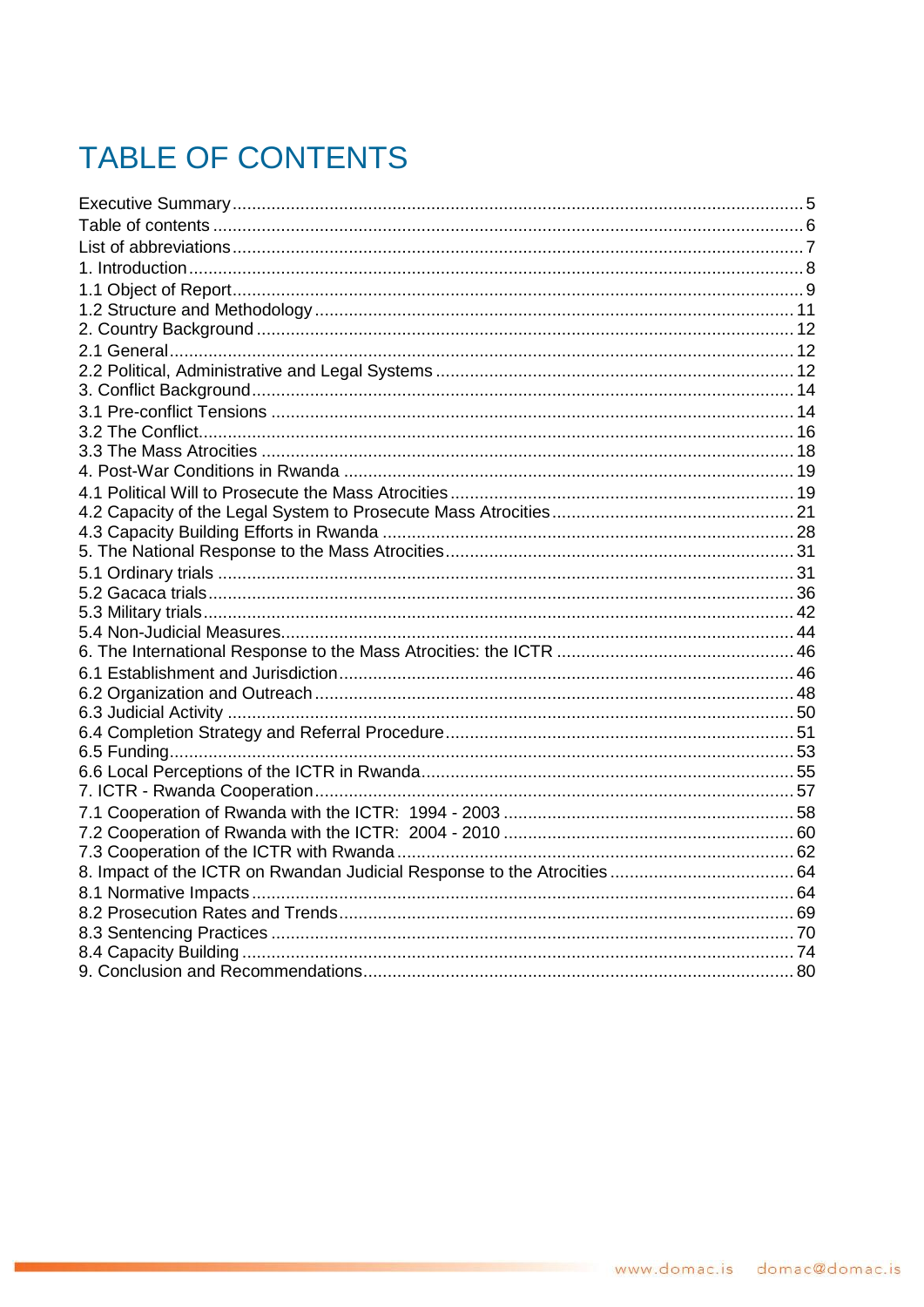# <span id="page-6-0"></span>LIST OF ABBREVIATIONS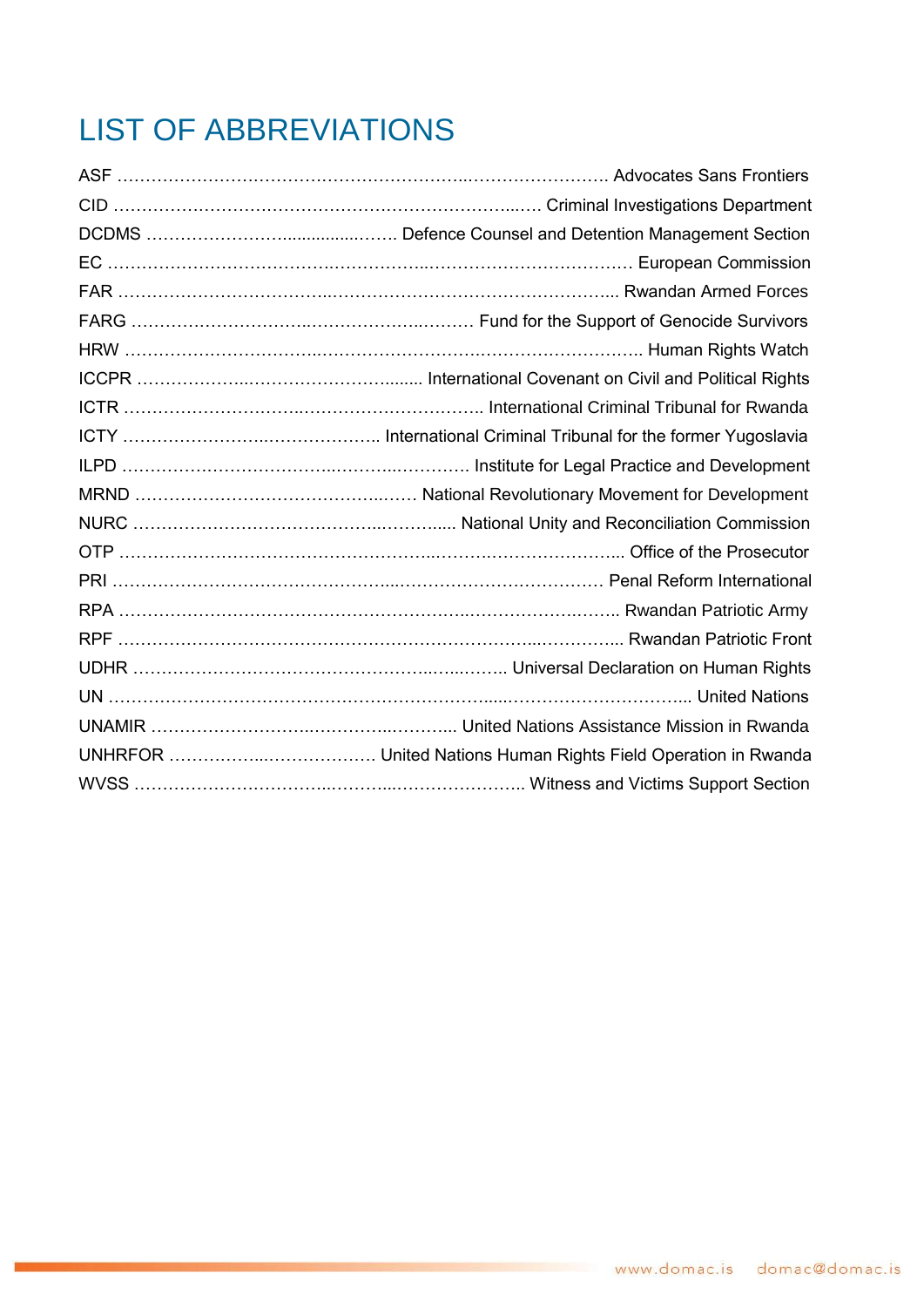## <span id="page-7-0"></span>1. INTRODUCTION

From 7 April to 18 July 1994, between 800,000 and one million people were killed in Rwanda in what has been described as the fastest genocide in history. Most of the victims were civilians belonging to the Tutsi ethnic group, which was persecuted in Rwanda since the country's independence. The victims were often tortured and raped before they were killed. The perpetrators included soldiers, militia members and civilians, mostly of Hutu ethnicity. Serious crimes were also committed by Tutsis against Hutu civilians, in particular "revenge killings". The genocide followed a 4-year protracted armed conflict between the Tutsi-dominated Rwandan Patriotic Front (hereinafter: RPF) and government forces. On 18 July 1994, the victorious RPF established a new government of national unity. Security forces began arresting suspected "genocidaires" (a term used in Rwanda when referring to genocide perpetrators). However, most of the high-ranking genocidaires have by then fled Rwanda.

In November 1994, the United Nations (hereinafter: UN) Security Council established the International Criminal Tribunal for Rwanda (hereinafter: ICTR) to prosecute the major perpetrators of the atrocities committed in Rwanda (or by Rwandans in neighboring countries) in 1994. The ICTR indicted a total of 92 persons. It began its trials in 1996, and is expected to complete all first instance trials by the end of 2010. In Rwanda, in late 1996, "specialized chambers" within the domestic courts started prosecuting the suspected genocidaires who were apprehended in the country. By 1998, mass arrests in Rwanda led to the detention of over 120,000 suspected genocidaires. As trials and investigations progressed, the list of suspects compiled by the Rwandan authorities exceeded a million persons. In 2001, to better handle mass trials, the government created a system of "gacaca courts" which are based on a traditional community justice mechanism. In addition to establishing criminal accountability, the gacaca courts were also designed to contribute to national reconciliation by bringing together community members to discuss the atrocities. At the time of writing, gacaca courts prosecuted over a million persons, mainly low and mid level suspected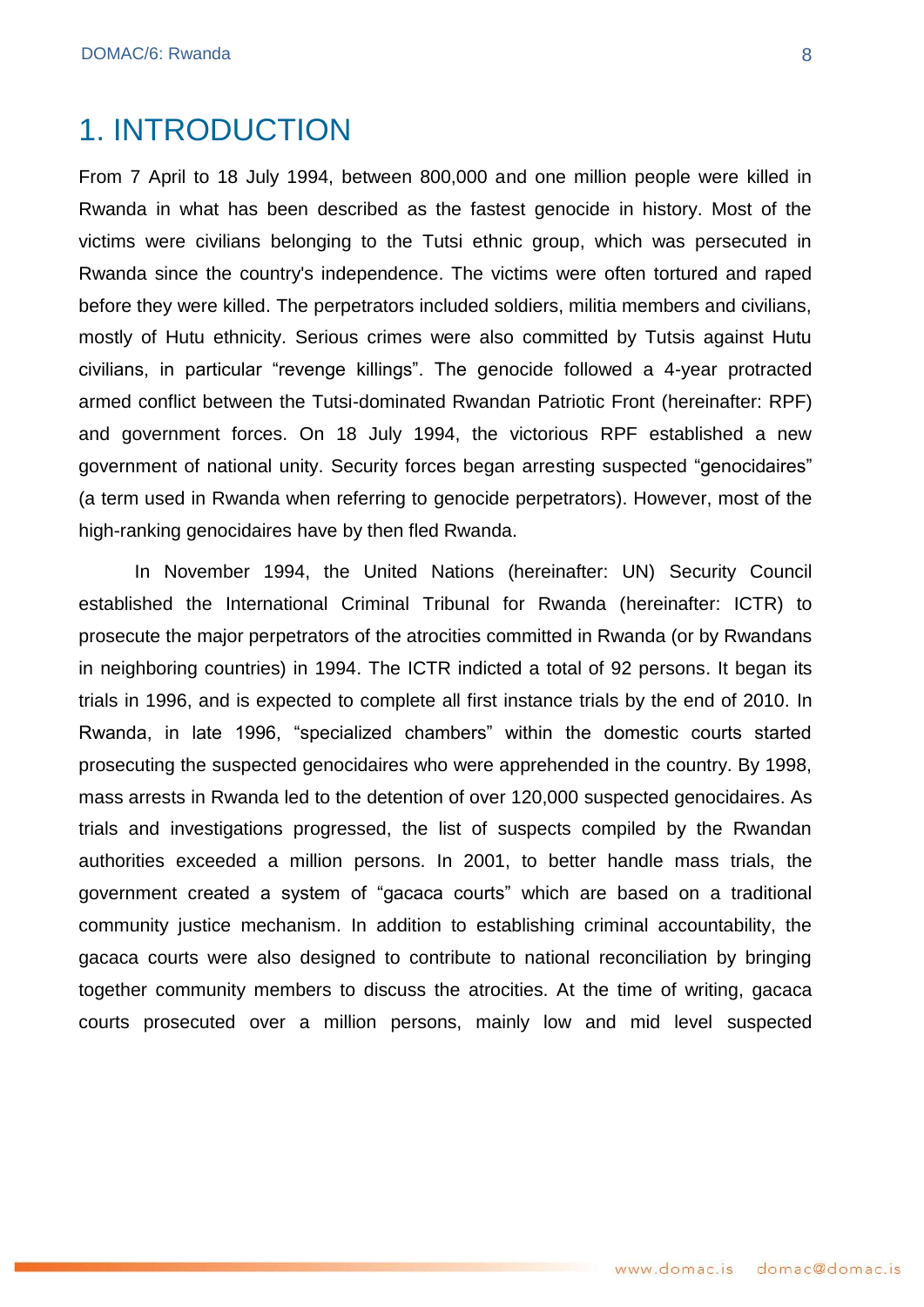perpetrators of genocide-related crimes. Ordinary national courts in Rwanda are still prosecuting the higher-level suspected genocidaires.<sup>1</sup>

To help meet its closure deadline, the ICTR has considered referring some of its cases to Rwanda. However, the Tribunal's judges ultimately decided against such transfers, in light of their concerns that the accused persons may not receive fair trials in Rwanda, and that they may receive a sentence which violates international law.

### <span id="page-8-0"></span>**1.1 OBJECT OF REPORT**

<u>.</u>

International courts are created to establish accountability in the aftermath of mass atrocities, through fair trials.<sup>2</sup> But they can only prosecute a handful of perpetrators, which in cases of mass atrocities usually represent a small fraction of the criminals. Therefore, international courts, even if they try the highest level perpetrators, have a greater chance to establish accountability in the countries they address if their process is complemented by national atrocity-related prosecutions in those countries.<sup>3</sup> The national prosecutions, however, must meet certain fairness standards, as to not amount to "victor's justice" or "sham" trials.

To better achieve accountability, the international and national judicial responses to the atrocities must complement each other. Otherwise, if the two parallel processes compete over recourses or apply different norms and standards, they may undermine each other, eventually undermining their (supposed) mutual goal of establishing accountability through fair trials.

In the case of Rwanda, in the aftermath of the 1994 genocide, the international and national judicial responses to the atrocities developed separately, to the point that 14 years after its establishment, the ICTR has considered that Rwanda does not offer fair trials to genocide suspects. If this is the case, then the combined impact of the two

 $1$  Trials of Rwandan genocide suspects have also been held in third states under the principle of universal jurisdiction. It is noted that Rwanda has also tried several RPF combatants, in military courts, for atrocities committed against Hutu civilians.

 $2$  International courts have other goals as well, but this report focuses on their goal of establishing accountability through fair trials.

 $^3$  In principle, national trials can also take place in third states, under the principle of universal jurisdiction. However, it is unlikely that many such prosecutions would take place in the absence of the suspects and evidence in such third states. Even when suspects are present in third states, these states may not be legally able or politically willing to prosecute them. Furthermore, fair prosecutions before the domestic courts of the state of the crimes could also enhance the legitimacy of the post-conflict government and judiciary, and be more sensitive to local nuances than prosecutions by third states.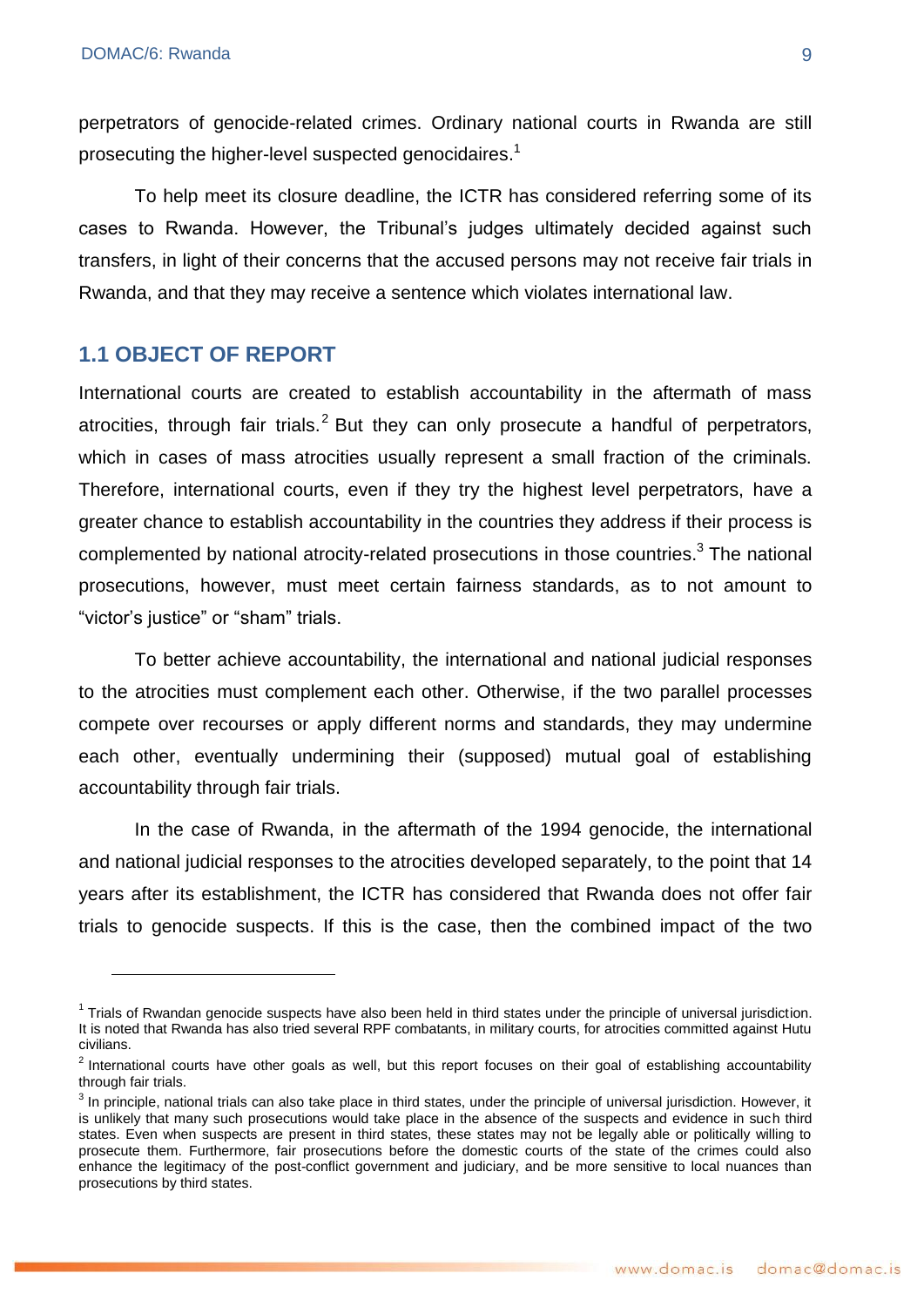systems – national and international – is sub-optimal, particularly when the more "problematic" national process deals with the vast majority of perpetrators.

But even if Rwanda offers fair trials, the mere perception by the ICTR (and therefore by the international community) that Rwanda's domestic justice system is unfair, can undermine the struggle to achieve accountability for the atrocities in Rwanda. For example, it is unlikely in these circumstances that the many perpetrators who still live freely outside Rwanda will be extradited to Rwanda. Thus, as most of them will not be prosecuted in their states of residence, due to lack of political will or judicial jurisdiction, the attainment of accountability for Rwanda's atrocities can be seriously undermined. In addition, the ICTR's perception about the Rwandan justice system will affect its future decisions about referring cases or transferring prisoners to Rwanda, which in turn may reduce the Tribunal's ability to promote a culture of accountability in Rwanda.

When it established the ICTR, the UN Security Council did not adopt a comprehensive approach promoting the parallel utilization of the ICTR and national courts. Thus, the ICTR was not mandated to encourage national atrocity-related prosecutions, or to contribute to their quality. However, its process may have had certain impacts on national proceedings in Rwanda, including on their fairness. The object of this report is to identify these impacts, particularly in the following four areas: (1) the application of international norms in domestic proceedings which address atrocity crimes; (2) rates and trends of domestic prosecutions for atrocity crimes; (3) domestic sentencing practices in relation to atrocity crimes; (4) capacity to handle domestic prosecutions of atrocity crimes.

Not all impacts are desirable. For example, the holding of trials by an international court may provide an excuse for national courts to remain inactive. That is a negative impact, if we accept the above theory that the parallel activation of international and national courts is desirable. A positive impact would be the encouragement by an international court of national trials which are fair, and address the perpetrators that are not handled by the international court. This report, after identifying the ICTR's impacts on national proceedings, will try to offer ways to maximize any positive impacts identified.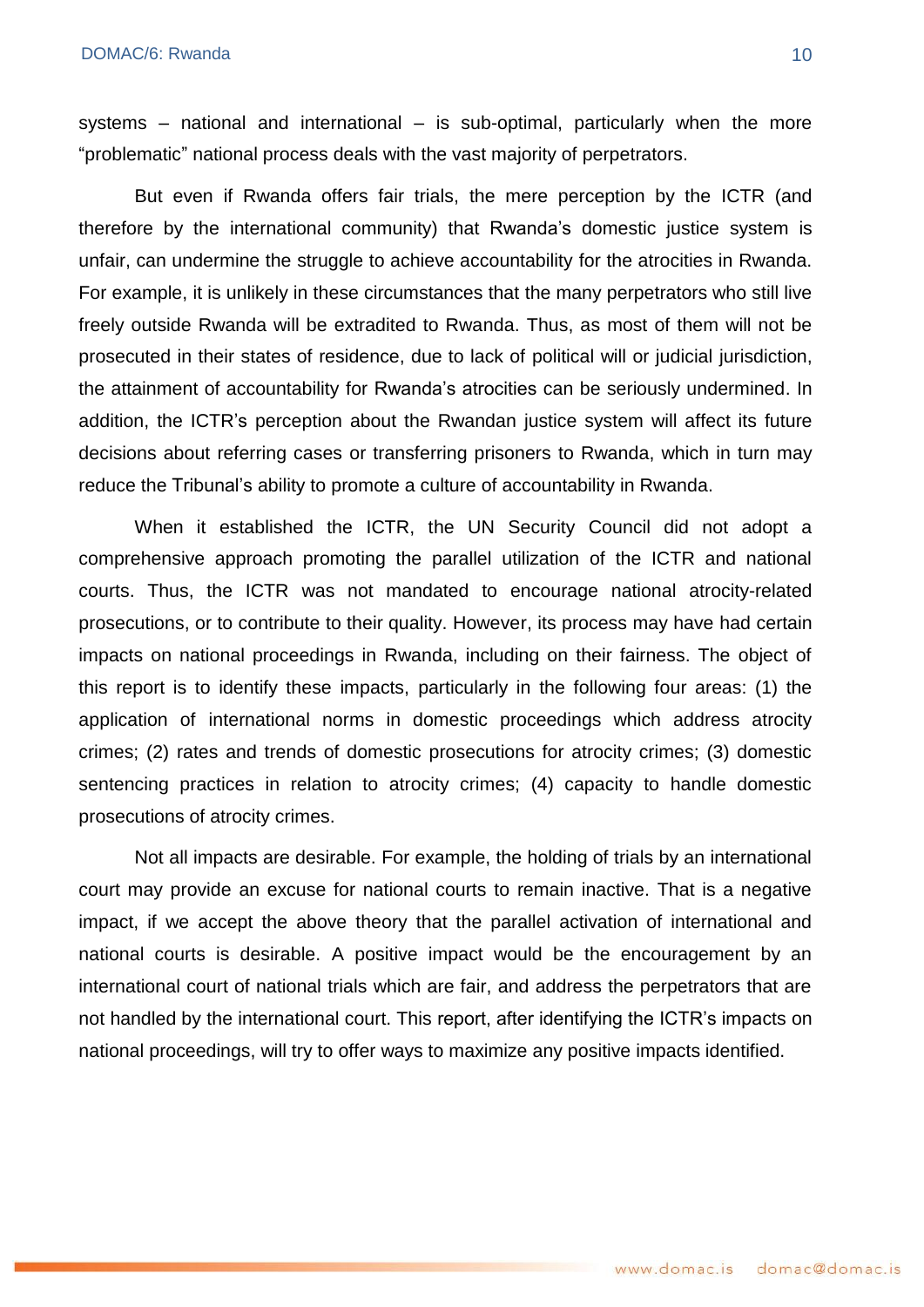#### <span id="page-10-0"></span>**1.2 STRUCTURE AND METHODOLOGY**

Parts 2 and 3 of the report provide a general background on Rwanda and the genocide. In part 4, the report outlines the political and legal conditions which prevailed in Rwanda after the genocide, in an attempt to identify the willingness and ability of the local authorities to prosecute the atrocities. Parts 5 and 6 describe the international and national responses to the atrocities, namely, the establishment and process of the ICTR, and the holding of national trials in Rwanda (including in ordinary, gacaca and military courts). In part 7, the cooperation between the ICTR and Rwanda is discussed. Part 8 assesses the impacts that the ICTR had on Rwanda's justice system, in the four areas described in section 1.1 above. Part 9 concludes the report and provides recommendations on how to maximize any positive impacts identified.

The information in this report was obtained in interviews with over 30 core professionals affiliated with the ICTR or the Rwanda justice system. In addition, information was gathered from documents such as UN reports and resolutions, international and national case law, academic and news articles, NGO reports, etc.

The interviews were conducted by the author during her missions to Rwanda and Arusha in October and November 2008. The interviewees were selected based on their knowledge of and active role within the ICTR or the domestic justice system in Rwanda. ICTR personnel who were interviewed included members of the Tribunal's Chambers, Office of the Prosecutor, Registry, and Defence Counsel. Some were Rwandan nationals. Interviewees affiliated with the national justice system of Rwanda included senior government officials, prominent judges and lawyers, legal academics, and representatives of international NGOs based in Rwanda. The interviews not only provided much of the information presented throughout this report, but they also shed light on some of the reasons underlying certain developments. Since many of the interviewed individuals did not want the information they provided to be attributed directly to them, they are cited throughout this report with generic references, such as "a Rwanda official", or "an ICTR judge".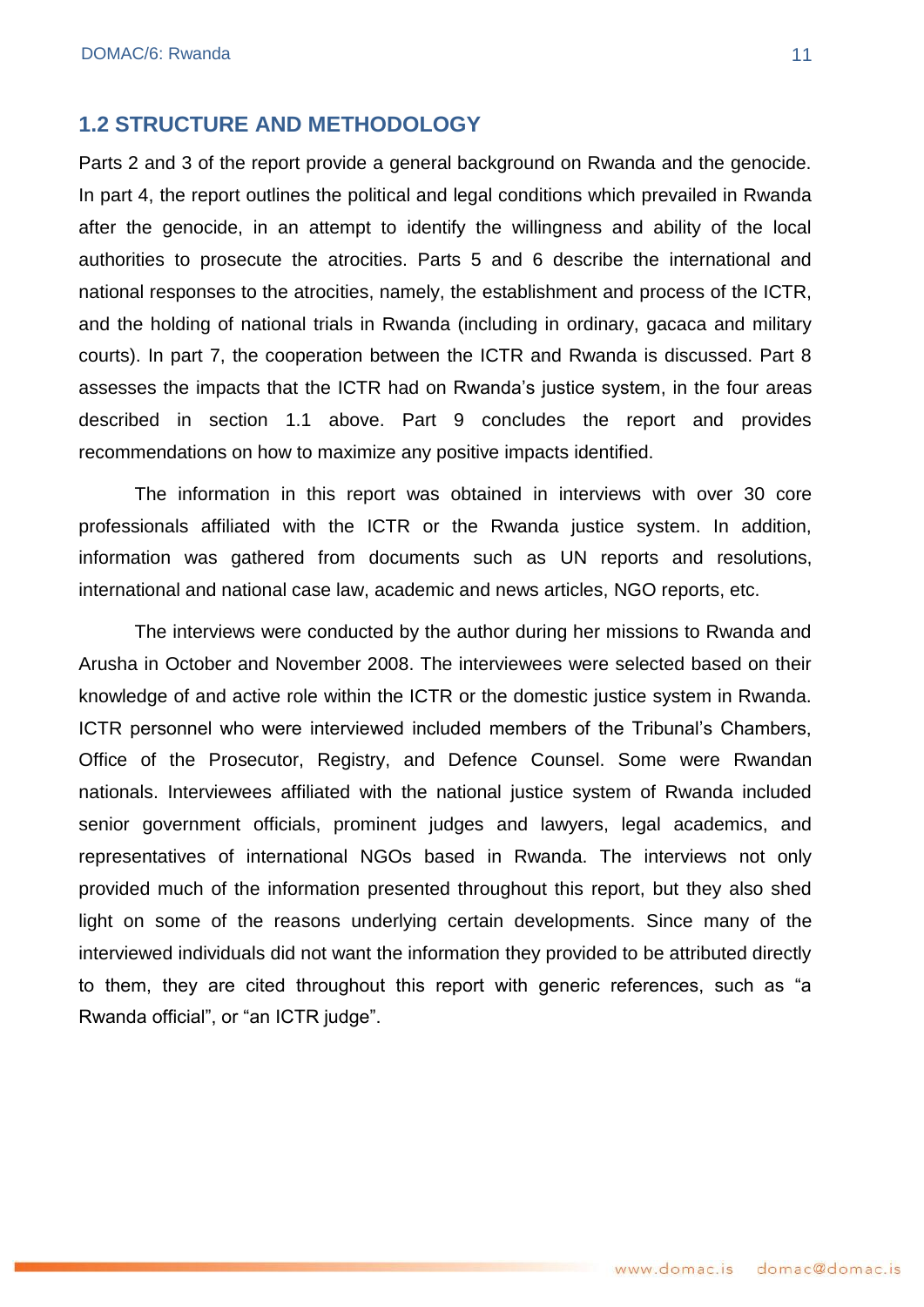## <span id="page-11-0"></span>2. COUNTRY BACKGROUND

#### <span id="page-11-1"></span>**2.1 GENERAL**

<u>.</u>

The Republic of Rwanda is a small and landlocked country in Central-East Africa, covering an area of 26,338 sq km. It borders Uganda, Burundi, Tanzania, and the Democratic Republic of the Congo. Rwanda's capital city is Kigali. The official languages are French, English, and Kinyarwanda. Before the 1994 genocide, Rwanda's population totalled 7.14 million, comprising three ethnic groups: Hutu (about 85%), Tutsi (about 14%), and Twa (about 1%). The conflict and genocide resulted in the death or exodus of 35% to 40% of the total population. However, many Rwandans who previously left Rwanda returned to their homeland in the years following the genocide. By mid-2008, the population was estimated at about 10 million people. Today, Rwanda is the most densely populated country in Africa. Most of its population is engaged in subsistence agriculture. Life expectancy at birth is 50.5.<sup>4</sup>

Pre-colonial Rwanda was a monarchy ruled by Tutsi kings. In the 1890s, Rwanda became part of German East Africa. After the First World War, Rwanda came under the administration of Belgium as a League of Nations Trust Territory and subsequently a UN Trust Territory. In the 1930s, the Belgian administration introduced a national identification card, to be carried by all Rwandans, identifying the holder as Hutu, Tutsi or Twa. These identification cards were later used to single out Tutsis for purposes of extermination during the 1994 genocide. Rwanda became independent in July 1962.<sup>5</sup>

#### <span id="page-11-2"></span>**2.2 POLITICAL, ADMINISTRATIVE AND LEGAL SYSTEMS**

Rwanda is a republic with an executive president and a multi-party system of government. It adopted a new constitution on 26 May 2003, replacing the pre-genocide 1991 constitution.<sup>6</sup> Rwanda's parliament comprises a 26-member Senate and an 80-

<sup>&</sup>lt;sup>4</sup> P. Gourou, 'Rwanda: Physical and Social Geography', in *Africa South of the Sahara* (Ed. lain Frame, Routledge, 2009, 38th edition), p. 924; CIA World Fact-book: Rwanda [<https://www.cia.gov/library/publications/the-world](https://www.cia.gov/library/publications/the-world-factbook/geos/rw.html)[factbook/geos/rw.html>](https://www.cia.gov/library/publications/the-world-factbook/geos/rw.html) accessed 16 December 2009 (hereinafter: CIA World Fact-book).

<sup>&</sup>lt;sup>5</sup> T. Ofcansky, P. Clark, Z. Kaufman, 'Rwanda: Recent History', in *Africa South of the Sahara* (Ed. Iain Frame, Routledge, 2009, 38th edition), pp. 924-925; Alison Des Forges, *Leave None to Tell the Story* (HRW, 1999) [<http://www.hrw.org/legacy/reports/1999/rwanda/Geno1-3-09.htm#P196\\_82927>](http://www.hrw.org/legacy/reports/1999/rwanda/Geno1-3-09.htm#P196_82927) accessed 16 December 2009 (hereinafter: Des Forges, Leave None), pp. 31-37.

<sup>&</sup>lt;sup>6</sup> The Constitution of the Republic of Rwanda, 26 May 2003 [<http://www.mod.gov.rw/?Constitution-of-the-Republic-of>](http://www.mod.gov.rw/?Constitution-of-the-Republic-of) accessed 16 December 2009 (hereinafter: Rwandan Constitution of 2003). The Constitution was adopted by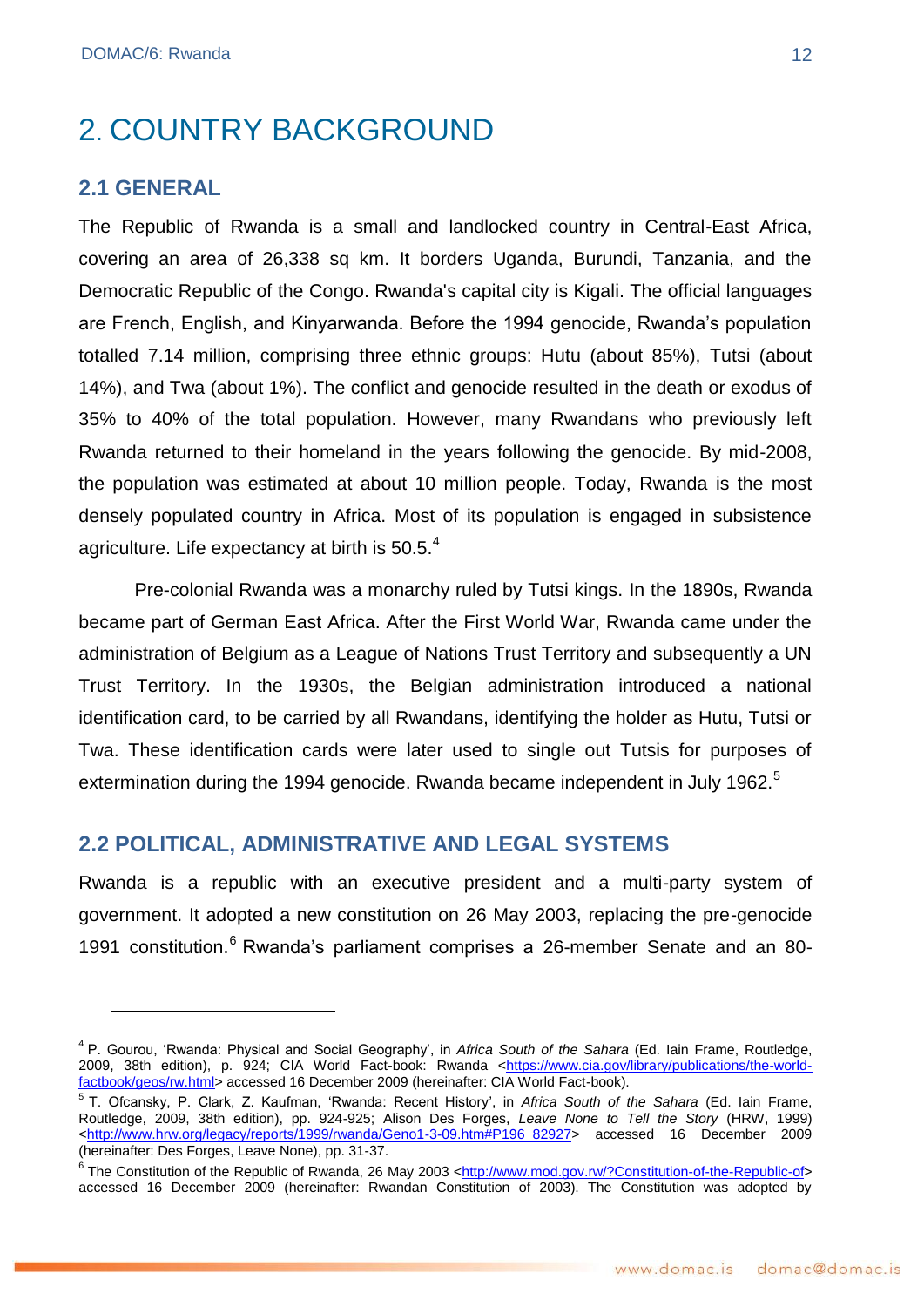<u>.</u>

member Chamber of Deputies. Senate members include provincial representatives and individuals appointed by the president. The Chamber of Deputies comprises representatives of all sectors of the population. Under Rwanda's post-genocide constitution, thirty percent of the parliamentary seats must be held by women.<sup>7</sup> Following the last elections, women won 44 out of 80 seats in the Chamber of Deputies. Eight women sit in the Senate. This is the highest level of female-representation in any national parliament.<sup>8</sup>

After the RPF gained control of Rwanda on 18 July 1994, it established a national unity government. To ensure substantial representation of the Hutu majority in the new government, Pasteur Bizimungu, a Hutu, was chosen as the President of Rwanda. Paul Kagame, the leader of the RPF, became the Vice-President and Defence Minister. Following a disagreement between the two, Bizimungu resigned from the presidency on 23 March 2000 and Kagame became president. <sup>9</sup> Rwanda's first post-genocide presidential elections were held in 2003. Kagame was elected as President with over 90% of the vote.<sup>10</sup> Rwanda's next presidential elections were held in August 2010, with Kagame wining again by a landslide. There were allegations of improprieties during and

referendum with an 87% turnout and a 93% affirmative vote. Interestingly, the preamble of the new constitution condemns the Rwandan Genocide and expresses hope for reconciliation and prosperity.

<sup>7</sup> ‗Rwanda: Directory', in *Africa South of the Sahara* (Ed. Iain Frame, Routledge, 2009, 38th edition) (hereinafter: Rwanda: Directory), p. 946.

<sup>&</sup>lt;sup>8</sup> Allafrica News, 'Rwanda: Female-Majority House Elects Speaker After Historic Poll', Allafrica.com News (by K. M. David, 6 October 2008) [<http://allafrica.com/stories/200810070155.html>](http://allafrica.com/stories/200810070155.html) accessed 16 December 2009; Panorama of Parliamentary Elections 2008 (Inter-Parliamentary Union) [<http://www.ipu.org/pdf/publications/elections08-e.pdf>](http://www.ipu.org/pdf/publications/elections08-e.pdf) accessed 16 December 2009, p. 7.

<sup>9</sup> During Bizimungu's administration, many believed that Kagame had true control of the government. In May 2001, Bizimungu founded an opposition movement, the Party for Democratic Renewal (PDR). It was almost immediately banned by the government, which accused it of being a radical Hutu party. Critics claim that the government was crushing opposition figures under the pretext of inciting racial tensions. On 19 April 2002, Bizimungu was placed under house arrest for continuing the operations of the party and charged with endangering the state. On 7 June 2004, he was sentenced to 15 years imprisonment for attempting to form a militia, inciting violence and embezzlement. On 17 February 2006, Bizimungu's appeal was denied by the Supreme Court, but eventually he was pardoned by Kagame and released on 6 April 2007. See BBC News, ‗From President to Prison' (7 June 2004) [<http://news.bbc.co.uk/2/hi/africa/3728807.stm>](http://news.bbc.co.uk/2/hi/africa/3728807.stm) accessed 18 December 2009; BBC News, 'Rwanda's Ex-Leader Loses Appeal' (17 February 2006) [<http://news.bbc.co.uk/2/hi/africa/4724338.stm>](http://news.bbc.co.uk/2/hi/africa/4724338.stm) accessed 18 December 2009; BBC News, 'Rwanda Ex-Leader Freed from Jail' (6 April 2007) [<http://news.bbc.co.uk/2/hi/africa/6533163.stm>](http://news.bbc.co.uk/2/hi/africa/6533163.stm) accessed 18 December 2009.

<sup>&</sup>lt;sup>10</sup> M. A. Drumbl, 'Law and Atrocity: Settling Accounts in Rwanda', 31 Ohio N.U. L. Rev. 41 (2005) (hereinafter: Drumbl, Law and Atrocity), p. 44.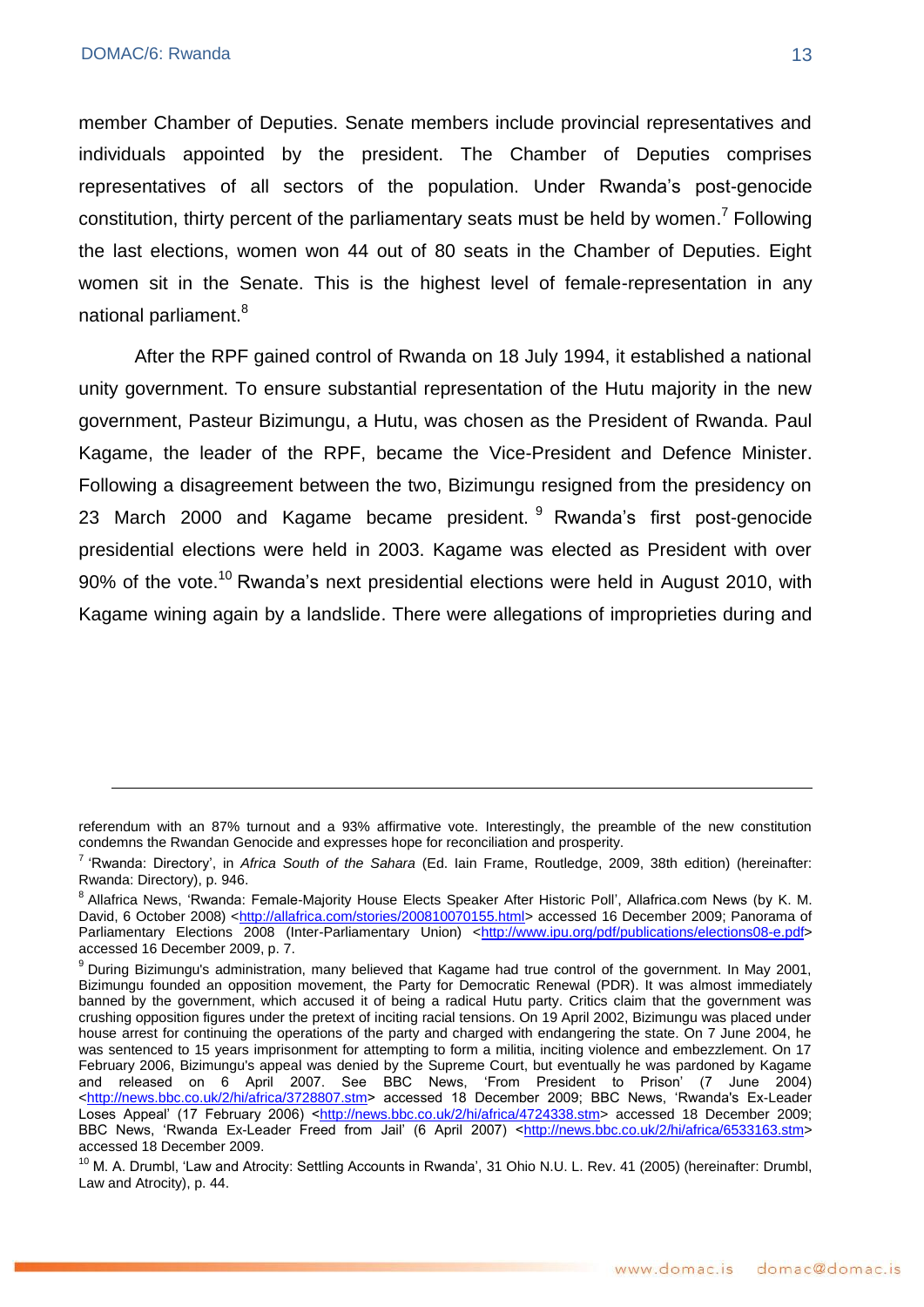around both elections.<sup>11</sup> According to some report, ethnic tensions continue to compromise Rwanda's political stability.<sup>12</sup>

Administratively, as of 1 January 2006, Rwanda is divided into five provinces (North, East, South, West and Kigali) which are further divided into districts, sectors and cells. Provinces are also called prefectures or *Intara* and districts are also known as communes or *Akarere*. Districts are the country's basic political-administrative units.<sup>13</sup>

The legal system in Rwanda derived from the Belgian civil law system. However, since the legal reform of 2004, common-law elements have been introduced into the Rwandan legal system (see section 4.2 below). Rwanda's court system comprises ordinary courts (also called conventional or classical court) and specialized courts. The ordinary courts are the Supreme Court, the High Court of the Republic, and provincial, district and municipal courts. The specialized courts are the "gacaca" courts and military courts. Under the Constitution, additional specialized courts may be established by law.<sup>14</sup> The gacaca court system was established in 2001 to enable efficient prosecution of large amounts of genocide suspects, while simultaneously promoting reconciliation (see section 5.2 below). Rwanda's military courts include the Military Tribunal and High Military Court, which have jurisdiction over cases involving military personnel.<sup>15</sup>

## <span id="page-13-0"></span>3. CONFLICT BACKGROUND

### <span id="page-13-1"></span>**3.1 PRE-CONFLICT TENSIONS**

1

Tensions between the Tutsi and Hutu ethnic groups in Rwanda have always existed, but they intensified during the Belgian colonial domination. The Belgian administration

<sup>&</sup>lt;sup>11</sup> See, e.g., *Ibid*; Guardian.co.uk, 'Rwandan ballots point to easy victory for Paul Kagame', 10 August 2010 <http://www.guardian.co.uk/world/2010/aug/10/rwanda-election-paul-kagame-victory> accessed 20 September 2010; Reuters, ‗U.S. expresses concern about Rwanda election', 13 August 2010 <http://www.reuters.com/article/idUSTRE67D0DX20100814> accessed 20 September 2010.

 $12$  See, e.g., CIA World Fact-book (n 4) ("Despite substantial international assistance and political reforms - including Rwanda's first local elections in March 1999 and its first post-genocide presidential and legislative elections in August and September 2003 - the country continues to struggle to boost investment and agricultural output, and ethnic reconciliation is complicated by the real and perceived Tutsi political dominance. Kigali's increasing centralization and intolerance of dissent, the nagging Hutu extremist insurgency across the border, and Rwandan involvement in two wars in recent years in the neighboring DRC continue to hinder Rwanda's efforts to escape its bloody legacy.")

<sup>&</sup>lt;sup>13</sup> Official website of the Republic of Rwanda, Ministry of Local Government [<http://www.minaloc.gov.rw>](http://www.minaloc.gov.rw/) accessed 24 June 2009. Rwanda was previously divided into 12 provinces, but the administrative layout was reformed on 1 January 2006 as part of a decentralization process.

<sup>&</sup>lt;sup>14</sup> Rwandan Constitution of 2003 (n 6), Article 143.

<sup>&</sup>lt;sup>15</sup> Rwandan Constitution of 2003 (n 6), Article 153.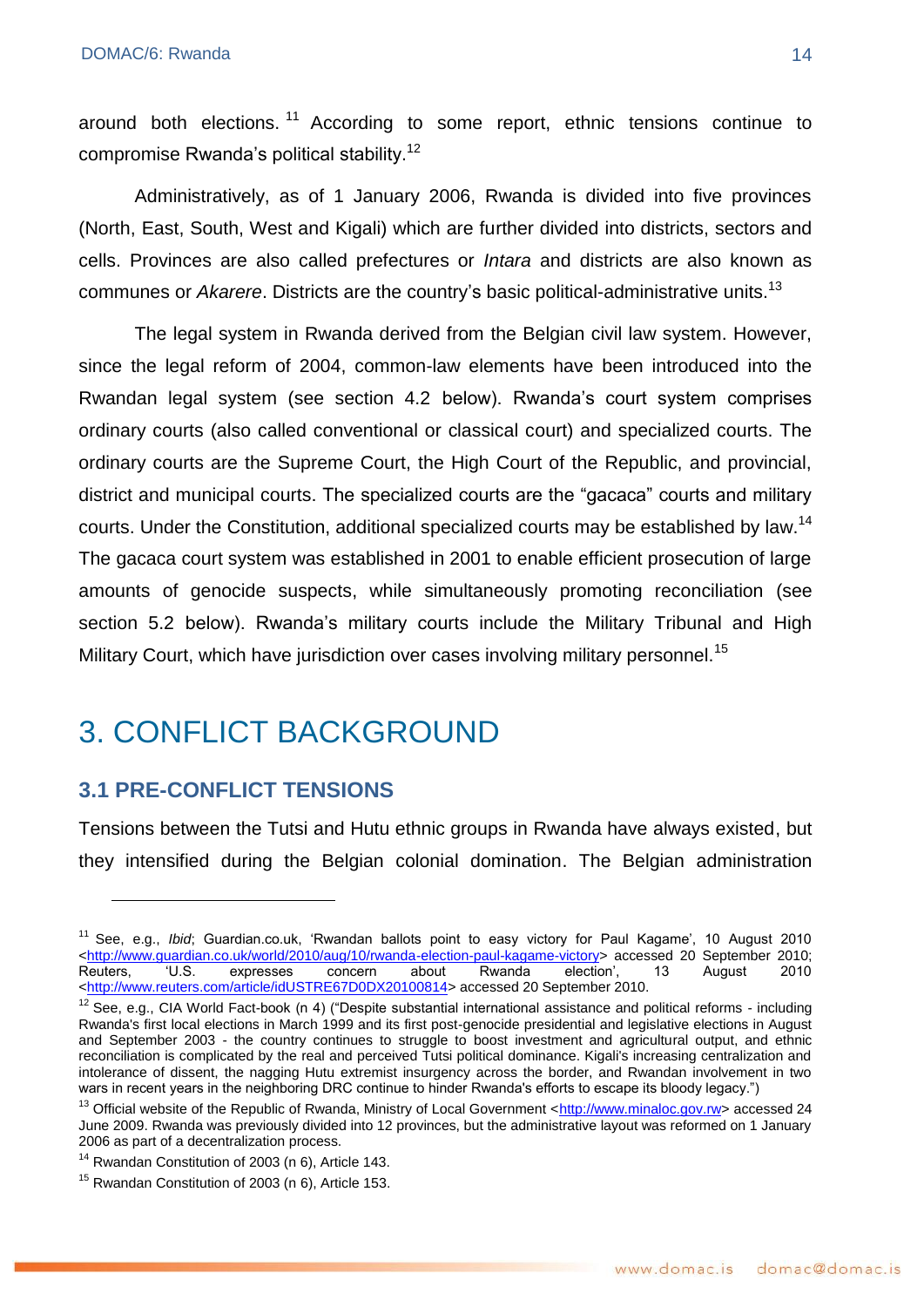accorded preferential treatment to the Tutsi, including in areas such as access to education and participation in local administration. However, when the Tutsi began to demand independence, the Belgians started supporting the Hutu. In 1959, three years before Rwanda's independence from Belgium, the majority ethnic group, the Hutu, overthrew the ruling Tutsi king. Inter-ethnic violence erupted that year, resulting in the exodus of many Tutsis from Rwanda.<sup>16</sup>

By 1960, the Hutu-dominated Parmehutu party gained political control of Rwanda, which it retained after the country achieved independence in 1962. The party's leader, Gregoire Kayibanda, became Rwanda's first president. In 1963, the Rwandan government enacted the Law of General Amnesty, which granted a blanket amnesty to persons who committed "political" offences as part of the "fight for national liberation" between 1959 and 1962. The fight for national liberation was understood as the struggle of the "oppressed mass" (the Hutu) against the Belgian colonialists and their Tutsi allies, as well as against the historic Tutsi monarchy.<sup>17</sup>

Over the next several years, thousands of Tutsis were killed, and over a hundred thousand fled to neighboring countries, including Uganda. The refugees occasionally tried to invade Rwanda, in unsuccessful attempts which were followed by reprisals against Tutsi civilians in Rwanda. Tensions between Hutu and Tutsi again escalated in the early 1970s. In 1973, Kayibanda's Defence Minister, Juvenal Habyarimana, seized power in a military coup. He remained president for the next 21 years. In 1974, Rwanda adopted a second amnesty law, exempting from prosecution perpetrators of political offences.<sup>18</sup> By 1975, Habyarimana turned Rwanda into a single-party state, controlled by

<u>.</u>

<sup>&</sup>lt;sup>16</sup> Des Forges, Leave None (n 5), p. 36.

 $17$  But the law exempted from this amnesty "people opposing the liberation of the oppressed mass from feudal colonial domination". Thus, while the Hutu enjoyed impunity for crimes committed against the Tutsi, this was not the case with respect to crimes committed by Tutsi against Hutu in this period, included in self defence. For a similar analysis of Rwanda's Law of General Amnesty of 1963 see Nicholas A. Jones, *The Courts of Genocide: Politics and the Rule of Law in Rwanda and Arusha* (Routledge, 2010) (hereinafter: Jones, The Courts of Genocide), p. 31. On the same page, Jones also provides the following English version of the law's main provisions:

<sup>1.</sup> Unconditional general amnesty is given for all offences, committed during the Social Revolution between 1959 October 1 and 1962 July 1, that, due to their nature, their motives, their circumstances or to what inspired them, are part of the fight for national liberation, and take on a political character even though these offences are an infringement to the common law.

<sup>2.</sup> Offences committed during this period by people opposing the liberation of the oppressed mass from feudal colonial domination are not benefiting from the amnesty given in the first article of this present law.

<sup>&</sup>lt;sup>18</sup> Jones, The Courts of Genocide (n 17), pp. 31-32.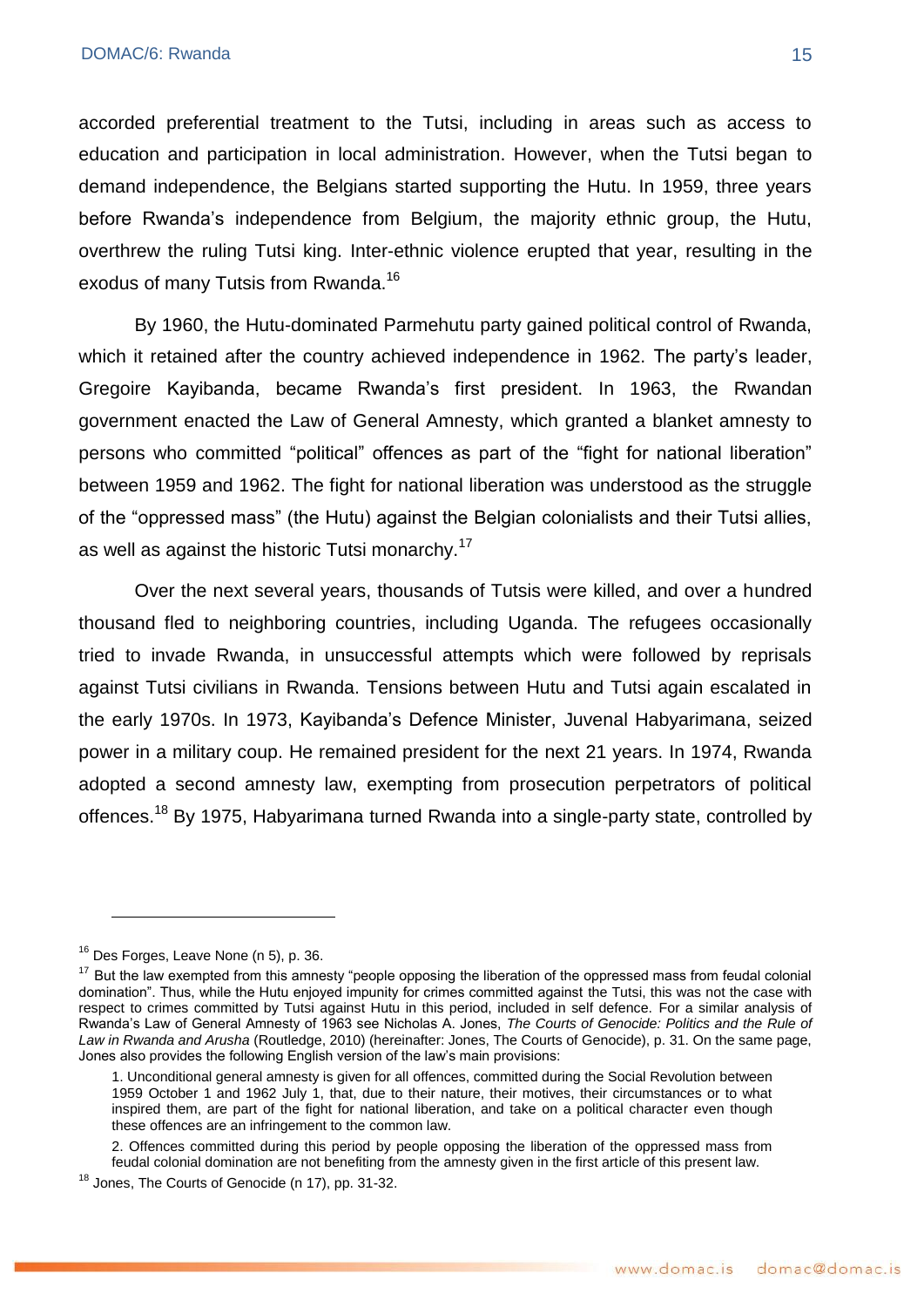the National Revolutionary Movement for Development (hereinafter: MRND).<sup>19</sup> It was only in June 1991 that Rwanda adopted a multi party political system.

### <span id="page-15-0"></span>**3.2 THE CONFLICT**

The RPF was established in Uganda by Rwandan Tutsi refugees. It had its own armed forces called the Rwandan Patriotic Army (hereinafter: RPA).<sup>20</sup> On 1 October 1990, the RPA invaded Rwanda and fought against the Hutu-dominated Rwandan Armed Forces (hereinafter: FAR). The government arrested and imprisoned 8,000-10,000 people around the country, primarily Tutsis or suspected opponents of President Habyarimana. Many of them were detained without charges for several months. The armed conflict between the RPA and the FAR continued through 1991 and 1992, resulting in the deaths of thousands and the displacement of around 100,000 persons. In early 1992, political elements affiliated with President Habyarimana transformed the MRND youth group into a Hutu militia called the *Interahamwe* (in Kinyarwanda: "those who attack together"). Around the same time, the youth group of another Hutu-dominated party, the Coalition for the Defence of the Republique, was also transformed into a Hutu militia.<sup>21</sup> This smaller militia was known as the *Impuzamugambi* (in Kinyarwanda: "those who have the same goal"). Both militias were trained and supplied by the Rwandan army since early 1992, and later played a central role in the 1994 genocide. $^{22}$ 

During 1992 and 1993, peace negotiations between the Rwandan government and the RPF were held in Arusha, Tanzania. These resulted in the signing of five protocols, dating from 18 August 1992 to 3 August 1993, and a final peace agreement signed on 4 August 1993 (hereinafter collectively: Arusha Accords). The Arusha Accords provided for a demobilization program, the creation of an integrated army, a new transitional government headed by a prime minister acceptable to both sides, multiparty general elections with full RPF participation, and the right of return for Rwandan refugees abroad. It was agreed that a UN peace force would oversee the implementation of the

1

<sup>19</sup> Des Forges, Leave None (n 5), pp. 31-43; Drumbl, Law and Atrocity (n 10), p. 43; Gérard Prunier, *The Rwanda Crisis: History of a Genocide* (1995) (hereinafter: Prunier, The Rwandan Crisis), Chapters 1-2; US Institute of Peace, ‗Rwanda: Accountability for War Crimes and Genocide', January 1995, Special Report No. 13 [<http://www.usip.org/resources/rwanda-accountability-war-crimes-and-genocide>](http://www.usip.org/resources/rwanda-accountability-war-crimes-and-genocide) accessed 17 December 2009 (hereinafter: USIP 1995 Report), p. 2.

 $^{20}$  In 2002, the RPA was renamed the Rwandan Defense Forces (RDF).

 $21$  It is recalled that by then Rwanda adopted a multi party political system.

 $^{22}$  Prunier, The Rwandan Crisis (n 18), Ch. 2-3; Des Forges, Leave None (n 5), p. 46; USIP 1995 Report (n 18), p. 3.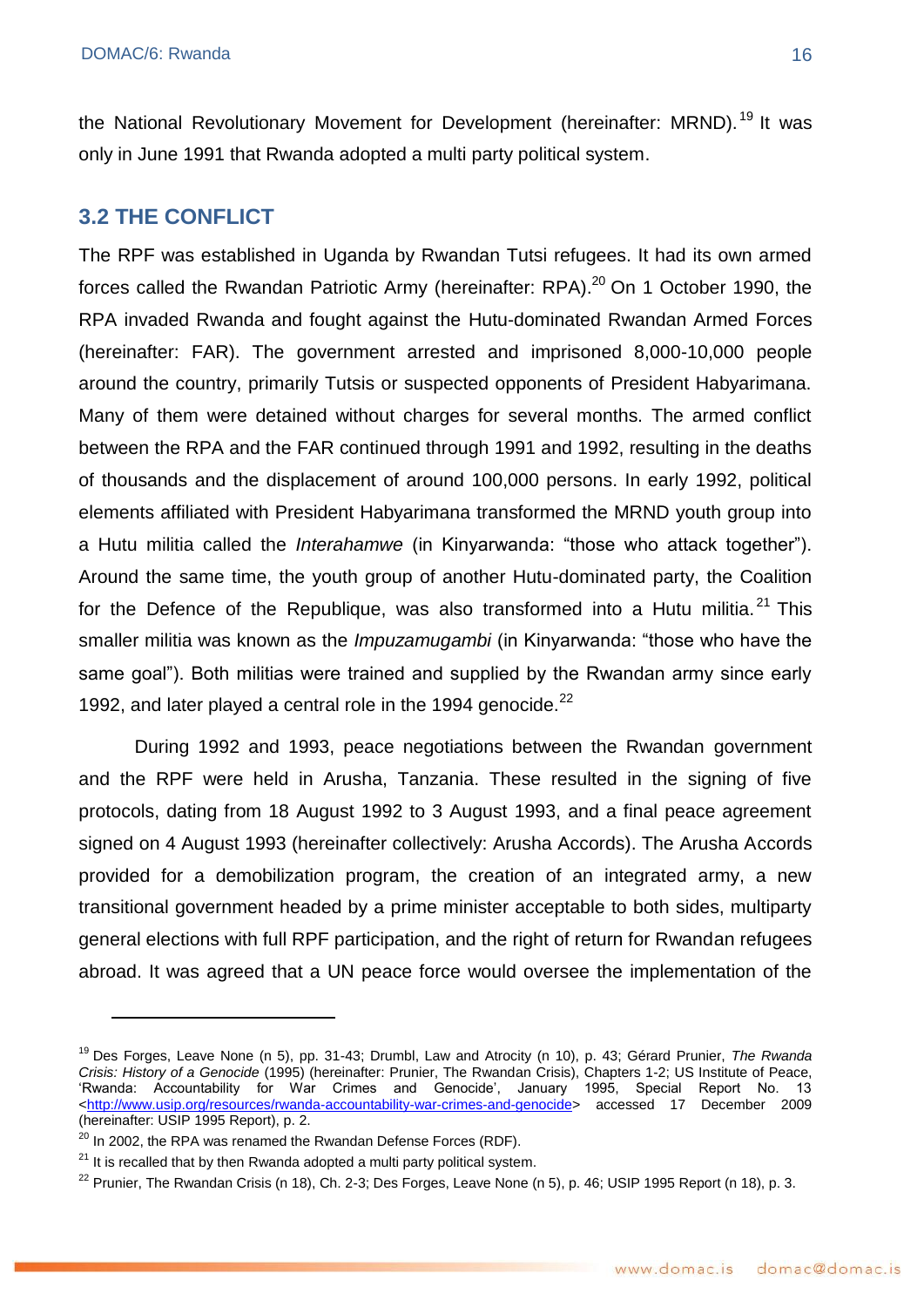Arusha Accords. Hutu extremists opposed the Arusha Accords and the consequent reduction of their own power. $^{23}$  On 19 August 1993, the UN sent a reconnaissance mission to Rwanda to oversee the implementation of the Arusha Accords. On 5 October 1993, the UN Security Council replaced this reconnaissance mission with the United Nations Assistance Mission in Rwanda (hereinafter: UNAMIR), staffed by 2,548 troops and led by General Roméo Dallaire.<sup>24</sup>

The Arusha Accords failed to deliver long-term peace. Massive ethnic massacres in Burundi in October 1993 fuelled tensions in Rwanda, and violence increased.<sup>25</sup> On 6 April 1994, a plane carrying Habyarimana and the Burundian President Cyprien Ntaryamira was shot down near the Kigali airport, killing both presidents as well as all other passengers, including the FAR Chief of Staff. Hutu extremists immediately accused the RPF of assassinating President Habyarimana, although it is unclear until today who shot down the plane.<sup>26</sup> Almost instantly, Hutu soldiers and members of the Hutu militias began to kill Tutsi civilians, as well as Hutu opposition leaders and moderate members of Habyarimana's government, including Rwanda's prime minister. It has since been established that the political killings and the mass murder of civilians which followed the President's assassination was not chaotic or uncontrolled violence, but rather a planned and organized campaign of genocide. $27$ 

<sup>23</sup> Des Forges, Leave None (n 5), pp. 95-96; USIP 1995 Report (n 18), p. 3; Phillip Gourevitch, *We Wish to Inform You That Tomorrow We Will Be Killed With Our Families* (1998) (hereinafter: Gourevitch, We Wish to Inform You), pp. 99- 100.

 $24$  UNAMIR's mandate has been considered to fall "short of what would have been needed to guarantee implementation of the Accords". See Des Forges, Leave None (n 5), pp. 99-100.

 $25$  Des Forges, Leave None (n 5), pp. 100-104; Gourevitch, We Wish to Inform You (n 23), p. 101.

<sup>&</sup>lt;sup>26</sup> According to some reports, evidence suggests that extreme Hutus who opposed to the Arusha Accords shot down the plane. See, e.g., Drumbl, Law and Atrocity (n 10) p. 43.

<sup>&</sup>lt;sup>27</sup> The Appeals Chamber of the ICTR has characterized the events of 1994 as "a campaign of mass killing intended to destroy, in whole or at least in very large part, Rwanda's Tutsi population". See *Prosecutor v. Karemera et al.*, Case No. ICTR-98-44, Decision on Prosecutor's Interlocutory Appeal of Decision on Judicial Notice (Appeals Chamber), 16 June 2006, para. 35. Relying in this ruling, the ICTR Trial Chamber held in the high-profile *Military 1* case: "Leaving aside the particular facts in this case, it is clear that a genocide occurred. The Tribunal has convicted a high number of individuals in completed cases for genocide committed in various parts of the country. The Appeals Chamber has even concluded that the genocide in Rwanda in 1994 is a fact of common knowledge which there is no reasonable basis to dispute.‖ See *Prosecutor v. Bagosora et al.*, Case No. ICTR-98-41, Judgement and Sentence (Trial Chamber), 18 December 2008, 1998, para 1998. Also see Report of the United Nations High Commissioner for Human Rights, Human Rights, Human Rights, Altal Operation in Rwanda (13 November 1995) UN Doc. A/50/743 Human Rights Field Operation in Rwanda (13 November 1995) UN Doc. A/50/743 [<http://www.un.org/documents/ga/docs/50/plenary/a50-743.htm>](http://www.un.org/documents/ga/docs/50/plenary/a50-743.htm) accessed 23 December 2009 (hereinafter: UNHRFOR Report of November 1995), para. 2 ("The massive human rights violations were perpetrated in a preplanned, organized and systematic manner by extremist Hutu militia throughout the country"); USIP 1995 Report (n 18), p. 3 ("Sufficient evidence exists to confirm that the slaughter that ensued was not chaotic, uncontrolled violence, but rather a planned and organized campaign of genocide").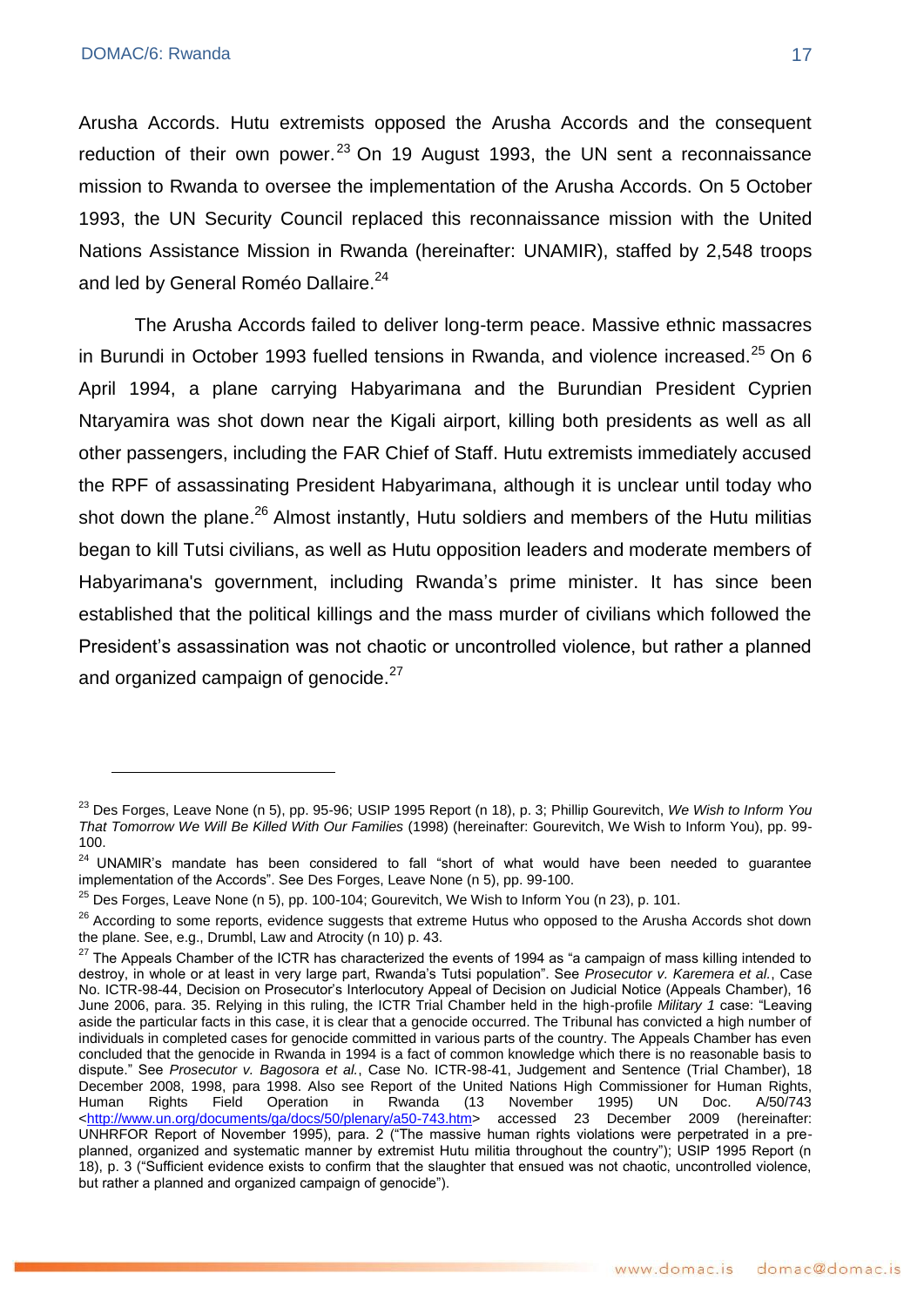On 7 April 1994, ten Belgian UN peacekeepers were killed by Rwandan soldiers.<sup>28</sup> Fighting immediately resumed between the FAR and the RPA. That day has been described by the UNAMIR force commander, General Roméo Dallaire, as "the first day of a hundred-day civil war and a genocide that would engulf all of us in unimaginable cargane".<sup>29</sup> On 18 July, the RPA defeated the Hutu regime and ended the killings. With the Hutu-dominated Rwandan government in flight, the RPF declared victory and established a new government of national unity. Fearing Tutsi retribution, about 2 million Hutus fled to neighboring Burundi, Tanzania, Uganda, and Zaire (later renamed the Democratic Republic of Congo).<sup>30</sup>

## <span id="page-17-0"></span>**3.3 THE MASS ATROCITIES**

While tens of thousands of civilians were killed or arbitrarily arrested from 1990 to 1993, the worst atrocities took place between 7 April and 18 July 1994. In this period of just over three months, between 800,000 and one million Tutsis and moderate Hutus, mostly civilians, were killed. <sup>31</sup> Victims were brutally tortured, raped in the most gruesome fashion, and forced to watch as their loved ones were tortured and murdered. $32$  On 26 July 1994, the UN appointed a Commission of Experts to investigate the events between 6 April and 15 July 1994.<sup>33</sup> The Commission found that "acts of genocide against the Tutsi group were perpetrated by Hutu elements in a concerted, planned, systematic and

1

<sup>&</sup>lt;sup>28</sup> Consequently, UNAMIR was significantly downsized. See Des Forges, Leave None (n 5), pp. 474-476.

<sup>29</sup> Romeo Dallaire, *Shake Hands with the Devil: The Failure of Humanity in Rwanda* (2003), p. 262.

 $30$  CIA World Fact-book (n 4) (explaining that most of the refugees have since returned to Rwanda, but several thousands remained in the Democratic Republic of Congo, where they formed an extremist insurgency determined to retake Rwanda).

<sup>&</sup>lt;sup>31</sup> The exact death toll is disputed. According to the Rwandan government, over one million people died during the genocide. See official website of the Republic of Rwanda [<http://www.gov.rw/page.php?id\\_article=19>](http://www.gov.rw/page.php?id_article=19) accessed 17 December 2009. According to a UN report from 1995, between 500,000 and one million persons died in the genocide. See UNHRFOR Report of November 1995 (n 27), para. 3. Another UN report, from 1999, set the death toll at around 800,000. See Report of the Independent Inquiry into the Actions of the United Nations during the 1994 Genocide in Rwanda (15 December 1999), enclosed in Letter dated 15 December 1999 from the Secretary-General Addressed to the President of the Security Council (16 December 1999), UN Doc. S/1999/1257 [<http://daccess-dds](http://daccess-dds-ny.un.org/doc/UNDOC/GEN/N99/395/47/IMG/N9939547.pdf?OpenElement)[ny.un.org/doc/UNDOC/GEN/N99/395/47/IMG/N9939547.pdf?OpenElement>](http://daccess-dds-ny.un.org/doc/UNDOC/GEN/N99/395/47/IMG/N9939547.pdf?OpenElement) accessed 17 December 2009, para. 1. Also the American CIA estimates that around 800,000 people died. See CIA World Fact-book (n 4).

<sup>&</sup>lt;sup>32</sup> Drumbl, Law and Atrocity (n 10) p. 43.

<sup>&</sup>lt;sup>33</sup> UN Security Council Resolution 935 called for the appointment of an impartial Commission of Experts to examine and analyze "the evidence of grave violations of international humanitarian law committed in the territory of Rwanda, including the evidence of possible acts of genocide". See UNSC Res 935 (1 July 1994), UN Doc. S/RES/935 [<www.undemocracy.com/S-RES-935\(1994\).pdf>](http://www.undemocracy.com/S-RES-935(1994).pdf) accessed 17 December 2009. On 26 July 1994, the UN Secretary General appointed a Commission of Experts composed of three members: Mr. Atsu-Koffi Amega (Togo), as Chairman; Ms. Habi Dieng (Guinea); and Mr. Salifou Fomba (Mali). See Preliminary Report of the Independent Commission of Experts (29 September 1994), annexed to Letter dated 1 October 1994 from the Secretary-General addressed to the President of the Security Council (4 October 1994) UN Doc. S/1994/1125 <www.un.org/Docs/secu94.htm> accessed 17 December 2009 (hereinafter: Preliminary Report of the UN Commission of Experts dated 29 September 1994), para. 10.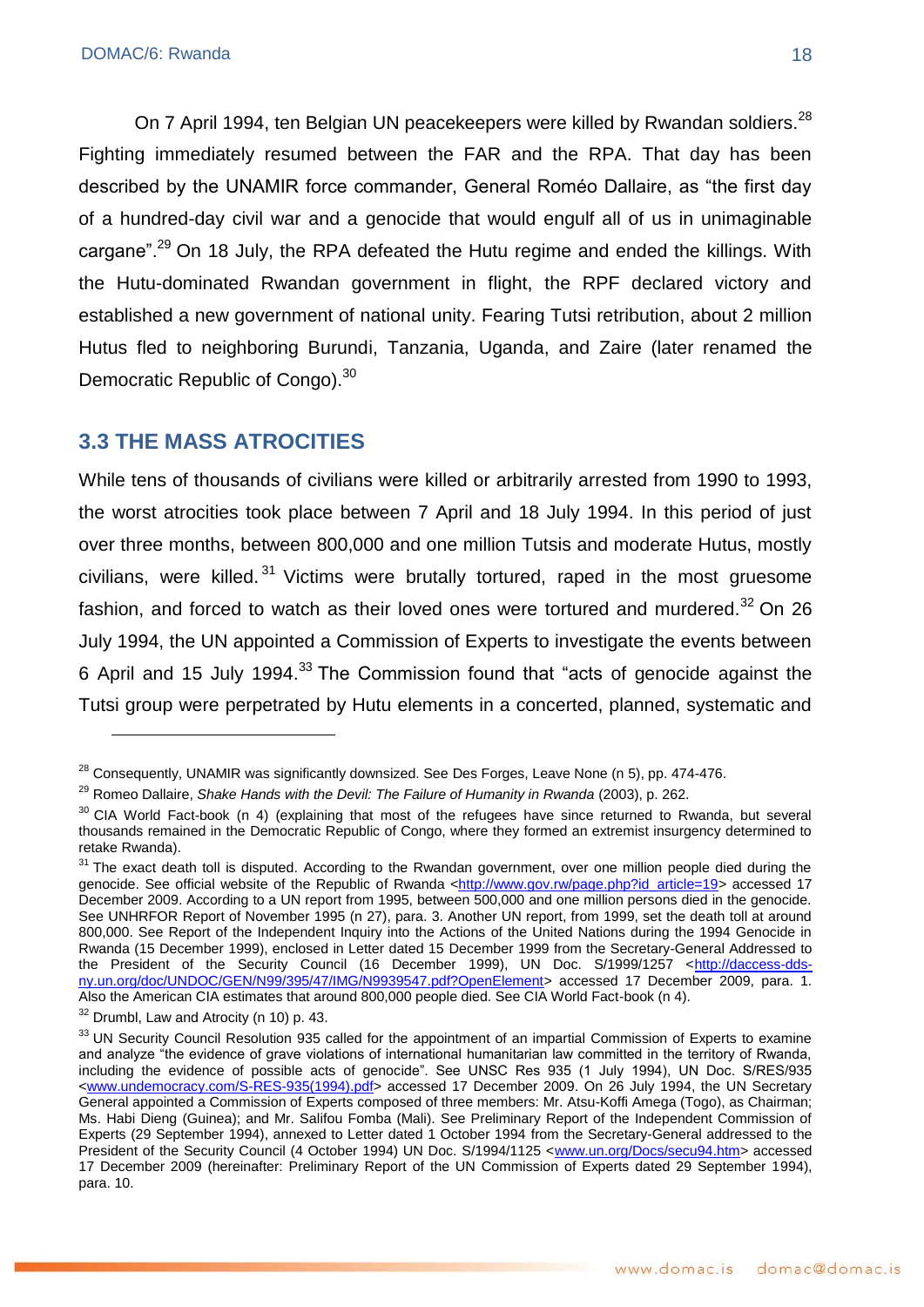methodical way".  $34$  The Commission also found that war crimes and crimes against humanity were perpetrated by individuals from both sides to the armed conflict.<sup>35</sup>

Broad complicity characterized the perpetration of genocide in Rwanda. The general population was deliberately incited, and often forced, by the planners of the genocide to participate in the slaughter of Tutsis and moderate Hutus.<sup>36</sup> On 18 July 1994, Kigali was left in ruins. Of its 350,000 pre-war inhabitants, only around 45,000 remained. There was no running water, no electricity, no government infrastructure, and nearly every building was damaged.<sup>37</sup>

## <span id="page-18-0"></span>4. POST-WAR CONDITIONS IN RWANDA

### <span id="page-18-1"></span>**4.1 POLITICAL WILL TO PROSECUTE THE MASS ATROCITIES**

#### *The Aftermath of Genocide*

Immediately following the genocide, the new national unity government of Rwanda embarked on a campaign of mass arrests of suspected genocidaires. In September 1994, the government asked the international community to "[set] up as soon as possible an international tribunal to try the criminals".<sup>38</sup> However, in light of the large amount of suspects, it was clear to the Rwandan government that international justice would not be enough and domestic trials will have to take place in parallel. In November 1995, President Bizimungu ruled out the granting of an amnesty for those who were arrested in Rwanda for participation in the genocide.<sup>39</sup> Domestic prosecutions for genocide started

<u>.</u>

<sup>&</sup>lt;sup>34</sup> Preliminary Report of the UN Commission of Experts dated 29 September 1994 (n 33), para. 148.

<sup>&</sup>lt;sup>35</sup> Ibid, paras. 146-147. The report recommended that an international tribunal be created to prosecute the atrocities (paras. 133-142). Consequently, the UN Security Council established the ICTR on 8 November 1994. See UNSC Res 955 (8 November 1994) UN Doc. S/RES/955 [<http://www.undemocracy.com/S-RES-955\(1994\).pdf>](http://www.undemocracy.com/S-RES-955(1994).pdf) accessed 20 December 2009 (hereinafter: UNSC Res 955).

<sup>36</sup> Des Forges, Leave None (n 5), p. 7.

<sup>37</sup> USIP 1995 Report (n 18), pp. 3-4.

<sup>&</sup>lt;sup>38</sup> Letter Dated 28 September 1994 from the Permanent Representative of Rwanda to the United Nations Addressed to the President of the Security Council (29 September 1994) UN Doc S/1994/1115 [<http://www.undemocracy.com/S-](http://www.undemocracy.com/S-1994-1115.pdf)1994-1115.pdf > accessed 20 December 2009, p. 4. Around the same time, the UN-appointed Commission of Experts also recommended that an international tribunal be created to prosecute the atrocities. Consequently, on 8 November 1994, the UN Security Council established the ICTR (see note 35 above). For a detailed discussion regarding the ICTR's establishment and operation, see Part 6 below.

<sup>&</sup>lt;sup>39</sup> W. A. Schabas, 'Genocide, Impunity and Accountability in Rwanda: is it Reasonable to Expect a Devastated Legal System to Deal Justly with Those who Destroyed it?', Inroads: A Journal of Opinion (1 January 1997) [<http://www.encyclopedia.com/doc/1G1-30340223.html>](http://www.encyclopedia.com/doc/1G1-30340223.html) accessed 21 June 2009 (hereinafter: Schabas, Impunity and Accountability in Rwanda). Also see P. Clark, 'Hybridity, Holism and Traditional Justice: The Case of the Gacaca Courts in Post-Genocide Rwanda', 39 Geo. Wash. Int'l L. Rev. 765 (2007) (hereinafter: Clark, Gacaca Courts), pp. 780-781 ("At an international conference in Kigali in October 1995, the government considered both a general amnesty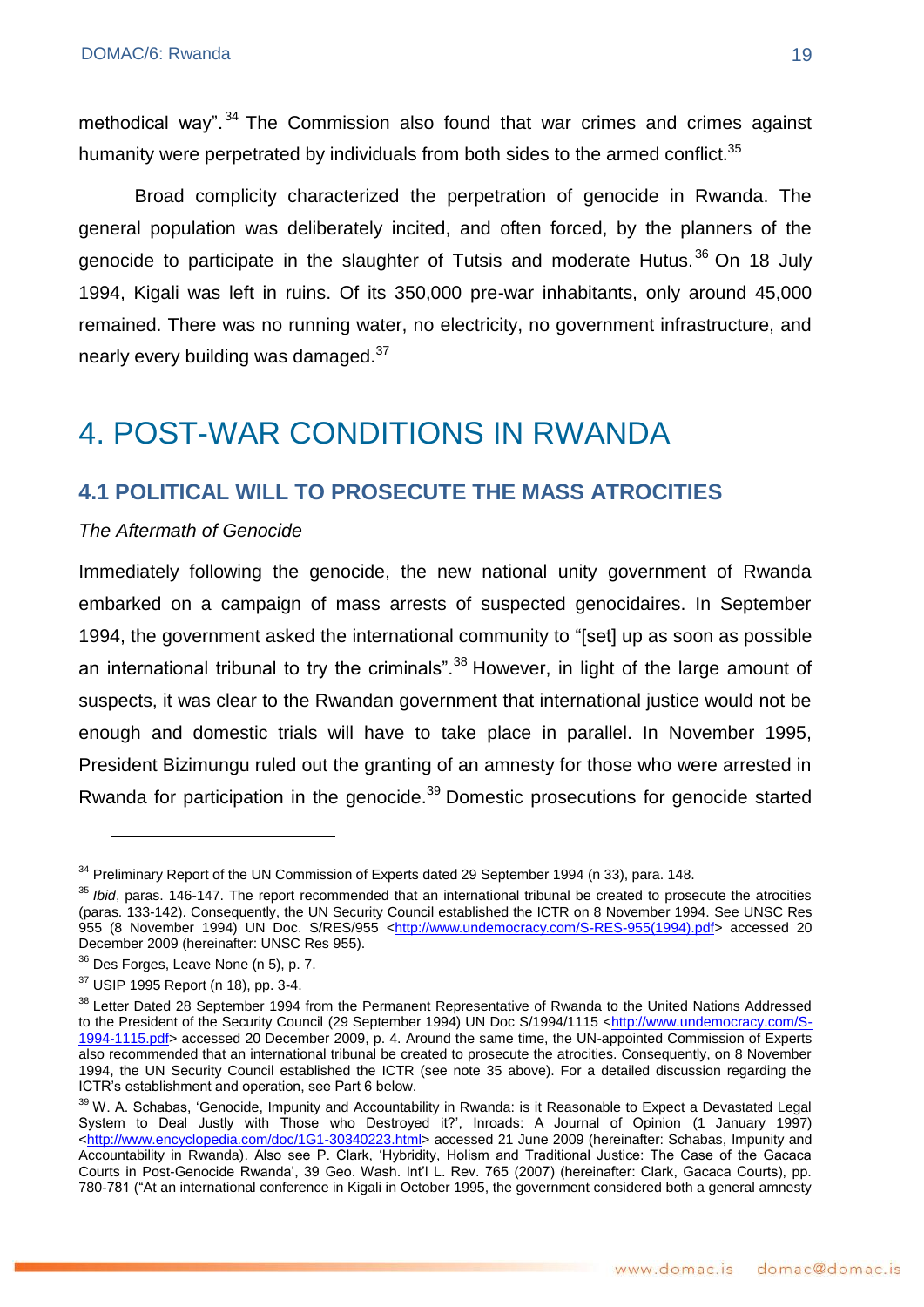taking place a year later, and continue until today in both ordinary and gacaca courts (see sections 5.1 and 5.2 below).

As of January 2010, over a million individuals have been tried for genocide-related crimes in Rwanda. It is recalled that following the ethnic-based violence in the 1960's and 1970's, blanket amnesties were granted to Hutus with respect to the crimes they committed against Tutsis (see section 3.1 above). Most likely, this culture of impunity encouraged the perpetration of the 1994 genocide. Against this backdrop, the political choice of the new post-genocide government not to exempt anyone from prosecution can be better understood.<sup>40</sup>

In contrast to Rwanda's ambitious attempt to prosecute all those involved in genocide-related crimes, there seems to have been little political will to prosecute members of the RPA for the crimes they committed in connection with the war. Nonetheless, a few dozen RPA soldiers were prosecuted in military courts for such crimes (see section 5.3 below).

#### *Contemporary Will to Prosecute Atrocities*

<u>.</u>

In light of the recent decline in genocide prosecutions in Rwanda, some commentators suggest that the political will in Rwanda to prosecute genocide perpetrators has been decreasing.<sup>41</sup> This view seems hard to reconcile with Rwanda's ongoing attempts to secure the extradition to Rwanda of genocide suspects from third states (see section 4.2 below), and the transfer of cases from the ICTR to Rwandan courts (see section 6.4 below). Perhaps the recent decline in genocide prosecutions in Rwanda can be explained by the fact that most perpetrators have already been tried. But still, a Rwandan attorney confirmed that there is a strong will in Rwanda to expedite proceedings in

and gacaca as possible methods for dealing with genocide suspects. Amnesty was rejected on the grounds that it would simply inflame many genocide survivors' perceived desire for vengeance. The government rejected gacaca on the grounds that it violated existing Rwandan law regarding the need to formally prosecute serious crimes, particularly murder.")

 $40$  For a similar analysis see Jones, The Courts of Genocide (n 17), p. 32.

<sup>&</sup>lt;sup>41</sup> See, e.g., Human Rights Watch, 'Law and Reality: Progress in Judicial Reform in Rwanda', 25 July 2008 [<http://www.hrw.org/en/reports/2008/07/24/law-and-reality-0>](http://www.hrw.org/en/reports/2008/07/24/law-and-reality-0) accessed 20 December 2009 (hereinafter: HRW, Law and Reality), p. 29 ("According to statistics from the inspectorate of courts, the higher courts—the only ones mandated to hear genocide cases—judged a total of nearly 23,000 cases between January 2005 and March 2008, but only 222 were genocide cases"). The report suggests that this relatively small number of genocide related prosecutions in ordinary courts is explained by the decreasing political interest in Rwanda to prosecute genocide cases in ordinary courts.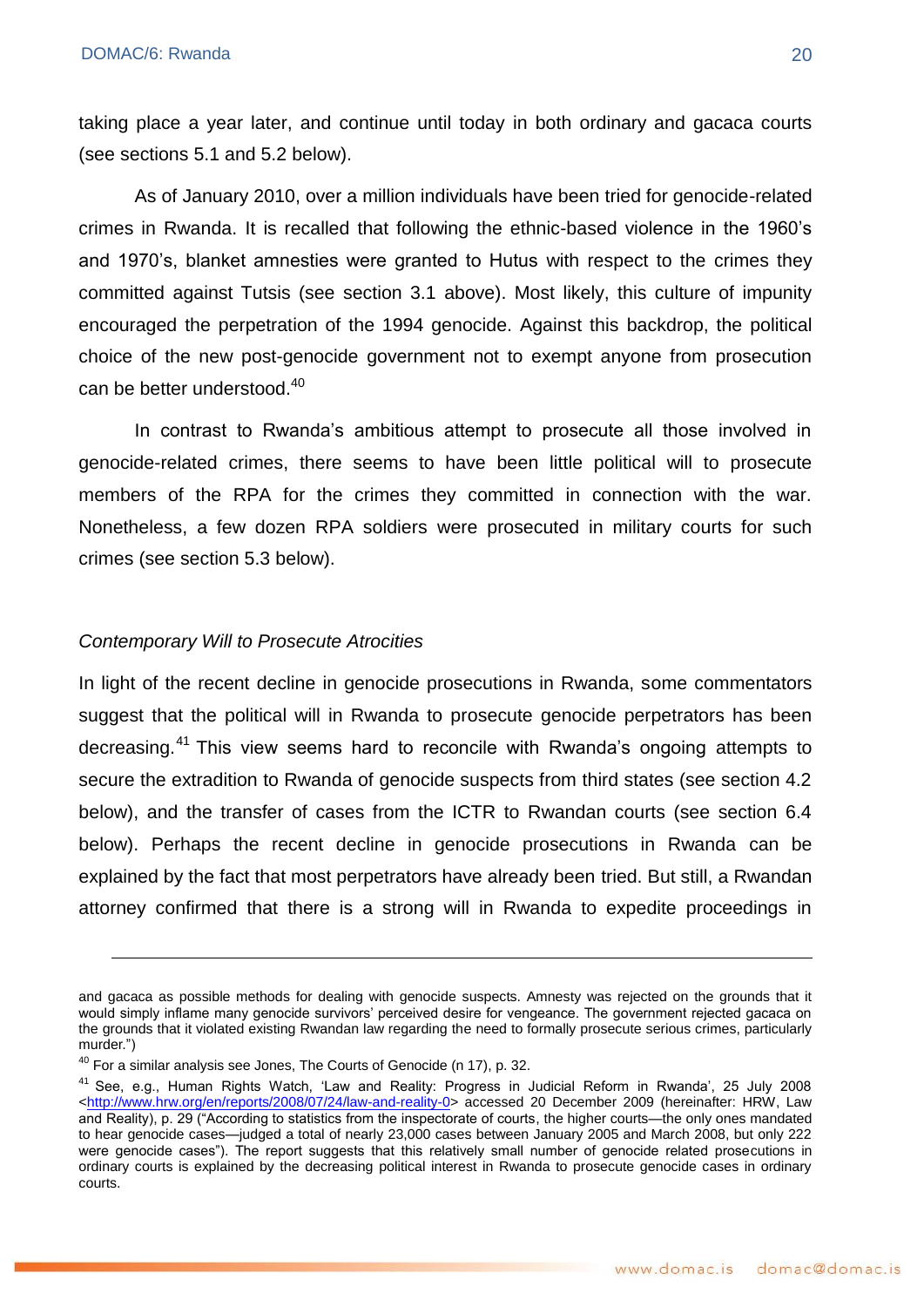genocide cases and start a new page.<sup>42</sup> Moreover, a Rwandan Supreme Court Judge noted that most of the genocide cases in Rwanda were transferred from ordinary courts to gacaca courts "so that the whole genocide chapter can be closed as quickly as possible".<sup>43</sup> Finally, it should be noted that the trial of the most high-profile defendant currently being prosecuted by Rwanda's ordinary courts – former Justice Minister Agnes Ntamabyariro – is progressing extremely slowly (see section 5.1 below). According to a representative of an international NGO in Rwanda, this slow progress is indicative of the present lack of political will in Rwanda to conduct genocide trials in ordinary courts.<sup>44</sup>

Thus, as counterintuitive as this may seem, given the monumental efforts it invested in genocide-related accountability mechanisms, the Rwandan government today seems to prioritize other objectives over genocide trials. In addition, public interest in genocide cases before ordinary courts is low: even with regards to the high profile trial of Ntamabyariro, who was the Justice Minister during the genocide, it was mentioned in an interview that "most of the time there is no one attending the trial, although it is public. People are not interested".<sup>45</sup>

## <span id="page-20-0"></span>**4.2 CAPACITY OF THE LEGAL SYSTEM TO PROSECUTE MASS ATROCITIES**

#### *The Aftermath of Genocide*

The war left Rwanda devastated. The country's infrastructure was destroyed, and millions of internally displaced persons and refugees were scattered in camps in Rwanda and along its borders. There was no functioning justice system. Almost all members of the judiciary and most of the country's legal professionals had either died or fled Rwanda during the genocide. Courthouses and prosecution offices were destroyed. Funds were needed to rehabilitate a system which could handle not only genocide cases, but also ordinary murders, petty crimes, property offences, etc. There was also a need to adopt necessary legal frameworks. Donor states and international organizations began

<u>.</u>

<sup>&</sup>lt;sup>42</sup> Interview notes with author.

<sup>43</sup> Interview notes with author.

<sup>44</sup> Interview notes with author. Agnes Ntamabyariro has been held in custody in Rwanda since 1997. On 20 January 2009, she was sentenced by the first instance court to life imprisonment, and her appeal is still pending (for further details about this trial see section 5.1 below). The interviewee stressed that Rwanda is currently prioritizing commercial cases over genocide trials.

<sup>&</sup>lt;sup>45</sup> Interview notes with author. However, the interviewee, a representative of an international NGO in Rwanda, admitted that the lack of public interest in this trial could be explained by the public's perception that this is a sham trial, and that Ntamabyariro will certainly be convicted and receive a life sentence.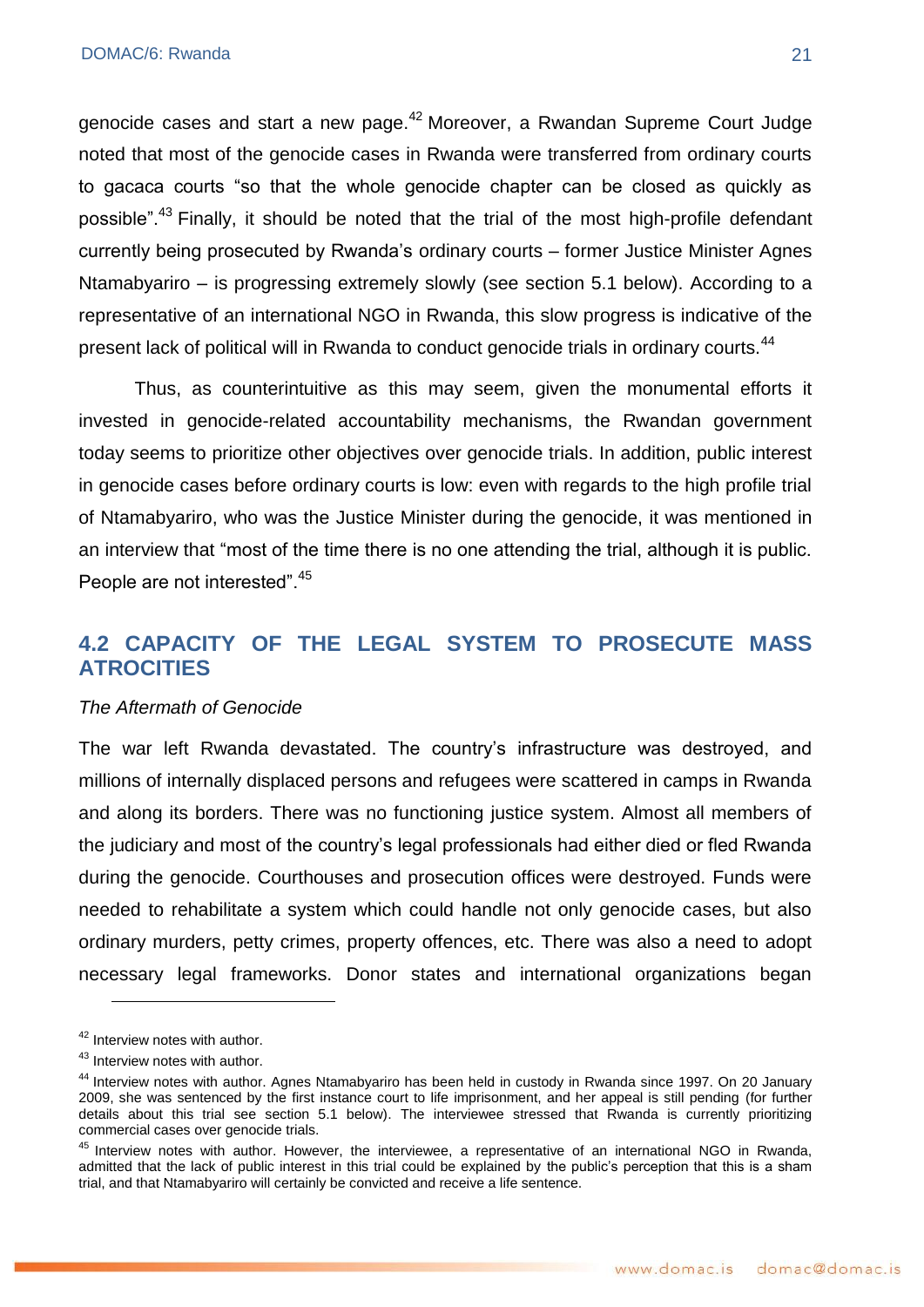allocating resources to re-building Rwanda's justice system almost immediately after the war (see section 4.3 below). <sup>46</sup>

In the months following the genocide, as a result of the arrests made by the new government, the prisons became over-populated. By the end of 1996, about 87,000 suspects were in custody.<sup>47</sup> According to a UN official who worked in Rwanda in July 1994, most detainees spent several years in prison without seeing a judge, mainly due to the lack of judges. He added that Rwanda did not even have the capacity to open case files, and its Criminal Investigations Department (hereinafter: CID) was composed of former fighters who were untrained in law enforcement, and whose conduct often violated due process norms.<sup>48</sup>

The Rwandan judiciary had to re-invent itself quickly after the war, especially considering the large numbers of detainees who needed to be prosecuted. Judges had to be found and trained, and courtrooms had to be built.<sup>49</sup> According to a Rwandan judge who helped rebuild the judiciary after the genocide, it was extremely difficult to find people who could serve as judges. Of the few legal professionals left in Rwanda, not many were interested to serve in the justice sector or even practice law, preferring instead to work in the financial and other sectors. Consequently, person with no legal qualification were appointed as judges. They assumed office following a short training. In July 1994, only 34 out of about 800 judges had law degrees.<sup>50</sup> According to interviews.

1

<sup>&</sup>lt;sup>46</sup> Prunier, The Rwandan Crisis (n 18), Ch. 9; Schabas, Impunity and Accountability in Rwanda (n 39). Interviewees also confirmed that the Rwandan justice system was devastated after the genocide, including a Rwandan judge who helped re-construct the justice system after the war and a UN official who worked in Rwanda in July 1994. Interview notes with author.

<sup>&</sup>lt;sup>47</sup> W. A. Schabas, 'Justice, Democracy, and Impunity in Post-genocide Rwanda: Searching for Solutions to Impossible Problems', Criminal Law Forum Vol. 7 No. 3 (1996), p. 526.

<sup>&</sup>lt;sup>48</sup> Interview notes with author.

<sup>49</sup> According to Prof. Schabas, who was in Rwanda in the years following the genocide: "... the Rwandese legal system had never been more than a corrupt caricature of justice… The events of April, May and June 1994 devastated what little existed of the infrastructure, and reliable estimates suggest that no more than 20 percent of personnel survived ... The survivors, recruited and trained during the Habyarimana period, show the unfortunate signs of their inadequate professional backgrounds and have difficulty responding to the special needs of the situation ...". See Schabas, Impunity and Accountability in Rwanda (n 39).

 $50$  Interview notes with author. The judge added that although Rwandan law permits the appointment of foreign judges, the parliament did not welcome such a course of action. This was also confirmed by a Rwandan lawyer, who worked after the genocide as a prosecutor in Kigali. He recalled that in 1995, the Rwandan Justice Minister proposed that foreigners be incorporated in the domestic jurisdictions that would try genocide perpetrators. The Parliament rejected the idea, on the basis that it would violate the sovereignty of Rwanda. Interview notes with author.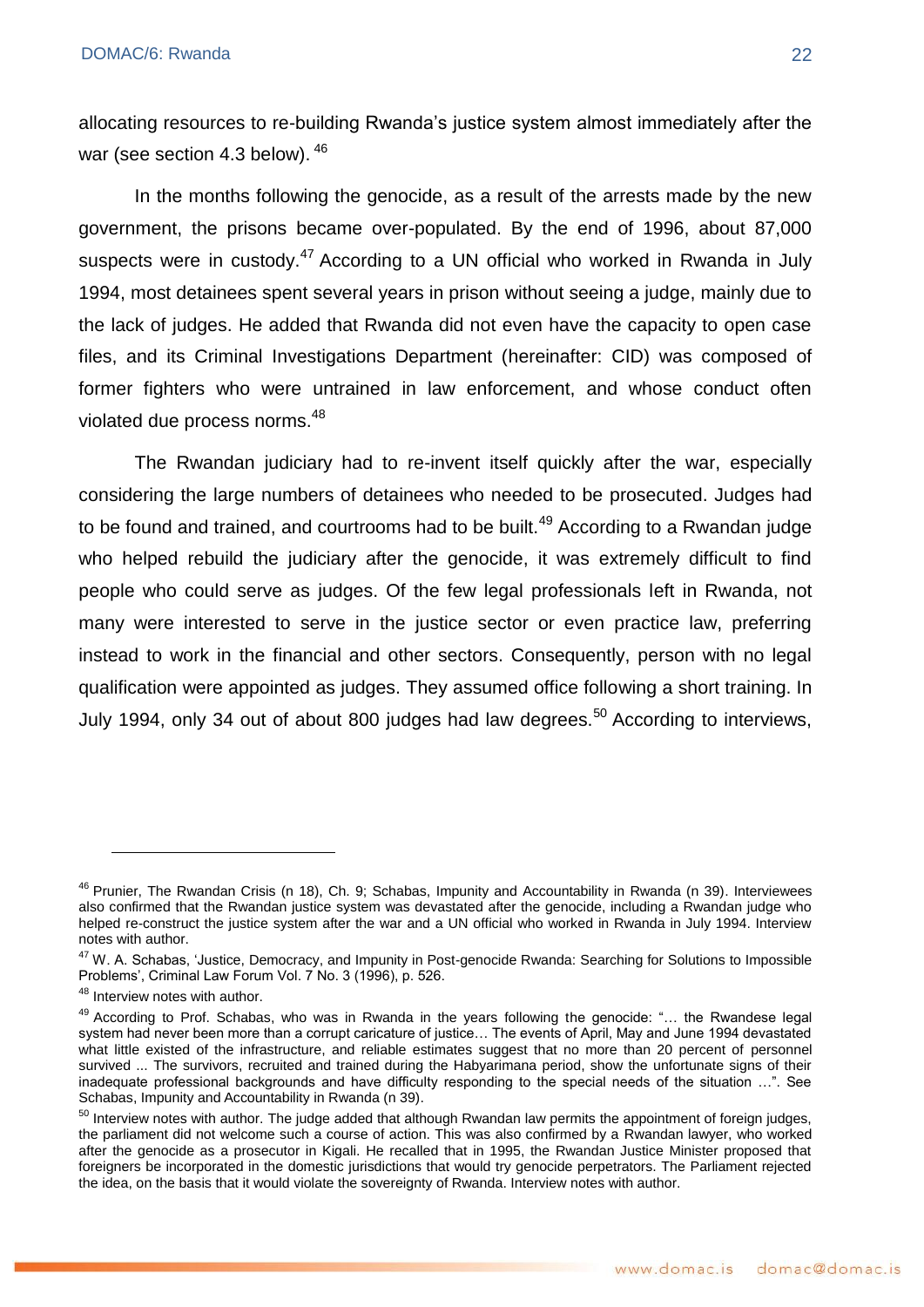after the judges were appointed and the courts started functioning, a fragile security situation and political pressure interfered with their judicial work.<sup>51</sup>

From late 1995, consultations took place in Rwanda with international legal experts, including Professor William Schabas, in preparation for the anticipated national genocide trials.<sup>52</sup> Consequently, in August 1996, Rwanda adopted Organic Law No. 08/96 which criminalized genocide under domestic law (hereinafter: 1996 Genocide Law).<sup>53</sup> The first trial under the 1996 Genocide Law was heard by a national court in December 1996. Thousands of trials followed in subsequent years (more details about the 1996 Genocide Law and the trials that followed are available in section 5.1 below).

Thus, by late 1996, the Rwandan judiciary was coping with genocide-related prosecutions, and a new law on genocide, while still dealing with the rehabilitation of the normal activities of the courts. These challenges were compounded by the ongoing arrests which continued to seriously burden the justice system. In 1997-1998 Rwanda's prison population reached 124,000 detainees, while its prison facilities were designed to hold only 49,400 prisoners.<sup>54</sup> Many of the detainees were held without being charged.<sup>55</sup> In 2001, to increase the rates of genocide trials and to decrease the prison population, the Rwandan government adopted Organic Law N° 40/2000 which created a system of ―gacaca courts‖ and introduced the penalty of community services as an alternative to

<sup>&</sup>lt;sup>51</sup> A Rwandan judge referred to the fragile security situation at the time, noting that some of the judges were assassinated shortly after they were appointed. A Rwandan lawyer, who worked as a prosecutor in Kigali in 1995, noted that incidents of political interference in the judicial process were common at the time. A representative of an international NGO in Kigali suggested that the Rwandan judiciary became independent only after the legal reform of 2004 (see below), once judges were required to hold law degrees and more resources were allocated to national courts. Interview notes with author.

<sup>52</sup> Schabas, Impunity and Accountability in Rwanda (n 39). Around that time, international donors and various NGOs started providing training sessions to strengthen Rwanda's capacity to handle genocide trials, as well as logistical, human and material support (see section 4.3 below). A senior government official recalled that the National University of Rwanda began prioritizing degrees in laws around that time. Interview notes with author.

<sup>53</sup> Organic Law N° 08/96 of 30/8/1996 on the Organization of Prosecutions for Offences constituting the Crime of Genocide or Crimes against Humanity committed since October 1, 1990 [Rwanda] (hereinafter: 1996 Genocide Law). The term "organic law" in Rwanda refers to laws that are normatively superior to regular laws, secondary only to the Constitution. It is noted that Rwanda ratified the Genocide Convention in 1975.

<sup>&</sup>lt;sup>54</sup> This was an improvement from the pre-genocide prison capacity of 18,000 prisoners. After the genocide, new prisons were built and existing ones were extended. See Amnesty International, 'Rwanda: Gacaca: A Question of Justice' (17 December 2002) <<u>http://www.amnesty.org/en/library/info/AFR47/007/2002</u>> accessed 20 December 2009 (hereinafter: AI, Gacaca: A Question of Justice), sec. III (2). In the following years their number slightly decreased, reaching 120,000 in 2000 and 112,000 by 2002. See Report on the Situation of Human Rights in Rwanda submitted by the Special Representative of the UN Commission on Human Rights (25 February 2000) UN Doc. E/CN.4/2000/41 [<http://www.unhchr.ch/Huridocda/Huridoca.nsf/\(Symbol\)/E.CN.4.2000.41.En?Opendocument>](http://www.unhchr.ch/Huridocda/Huridoca.nsf/(Symbol)/E.CN.4.2000.41.En?Opendocument) accessed 20 December 2009 (hereinafter: UN 2000 Human Rights Report on Rwanda), paras. 92 *et seq*.

<sup>55</sup> UN 2000 Human Rights Report on Rwanda (n 54), paras. 92 *et seq*.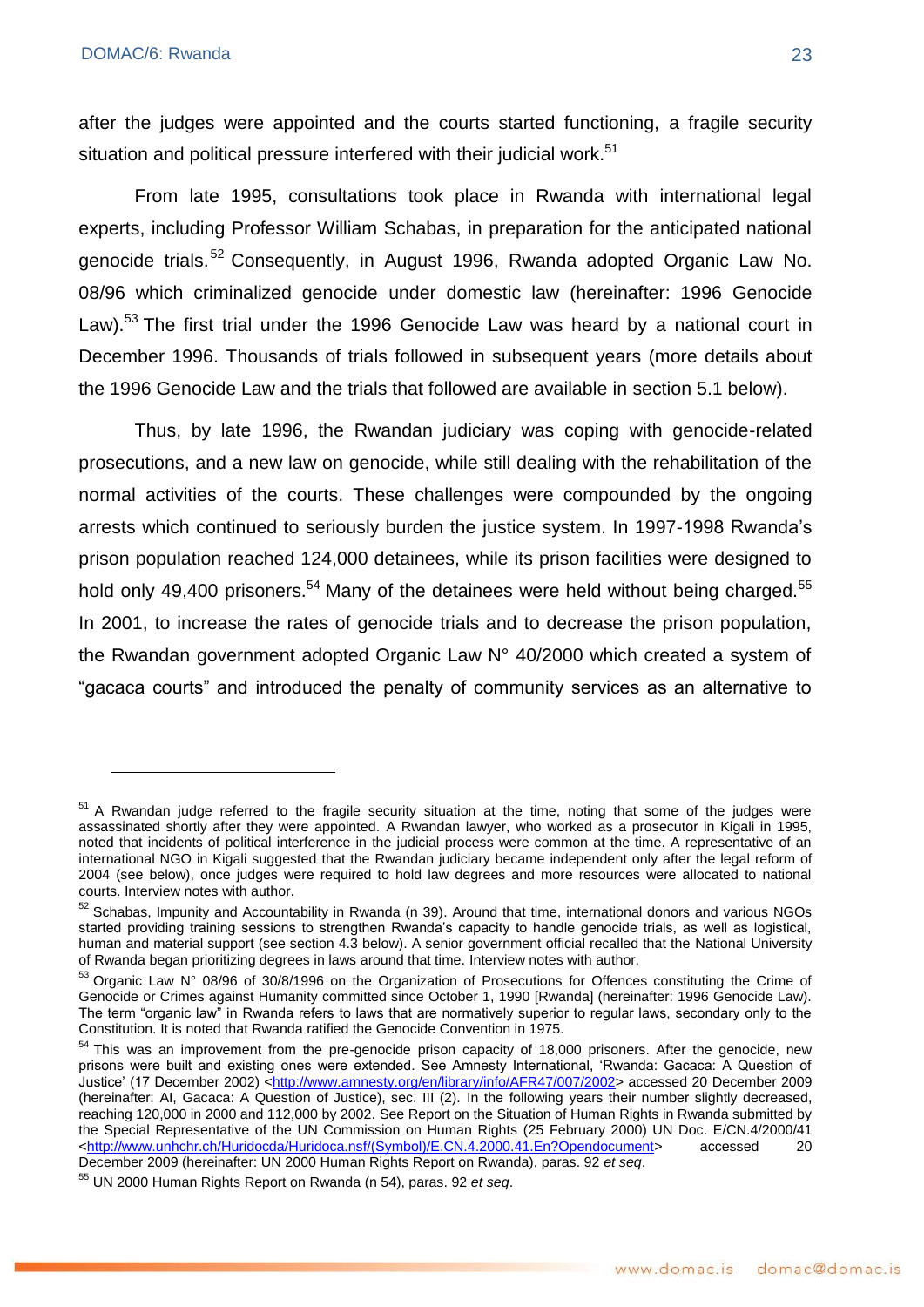imprisonment (hereafter: 2001 Gacaca Law). $56$  In 2003, to help lower the costs of prison maintenance, around 25 thousand prisoners were pre-maturely released from jail either because of their personal circumstances (elderly or sick persons) or following confessions.<sup>57</sup> Some of them were to face gacaca trials later. In 2005, an additional 36 thousand prisoners were released for similar reasons.<sup>58</sup>

#### *Constitutional and Legal Reform, 2003-2004*

Another important measure taken by Rwanda to improve the quality and efficiency of the justice system was the adoption of a new constitution in 2003. It was adopted by referendum on 26 May 2003, after two years of public deliberations, and replaced the older constitution of 1991. According to the 2003 Constitution, no party can hold more than half of the government seats, and the president and prime minister must belong to different parties. The Constitution condemns the Rwandan Genocide in its preamble, and expresses hope for reconciliation and prosperity. It also requires, innovatively, that thirty percent of the parliamentary seats be held by women (see section 2.2 above).

In addition, the government undertook a comprehensive legal reform process in 2004. New laws introduced the requirement that judges and prosecutors be qualified in law. Consequently, 95% of Rwandan judges today are trained in law, compared to 5% before 2004.<sup>59</sup> Legal guarantees were provided to increase the independence of the

<sup>&</sup>lt;sup>56</sup> Organic Law N° 40/2000 of 26/01/2001 Setting up Gacaca Jurisdictions and Organizing Prosecutions for Offences Constituting the Crime of Genocide or Crimes Against Humanity Committed between October 1, 1990 and December 31, 1994 [Rwanda] (hereafter: 2001 Gacaca Law). The alternative punishment of community service was applicable to defendants who confessed, pleaded guilty, expressed repentance and apologized. Section 5.2 below provides more details on the 2001 Gacaca Law and gacaca courts in general.

<sup>57</sup> W. A. Schabas, ‗Genocide Trials and Gacaca Courts', 3 J. Int'l Crim. Just. 879 (2005) (hereinafter: Schabas, Genocide Trials), p. 880.

<sup>58</sup> BBC News, 'Rwanda starts prisoner releases' [<http://news.bbc.co.uk/2/hi/africa/4726969.stm>](http://news.bbc.co.uk/2/hi/africa/4726969.stm) accessed 26 December 2009. It is noted that keeping the large amounts of detainees in prisons has drained government resources. A UN report from 2006 has estimated that the Rwandan government spends each year an amount of 4.6 billion Rwandan francs (around 8 million US dollars at the time of writing) to maintain its prisons. See UN IRIN News, ‗Rwanda: Community service for tens of thousands of genocidaires' (21 September 2006) [<http://www.irinnews.org/Report.aspx?ReportId=61143>](http://www.irinnews.org/Report.aspx?ReportId=61143) accessed 8 August 2009.

<sup>&</sup>lt;sup>59</sup> HRW, Law and Reality (n 41). In relation to Rwandan prosecutors, it was noted in an interview that they enjoyed a ―transitional period‖ of four years, during which all prosecutors without legal training were allowed to obtain such training. The transitional period was supposed to end in 2008, but was extended until 2012. In addition, interviewees affiliated with the Rwandan justice system added that as part of the reform, judges and prosecutors receive advanced legal training from international bodies (see section 4.3 below) including the ICTR (see section 8.4 below). Interview notes with author.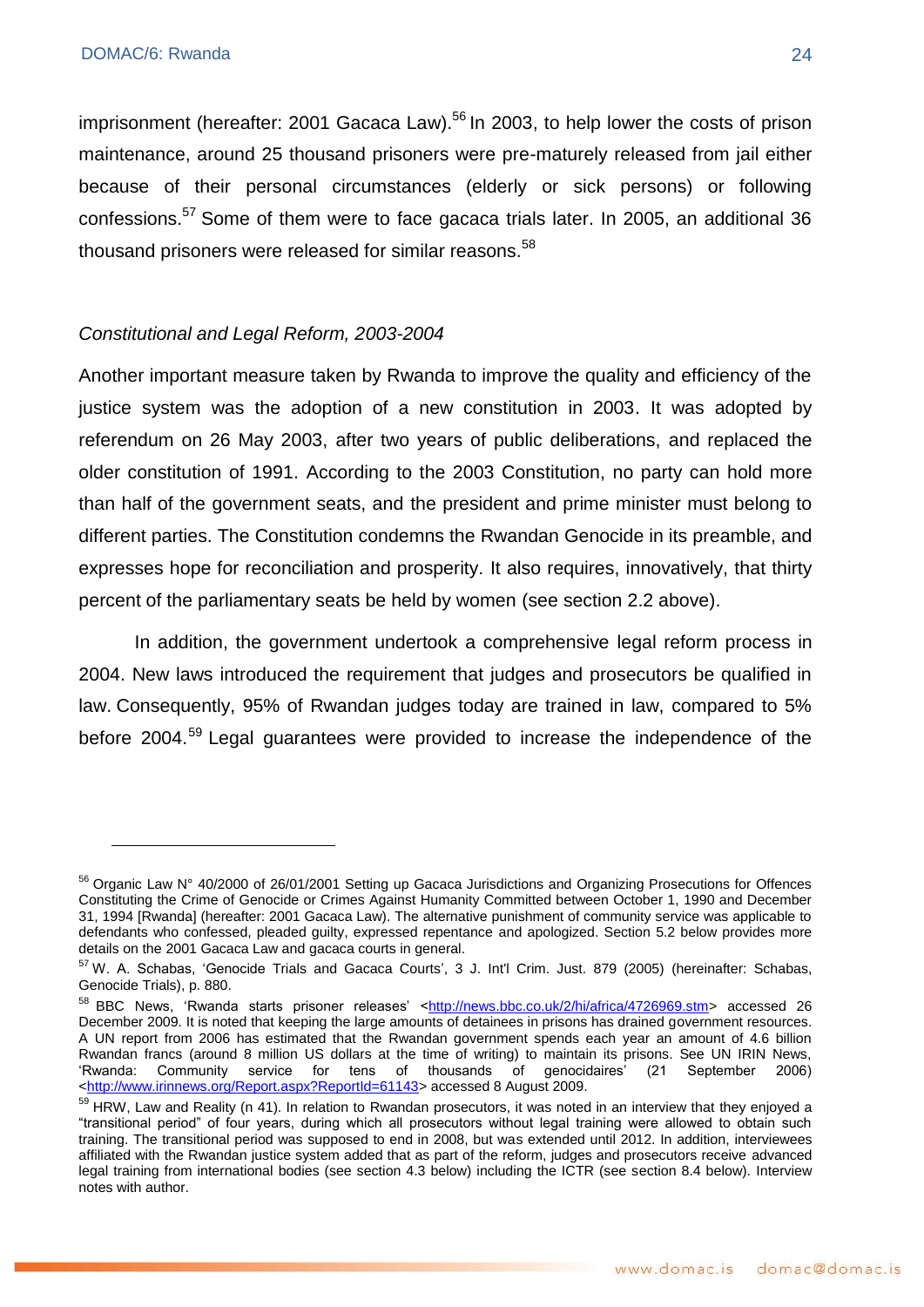judiciary. The number of courts and judges were reduced. Rwandan criminal procedures were revised to include international standards of human rights and due process.<sup>60</sup>

A judge who was involved in the legal reform process, explained that the process was inspired by international instruments such as the Universal Declaration on Human Rights (hereinafter: UDHR) and the International Covenant on Civil and Political Rights (hereinafter: ICCPR), as well as the domestic laws of the UK, neighboring African countries, and South Africa. Consequently, aspects of the common law system were introduced into the Rwandan legal system.

Also in 2004, Rwanda adopted Organic Law N° 16/2004 which sought to simplify the gacaca system and increase its efficiency (hereinafter: 2004 Gacaca Law).<sup>61</sup> This law replaced both the 1996 Genocide Law and the 2001 Gacaca Law and is still valid today (as amended in 2007 and 2008). $62$ 

#### *Contemporary Capacity to Prosecute Atrocities*

The ICTR, in a series of decisions from 2008, refused to transfer cases to Rwanda.<sup>63</sup> It based these decisions on its finding that fair trials may not be available to the defendants (in question) in Rwanda, because witnesses may be reluctant to testify on their behalf out of fear of being harassed, prosecuted by gacaca courts, or charged with "genocide" ideology".<sup>64</sup> These decisions are discussed in further detail in section 6.4 below.

1

 $60$  HRW, Law and Reality (n 41).

 $61$  Organic Law N° 16/2004 of 19/6/2004 Establishing the Organization, Competence and Functioning of Gacaca Courts Charged with Prosecuting and Trying the Perpetrators of the Crime of Genocide and other Crimes Against Humanity, Committed between October 1, 1990 and December 31, 1994 [Rwanda] (hereinafter: 2004 Gacaca Law).

 $62$  Section 5.2 below provides more details about the 2004 Gacaca Law (n 61) and gacaca courts in general.

<sup>63</sup> *Prosecutor v. Munyakazi*, Case No. ICTR-97-36, Decision on the Prosecution's Appeal Against Decision on Referral Under Rule 11*bis* (Appeals Chamber), 8 October 2008 (hereinafter: *Munyakazi* Appeals Decision of 8 October 2008); *Prosecutor v. Kanyarukiga*, Case No. ICTR-2002-78, Decision on the Prosecution's Appeal Against Decision on Referral Under Rule 11*bis* (Appeals Chamber), 30 October 2008 (hereinafter: *Kanyarukiga* Appeals Decision of 30 October 2008); *Prosecutor v. Hategekimana*, Case No. ICTR-00-55B, Decision on the Prosecution's Appeal Against Decision on Referral Under Rule 11*bis* (Appeals Chamber), 4 December 2008 (hereinafter: *Hategekimana* Appeals Decision of 4 December 2008); *Prosecutor v. Gatete*, Case No. ICTR-2000-61, Decision on Prosecutor's Request for Referral to the Republic of Rwanda (Trial Chamber), 17 November 2008 (no appeal was filed); *Prosecutor v. Kayishema*, Case No. ICTR-01-67, Decision on Prosecutor's Request for Referral of Case to the Republic of Rwanda (Trial Chamber), 16 December 2008 (no appeal was filed).

<sup>&</sup>lt;sup>64</sup> Charges of "genocide ideology" could be made under a Rwandan law from 2007, which imposes a sentence of 10 to 25 years' imprisonment for manifesting "genocidal ideology". According to Amnesty International, the law's terms are ―vague and ambiguous‖, and it ―could potentially stifle freedom of expression, and restrict the ability of the accused to put forward a defence in criminal trials". See Amnesty International, 'Report 2009: The State of the World's Human Rights' (Annual Report covering the period January to December 2008) [<http://thereport.amnesty.org/en/regions/africa/rwanda>](http://thereport.amnesty.org/en/regions/africa/rwanda) accessed 20 December 2009 (hereinafter: AI 2009 World Report).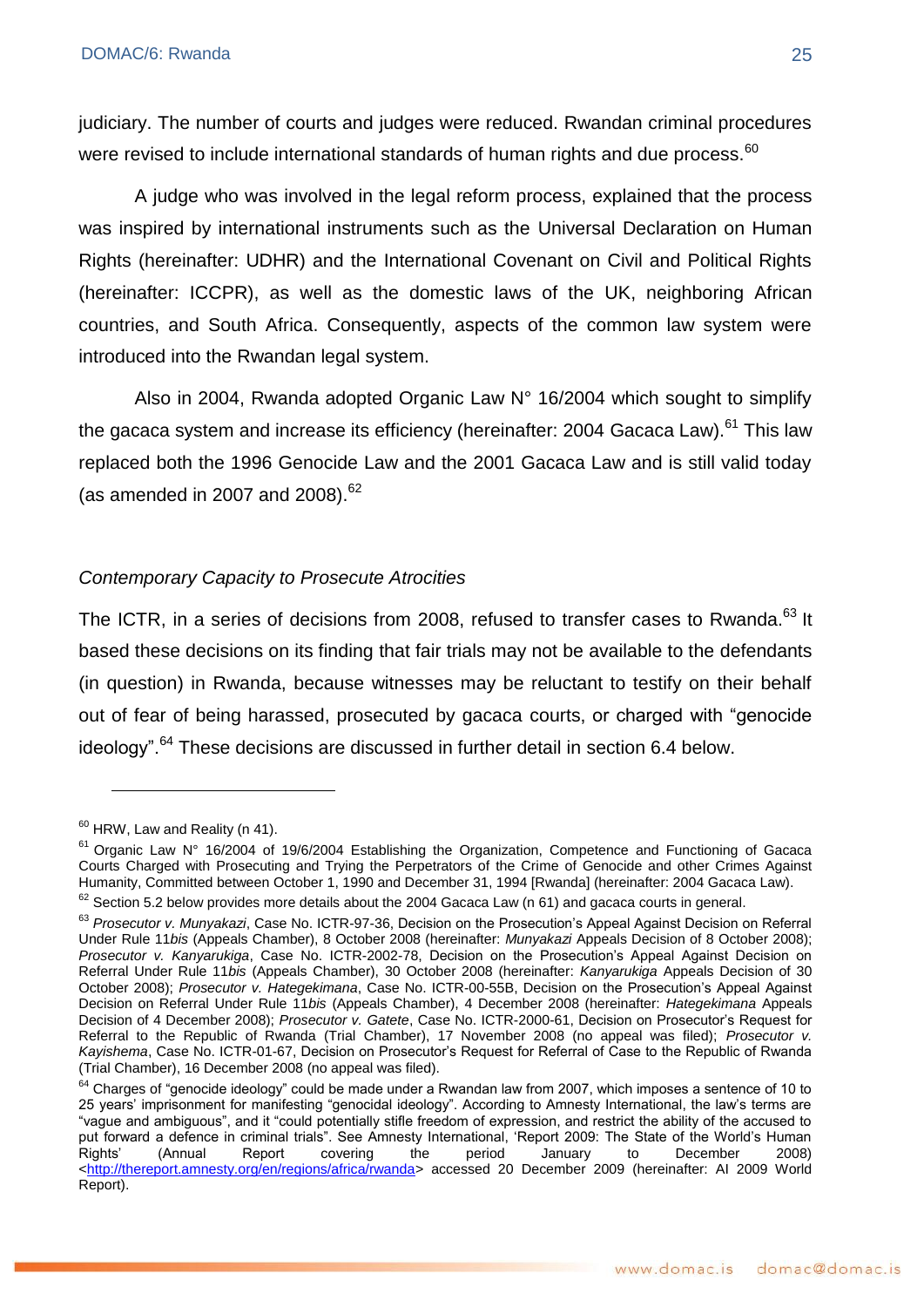Also European courts, in denying Rwanda's requests for the extradition of suspected genocidaires, found that Rwanda does not offer fair trials, for similar reasons to those cited by the ICTR.<sup>65</sup> One UK court found that Rwanda lacks an independent judiciary, and considered this an additional reason to refuse to extradite suspects to Rwanda.<sup>66</sup> In interviews, two ICTR officials also expressed the view that Rwanda lacks an independent judiciary.<sup>67</sup> However, this proposition was rejected by the ICTR Appeals Chamber as a ground for refusing to transfer cases to Rwanda.<sup>68</sup>

Contrary to the position of the ICTR judges and European courts, senior ICTR prosecutors still consider that Rwanda offers fair trials for genocide suspects.<sup>69</sup> Also Rwandan officials, judges and lawyers believe that Rwanda offers fair trials for genocide suspects, and that its judges are independent and impartial, including in genocide

<sup>65</sup> See, e.g., Decision by the High Court of England and Wales in *Brown (aka Vincent Bajinja) et al. v. Government of Rwanda et al.* [2009] EWHC 770 Admin, Judgment, 8 April 2009 (hereinafter: *Brown v. Rwanda* [2009] EWHC). This decision, in paragraph 47, refers to the following European cases in which extradition of genocide suspect to Rwanda was also denied, at least partly based on reasons cited by the ICTR: Decision by the Toulouse Court of Appeal dated 23 October 2008 (in *Bivugarabago*); Decision by the Appellate Court of Frankfurt am Main dated 3 November 2008 (in *Mbarushimana*); Decision by the Mamoudzou Court of Appeal dated 14 November 2008 (in *Senyamuhara*); Decision by the Court of Appeal of Paris dated 10 December 2008 (in *Kamali*); Decision by the Lyon Court of Appeal dated 9 January 2009 (in *Kamana*). News articles concerning the denial of extradition requests to Rwanda include: BBC News, ‗France Blocks Rwanda Extradition' (11 December 2008) [<http://news.bbc.co.uk/2/hi/7777129.stm>](http://news.bbc.co.uk/2/hi/7777129.stm) accessed 24 June 2009; The Guardian UK News, 'Rwanda Extradition Appeal Fails' (by S. Laville, 14 March 2007) [<http://www.guardian.co.uk/uk/2007/mar/14/world.rwanda>](http://www.guardian.co.uk/uk/2007/mar/14/world.rwanda) accessed 24 June 2009; TopNews Law, ‗Finland not to extradite genocide suspect to Rwanda' (by R. Iyer, 20 February 2009) [<http://www.topnews.in/law/finland-not](http://www.topnews.in/law/finland-not-extradite-genocide-suspect-rwanda)[extradite-genocide-suspect-rwanda>](http://www.topnews.in/law/finland-not-extradite-genocide-suspect-rwanda) accessed 24 June 2009. However, on 9 July 2009, the Swedish authorities approved an extradition request from Rwanda, following the Swedish Supreme Court's decision to allow the extradition. This was the first time that the authorities of a European country approved an extradition request by Rwanda. But on 13 July 2009, the defendant appealed the Swedish decision before the European Court of Human Rights. On 16 July 2009, Sweden announced that it was suspending the extradition until further notice. See Hirondelle News, ‗Rwanda: Swedish Decision Sets a Good Precedence' (10 July 2009) khttp://allafrica.com/stories/200907100095.html> accessed 8 August 2009; Hirondelle News, 'Rwanda: Stockholm <br />
Now Suspends Extradition of Genocide-Accused Rwandan' (16 July 2009) Genocide-Accused Rwandan' (16 July [<http://allafrica.com/stories/200907200443.html>](http://allafrica.com/stories/200907200443.html) accessed 8 August 2009.

<sup>66</sup> *Brown v. Rwanda* [2009] EWHC (n 65), paras. 67-121 (relying heavily on HRW, Law and Reality (n 41)).

<sup>&</sup>lt;sup>67</sup> Interview notes with author.

<sup>68</sup> *Munyakazi* Appeals Decision of 8 October 2008 (n 63). In this decision, the ICTR Appeals Chamber reversed the Trial Chamber's finding that there was sufficient risk of government interference with the Rwandan judiciary to warrant denying the prosecution's transfer request. The UK judges in *Brown* held that this conclusion of the ICTR Appeals Chamber "was based only on the record before it, and ... we have the evidence of a specific incident of judicial interference that the Appeals Chamber lacked". The UK court relied on HRW, Law and Reality (n 41), as well as on evidence provided by Professors F. Reyntiens, P. Sands and W. Schabas, and "in particular the acceptance by Professor Schabas in cross-examination on 21 April 2008 that there probably was executive interference in the Bizimungu case.‖ See *Brown v. Rwanda* [2009] EWHC (n 65), paras. 119-121.

<sup>&</sup>lt;sup>69</sup> Interview notes with author. However, one senior ICTR prosecutor admitted that the unavailability of defence witnesses weakens the capacity of the Rwandan justice system to investigate and prosecute trials in a fair manner. Another ICTR prosecutor argued that the Rwandan system is no more bias, politically influenced or lacking due process than France's justice system, for example. It should be noted that two senior officials of the ICTR Registry who were interviewed, did agree with the ICTR judges that fair trials are unavailable in Rwanda. One of them stressed that "victor's justice" is practiced in Rwanda. The other stressed that the Rwandan witness protection program is run from the Prosecutor General's office which is not entirely geared towards protecting defence witnesses, and that the ICTR had two cases in which defence witnesses have been threatened by members of the Rwandan witness protection program.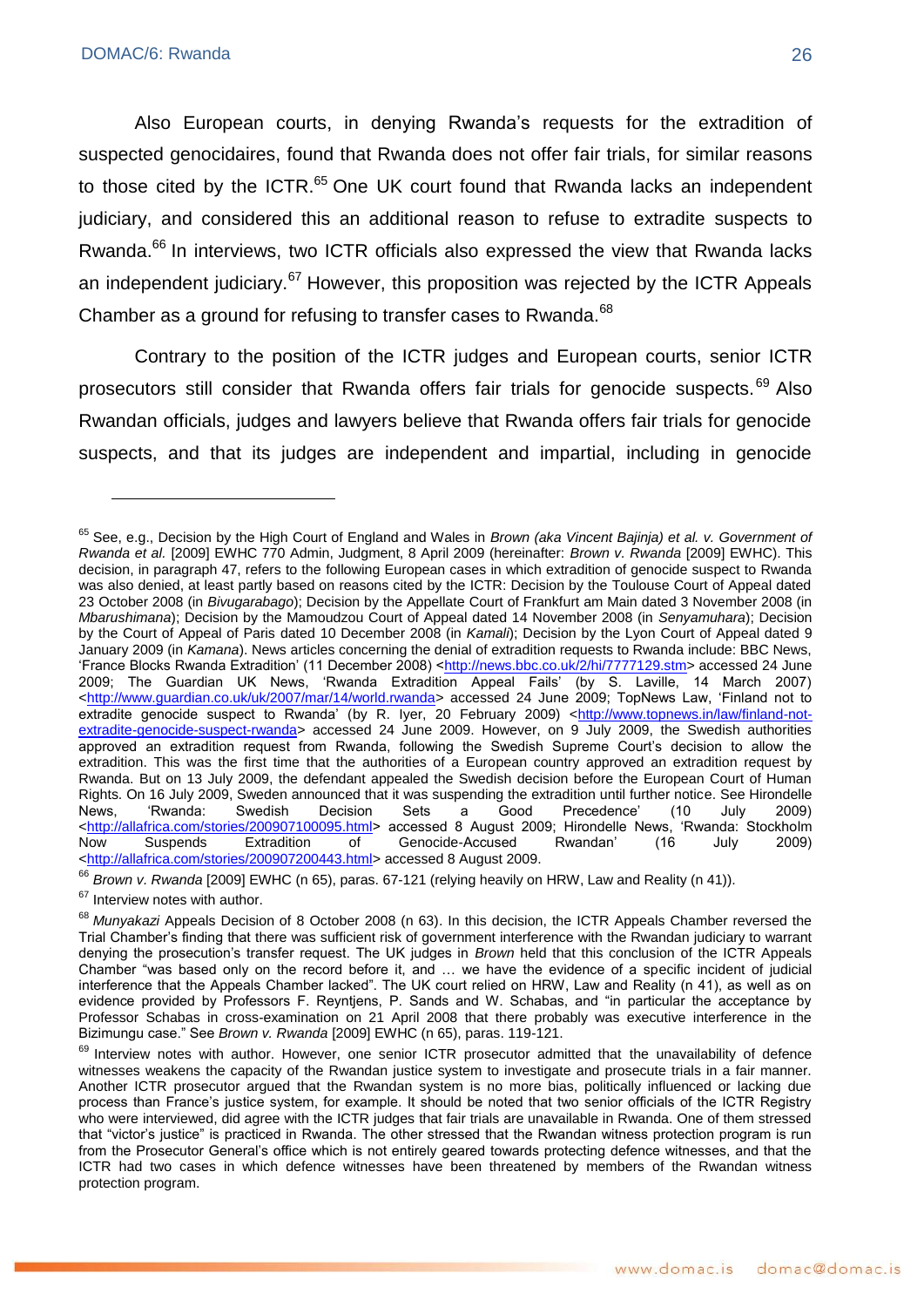cases.<sup>70</sup> Some Rwandans stressed that even if some people refuse to testify on behalf of defendants in genocide cases in Rwanda, this did not render trials in Rwanda unfair. $71$ Foreign legal experts who are based in Rwanda expressed mixed views on whether Rwanda offers fair and independent justice to genocide suspects. While two of them considered that Rwanda offers fair trials today, even in high profile genocide cases.<sup>72</sup> a third expert suggested that people in Rwanda "cannot raise all issues, and trials are therefore not fair", and even added that there is significant political influence over Rwanda judges.<sup>73</sup> A fourth foreign legal expert said that there are "human rights issues" in Rwanda, and that high profile cases there can be "too political".<sup>74</sup> In January 2009. Human Rights Watch (hereinafter: HRW) reported that "[c]onventional courts [in Rwanda] are operating more efficiently under reforms begun in 2004, but still lack independence and fair trial guarantees".<sup>75</sup>

A major weakness in Rwanda's justice system, about which most interviewees agreed, is the low level of legal knowledge of its legal practitioners. Even those who believe that Rwanda offers fair trials stressed the limited legal experience and education of Rwandan legal practitioners.<sup>76</sup> Two foreign legal experts based in Rwanda mentioned

1

<sup>70</sup> Interview notes with author.

 $71$  Interview notes with author. One senior Rwandan official said that even if some people refuse to testify, this does not compromise trial fairness since no particular witness is "indispensable" to any case. He stressed that Rwandan courts obtain more witnesses and evidence than the ICTR is able to obtain. Another Rwandan official noted that not all defence witnesses were genocide perpetrators who are afraid to travel to Rwanda to testify. There are enough people who know the truth and did not perpetrate crimes. But he agreed that if a witness travels to Rwanda from abroad, and is wanted in Rwanda for genocide, he will be detained by the Rwandan authorities. He added that it was ironic that the ICTR transferred two cases to France, a country to which not all witnesses would agree to travel.

<sup>72</sup> Interview notes with author.

 $73$  Interview notes with author. The foreign expert explained that Hutus, who are the majority in Rwanda, are afraid to speak, even those who were only eye witnesses. They are afraid to speak even to their relatives and colleagues. See also Human Rights Watch 'World Report 2009: Events of 2008' [<http://www.hrw.org/en/node/79182>](http://www.hrw.org/en/node/79182) accessed 18 December 2009 (hereinafter: HRW 2009 World Report) ("Rwandan authorities exercise tight control over political space, civil society, and the media, often accusing dissenters of 'genocide ideology'" (see note 64 above explaining the prohibition against "genocide ideology")).

 $74$  Interview notes with author. The expert referred to the trial against Agnes Ntamabyariro, as an example, stressing that there is nothing in her file but since she was a very high ranking government official, the system cannot accept that she is innocent. Agnes Ntamabyariro has been held in custody in Rwanda since 1997. On 20 January 2009, she was sentenced by the first instance court to life imprisonment, and her appeal is still pending (see section 5.1 below).

 $75$  HRW 2009 World Report (n 73). It should be noted that the ICTR decisions which denied the referral of cases to Rwanda, largely relied on Amicus Briefs submitted by HRW.

 $76$  Interview notes with author. The following observations were made by interviewees: only five people in the country hold a doctorate degree in law, and most of them are not involved in academia; most law graduates did not even see a judgement as judgements are not typically published in Rwanda; the number of experienced lawyers in Rwanda is low; most current judges were appointed in 2004, straight out of law school, and still lack the ability to write a proper judgement; due to insufficient funding, Rwanda cannot attract good lawyers, judges and law professors; in order to open a law firm in Rwanda, is sufficient to hold a first degree in law, without practical training or internships, leading to many mistakes by young inexperienced lawyers; some judges are not familiar with the current state of the law, and occasionally refer to laws which were in place in 1996 but have since been abolished.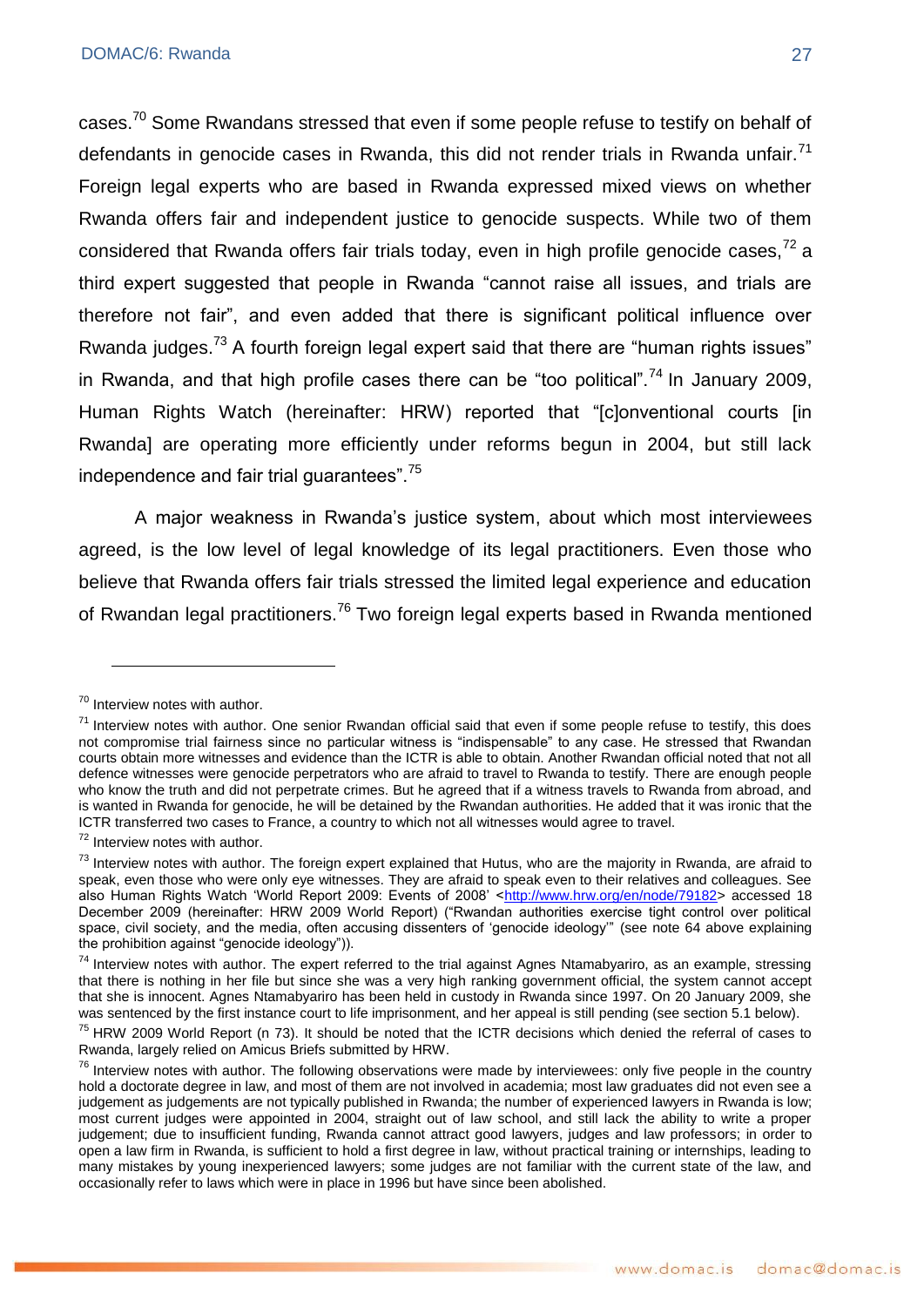that the legal institutions in Rwanda, such as the Kigali Bar Association, were still very weak.<sup>77</sup> One of them added that even when judges accept that Rwanda is party to a certain international treaty, they still only apply national norms.<sup>78</sup> But a third foreign legal expert based in Rwanda considered that legal professionals in Rwanda are well trained, and the main weaknesses of the Rwandan justice system are in the areas of court management, communications, and physical structures.<sup>79</sup>

## <span id="page-27-0"></span>**4.3 CAPACITY BUILDING EFFORTS IN RWANDA**

Many international actors became involved in developing Rwanda's justice sector in the aftermath of the genocide, including UNAMIR and several UN agencies. The UN High Commissioner for Human Rights established a Field Operation in Rwanda (hereinafter: UNHRFOR), mandated to investigate the genocide, as well as help re-build the national judiciary and promote respect for human rights.<sup>80</sup> According to a former UNHRFOR official, the field operation had a specific focus on building national capacity to handle genocide trials. It trained and supported the Rwandan judiciary, the CID, and the Prosecutor General's Office, and also advised the local authorities on improving prison conditions.<sup>81</sup>

NGOs also engaged in judicial capacity building in Rwanda. For example, in 1995, the NGOs Citizens Network, Juristes Sans Frontieres, and the International Center for

 $77$  Interview notes with author. One of the foreign experts specified that although the Kigali Bar Association is growing very fast, with about 60-80 new members a year, its members are still very inexperienced. He added that the Kigali Bar Association started with 44 members, and today includes around 350 members. It is noted that the Kigali Bar Association was established in 1997, pursuant to Law No. 03/1997 of 19 March 1997 Establishing a Bar in Rwanda [Rwanda], 15 April 1997 [<http://www.unhcr.org/refworld/docid/ 3ae6b54f4.html>](http://www.unhcr.org/refworld/docid/%203ae6b54f4.html) accessed 3 January 2010 (hereinafter: Law Establishing a Bar in Rwanda).

 $78$  Interview notes with author. Rwanda adheres to the monist theory with respect to the domestic status of international legal instruments. Article 190 of its 2003 Constitution stipulates: "Upon publication in the *Official Gazette*, international treaties and conventions which have been duly ratified or approved take precedence over organic laws and ordinary laws, subject, for each agreement or treaty, to implementation by the other party." Thus, an international treaty or convention enters into force and becomes directly applicable in Rwanda, as soon as it has been ratified by Rwanda (as long as it is ratified and applied by the other party). See Human Rights Committee, Replies of the Government of Rwanda to the List of Issues to be taken up in Connection with the Consideration of the Third Periodic Report of Rwanda UN Doc. CCPR/C/RWA/Q/3/Rev.1/Add.1 (29 March 2009).

 $79$  Interview notes with author. However, the view that Rwandan legal professionals are well trained was not shared by other interviewees. Perhaps the interviewee meant that Rwandan legal professionals were better trained today then previously, rather than suggesting that they are sufficiently trained to handle complex genocide cases in a fair manner.

<sup>&</sup>lt;sup>80</sup> Report of the United Nations High Commissioner for Human Rights on the Human Rights Field Operation in Rwanda<br>(11 September 1998) UN Doc. A/53/367 <www.unhchr.ch/Huridocda/Huridoca.nsf/0/ (11 September 1998) UN Doc. A/53/367 [<www.unhchr.ch/Huridocda/Huridoca.nsf/0/](http://www.unhchr.ch/Huridocda/Huridoca.nsf/0/%2022737cda4bc5a95d802566b000421de7?Opendocument)  [22737cda4bc5a95d802566b000421de7?Opendocument>](http://www.unhchr.ch/Huridocda/Huridoca.nsf/0/%2022737cda4bc5a95d802566b000421de7?Opendocument) accessed 22 February 2010. According to paragraph 14 of this report, the Rwandan government required UNHRFOR to close its operations on 28 July 1998.

<sup>&</sup>lt;sup>81</sup> Interview notes with author. The official also explained that UNHRFOR and the UN Development Program assisted the local authorities in drafting the 1996 Genocide Law (n 53). He added that UNHRFOR participated in a research project with the National University of Rwanda and other national institutions, which eventually supported the efforts to establish the gacaca court system.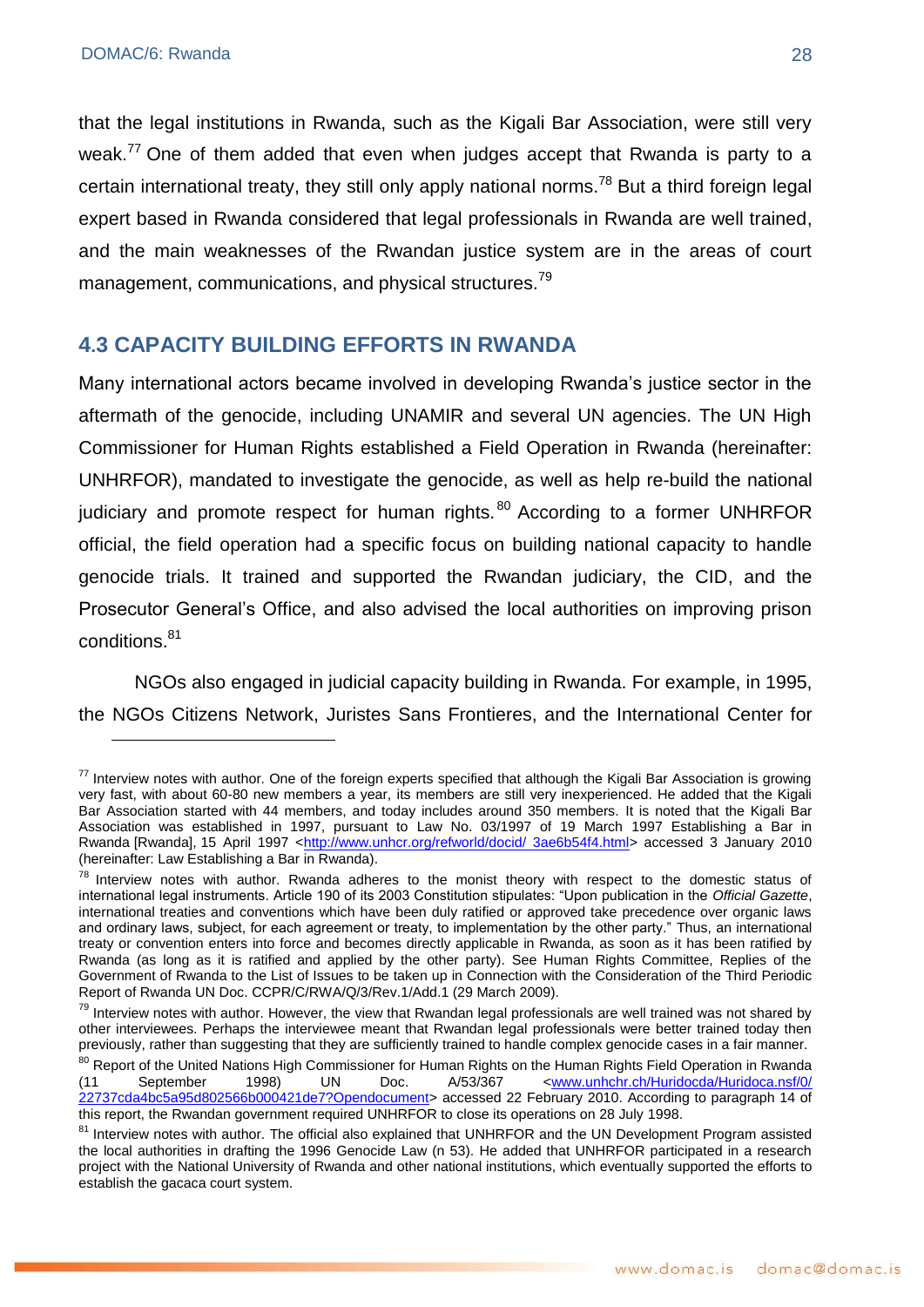Human Rights and Democratic Development trained Rwandan judicial investigators, lawyers, and judges to handle genocide cases in Rwanda.  $82$  In 1996, the NGO Advocates Sans Frontiers (hereinafter: ASF) began holding six-month training sessions for Rwandan judges, and has been involved in judicial capacity building in Rwanda ever since.<sup>83</sup> In 1997, ASF also provided foreign defence counsel to represent genocide suspects in Rwandan courts.<sup>84</sup> In 1998, the Danish Center for Human Rights began training "judicial defenders".<sup>85</sup> These judicial defenders, after six months of legal training, may represent defendants in first instance courts, where genocide cases are tried.<sup>86</sup> In addition, the NGO Penal Reform International (hereinafter: PRI) researches and reports on gacaca trials, and HRW makes presentations to the Rwandan National Human Rights Commission.<sup>87</sup>

Moreover, the governments of the UK, the US, Germany, Belgium, and the Netherlands also helped in rehabilitating Rwanda's justice system after the genocide. For example, it was mentioned in interviews that the Netherlands and Belgium (through the Belgian Technical Cooperation) helped fund the gacaca courts. It was also noted that in 1998 the European Commission (hereinafter: EC) became involved in justice projects in

 $82$  Schabas, Impunity and Accountability in Rwanda (n 39). This information was also provided in interviews with a senior UN official, a foreign legal expert based in Kigali, and a Rwandan lawyer. The senior UN official added that also the NGOs Africare and Care International participated in the early effort to rebuild the Rwandan justice system. A representative of an international NGO in Rwanda added that once genocide trials started in Rwanda, the NGO RCN Justice and Democracy provided logistical support to the judges. Interview notes with author.

<sup>83</sup> For a summarv of the programs and activities of ASF in Rwanda, see Avocats Sans Frontières in Rwanda [<http://www.asf.be/index.php?module=programmas&lang=en&id=141>](http://www.asf.be/index.php?module=programmas&lang=en&id=141) accessed 23 December 2009. In addition, it was noted in interviews that ASF has been funding a legal aid scheme in Rwanda which supports local lawyers who defend genocide suspects. Recently, ASF initiated an "access to justice" program in Rwanda, which will support legal clinics throughout the country where Rwandan lawyers will offer legal services. In addition, ASF trains local judges on international law issues, and also monitors and reports on gacaca proceedings. Interview notes with author.

<sup>84</sup> Schabas, Genocide Trials (n 57), p. 886 ("Avocats sans frontières-Belgium took the lead in ensuring that defence lawyers would be supplied to persons accused before the Rwandan courts and, in practice, most defendants were well represented by competent counsel, generally foreigners, from Europe or elsewhere in Africa"). It was noted in an interview that after the establishment of the Kigali Bar in 1997 (see note 77 above), ASF in principle stopped providing defence counsel to genocide suspects in Rwanda, expect for in particularly high profile cases, such as the case of Agnes Ntamabyariro (discussed in section 5.1 below). The interviewee added that ASF may provide defence counsel in the future, in cases transferred from the ICTR or third states. Interview notes with author.

<sup>&</sup>lt;sup>85</sup> 'Mid-Term Evaluation of the Danish Center for Human Rights Project "Judicial Defenders in Rwanda", Danish<br>Center for Human Rights (2000) <http://www.humanrights.dk/files/pdf/Publikationer/Mid-Center for Human Rights (2000) [<http://www.humanrights.dk/files/pdf/Publikationer/Mid-](http://www.humanrights.dk/files/pdf/Publikationer/Mid-Term%20Evaluation%20of%20the%20Danish%20Centre%20for%20Human%20Rights%20Project%20Judicial%20Defenders%20in%20Rwanda.pdf)[Term%20Evaluation%20of%20the%20Danish%20Center%20for%20Human%20Rights%20Project%20Judicial%20De](http://www.humanrights.dk/files/pdf/Publikationer/Mid-Term%20Evaluation%20of%20the%20Danish%20Centre%20for%20Human%20Rights%20Project%20Judicial%20Defenders%20in%20Rwanda.pdf) [fenders%20in%20Rwanda.pdf>](http://www.humanrights.dk/files/pdf/Publikationer/Mid-Term%20Evaluation%20of%20the%20Danish%20Centre%20for%20Human%20Rights%20Project%20Judicial%20Defenders%20in%20Rwanda.pdf) accessed 23 December 2009.

<sup>&</sup>lt;sup>86</sup> Law Establishing a Bar in Rwanda (n 77), Title II.

<sup>&</sup>lt;sup>87</sup> This information was provided in interviews with representatives international NGOs based in Rwanda. Interview notes with author. Also see Penal Reform International [<http://www.penalreform.org/great-lakes-2.html>](http://www.penalreform.org/great-lakes-2.html) accessed 23 December 2009.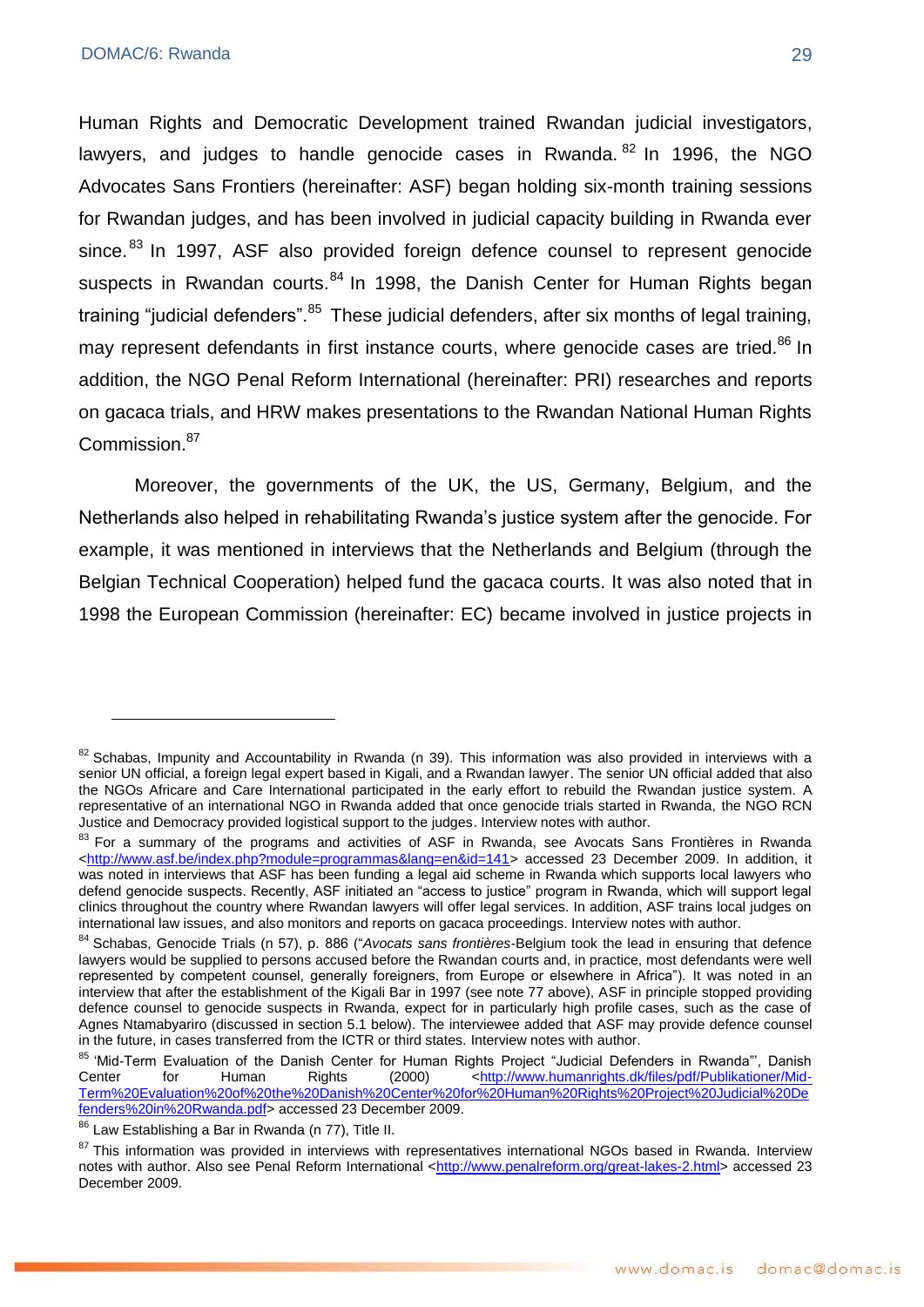Rwanda.<sup>88</sup> In 2003, the ICTR began its capacity building activities in Rwanda (see section 8.4 below).

In 2006, the Institute for Legal Practice and Development (hereinafter: ILPD) was established under Rwandan law to provide training to legal practitioners in Rwanda.<sup>89</sup> It became operative in 2008.  $90$  According to an ILPD employee, the institute trains prosecutors and judges, in programs lasting about six to nine months (this is a national requirement). In addition, the ILPD trains defence attorneys and legal support staff. As of late 2008, there were 500-600 practicing lawyers undergoing training at the ILPD. The training sessions are often funded and conducted by international actors.<sup>91</sup>

In 2008, the Rwandan government adopted a "sector wide approach", according to which donors contribute to the justice sector as a whole, rather to its specific components.<sup>92</sup> For example, in 2008, UNDP has allocated over 1 million US dollars to fund a justice sector support program, and announced that it will allocate a similar amount in each of the four following years. $93$  In July 2009, the EU contributed 35 million Euros to the Rwandan justice sector.<sup>94</sup> A representative of an international NGO in Rwanda indicated that previously, donors used to allocate funds for specific projects, but they agreed to Rwanda's request to shift to a sector wide approach because they considered that Rwanda has made progress.<sup>95</sup>

<u>.</u>

<sup>88</sup> Interview notes with author.

 $89$  Rwandan Law N° 22/2006 of 28 April 2006. The ILPD is located in Nyanza, about an hour from Kigali.

<sup>&</sup>lt;sup>90</sup> Official website of the Republic of Rwanda, Ministry of Justice [<http://www.minijust.gov.rw/ spip.php?article31>](http://www.minijust.gov.rw/%20spip.php?article31) accessed 24 June 2009. Also see official website of ILPD [<http://www.ilpd.ac.rw>](http://www.ilpd.ac.rw/) accessed 24 June 2009.

 $91$  Interview notes with author. The interviewee explained that when the institute is asked to hold a certain training program, it actively seeks international funding and trainers. He added that the rector and vice-rector of the ILPD are foreigners who are paid by the World Bank.

<sup>&#</sup>x27;Report by the Government of Rwanda on JRLO SWAP Roadmap' (25 November 2008) [<http://www.minijust.gov.rw/IMG/pdf/Rwanda\\_JRLO\\_SWAp\\_Roadmap\\_FINAL\\_25\\_Nov\\_08.pdf>](http://www.minijust.gov.rw/IMG/pdf/Rwanda_JRLO_SWAp_Roadmap_FINAL_25_Nov_08.pdf) accessed 7 August 2009.

<sup>93</sup> United Nations Development Programme: Rwanda: 'Justice Sector Support Program 2008-2012: Access to Justice for all, the foundation for good governance and poverty reduction' [<http://www.undp.org.rw/Democratic](http://www.undp.org.rw/Democratic-project60453.html)[project60453.html>](http://www.undp.org.rw/Democratic-project60453.html) accessed 23 December 2009.

<sup>94</sup> Allafrica News, ‗Rwanda: Judiciary Gets Euro 35 Million Support Fund' (9 July 2009) [<http://allafrica.com/stories/printable/200907090514.html>](http://allafrica.com/stories/printable/200907090514.html) accessed 7 August 2009. The funds are to be divided between the Justice Ministry, National Police, Public Prosecution Authority, Supreme Court, Human Rights Commission, National Unity and Reconciliation Commission, Office of the Ombudsman and Military Courts.

<sup>&</sup>lt;sup>95</sup> Interview notes with author. The interviewee suggested that another reason for the donors to have agreed to this arrangement was their guilt over the fact that the international community did nothing to prevent the genocide.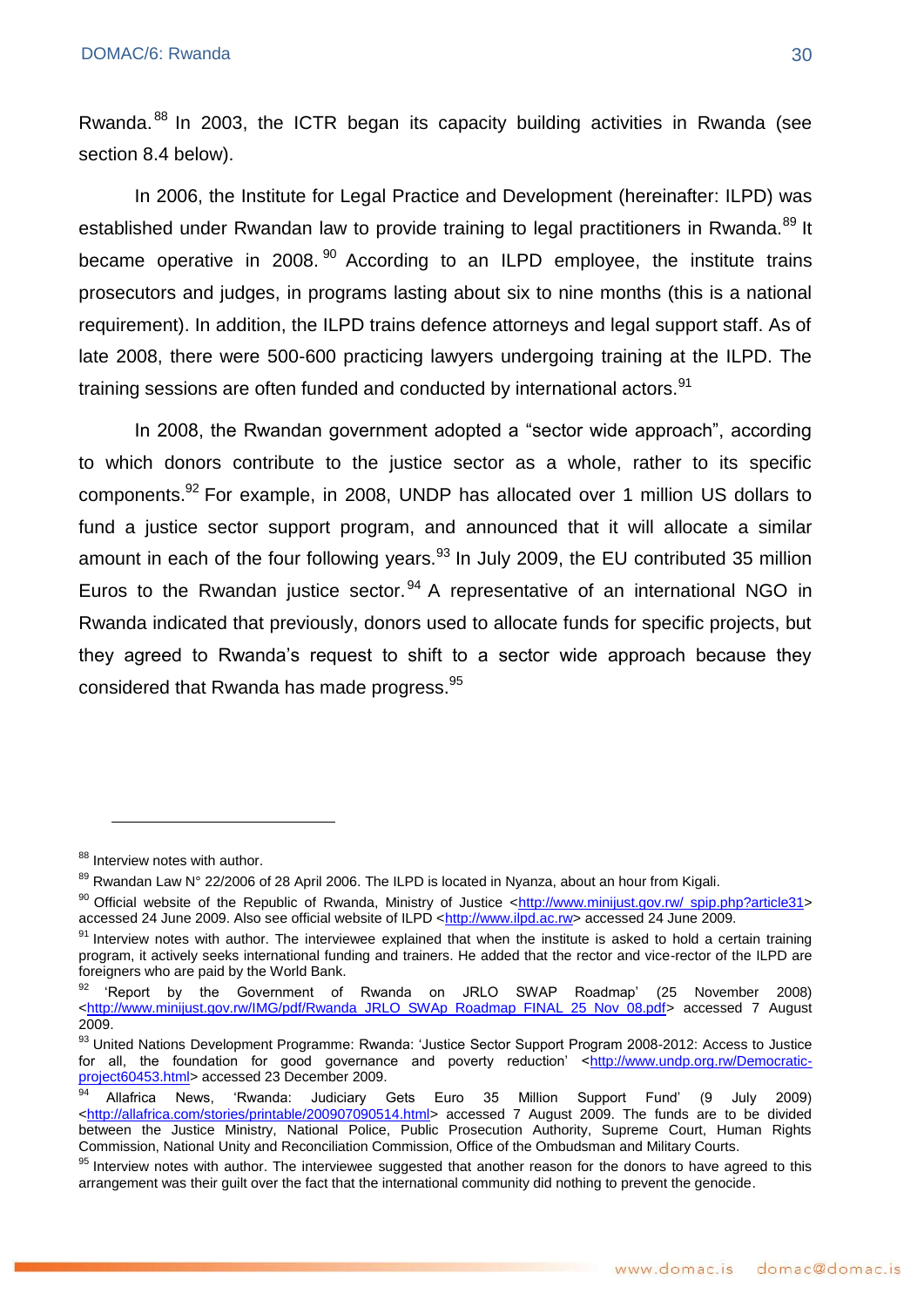# <span id="page-30-0"></span>5. THE NATIONAL RESPONSE TO THE MASS ATROCITIES

### <span id="page-30-1"></span>**5.1 ORDINARY TRIALS**

As noted above, mass arrests of suspected genocidaires started taking place in Rwanda immediately after the genocide. The RPF government rejected the idea of granting an amnesty, and insisted on prosecuting all suspects (see section 4.1 above). In August 1996, Rwanda adopted the above-mentioned 1996 Genocide Law, which criminalized genocide and crimes against humanity.  $96$  To solve the problem of retroactive punishment, the 1996 Genocide Law punished acts which were already criminalized under domestic criminal law, but which also constituted acts of genocide and crimes against humanity as defined in international instruments.  $97$  The law classified genociderelated crimes into four categories, depending on the level of the perpetrator and gravity of the crime, with Category I including the most serious crimes and offenders followed by Categories II, III and IV.<sup>98</sup>

The 1996 Genocide Law provided sentencing guidelines in relation to each category,<sup>99</sup> and offered reduced sentences to defendants who confessed.<sup>100</sup> According to the law, for a confession to entail a reduction in sentence, it had to include "(a) a detailed description of all the offences…; (b) information with respect to accomplices…;

 $96$  The 1996 Genocide Law (n 53) was partially replaced by the 2001 Gacaca Law (n 56), and eventually entirely replaced by the 2004 Gacaca Law (n 61). Section 5.2 below provides more details about the 2001 and 2004 Gacaca Laws and gacaca courts in general.

<sup>97</sup> John B. Quigley, *The Genocide Convention – An International Law Analysis* (Ashgate, 2006), pp. 65-66.

<sup>98 1996</sup> Genocide Law (n 53), Article 2. Category I included: (i) "the planners, organizers, instigators, supervisors and leaders of the crime of genocide or of a crime against humanity", (ii) individuals "in positions of authority" who committed or encouraged these crimes, (iii) "notorious murderers" who committed the crimes with particular zeal or malice, and (iv) "persons who committed acts [of] sexual torture". Category II covered persons who committed murder or violent crimes resulting in death and did not fall within Category I. Category III offenders included those who committed serious crimes against the person. Finally, Category IV covered property offenders. These categories were modified in later version of the law (see below).

<sup>99 1996</sup> Genocide Law (n 53), Article 14. According to the provisions of this article, Category I convicts were "liable to the death penalty". Category II convicts could receive a maximum penalty of life imprisonment. The penalty for Category III convicts was to be determined in accordance with the Penal Code. Category IV convicts were liable only to civil damages. These sentencing guidelines were modified in later version of the law (see below). For example, Category I convicts could receive a life sentence, according to the 2001 Gacaca Law (n 56) and the 2004 Gacaca Law (n 61).

<sup>100 1996</sup> Genocide Law (n 53), Articles 15-16. Thus, Category II convicts who confessed before their trial started could receive sentences of between 7 and 11 years in prison, instead of the maximum life imprisonment. If they confessed during their trial, they could receive between 12 and 15 years imprisonment. As for Category III convicts, their sentence could be reduced by two thirds if they confessed before their trial started, or by half if they confessed during their trial. However, sentence reduction was not allowed in Category I cases, where the death penalty applied. These provisions were modified in later version of the law (see below). For example, Category I convicts were eligible for sentence reductions in return for confessions, to the 2001 Gacaca Law (n 56) and the 2004 Gacaca Law (n 61).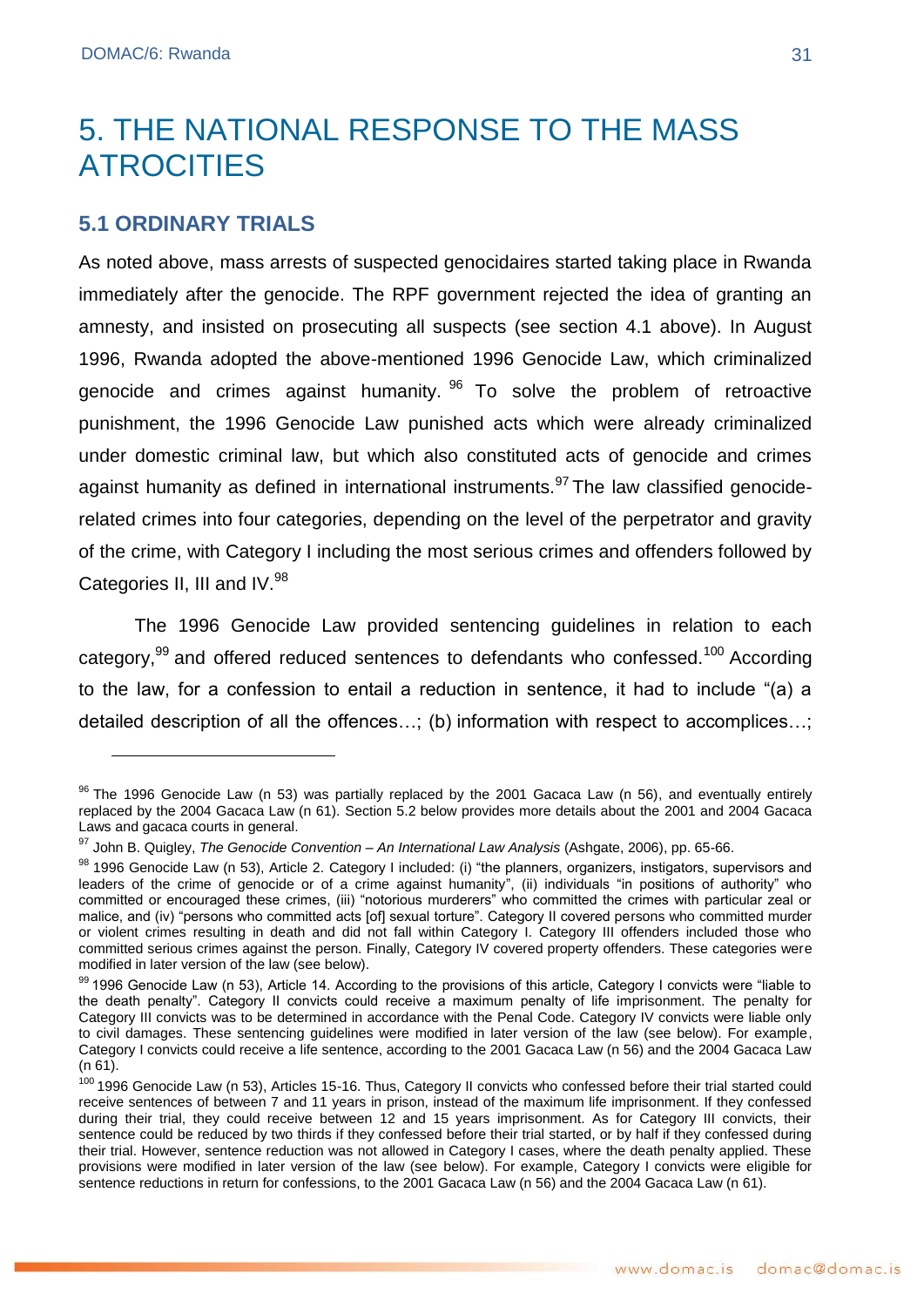(c) an apology...; (d) an offer to plead guilty...".<sup>101</sup> The prosecutor had three months to confirm the validity of a confession, after which, if deemed valid, the confession became a guilty plea and the file proceeded to sentencing.<sup>102</sup>

In addition to classifying genocide-related crimes into four categories, and establishing a confession and guilty plea procedure, a third important aspect of the 1996 Genocide Law was that it created "specialized chambers" within Rwanda's ordinary courts for adjudicating genocide cases.  $103$  The very first genocide trial before a specialized chamber started on 27 December 1996. It involved two defendants, who were both convicted and sentenced to death on 3 January 1997.  $104$  Amnesty International criticized the fact that state-funded counsel were not made available to defendants, and that the accused were not given a chance to present witnesses on their behalf or to cross-examine prosecution witnesses.<sup>105</sup> UNHRFOR also considered the trial to be unfair.<sup>106</sup> In late 1997, a more favorable report was issued by UNHRFOR, although some concerns were still expressed.<sup>107</sup> According to Professor William Schabas, who attended trials in Rwanda in 1997 as an observer for Amnesty International, many of those who criticized the trials came from common law systems and did not properly understand the nature of civil law proceedings. Thus, they could not accept that the trials were relatively short, based on written evidence, and without crossexaminations.<sup>108</sup>

One of the most famous trials in 1997 in Rwanda was the one against Froduald Karamira, the former vice-president of the MDR political party in Rwanda.<sup>109</sup> His trial began on 13 January 1997 before a specialized chamber in the courts of Kigali. On 14 February 1997, he was found guilty of genocide and was sentenced to death.<sup>110</sup> On 12

<u>.</u>

 $101$  1996 Genocide Law (n 53), Article 6.

 $102$  1996 Genocide Law (n 53), Articles 7-8.

<sup>&</sup>lt;sup>103</sup> 1996 Genocide Law (n 53), Article 19. Specialized chambers were also created in the military courts.

<sup>&</sup>lt;sup>104</sup> Amnesty International, 'Rwanda: Unfair Trials: Justice Denied' (8 April 1997) [<http://www.amnesty.org/en/library/info/AFR47/008/1997>](http://www.amnesty.org/en/library/info/AFR47/008/1997) accessed 23 December 2009.

<sup>105</sup> *Ibid*. Also see Schabas, Genocide Trials (n 57), p. 886.

<sup>&</sup>lt;sup>106</sup> Schabas, Genocide Trials (n 57), p. 886.

<sup>&</sup>lt;sup>107</sup> *Ibid*. It is recalled that in 1997 ASF provided foreign defence attorneys to represent genocide suspects in court (see note 84 above and attached text).

<sup>108</sup> Schabas, Genocide Trials (n 57), pp. 886-887.

<sup>109</sup> Karamira was arrested in June 1996 in Bombay and extradited to Rwanda for trial. See *Ministère Public v. Karamira*, 1 Receuil de jurisprudence contentieux du génocide et des massacres au Rwanda (1st instance, Kigali, 14 February 1997), p. 75.

<sup>&</sup>lt;sup>110</sup> Karamira was also found guilty of the crimes of murder, conspiracy, and non-assistance to people in danger.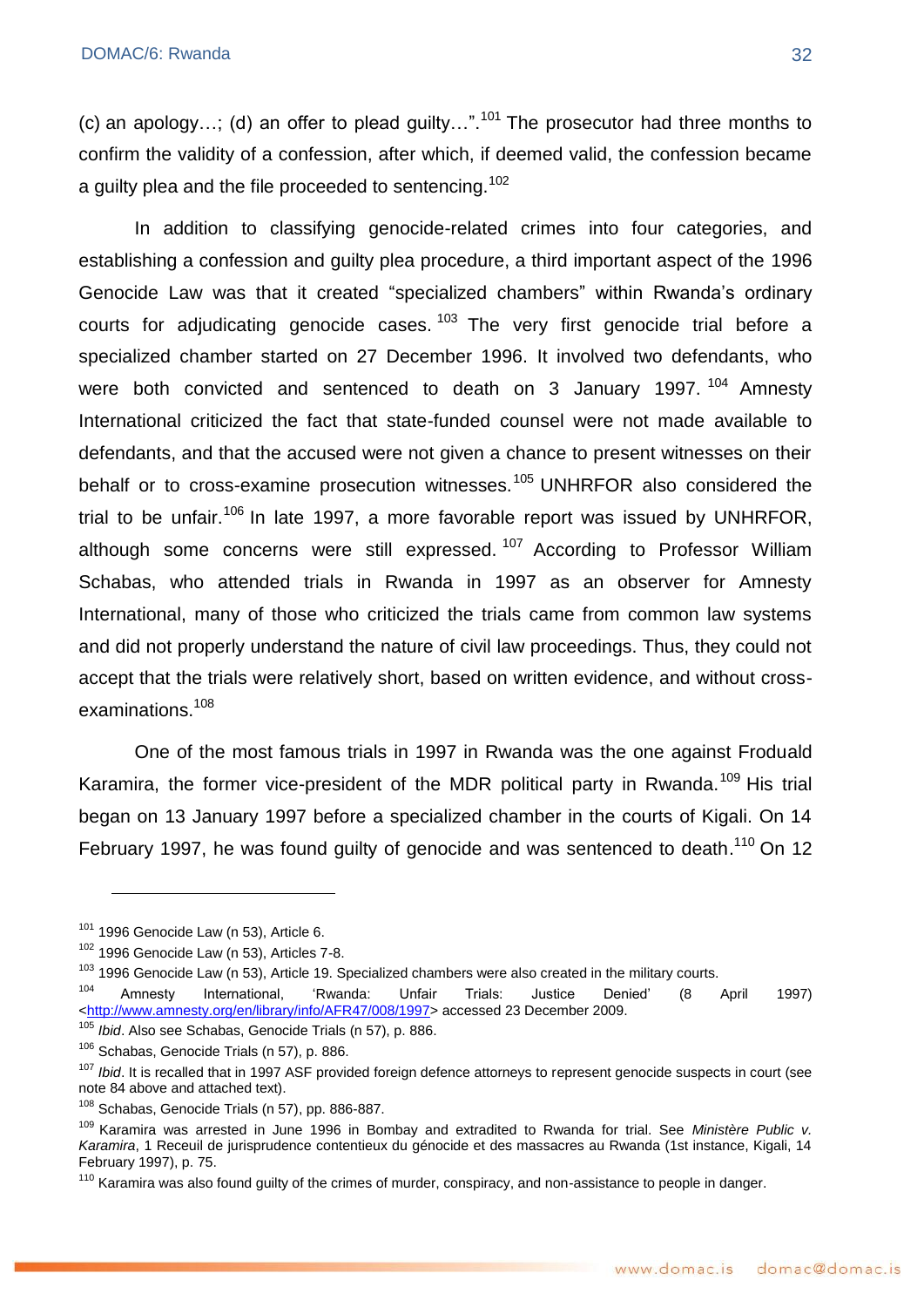<u>.</u>

September 1997, the Kigali Appeals Court rejected his appeal. On 24 April 1998, Karamira was executed in public by a firing squad in Kigali's Nyamirambo stadium.<sup>111</sup>

In 1997 and 1998, the specialized chambers completed genocide cases concerning 1,274 defendants.<sup>112</sup> But that number reflected only about one percent of the detainees awaiting trial.<sup>113</sup> The courts almost tripled their output over the next couple of years, with 1,306 persons tried in 1999 and 2,458 persons tried in 2000 for genocide related crimes.<sup>114</sup> However, even at this increased rate, it would have taken about a century to prosecute all the detainees (and that assumes that no additional arrests take place).

Seeking a creative solution, the government adopted the above-mentioned 2001 Gacaca Law, which created "gacaca courts" and authorized them to handle all cases not falling within Category I. Gacaca courts are discussed in section 5.2 below, but for the purposes of the present section it is noted that they started their "data-collection" activities in mid-2002, and their actual trials in March 2005. Category I cases continued to be tried in ordinary courts, under the 1996 Genocide Law, although no longer by specialised chambers.  $115$  By the time gacaca courts started their "data-collection" activities, in mid-2002, Rwandan ordinary courts completed genocide cases concerning 7,181 defendants. But over 100,000 detainees still awaited trial.<sup>116</sup> By the end of 2004, a

<sup>&</sup>lt;sup>111</sup> Trial Watch, 'Froduald Karamira' <www.trial-ch.org/en/trial-watch/profil/db/legal-procedures/ froduald karamira [580.html>](http://www.trial-ch.org/en/trial-watch/profil/db/legal-procedures/%20froduald_karamira_%20580.html) accessed 29 July 2009. On the day of Karamira's execution, 21 other individuals were publicly executed, following a conviction for genocide related crimes. Three of them were executed with Karamira in Kigali, and the another 18 persons were executed in other Rwandan towns.

<sup>&</sup>lt;sup>112</sup> According to Amnesty International, 379 defendants were tried for genocide in 1997, and 895 defendants were tried in 1998. See AI, Gacaca: A Question of Justice (n 54), p. 17 (referring to statistics compiled by a local NGO called League for the Promotion and Defence of Human Rights in Rwanda and known by the acromyn Liprodhor). Similar statistics are provided in J. Fierens, 'Gacaca Courts: Between Fantasy and Reality', 3 J. Int'l Crim. Just. 896 (2005), p. 899. For statistic relating to the total number of genocide trials until late 1999, see UN 2000 Human Rights Report on Rwanda (n 54), para. 136.

<sup>&</sup>lt;sup>113</sup> According to Amnesty International, during 1997 and 1998, Rwanda's prison population reached 124,000 detainees. See AI, Gacaca: A Question of Justice (n 54), p. 8. HRW reported that by 1998 there were 135,000 detainees in Rwanda's prisons. See HRW, Law and Reality (n 41), page 13. According to the UN, as of late 1999, there were 121,500 detainees in Rwandan prisons. See the UN 2000 Human Rights Report on Rwanda (n 54), para. 136.

<sup>114</sup> AI, Gacaca: A Question of Justice (n 54), p. 17 (referring to statistics compiled by Liprodhor). But in 2001 and 2002 there was a decline in genocide related prosecutions by ordinary courts, with 1,416 persons judged in 2001 and 727 persons judged in the first half in 2002. Amnesty International attributed this decline to reduced donor funding and government intervention in the operation of the courts. See AI, Gacaca: A Question of Justice (n 54), p. 16. In 2003 and 2004, there was even a steeper decline in genocide-related prosecutions by ordinary courts. HRW reported that ―[a]fter 2002, the rate of prosecutions [in ordinary courts] slowed as prosecutors shifted their efforts to preparing cases for transfer to gacaca jurisdictions. Then the [ordinary] courts halted work for months as they took account of organizational changes and other aspects of the extensive judicial reforms of 2004." See HRW, Law and Reality (n 41), p. 17.

 $115$  2001 Gacaca Law (n 56), Articles 2 and 96.

<sup>&</sup>lt;sup>116</sup> AI, Gacaca: A Question of Justice (n 54).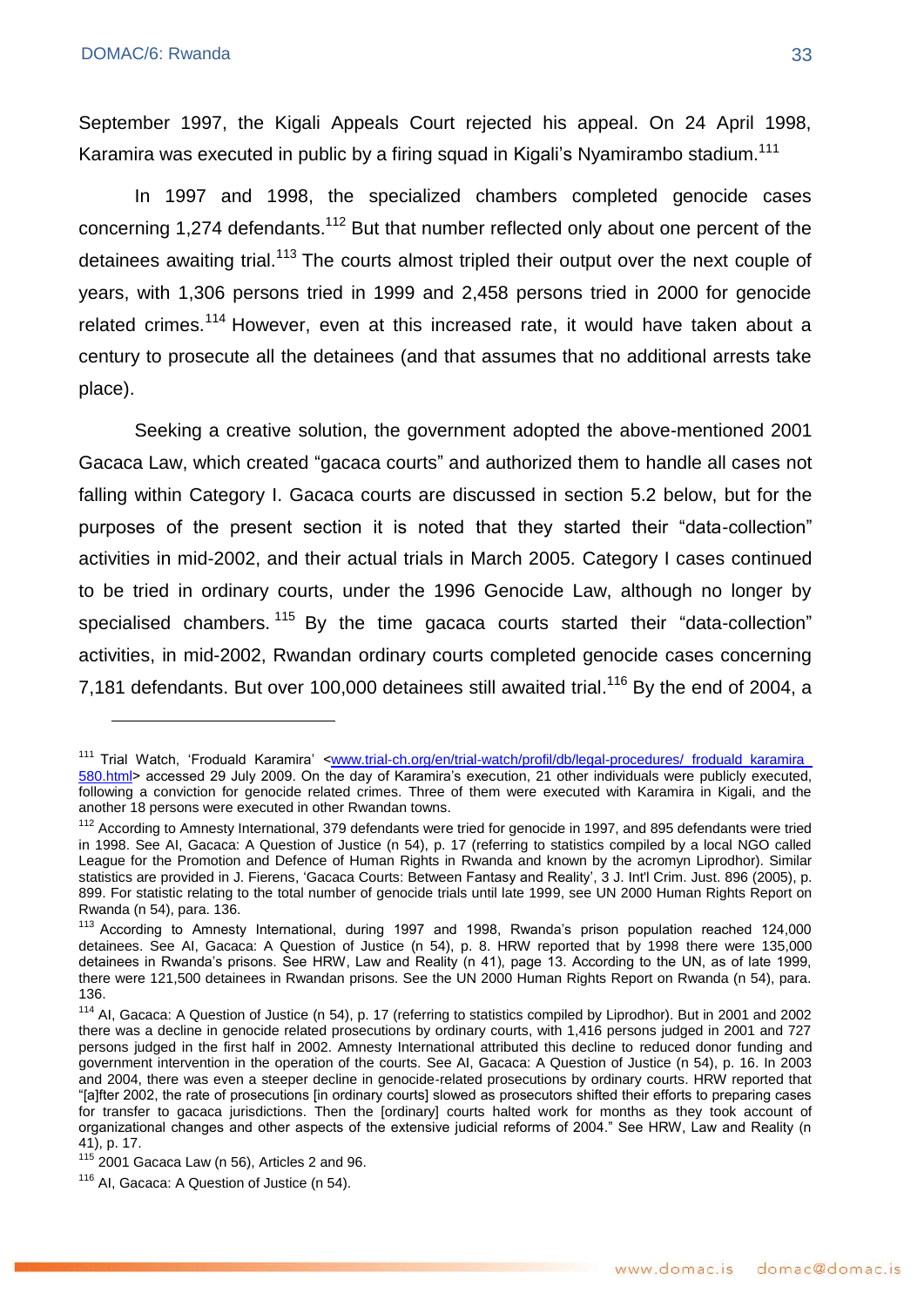total of about 10,026 individuals had been tried by ordinary courts in Rwanda for genocide related crimes.<sup>117</sup>

To render gacaca courts more efficient, Rwanda adopted the above-mentioned 2004 Gacaca Law, which replaced both the 2001 Gacaca Law and the 1996 Genocide Law.<sup>118</sup> This law facilitated the commencement of gacaca trials in March 2005.<sup>119</sup> Category I cases still remained under the exclusive jurisdiction of ordinary courts, which continued prosecuting genocide cases, but at a significantly lower rate: from January 2005 to March 2008, they tried only 222 genocide suspects.<sup>120</sup> Thus, the total number of persons tried for genocide related crimes in Rwanda's ordinary courts from 1997 to March 2008 was 10,248. After March 2008, very few genocide trials were heard in ordinary courts.<sup>121</sup>

In 2007, the 2004 Gacaca Law was amended to redefine some of the Category I defendants as Category II defendants, effectively transferring tens of thousands of cases to the jurisdiction of gacaca courts.<sup>122</sup> The 2004 Gacaca Law was further amended in 2008, to the effect that it explicitly granted gacaca courts jurisdiction over most of the offenders falling within Category I, leaving only the highest level planners and organizers

<sup>117</sup> B. Ingelaere, ‗The Gacaca courts in Rwanda', in L. Huyse and M. Salter (eds.), *Traditional Justice and Reconciliation after Violent Conflict* (Stockholm, International IDEA), p. 45 (―The classical justice system [in Rwanda] dealt with 10,026 [genocide related] cases between 1997 and 2004"). Prof. Schabas also estimated that around 10,000 cases were dealt with by the end of 2004. See Schabas, Genocide Trials (n 57), p. 888.

<sup>&</sup>lt;sup>118</sup> 2004 Gacaca Law (n 61). Article 51 of this law kept the categorization of genocide suspects, but it merged Categories II and III into one category and thus reduced the number of categories of offenders from four to three. It also broadened the scope of Category I offenders by including within this category persons who committed acts of torture which did not lead to death, and dehumanizing acts on the dead body (but these offenders were later reclassified as Category II cases, as discussed in note 122 below and attached text).

 $119$  Gacaca trials were initially conducted in 752 "pilot" cells but from July 2006, trials were held in over 9,000 cells throughout the country (see section 5.2 below).

<sup>&</sup>lt;sup>120</sup> According to HRW, 62 persons were tried by ordinary courts in Rwanda in 2005, 73 persons were tried in 2006, 83 persons were tried in 2007, and 4 persons were tried in the first quarter of 2008. See HRW, Law and Reality (n 41), Annex 1 at pp. 101-102 (referring to statistics compiled by the "Republic of Rwanda, Supreme Court, 'Raporo y'urwego rw'ubucamanza 2006' and other tables provided by the Inspectorate of Courts").

 $121$  It is anticipated that a later report by DOMAC (Work Package 3) will provide the figures regarding the number of trials since March 2008 until today.

<sup>122</sup> Organic Law Nº 10/2007 of 01/03/2007 Modifying and Complementing Organic Law n°16/2004 of 19/6/2004 Establishing the Organisation, Competence and Functioning of Gacaca Courts Charged with Prosecuting and Trying the Perpetrators of the Crime of Genocide and other Crimes Against Humanity, Committed between October 1, 1990 and December 31, 1994 as modified and complemented to date [Rwanda] (hereinafter: 2007 Amendment). According to a report prepared by the International Legal Assistance Consortium, as of 7 September 2007, there were 17,000 persons awaiting trials by ordinary courts for genocide related crimes. But the report noted that the numbers kept changing due to the transfer of defendants from Category I to Category II. See International Legal Assistance<br>Consortium. 'Justice in Rwanda: An Assessment' (November 2007), pp. 6 and 14 Consortium, ‗Justice in Rwanda: An Assessment' (November 2007), pp. 6 and 14 [<www.ilac.se/sites/default/files/Rwanda\\_ Report\\_2007.pdf>](http://www.ilac.se/sites/default/files/Rwanda_%20Report_2007.pdf) accessed 26 December 2009. According to a news article, in January 2008 there were 7,500 Category I cases pending before ordinary courts. See Hirondelle News, 'Rwandan Government Plans to Shift all Genocide cases to Gacaca Courts', 22 January 2008 <http://www.hirondellenews.com/ [content/view/5556/26/>](http://www.hirondellenews.com/%20content/view/5556/26/) accessed 26 December 2009. However, less than one hundred of these cases were completed in 2007 and 2008 (see note 120 above).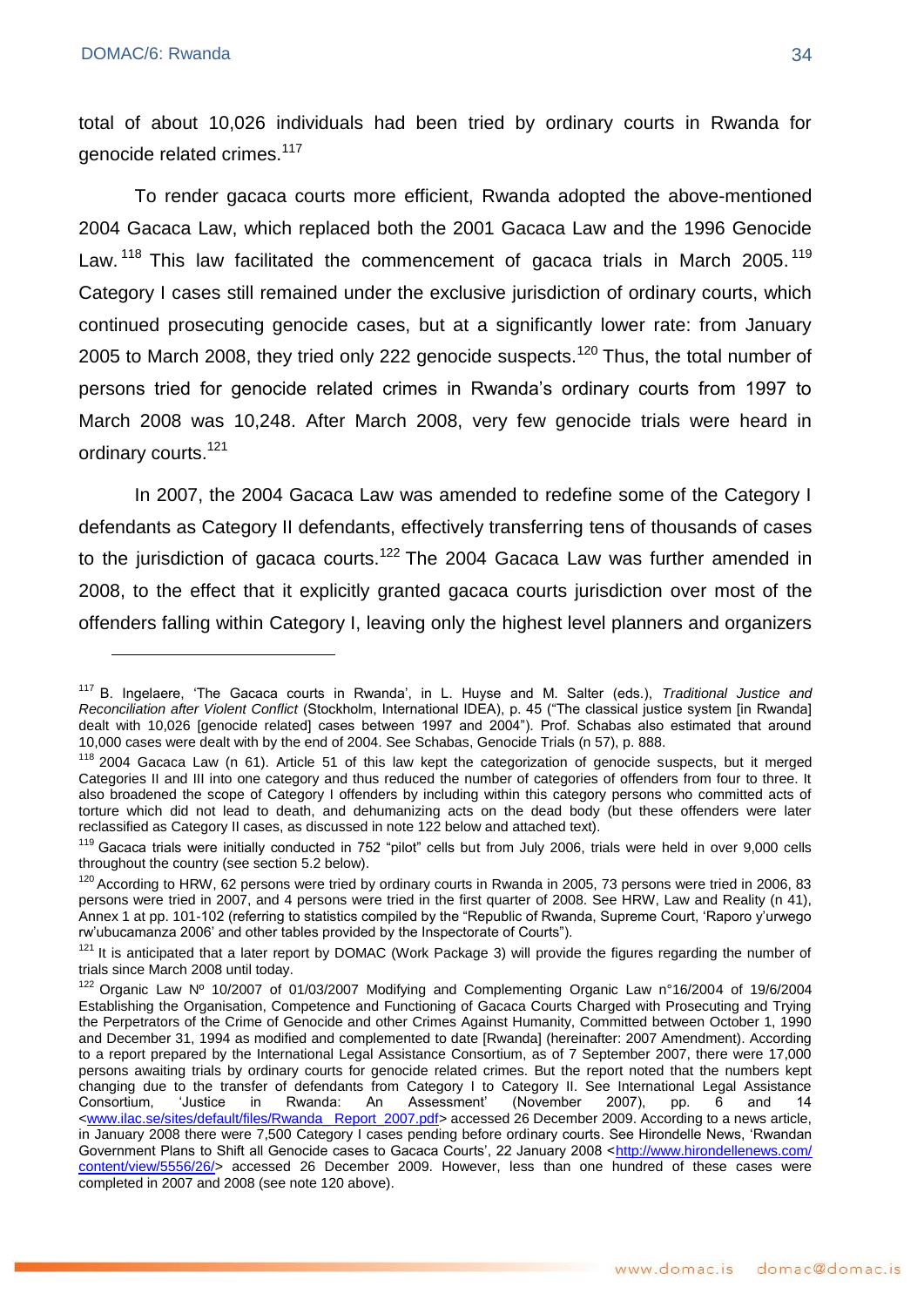of the genocide under the jurisdiction of ordinary courts.<sup>123</sup> For example, currently on trial before an ordinary court is Agnes Ntamabyariro, who was the Minister of Justice in Habyarimana's government. On 20 January 2009, Ntamabyariro was convicted and sentenced to life imprisonment by a first instance ordinary court, for participating in the 1994 genocide. As of the time of writing this report, her appeal is still pending.<sup>124</sup> Today, according to foreign legal experts based in Rwanda, only about 1,000 suspects remain under the jurisdiction of ordinary courts.<sup>125</sup> While a few of them are currently on trial, many are still at large, possibly outside Rwanda.

As for the jurisprudence developed by Rwanda's ordinary courts in relation to genocide and crimes against humanity, it seems that most of the judgements in genocide cases concern factual rather than legal issues.<sup>126</sup> Thus, Professor William Schabas explained that:

> The [Rwandan genocide-related] judgments will not be of great interest to international criminal lawyers, because there is little in the way of discussion of the legal issues relating to the prosecution of the international crimes within the jurisdiction of the Rwandan courts, genocide and crimes against humanity. Instead, they deal principally with the assessment of factual issues, and are of undoubted interest in this respect as an insight into the dynamics of genocide ... Perhaps most importantly, the judgements provide a reassuring portrait of a judicial system hard at work, contending with the rights of the accused, conflicting evidence and legal questions, and attempting to come to a fair result. 127

<sup>123</sup> Organic Law N° 13/2008 of 19/05/2008 Modifying and Complementing Organic Law N°16/2004 of 19/6/2004 Establishing the Organization, Competence and Functioning of Gacaca Courts Charged with Prosecuting and Trying the Perpetrators of the Crime of Genocide and other Crimes Against Humanity, Committed between October 1, 1990 and December 31, 1994 as modified and complemented to date [Rwanda] (hereinafter: 2008 Amendment). Articles 1 and 9 therein limit the jurisdiction of ordinary courts to the highest level planners and organizers of the genocide.

<sup>&</sup>lt;sup>124</sup> Agnes Ntamabyariro was convicted by the Nyarugenge Court of First Instance. She was found guilty of various crimes, including incitement to commit genocide, criminal conspiracies and complicity in murders. The voluminous trial judgement is currently available only in Kinyarwanda. Ntamabyariro lodged an appeal, which is currently pending. Ntamabyariro is jointly defended by a Belgian lawyer from ASF and the local lawyer Gashabana Gatera, who is the president of the Kigali Bar Association. Ntamabyariro is the only member of the former interim government to be tried in Rwanda. She has been in custody since 1997. The slow pace of her trial has been attributed by a representative of an international NGO to the lack of current political will in Rwanda to prosecute genocide cases in ordinary courts. Interview notes with author.

<sup>&</sup>lt;sup>125</sup> Interview notes with author. In addition, any genocide cases which will be transferred to Rwanda from the ICTR or a third state will be prosecuted in ordinary courts. Moreover, after the closure of gacaca courts, which is expected in 2010, new genocide cases will be prosecuted by ordinary or military courts. See 2008 Amendment (n 123), Article 25.

<sup>&</sup>lt;sup>126</sup> A selection of the genocide-related judgements rendered by Rwanda's ordinary courts were published by ASF in several volumes of case-law reports, titled "Receuil de jurisprudence contentieux du génocide et des massacres au Rwanda". Copy with author.

<sup>127</sup> William A. Schabas, "Genocide Trials and Gacaca Courts", 3 J. Int'l Crim. Just. 879 (2005), at 889.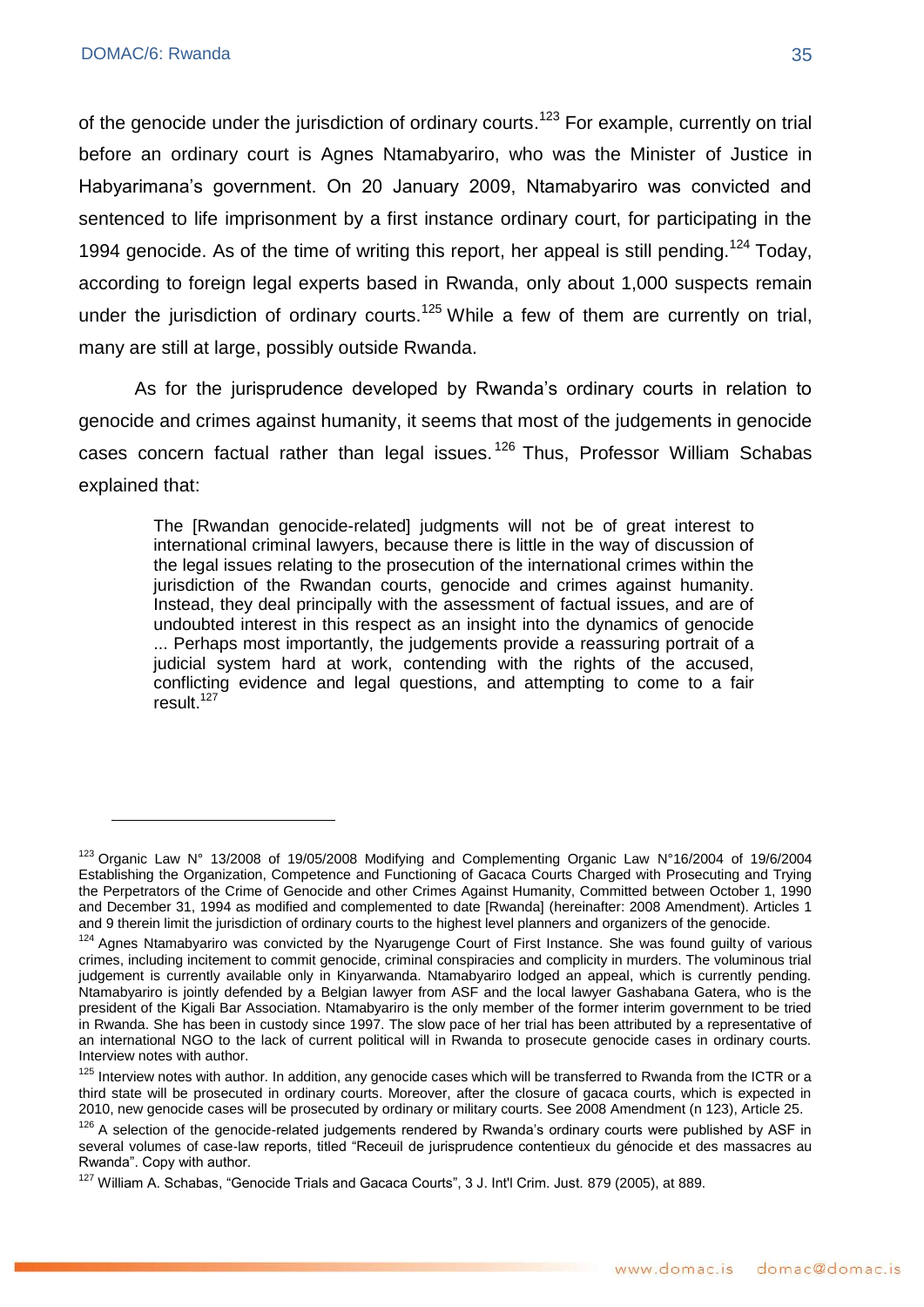### <span id="page-35-0"></span>**5.2 GACACA TRIALS**

The gacaca courts, created by the Rwandan government through the 2001 Gacaca Law, are a modified version of a traditional community-based dispute resolution mechanism called "gacaca" (which is the Kinyarwanda word for "grass", as disputes were resolved outdoors on the grass). The traditional gacaca typically addressed property and family matters. Essentially, the Rwandan government transformed this practice into an institutionalized criminal justice system intended to process genocide-related prosecutions on a mass scale.<sup>128</sup> The new system had another important goal: to contribute to national reconciliation by bringing members of the community together to discuss the atrocities. Thus, gacaca courts have both retributive and restorative justice goals.<sup>129</sup>

The 2001 Gacaca Law kept the classification of offenders into four categories.<sup>130</sup> It authorized gacaca courts to try all defendants falling within Categories II, III and IV, while leaving Category I defendants to the exclusive jurisdiction of ordinary courts.<sup>131</sup> The law also kept the confession and guilty plea procedure.<sup>132</sup> A significant innovation of the 2001 Gacaca Law was that it allowed imprisonment terms to be converted in part into community services.<sup>133</sup> The law also authorized gacaca courts to grant civil damages.<sup>134</sup>

In June 2004, the 2001 Gacaca Law was replaced by the 2004 Gacaca Law, which reduced the number of categories of offenders from four to three (essentially combining Categories II and III into a single category), still leaving Category I crimes

 $128$  For a discussion of the traditional gacaca practice and its commutation into a gacaca court system see Clark, Gacaca Courts (n 39).

<sup>&</sup>lt;sup>129</sup> According to the official website of Rwanda's National Service of Gacaca Jurisdictions, gacaca courts have the following five goals: (1) To reveal the truth about what has happened; (2) To speed up the genocide trials; (3) To eradicate the culture of impunity; (4) To reconcile the Rwandans and reinforce their unity; and (5) To prove that Rwandan society has the capacity to settle its own problems through a system of justice based on the Rwandan custom. See National Service of Gacaca Jurisdictions, 'The Objectives of the Gacaca Courts' [<http://www.inkiko](http://www.inkiko-gacaca.gov.rw/En/EnObjectives)[gacaca.gov.rw/En/EnObjectives.](http://www.inkiko-gacaca.gov.rw/En/EnObjectives)htm> accessed 22 July 2009.

 $130$  It is recalled that this classification was originally established by the 1996 Genocide Law (n 53). The 2001 Gacaca Law (n 56) slightly redefined Categories II and III (see Article 51 therein).

<sup>&</sup>lt;sup>131</sup> 2001 Gacaca Law (n 56), Article 2. This law did not authorize Gacaca courts to impose capital punishment, while ordinary courts could impose the death penalty in Category I cases.

<sup>132 2001</sup> Gacaca Law (n 56), Articles 54-63. This law applied the confession procedure also to Category I crimes. Previously, according to Articles 5 and 14 (a) of the 1996 Genocide Law (n 53), Category I crimes could only be punished by death without the possibility of sentence-reductions in cases of confessions.

<sup>133</sup> Community service is often referred to in Rwanda in its French version "Travaux d'Interet General" (or "TIG").

<sup>134 2001</sup> Gacaca Law (n 56), Articles 71 and 90. In cases of Category IV offenders, the only sanction can be civil reparations for property damages, and if the parties agree on the damages to be paid by the perpetrator, their agreement is valid and there is no need for the court to determine the damages. See 2001 Gacaca Law (n 56), Article 71.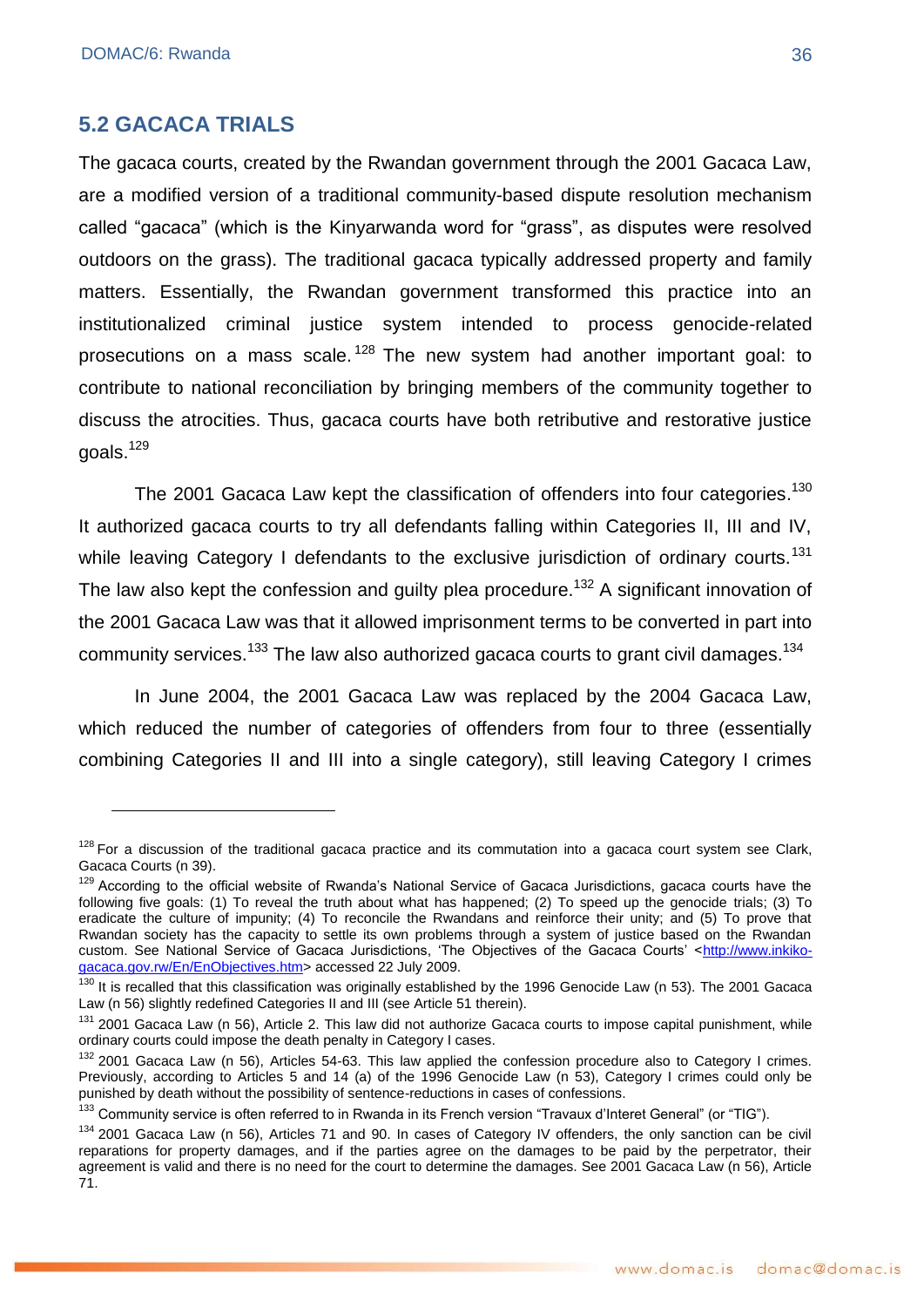under the exclusive jurisdiction of ordinary courts.<sup>135</sup> The 2004 Gacaca Law established gacaca courts of first instance at the levels of the sector and the cell (the sub-unit of a sector), and gacaca courts of appeal.<sup>136</sup> It provided that cell-level courts would handle Category III cases, sector courts would handle Category II cases as well as appeals from cell-level courts, and the courts of appeal would handle appeals from sector courts or from persons sentenced in absentia.<sup>137</sup> Moreover, the 2004 Gacaca Law decreased the number of judges required at the cell courts from 19 to 14, reducing the overall number of judges required for gacaca courts from 250,000 to 170,000.<sup>138</sup> Finally, in should be noted that the 2004 Gacaca Law kept the penalty structure of the 2001 Gacaca Law.<sup>139</sup>

In March 2005, "pilot" gacaca trials started in 118 sectors across Rwanda.<sup>140</sup> In these sectors, which represent about a quarter of all sectors in Rwanda, a total of 752 gacaca courts were operating at the level of the cell. By 14 July 2006, trials concerning 7,721 persons were completed.<sup>141</sup> At this stage, gacaca courts were extended to the whole country, with 9,013 gacaca courts operating at the cell level, 1,545 gacaca courts at the sector level, and 1,545 gacaca courts of appeal. By the end of 2006, gacaca courts completed cases concerning approximately  $40,000$  accused.<sup>142</sup> At the time, there were 766,489 suspected genocidaires in Rwanda.<sup>143</sup>

In March 2007, the 2004 Gacaca Law was amended by Organic Law Nº 10/2007.<sup>144</sup> The amendment re-defined the categories of offenders, effectively reclassifying tens of thousands of Category I defendants as Category II defendants,

<sup>&</sup>lt;sup>135</sup> The 2004 Gacaca Law (n 61) also broadened the definition of Category I offenders (see Article 51 therein).

 $136$  2004 Gacaca Law (n 61), Articles 3-4. According to the previous law, gacaca courts were also supposed to operate at the level of the district and province. See 2001 Gacaca Law (n 56), Articles 3-4.

 $137$  2004 Gacaca Law (n 61), Articles 41-43.

 $138$  2004 Gacaca Law (n 61), Article 13.

<sup>&</sup>lt;sup>139</sup> There were some modifications, for example, Category I offenders who confessed before they were placed on the list of Category I suspects, could now enjoy a more significant sentence reduction than previously (between 25 to 30 years imprisonment). See 2004 Gacaca Law (n 61), Articles 55 and 72.

<sup>&</sup>lt;sup>140</sup> The gacaca pilot phase actually started earlier, with data-collection activities taking place from 2002 in 12 sectors on 19 June 2002 (but the trials started in 2005).

<sup>&</sup>lt;sup>141</sup> Reports on the achievements of gacaca courts during the pilot phase are available on the official website of Rwanda's National Service of Gacaca Jurisdictions. See, e.g., National Service of Gacaca Jurisdictions, 'Report on Trials in Pilot Gacaca Courts' [<http://www.inkiko-gacaca.gov.rw/pdf/introduction %20english.pdf>](http://www.inkiko-gacaca.gov.rw/pdf/introduction%20%20english.pdf) accessed 12 July 2009.

 $142$  The New Times (Kigali), 'Gacaca Courts to Change Structure' (G. Agaba, 7 January 2007) [<http://www.rwandagateway.org/article.php3?id\\_article=3978>](http://www.rwandagateway.org/article.php3?id_article=3978) accessed 22 July 2009.

<sup>143</sup> *Ibid*. Of these 766,489 suspects, 72,539 were in Category I, 397,103 in Category II and 296,847 in Category III. The list of suspects grew since then and eventually included over a million individuals.

<sup>144</sup> 2007 Amendment (n 122).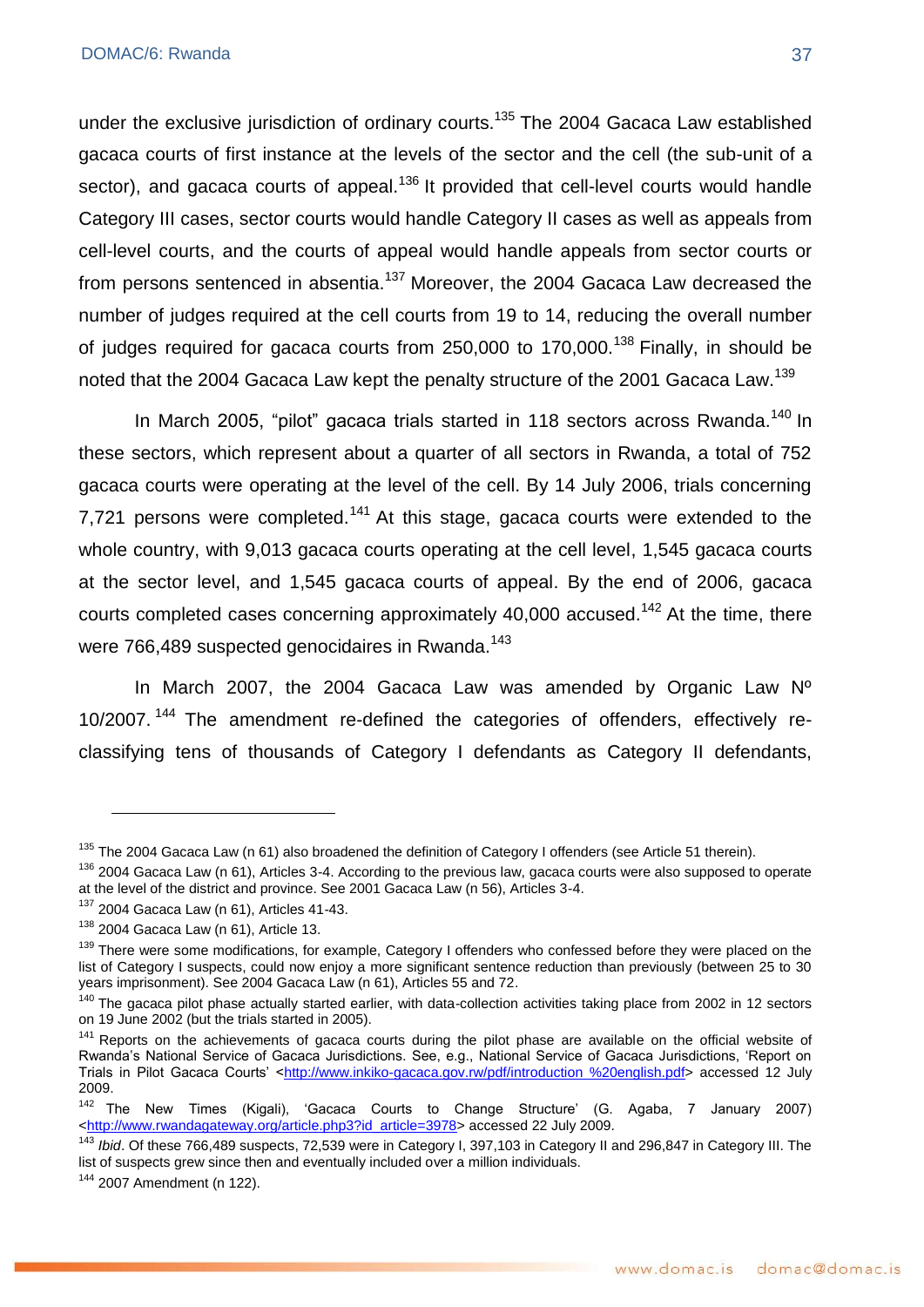leading to the transfer of their cases from ordinary to gacaca courts.<sup>145</sup> The 2004 Gacaca Law was further amended in 2008, through Organic Law  $N^{\circ}$  13/2008.<sup>146</sup> This amendment reduced the number of gacaca courts, and decreased the number of gacaca judges at each cell level court from 14 to nine.<sup>147</sup> It also encouraged a more extended use of community services as an alternative punishment to imprisonment.<sup>148</sup> Importantly, the amendment expanded the jurisdiction of gacaca courts to cover certain groups of Category I offenders, leading to the transfer of thousands of cases from ordinary to gacaca courts.<sup>149</sup>

Gacaca trials are held locally, at the level of the cell or sector. All members of the community are obligated by law to actively participate in the proceedings, and refusal to testify at a gacaca hearing could entail prosecution and punishment of up to one year in jail. <sup>150</sup> The procedures applied by gacaca courts differ significantly from those applied by ordinary courts. For example, the parties in gacaca trials are not represented by lawyers. Moreover, gacaca trials are not presided over by professional judges, but rather by persons of integrity from the society. These lay judges are volunteers who do not receive any remuneration for their service as gacaca judges. At the time of writing, over a million people had already been prosecuted by gacaca courts, and gacaca trials are expected to

<sup>145</sup> *Ibid*., Article 11. A foreign legal expert based in Rwanda noted that, as a result of the amendment, around 70,000 out of 80,000 cases were transferred from Category I to Category II. Interview notes with author.

<sup>146</sup> 2008 Amendment (n 123).

<sup>147</sup> *Ibid*., Articles 3 and 4.

<sup>&</sup>lt;sup>148</sup> *Ibid.*, Article 21 (providing that when someone was sentenced to a combination of a prison term and community services, gacaca courts may commute the prison term to an additional term of community services). On the other hand, the amendment increased the maximum penalty gacaca courts can impose to life imprisonment in isolation (which is termed "life imprisonment with special provisions"), the maximum sentence in Rwanda since the abolition of the death penalty (see *ibid.*, Article 17 (1)).

<sup>&</sup>lt;sup>149</sup> 2008 Amendment (n 123), para. 7. About 9,000 cases, amounting to over 90 percent of all remaining Category I cases were transferred to gacaca courts as a result of the amendment. See Rwandan Development Gateway, ‗Gacaca Courts to get more powers' (7 March 2008) [<http://www.rwandagateway.org/article.php3?id\\_article=8283>](http://www.rwandagateway.org/article.php3?id_article=8283) accessed 15 July 2009 (the Rwandan Development Gateway is a center at the National University of Rwanda, established jointly by the Rwandan government and the Development Gateway Foundation). HRW reported that 9,300 category-one cases were transferred from ordinary courts to gacaca courts in June 2008, and that 90 percent of these cases involved sexual offences. See HRW 2009 World Report (n 73). Interviews with foreign legal experts based in Rwanda, confirmed that about 90 percent of Category I cases were moved to gacaca courts. Interview notes with author.

 $150$  2004 Gacaca Law (n 61), Article 29 ("Every Rwandan citizen has the duty to participate in the Gacaca courts activities. Any person who omits or refuses to testify on what he or she has seen or on what he or knows, as well as the one who makes a slanderous denunciation, shall be prosecuted by the Gacaca Court which makes the statement of it. He or she incurs a prison sentence from three (3) months to six (6) months. In case of repeat offence, the defendant may incur a prison sentence from six months (6) to one (1) year.<sup>"</sup>) Also the preamble of the 2004 Gacaca Law (n 61) stressed the obligation to participate in gacaca proceedings ("Considering that such crimes were publicly committed in the eyes of the population, which thus must recount the facts, disclose the truth and participate in prosecuting and trying the alleged perpetrators; Considering that testifying on what happened is the obligation of every Rwandan patriotic citizen and that no body is allowed to refrain from such an obligation whatever reasons it may be"). It is noted that while traditional gacaca practices also involved communal participation, such participation was never required by law.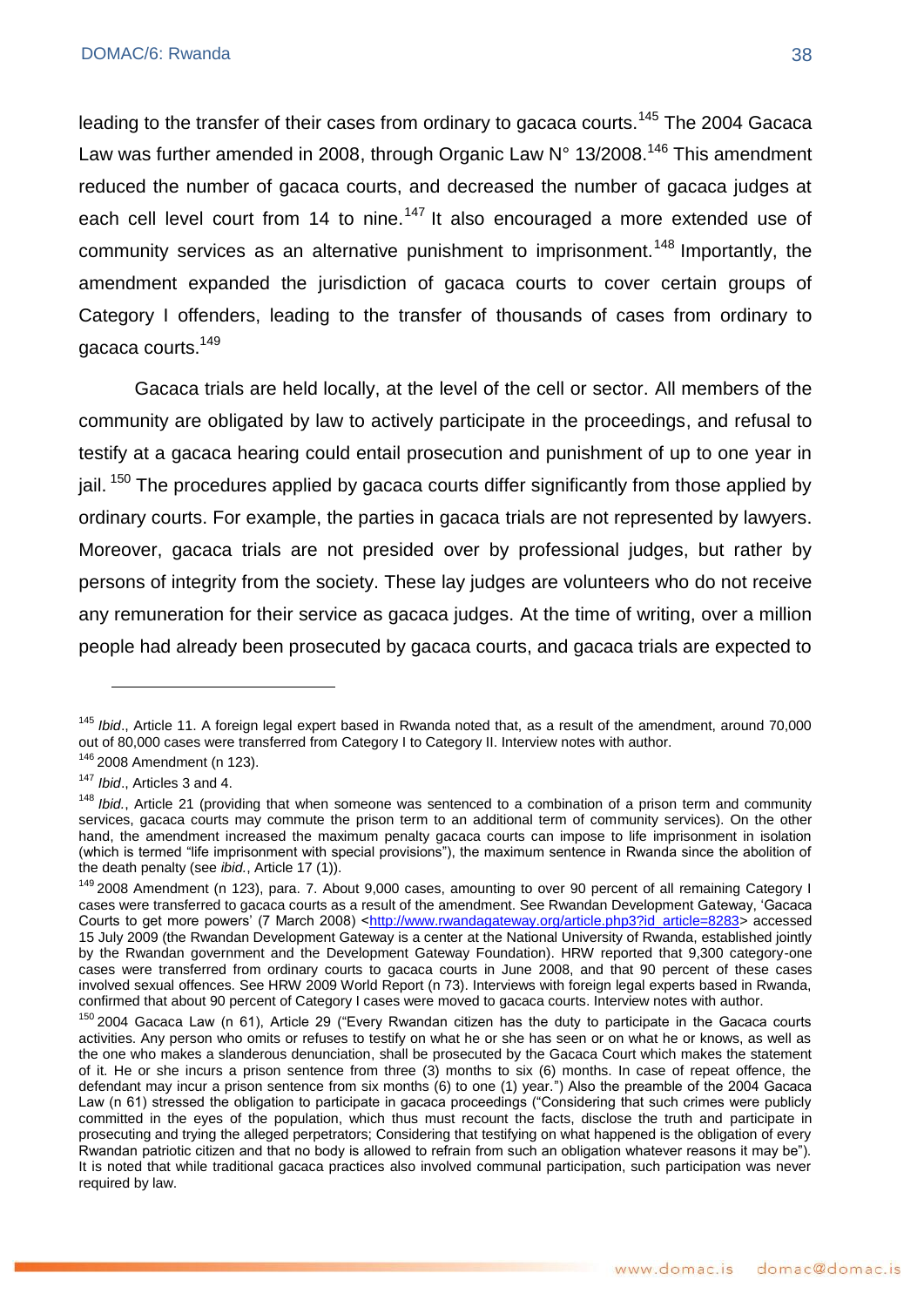run until late 2010.<sup>151</sup> The gacaca system has been considered successful in keeping the prison population at a "manageable" size.<sup>152</sup>

However, certain aspects of the gacaca system have attracted considerable criticism by international NGOs. For example, HRW reported that "[i]nstances of faulty procedure, judicial corruption, and false accusations undermine trust in gacaca jurisdictions among victims as well as the accused."  $153$  According to Amnesty International, "Gacaca trials were reportedly marred by false accusations and corruption. In addition, defence witnesses were reluctant to come forward because they feared that the authorities would level false accusations against them".  $154$  In an interview, a representative of an international NGO based in Kigali explained, that Rwandans do not want to attend the gacaca trials and prefer not to waste a day's work, but they attend because it is obligatory. He noted that the system is manipulated and that witnesses are intimidated and sometimes arrested during the trials, especially defence witnesses.<sup>155</sup> It is also noted that gacaca trials are sometimes held in the absence of the accused.<sup>156</sup>

<sup>&</sup>lt;sup>151</sup> The original plan was to conclude all gacaca trials in December 2007, but already at the close of the pilot phase, it was clear that gacaca courts would deal with over 700,000 cases. Eventually, the number of suspects exceeded a million, as many suspects were added to the list as a result of new information provided in testimonies and confessions before gacaca courts. Hence, the 2007 deadline has been extended several times. See AllAfrica News, ‗Rwanda: One Dollar Campaign Comes Up Short, Reburials Fail' (by C. Riungu, 6 July 2009) [<http://allafrica.com/stories/200907061438.html>](http://allafrica.com/stories/200907061438.html) accessed 7 July 2009. Also see HRW 2009 World Report (n 73) (―Originally scheduled to end in 2007, gacaca jurisdictions will continue hearing cases until 2010‖). It is noted that according to the 2008 Amendment (n 123), any genocide-related offences which will be identified after the closure of gacaca courts, will be directed to ordinary or military courts. See 2008 Amendment (n 123), Article 25.

<sup>&</sup>lt;sup>152</sup> According the International Committee of the Red Cross, by the end of 2008, "[t]he majority of the more than 1 million cases brought before the 15,000 gacaca courts since July 2006 had been concluded, and a significant number of people who pleaded guilty were able to undertake community service as part of their sentences. As a result, the prison population in 2008 remained steady at around 60,000." See International Committee of the Red Cross, Annual<br>Report 2008 (Chapter on Rwanda) <www.icrc.org/Web/eng/siteeng0.nsf/htmlall/annual-report-2008-Report 2008 (Chapter on Rwanda) [<www.icrc.org/Web/eng/siteeng0.nsf/htmlall/annual-report-2008](http://www.icrc.org/Web/eng/siteeng0.nsf/htmlall/annual-report-2008-rwanda/$File/icrc_ar_08_rwanda.pdf) [rwanda/\\$File/icrc\\_ar\\_08\\_rwanda.pdf>](http://www.icrc.org/Web/eng/siteeng0.nsf/htmlall/annual-report-2008-rwanda/$File/icrc_ar_08_rwanda.pdf) accessed 17 December 2009, p. 125.

 $153$  HRW 2009 World Report (n 73). The report provides the following examples: "In February a gacaca appeals court sentenced former presidential candidate Dr. Théoneste Niyitegeka to 15 years in prison for genocide. Dr. Niyitegeka, who had cared for Tutsis in 1994, had been acquitted by a lower court because of the scanty, vague, and contradictory testimony against him. The appeals court gave no explanation for overturning the previous acquittal. In another case marred by grave procedural errors, an appeals court overturned the acquittal by a lower court of Jean Népomuscène Munyangabe, a Rwandan working for the UN in Chad, who voluntarily returned to Rwanda to contest charges against him." The report also notes that "The safety of witnesses in judicial proceedings continued to be a concern, with 17 genocide survivors killed in the first nine months of 2008, some in connection with testimony in gacaca proceedings."

<sup>&</sup>lt;sup>154</sup> AI 2009 World Report (n 63). A representative of another international NGO based in Kigali also suggested that corruption is a risk at gacaca courts because the gacaca judges are not paid. Another interviewee, a foreign legal expert based in Kigali, explained that corruption exists in the gacaca system, but is of relatively low levels. Interview notes with author.

<sup>&</sup>lt;sup>155</sup> Interview notes with author. The interviewee stressed that international NGOs such as ASF, HRW and PRI, want gacaca courts to wind up.

<sup>&</sup>lt;sup>156</sup> See, e.g., Hirondelle News, 'Gacaca: Rwandan Senator Flees the Country to Escape Justice' (4 June 2009) [<http://www.hirondellenews.com/content/view/12455/182/>](http://www.hirondellenews.com/content/view/12455/182/) accessed 22 February 2010; Hirondelle News, 'Ex-Burundian Refugee Gets Life Jail for His Role in 1994 Rwandan Genocide' (11 May 2009) [<http://www.hirondellenews.com/content/view/12355/533/>](http://www.hirondellenews.com/content/view/12355/533/) accessed 22 February 2010.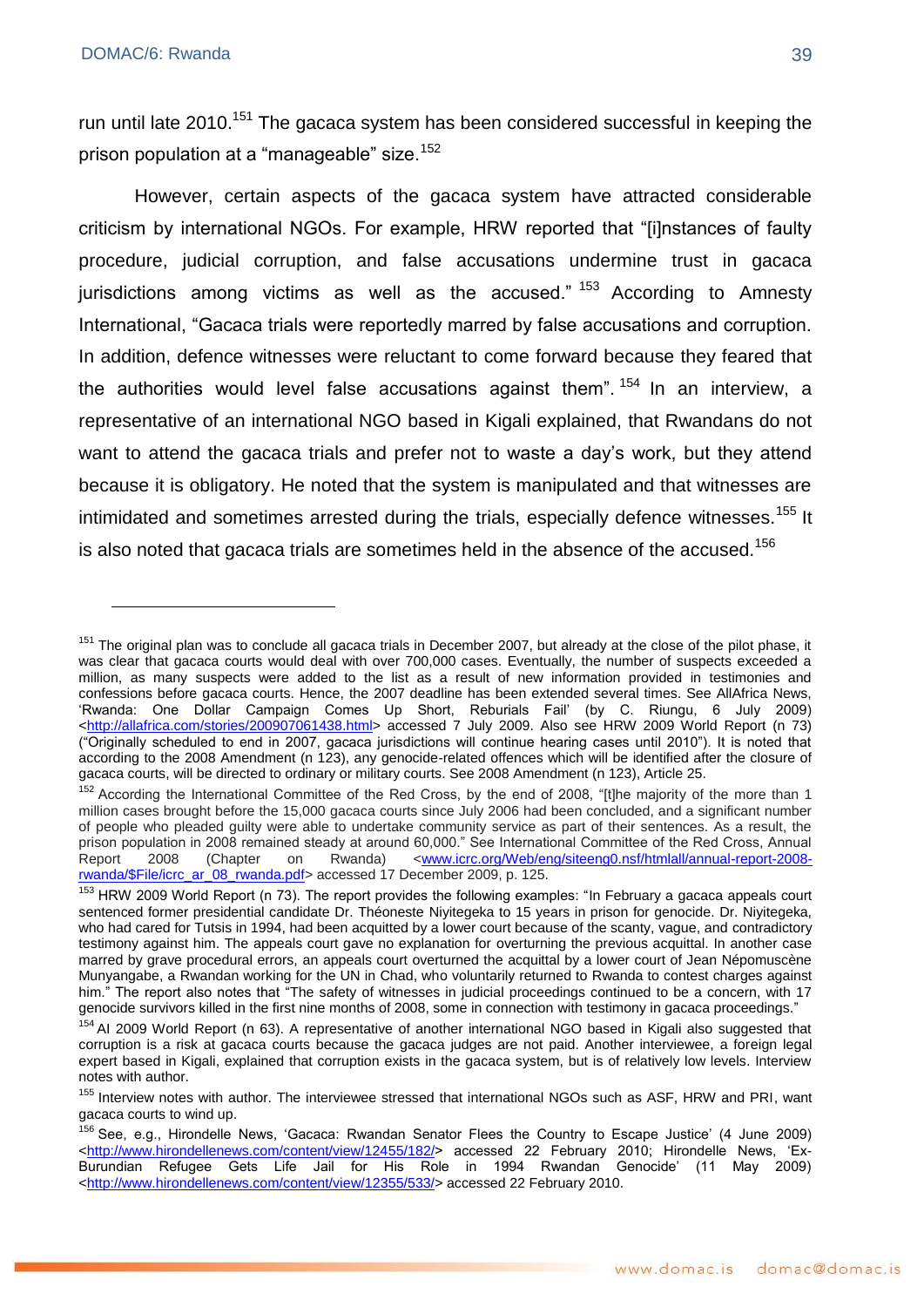A Rwandan attorney suggested that the fairness of gacaca trials depended on the accused and the location of the court. In the countryside, where people are usually equal in terms of influence and wealth, gacaca works better as defence and prosecution witnesses testify freely. Problems arise in the cities, where inequalities are more common. For example, if a defendant is in a position of power within a big company, others may want his job and therefore would do anything to see him convicted, including intimidate defence witnesses. But generally speaking, explained the attorney, the gacaca court system is a good mechanism because it is transparent. He added that perhaps the sensitive cases, where intimidation may be anticipated, should be dealt with by ordinary courts.<sup>157</sup>

A prominent Rwandan judge stressed that the gacaca system combines justice and reconciliation, which cannot be achieved through the ordinary court system. It promotes reconciliation by allowing people to come together and work towards a common future.<sup>158</sup> Another prominent Rwandan judge referred to reduced sentences issued by gacaca courts. He explained that the sentence is not as important to Rwandans as the accountability and truth which is established by gacaca courts. Thus, even when they are authorized to give a life sentence, gacaca courts often reduce the sentence (following confessions). The judge added that promoting a reality where people can live together is considered more important in Rwanda than condemning genocide perpetrators.<sup>159</sup> When gacaca courts offer victims recognition that a crime was committed against them, they can live more easily in their communities where they must co-exist with the perpetrators.<sup>160</sup>

1

159 Interview notes with author.

<sup>&</sup>lt;sup>157</sup> Interview notes with author.

<sup>&</sup>lt;sup>158</sup> Interview notes with author. However, according to a representative of an international NGO, gacaca courts can undermine reconciliation because of their re-traumatizing effect. In addition, anyone can accuse anyone in gacaca proceedings, and thus new accusations are made 14 years after the genocide. As a result, people suddenly believe that their neighbor was involved in the genocide, after having lived next to him for 14 years without having considered this option. In addition, people are sometimes accused in surprise, or are arrested after having already been released. The NGO representative also noted that a major shortcoming of the gacaca system is that it is one sided, in the sense that it only addresses genocide crimes and not war crimes committed by the RPF. This can also undermine reconciliation. Another interviewee, a foreign legal expert based in Kigali, indicated that witnesses in gacaca trials do not feel free to discuss crimes committed by the RPF. While it is not legally prohibited, discussing such issues is generally not considered "politically correct" in Rwanda, also outside the context of gacaca trials. Interview notes with author.

<sup>&</sup>lt;sup>160</sup> Interview notes with author. In addition, a Rwandan official stressed that some of the Category II and III perpetrators were released after they served a quarter of their sentence. However, a representative of an international NGO in Kigali noted that gacaca courts sometimes impose overly heavy sentences after very brief proceedings. He recalled occasions in 2007, where 14 people were convicted to life imprisonment in half a day of gacaca proceedings. Interview notes with author.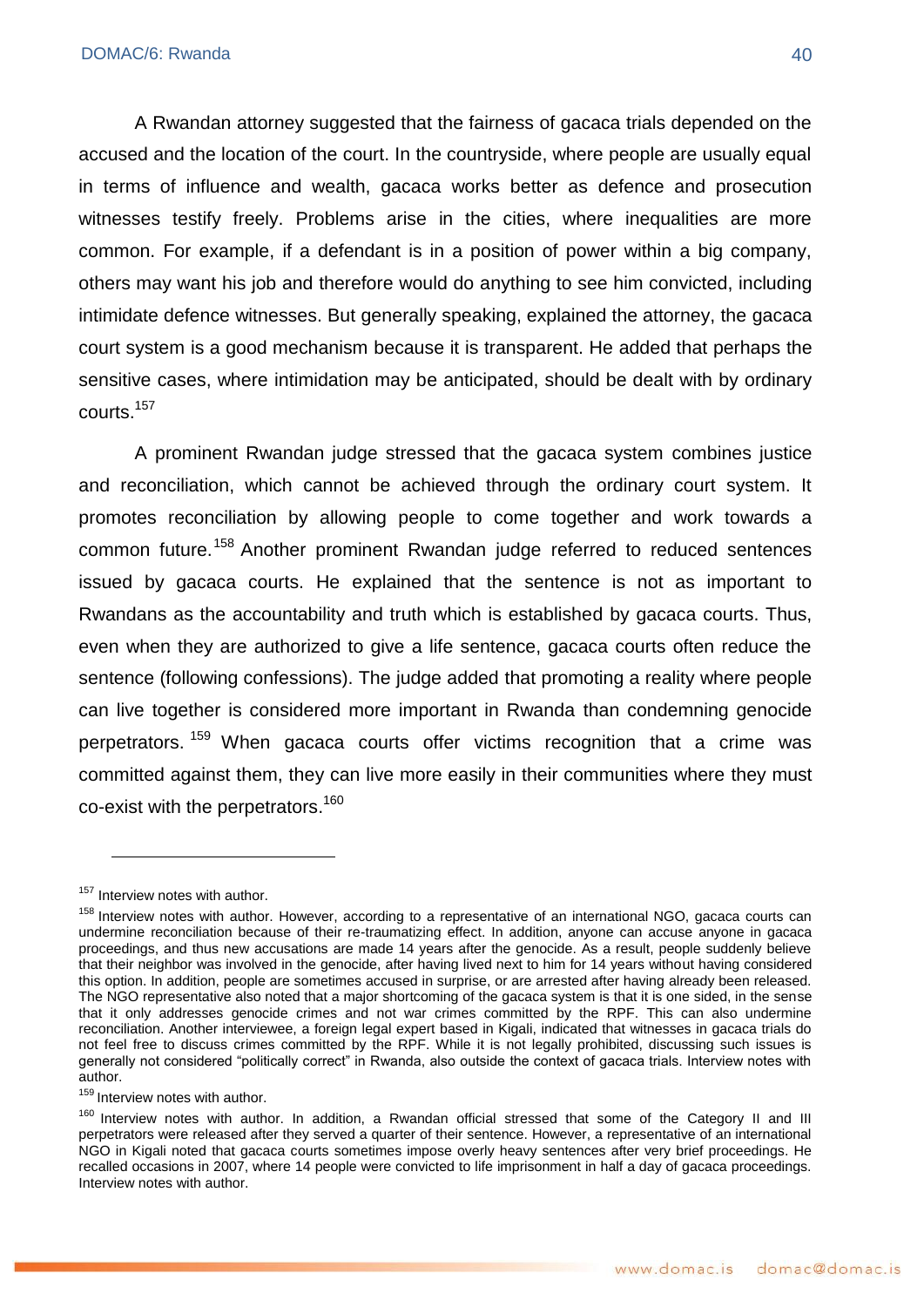According to a senior ICTR official, despite all the remarks about their lack of fairness, gacaca trials promote the fight against impunity. In his view, the faults of gacaca proceedings are acceptable for three main reasons. First, gacaca courts promote reconciliation. Second, they help resolve the problems of congested prisons and overburdened courts. Finally, gacaca courts provide a good substitute for taking the law into private hands.<sup>161</sup> Another senior ICTR official theorized that bringing hundreds of thousands of people to some form of accountability also preserves the memory of the events. Moreover, the mass trials contribute to demobilizing fugitives by placing them on "wanted lists" and thus ensuring that they are constantly on the run.<sup>162</sup>

A foreign legal expert based in Kigali noted that international donors were initially reluctant to allocate funds to gacaca courts. They were unsure about the system's credibility given the absence of defence counsel and professional judges, and the lack of international due process standards. At the same time, however, they also felt that the international community could not really propose a better alternative. Thus, the Dutch government and the Belgian government (mainly through the Belgian Technical Cooperation) agreed to fund gacaca courts. Furthermore, the EC recently allocated 3 million Euros for training gacaca judges, and it supports the National Human Rights Commission which monitors gacaca trials.<sup>163</sup> In 2007, the US also contributed funds to gacaca courts.<sup>164</sup> In addition, the national ILPD trains gacaca officials on how to handle sexual violence cases. It is also recalled that PRI conducts research and reports on gacaca courts (see section 4.3 above).<sup>165</sup>

<sup>&</sup>lt;sup>161</sup> Interview notes with author. The official explained that, in the first few years after the genocide, revenge killings were not uncommon in Rwanda's rural areas. Thus, some kind of reckoning on the local community level, such as gacaca trials, was desirable, despite all the criticism against gacaca courts. He added that gacaca courts are actually trying to settle issues and allow victims and perpetrators to live in proximity, by trying the perpetrators and getting some of the property back. With regard to the problem of prison congestion, it is recalled that keeping the large amounts of detainees in prisons has drained government resources (see note 58 above).

<sup>&</sup>lt;sup>162</sup> Interview notes with author.

<sup>&</sup>lt;sup>163</sup> Interview notes with author. The interviewee added that support lessened when Category I cases were transferred to gacaca courts. However, as Rwanda abolished the death penalty before transferring any Category I cases to gacaca courts, most donors continued funding gacaca.

<sup>&</sup>lt;sup>164</sup> The US donated 150,000 US dollars to gacaca courts in 2007. See <http://www.undp.org.rw/hiv\_aids\_ [project23.html?id=112>](http://www.undp.org.rw/hiv_aids_%20project23.html?id=112) accessed 4 August 2009.

<sup>&</sup>lt;sup>165</sup> In terms of cost, the budget initially approved by the government for gacaca trials was 5 billion Rwanda francs (about 8.8 million US dollars at the time of writing). In 2001, the government allocated 2 billion Rwanda francs (about 3.52 million US dollars at the time of writing) to gacaca courts. See Rwandan Development Gateway, 'What happens in a Gacaca Session / Trial?' (8 February 2005) [<http://www.rwanda.rw/article.php3?id\\_article=112>](http://www.rwanda.rw/article.php3?id_article=112) accessed 7 August 2009.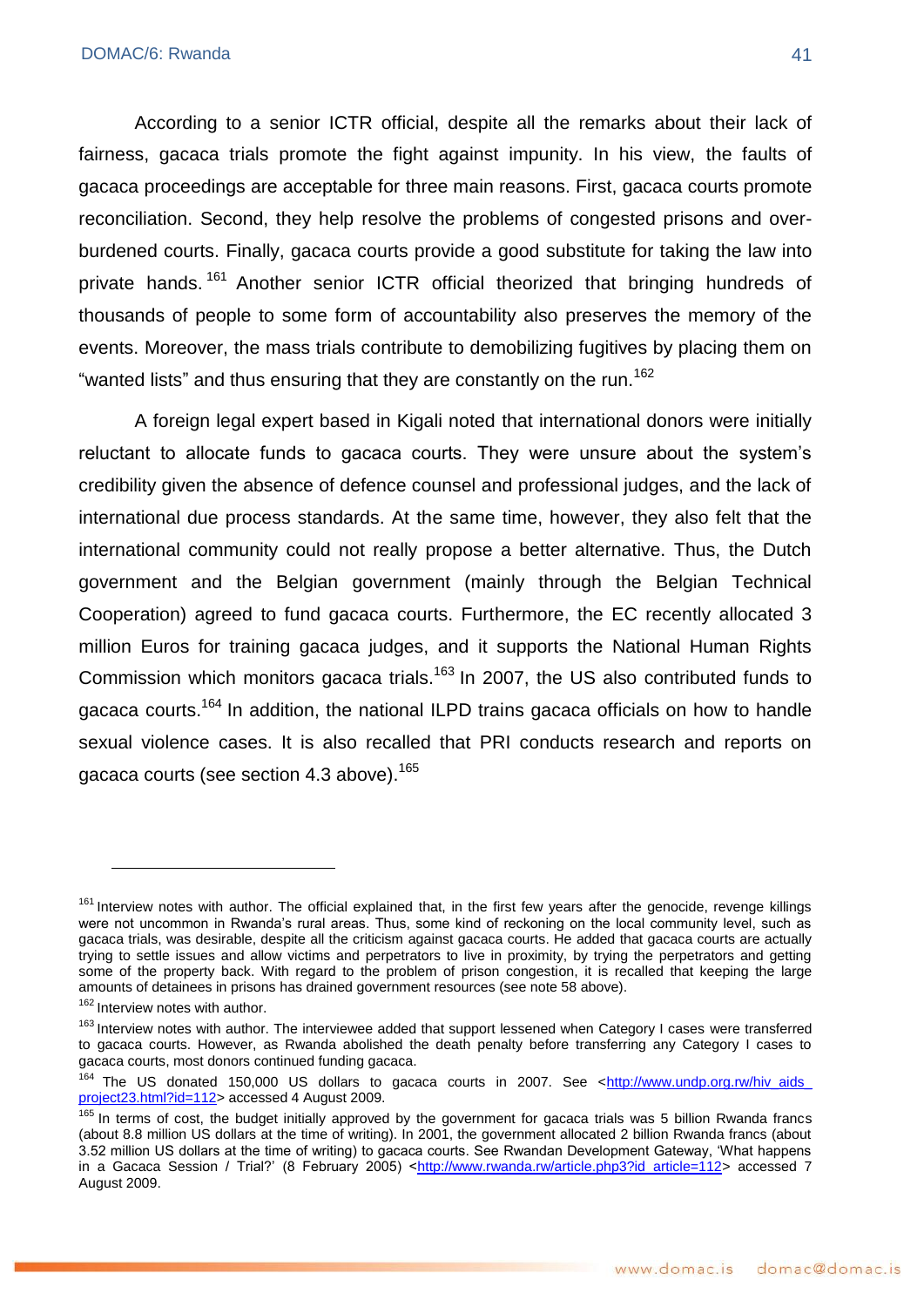<u>.</u>

# **5.3 MILITARY TRIALS**

In September 1994, the UN Commission of Experts reported that between April and July 1994 in Rwanda, in addition atrocities committed by Hutus against Tutsis, "mass assassinations, summary executions, breaches of international humanitarian law and crimes against humanity were also perpetrated by Tutsi elements against Hutu individuals".<sup>166</sup> According to Tharcisse Karugarama, Rwanda's Minister of Justice and Attorney General, 42 RPF soldiers were prosecuted by April 2007 for crimes perpetrated in connection with the war.<sup>167</sup> The Prosecutor of the ICTR, while acknowledging that  $42$ RPF soldiers were prosecuted in Rwanda for war-related crimes, added:

[O]f these 42 RPF soldiers on this list, 19 were actually prosecuted for offences committed in 1994 falling within the jurisdiction of the ICTR with the rest being prosecuted for offences committed post 1994 against civilians suspected of being genocidaires. Of the 19 soldiers, 12 were convicted and sentenced to various terms of imprisonment, 5 were acquitted and the remaining two cases did not proceed due to the absence of the accused persons".<sup>168</sup>

In addition, in June 2008, a military court in Rwanda held the so called "Kabgayi Trial". In this trial, four RPF military officers were charged with war related crimes for killing fifteen civilians (including thirteen catholic priests) at the Kabgayi Cathedral in Rwanda in 1994. The defendants included Brigadier General Gumisiriza and three more junior officers. The allegations were investigated both by the Rwandan military authorities and by the ICTR. Eventually, the four were not indicted by the ICTR, and in June 2008, the Tribunal's Prosecutor permitted Rwanda to hold the trial nationally and transferred the case-file he had compiled against them to the Rwandan authorities (see sections 6.4 and 8.2 below). Brigadier General Gumisiriza and one of the other officers were acquitted, while the two remaining junior officers, who admitted to having shot the victims, were convicted and sentenced to five years of imprisonment. This was the first war-crimes

<sup>&</sup>lt;sup>166</sup> Preliminary Report of the UN Commission of Experts dated 29 September 1994 (n 33), para. 82 (the Commission also recommended that the "allegations concerning these acts should be investigated further").

<sup>&</sup>lt;sup>167</sup> Official website of the Republic of Rwanda, Ministry of Justice, 'RPF Never Ignored to Punish Soldiers Guilty of War Crimes' [<http://www.minijust.gov.rw/spip.php?article133>](http://www.minijust.gov.rw/spip.php?article133) accessed 26 July 2009 (referring to a press conference which the Minister of Justice and Attorney General of Rwanda held with Radio Rwanda on 1 June 2009).

<sup>&</sup>lt;sup>168</sup> ICTR Prosecutor's letter to HRW <http://www.hrw.org/sites/default/files/related\_material/ [2009\\_06\\_Rwanda\\_Jallow\\_Response.pdf>](http://www.hrw.org/sites/default/files/related_material/%202009_06_Rwanda_Jallow_Response.pdf) accessed 21 August 2009, p. 2. It is noted that HRW provided statistics which were slightly different, and stressed the light sentences which were imposed: "[a]ccording to government statistics, only 32 soldiers have been brought to trial for crimes committed against civilians in 1994, with 14 found guilty and given light sentences". See HRW, Law and Reality (n 41), p. 4. Details about each of the trials, including names of defendants and the sentences they received, are provided in HRW, Law and Reality (n 41), Annex 2, pp. 103-109.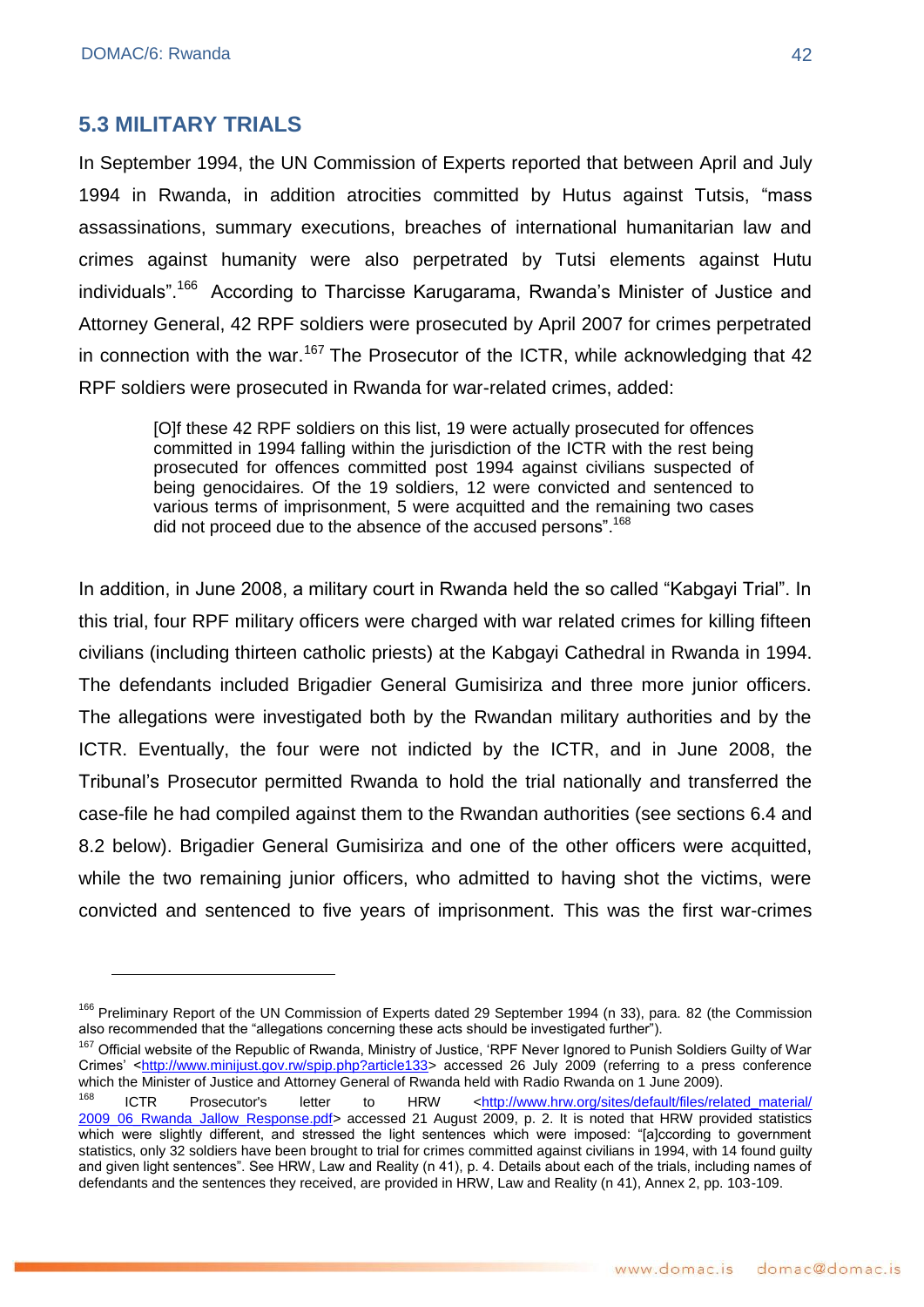prosecution in Rwanda against RPF members, as previous prosecution of RPF crimes in Rwanda were for ordinary crimes (even if related to the war).

HRW complained about the short proceedings and light sentences imposed in the Kabgayi Trial, and reported that this trial "proved to be a political whitewash".<sup>169</sup> In response, the Rwandan Minister of Justice announced that "five years sentence is not a small punishment for a person who admitted to have committed the crime." $170$  The Prosecutor of the ICTR wrote a letter to HRW, stating that the Kabgayi Trial "was in my assessment properly conducted".<sup>171</sup>

HRW also reported that "[n]either the Rwandan prosecutor's office nor the ICTR anticipate further such prosecutions [of RPF members], despite United Nations estimates that between 25,000 and 45,000 persons were killed by RPF soldiers in 1994. $172$  Some commentators complain that the prosecution by Rwanda of only 23 RPF members, for war related crimes committed in 1994, amounts to an insufficient response to the UN commission's finding that serious atrocities were committed by RPF soldiers.<sup>173</sup> But it seems that the Rwandan government, not unlike the ICTR (see section 6.3 below), has prioritized the prosecution of genocide-related crimes over "lesser" crimes (with fewer victims). A representative of an international NGO based in Kigali explained that donor

<sup>&</sup>lt;sup>169</sup> HRW, 'Rwanda: Tribunal Risks Supporting Victor's Justice' (1 June 2009) [<http://www.hrw.org/en/news/2009/06/01/rwanda-tribunal-risks-supporting-victor-s-justice>](http://www.hrw.org/en/news/2009/06/01/rwanda-tribunal-risks-supporting-victor-s-justice) accessed 23 December 2009. HRW also criticized the Rwandan government for prosecuting the four officers only because the ICTR prepared a case against them. See HRW 2009 World Report (n 73) ("The RPF had acknowledged the crime committed by its soldiers 14 years ago, but brought the accused to trial only after the International Criminal Tribunal for Rwanda (ICTR) prepared a case against them").

<sup>&</sup>lt;sup>170</sup> Official website of the Republic of Rwanda, Ministry of Justice, 'RPF Never Ignored to Punish Soldiers Guilty of War Crimes' [<http://www.minijust.gov.rw/spip.php?article133>](http://www.minijust.gov.rw/spip.php?article133) accessed 26 July 2009.

<sup>&</sup>lt;sup>171</sup> Letter from ICTR Prosecutor to HRW Executive Director (22 June 2009) [<www.hrw.org/sites/default/files/related\\_material/2009\\_06\\_Rwanda\\_Jallow\\_Response.pdf>](http://www.hrw.org/sites/default/files/related_material/2009_06_Rwanda_Jallow_Response.pdf) accessed 21 August 2009 (hereinafter: Letter from ICTR Prosecutor to HRW), p. 3. The ICTR Prosecutor added that monitors on his behalf "have provided me with their reports and attested to the proceedings, which were held in public, as having complied with the standards of fair trial … Although you admit to HRW monitoring the trial, you have not, seven months since the verdict, brought to my attention any evidence to support your allegation that the trial 'proved to be a political whitewash and a miscarriage of justice'." See p. 2. his letter also indicated that "It is my strong belief that the prosecution of cases of crimes committed by the members of the RPF, where amply supported by concrete evidence, have a potentially greater impact on national reconciliation if conducted effectively and in accordance with fair trial procedures by the Rwandan authorities themselves." See p. 3.

<sup>&</sup>lt;sup>172</sup> HRW 2009 World Report (n 73). In addition to complaining that very few RPF crimes were prosecuted in Rwanda, HRW also expressed concern that "[i]n jurisdictions beyond its borders, Rwanda has vigorously pursued its goal of averting prosecution of its soldiers. When the ICTR prosecutor announced investigations of crimes by RPA soldiers, Rwandan officials in 2002 impeded the travel of witnesses for genocide trials at the ICTR, forcing the suspension of several trials for months. After a French judge issued warrants for nine RPA officers, Rwanda broke diplomatic relations with France; after a Spanish judge issued warrants for 40 RPA soldiers, President Kagame and government ministers denounced his action and called for other national jurisdictions to ignore the warrants." HRW, Law and Reality (n 41).

<sup>&</sup>lt;sup>173</sup> The 19 RPF soldiers who were prosecuted by 2007 and the four who were prosecuted in the Kabgayi Trial constitute a total of 23 persons.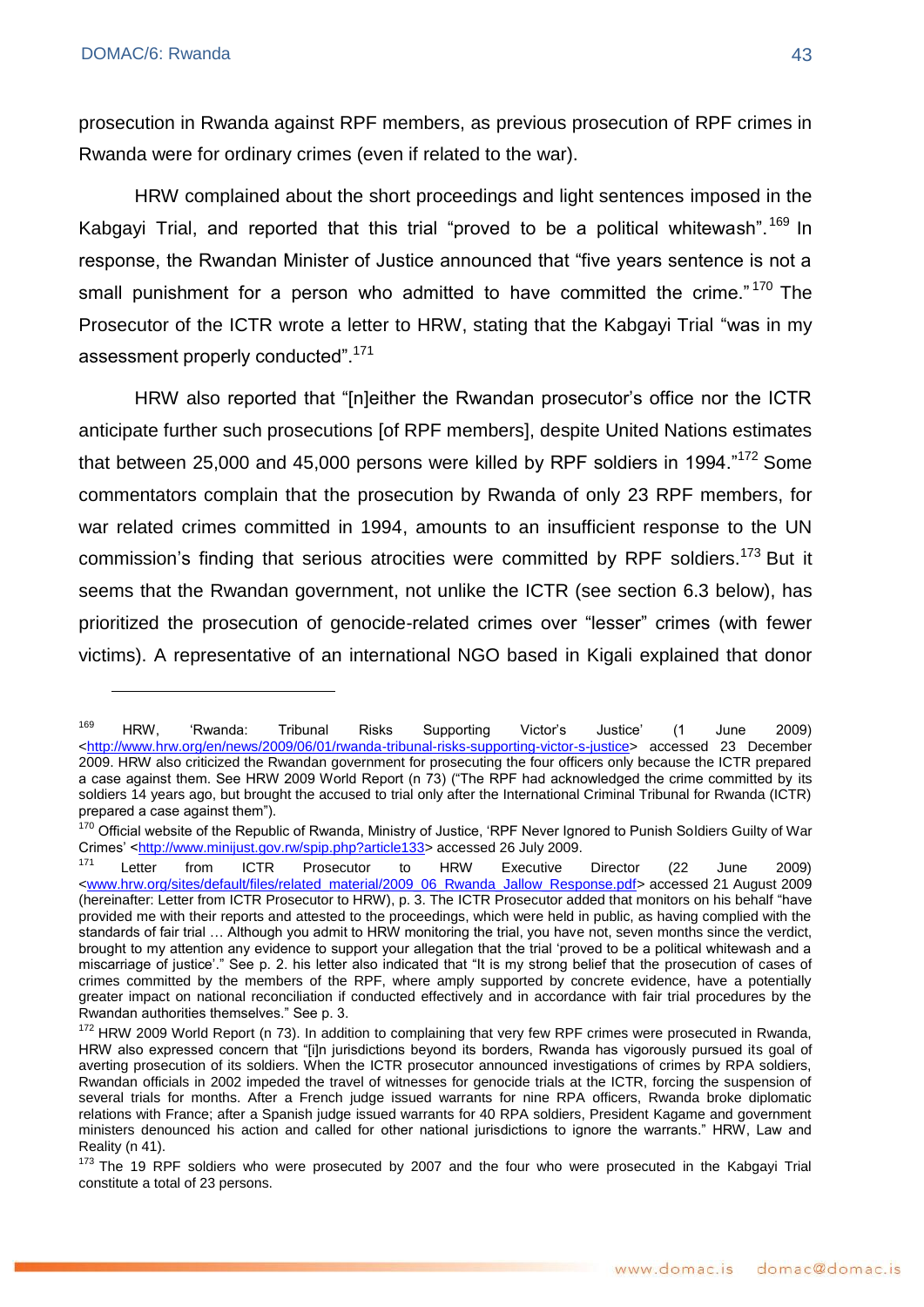countries do not press Rwanda on the issue of RPF accountability, perhaps because of their guilt over the genocide, or to avoid tarnishing the "success story" they consider Rwanda to be.<sup>174</sup>

## **5.4 NON-JUDICIAL MEASURES**

In addition to trials in ordinary, gacaca and military courts, Rwanda adopted other measures to promote post-conflict justice and reconciliation, such as the constitutional reform mentioned in section 4.2 above. Institutional reforms also took place, such as the creation of the National Unity and Reconciliation Commission (hereinafter: NURC), the National Human Rights Commission, and the National Commission for the Fight Against Genocide. This report is concerned with judicial responses to the mass atrocities, but for the sake of completeness, the following paragraphs will briefly describe three of Rwanda's non-judicial responses to the atrocities, including those involving monetary reparation for the victims and the creation and work of NURC.

#### *National Unity and Reconciliation Commission (NURC)*

The NURC was established in March 1999.<sup>175</sup> It initially held consultations with the Rwandan population to identify the root-causes of the genocide.<sup>176</sup> One of the main functions of NURC is organizing three-months long "reconciliation retreats" (called *Ingando*) for different groups, including convicted genocidaires prior to their release from prison.<sup>177</sup> The retreats help them re-integrate more smoothly into their communities.<sup>178</sup> In parallel. NURC prepares the local community to receive the released prisoners.<sup>179</sup>

<sup>&</sup>lt;sup>174</sup> Interview notes with author. The interviewee explained that the donors are even more hesitant to criticize Rwanda following the Spanish and French indictments against RPF members, which, although partly based on welldocumented facts, went too far in accusing RPF members of committing genocide.

 $175$  Official website of the Republic of Rwanda, National Unity and Reconciliation Commission [<http://www.nurc.gov.rw/index.php?option=com\\_content&view=article&id=73&Itemid=58>](http://www.nurc.gov.rw/index.php?option=com_content&view=article&id=73&Itemid=58) accessed 27 December 2009 ("In March 1999, by the law Nº03/99 of 12/03/99, the Government of National Unity established the National Unity and Reconciliation Commission with the responsibility of using all available means to mobilize and sensitize Rwandans for this noble task").

<sup>&</sup>lt;sup>176</sup> According to a senior Rwandan official, the two main causes of the genocide which were identified by NURC were bad governance and ethnic based discrimination. Interview notes with author.

<sup>177</sup> Also demobilized combatants who return to Rwanda from the DRC go through *Ingando*.

 $178$  Such retreats have been conducted with groups numbering up to 30,000 participants. They are held in 20 centers throughout Rwanda called "re-education centers for peace and reconciliation".

 $179$  A senior Rwandan official explained that some of the prisoners, after being released from the retreats, confess their crimes and ask for forgiveness from the relatives of their victims. The official stressed that such knowledge of how the victims were killed (and sometimes where they were buried) has provided justice, healing and closure to the victims'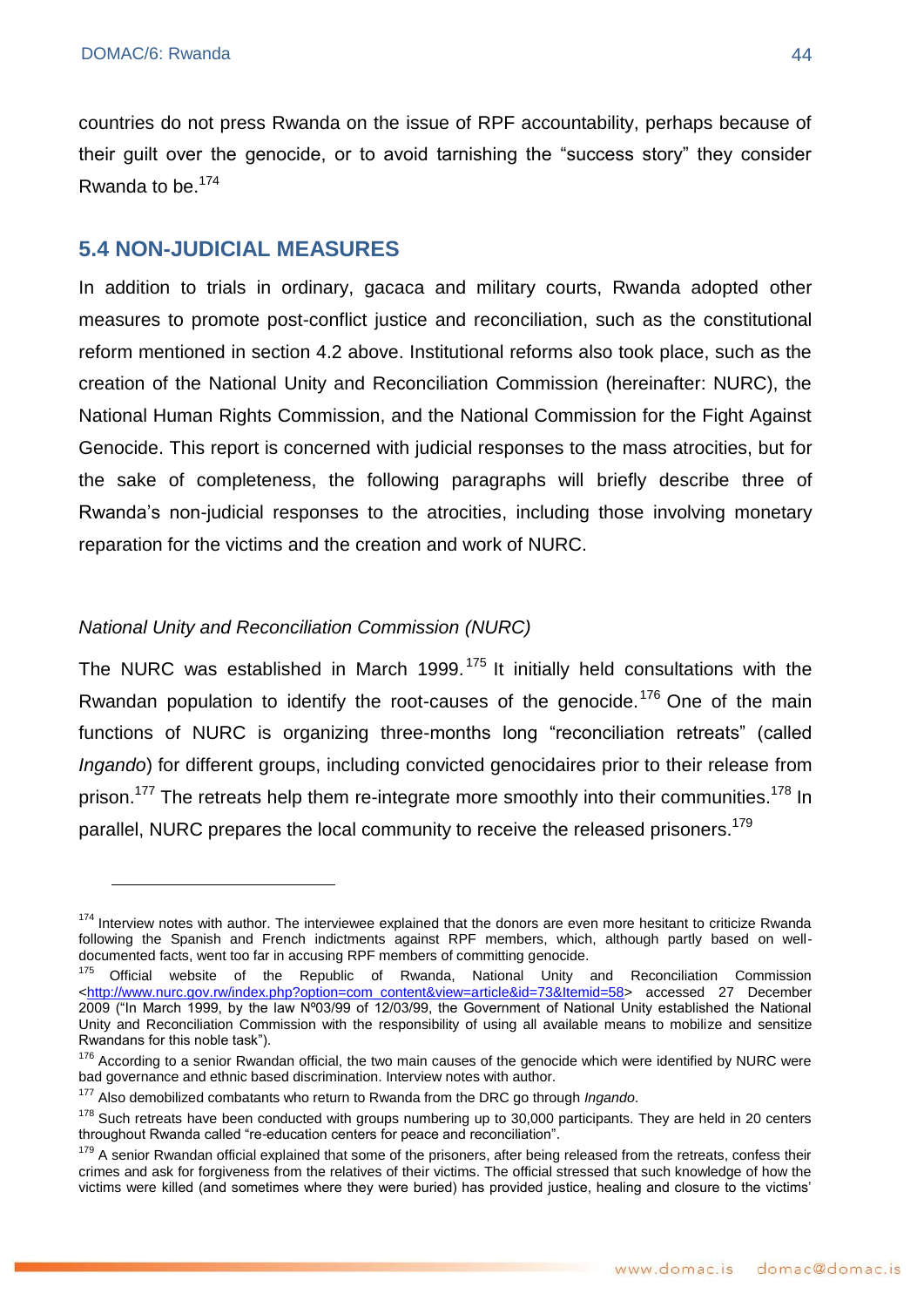#### *Genocide Survivors Fund*

In January 1998, the Rwandan government established the Fund for the Support of Genocide Survivors (hereinafter: FARG) to help support genocide survivors who have suffered the worst hardships, such as orphans, widows, the crippled and the elderly. FARG offers support in the areas of education, health and housing. The Rwandan Government dedicates five percent of its annual budget to the FARG.<sup>180</sup>

From 2003 to 2007, over 60 percent of FARG's total budget was spent on assisting about 50,000 student survivors in the area of education. In 2007 alone, over 7.7 billion Rwandan francs (about 13.56 million US dollars at the time of writing) were spent to assist 52,148 students. In 2006 and 2007, about 3 billion Rwandan francs (about 5.4 million US dollars at the time of writing) were allocated for the construction of 3,788 houses.<sup>181</sup> By October 2008, the Rwandan government had started construction work in relation to 23,833 houses.<sup>182</sup>

#### *Victims' Compensation Fund*

1

The 1996 Genocide Law called for the establishment of a Victim's Compensation Fund "whose creation and operation shall be determined by a separate law".<sup>183</sup> The fund is intended to cover judicial awards to genocide survivors in cases where convicted genocide perpetrators fail to pay the awards demanded of them.<sup>184</sup>

According to a Rwandan official, the main problem associated with setting up the Victims' Compensation Fund is that the government lacks the resources to support it.

relatives, allowing them to come to terms with the death of their loved ones. For example, the official recalled an incident where a released prisoner told an orphan where the bones of his mother were buried. The orphan later told the official that only after he was informed of the location of the bones, was he able to "regain humanity". The official also described an incident where a prisoner confessed his crimes before the mother of a victim he killed, and told her where he buried the body, and this helped her to come to terms with her daughter's death. Interview notes with author. <sup>180</sup> Allafrica News, 'Rwanda: Despite Poor Beginning, FARG Will Deliver' (8 April [<http://allafrica.com/stories/printable/200804090214.html>](http://allafrica.com/stories/printable/200804090214.html) accessed 8 August 2009. According to this article, in previous years, some of the Fund's officials misappropriated its resources and later fled Rwanda. <sup>181</sup> *Ibid*.

<sup>&</sup>lt;sup>182</sup> Rwandan Development Gateway, 'Genocide survivors to get over 3000 houses' (9 October 2008) [<http://www.rwanda.rw/article.php3?id\\_article=10038>](http://www.rwanda.rw/article.php3?id_article=10038) accessed 8 August 2009.

 $183$  1996 Genocide Law (n 53), Article 32 ("Damages awarded to victims who have not yet been identified shall be deposited in a victims' Compensation Fund, whose creation and operation shall be determined by a separate law. Prior to the adoption of the law creating the fund, damages awarded shall be deposited in an account at the National Bank of Rwanda for this purpose by the Minster responsible for Social Affairs and the Fund shall be used only after the adoption of the law"). The subsequent 2001 Gacaca Law (n 56) and 2004 Gacaca Law (n 61) kept this provision. .

<sup>184</sup> International Center for Transitional Justice, 'Transitional Justice and DDR: The Case of Rwanda' (L. Waldorf, June 2009) [<http://www.ictj.org/static/Publications/DDR\\_Rwanda\\_Final.pdf>](http://www.ictj.org/static/Publications/DDR_Rwanda_Final.pdf) accessed 7 August 2009, p. 4.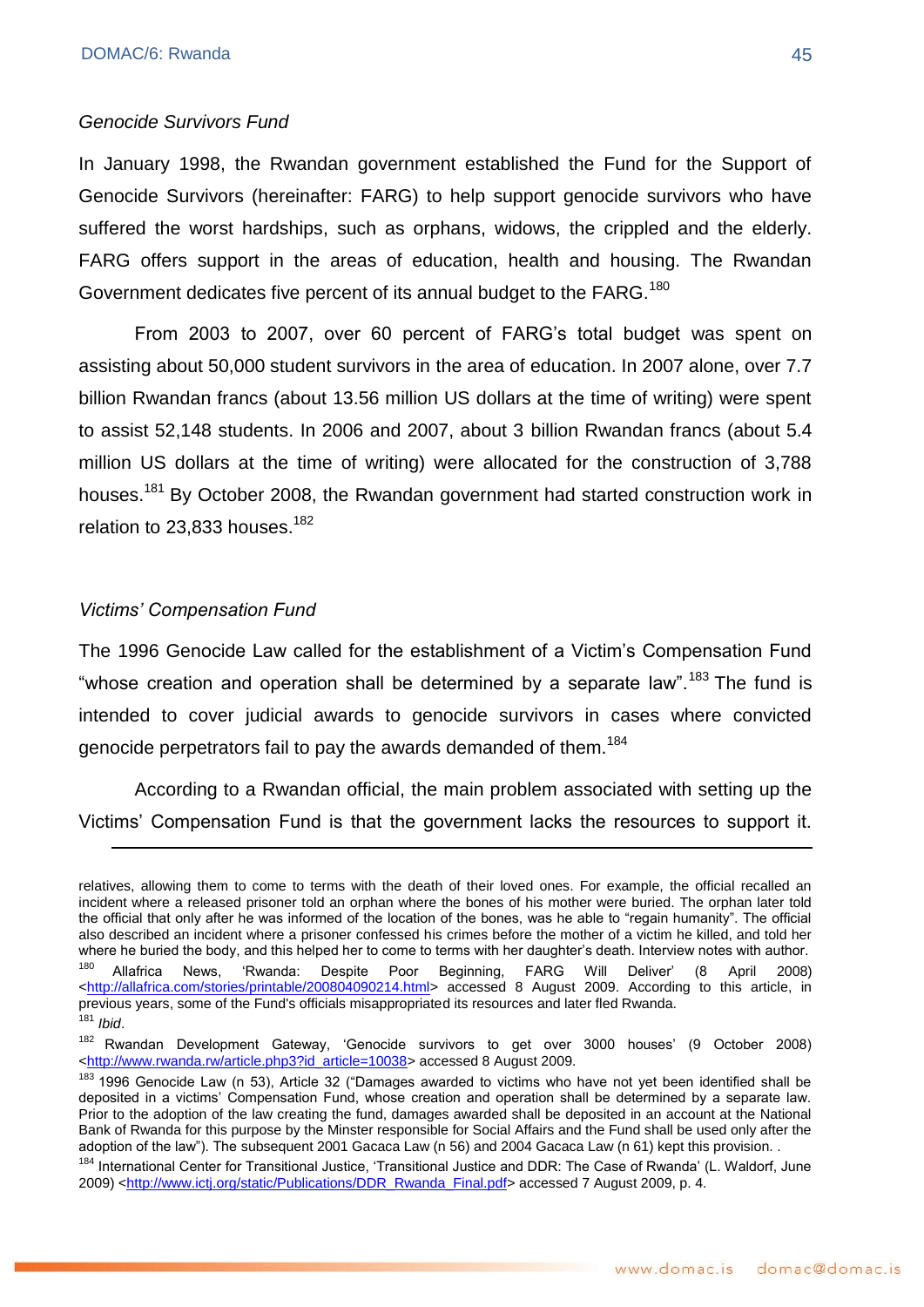The convicted perpetrators also lack the means to contribute to such a fund. The official noted that it is anticipated that the fund would compensate victims according to their injury. There is a current proposal that the fund will be financed from public taxes. Another idea which is being contemplated is the provision of services to victims instead of money.<sup>185</sup>

# 6. THE INTERNATIONAL RESPONSE TO THE MASS ATROCITIES: THE ICTR

# **6.1 ESTABLISHMENT AND JURISDICTION**

In September 1994, the UN Commission of Experts reported that genocide and other international crimes have been committed in Rwanda between April and July 1994 (see section 3.3 above). The Commission recommended that an international court be established to prosecute the crimes.<sup>186</sup> Around the same time, Rwanda also requested the UN to establish an international tribunal to prosecute the genocide perpetrators (see section 4.1 above). On 8 November 1994, acting under Chapter VII of the UN Charter, the Security Council established the ICTR through Resolution 955.<sup>187</sup>

Security Council Resolution 955 mandated the ICTR to prosecute the international crimes committed between 1 January 1994 and 31 December 1994 in Rwanda, or by Rwandans in neighboring states. The Tribunal's jurisdiction covers the international crimes of genocide, crimes against humanity, and violations of Article 3 common to the Geneva Conventions and of Additional Protocol II (commonly referred to as war crimes). The ICTR is governed by its Statute, which is annexed to Resolution 955.

On 22 February 1995, the Security Council adopted Resolution 977 which placed the seat of the ICTR in the town of Arusha, in the United Republic of Tanzania.<sup>188</sup> The Tribunal's judges were appointed in May 1995, and in June 1995 they adopted the ICTR Rules of Procedure and Evidence. The accused persons in the custody of the ICTR have been arrested and transferred to Arusha from more than 15 countries. The first accused

<sup>&</sup>lt;sup>185</sup> Interview notes with author.

<sup>&</sup>lt;sup>186</sup> Preliminary Report of the UN Commission of Experts dated 29 September 1994 (n 33), para. 133.

<sup>187</sup> UNSC Res 955 (n 35).

<sup>&</sup>lt;sup>188</sup> UN Security Council Resolution 995 left open where the seat of the Tribunal would be located. See UNSC Res 955 (n 35), para. 6. Based on this provision, among others, Rwanda voted against the establishment of the ICTR. Other reasons for Rwanda's objection to the ICTR are mentioned in section 6.7 below.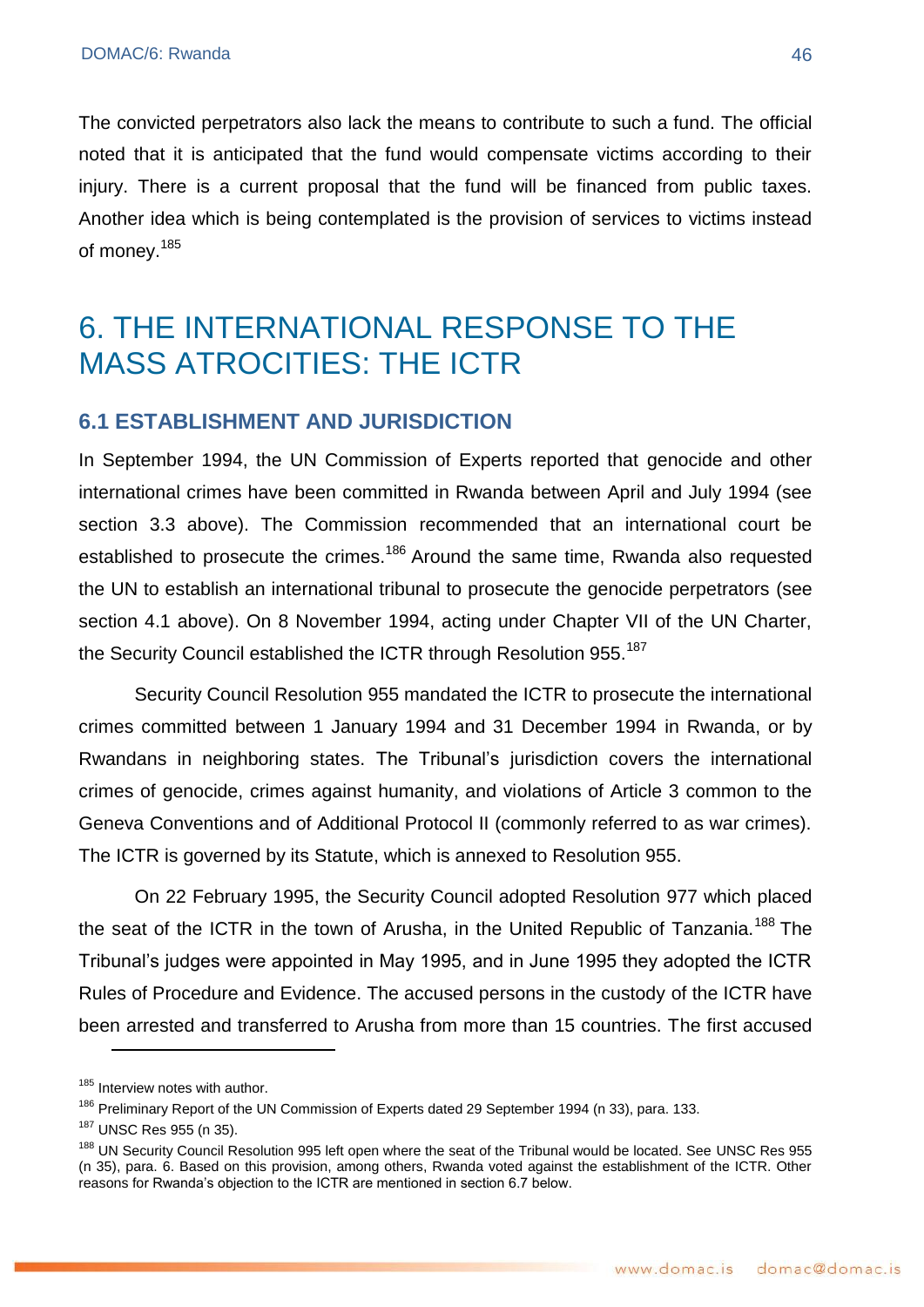arrived in May 1996 and the first trial started in January 1997. Since then, as of the time of writing this report, the Tribunal has completed trials in the first instance involving 50 accused (this figure does not include two trials concerning contempt of court accusations). It is currently holding trial proceedings against 22 accused, and 2 additional accused are awaiting trial. The evidence phase of all ICTR first instance trials is scheduled to conclude by the end of 2010. These trials represent the first time that high-ranking individuals have been prosecuted by an international court for mass atrocities in Africa. The Tribunal's sentences, to the extent possible, are enforced in African countries.

According to Article 8 of the ICTR Statute, while the Tribunal and national courts have concurrent jurisdiction, the Tribunal enjoys "primacy over the national courts of all States". The article further stipulates that "[a]t any stage of the procedure the [ICTR] may formally request national courts to defer to its competence". In the Tribunal's first few years, it used its primacy powers to get cases from national jurisdictions.<sup>189</sup> But it never attempted to get cases from Rwanda.<sup>190</sup> One case which was tried in Rwanda and could have interested the ICTR was that of Froduald Karamira, the former vice-president of the MDR political party in Rwanda, who was arrested in June 1996 in Bombay and extradited to Rwanda for trial (see section 5.1 above). But the ICTR was not interested in trving him.<sup>191</sup> In a 1998 press release, the ICTR indicated as follows:

> ―The Tribunal recalls that it has concurrent jurisdiction with national Governments, including the Government of Rwanda, to prosecute individuals responsible for the Rwanda genocide. While the Tribunal has primacy of jurisdiction, it does not have exclusive jurisdiction. As a practical matter, given the Tribunal's limited life span, it will not be able to prosecute the thousands of individuals implicated in the genocide. This necessarily means that the bulk of these individuals will be prosecuted in Rwanda." $192$

<sup>189</sup> See, e.g., *Prosecutor v. Alfred Musema*, Case No. ICTR-96-5-D, Decision on the formal request for deferral presented by the Prosecutor (Trial Chamber), 12 March 1996. In this decision, the ICTR Trial Chamber formally requested the Swiss federal Government to defer to the Tribunal all investigations and criminal proceedings currently being conducted in its national courts against Alfred Musema.

<sup>190</sup> A senior ICTR official explained that the Tribunal was not interested in trying any of the 120,000 individuals detained in Rwanda. He added that Rwanda had greater difficulties than the ICTR in apprehending the suspects wanted by the ICTR. Interview notes with author. Thus, for example, ICTR Accused Theoneste Bagosora was requested both by Rwanda and the ICTR. But Cameroon, where he was arrested, extradited him to the ICTR. See New York Times, ‗Rwanda Atrocity Inquiries Focus on Former Officer' (B. Crossette, 28 March 1996) [<http://www.nytimes.com/1996/03/28/world/rwanda-atrocity-inquiries-focus-on-former-officer.html?pagewanted=1>](http://www.nytimes.com/1996/03/28/world/rwanda-atrocity-inquiries-focus-on-former-officer.html?pagewanted=1) accessed 20 December 2009.

<sup>191</sup> Amnesty International criticized the ICTR for failing to "strenuously pursue" Karamira's transfer to the ICTR for trial, alleging that this was done as a "concession" to the Rwandan Government. The ICTR responded that it never sought to indict Karamira, and that Amnesty International's allegations "have no basis in fact". See ICTR Press Release of 29 April 1998 [<www.ictr.org/ENGLISH/PRESSREL/1998/117.htm>](http://www.ictr.org/ENGLISH/PRESSREL/1998/117.htm) accessed 29 July 2009. <sup>192</sup> *Ibid*.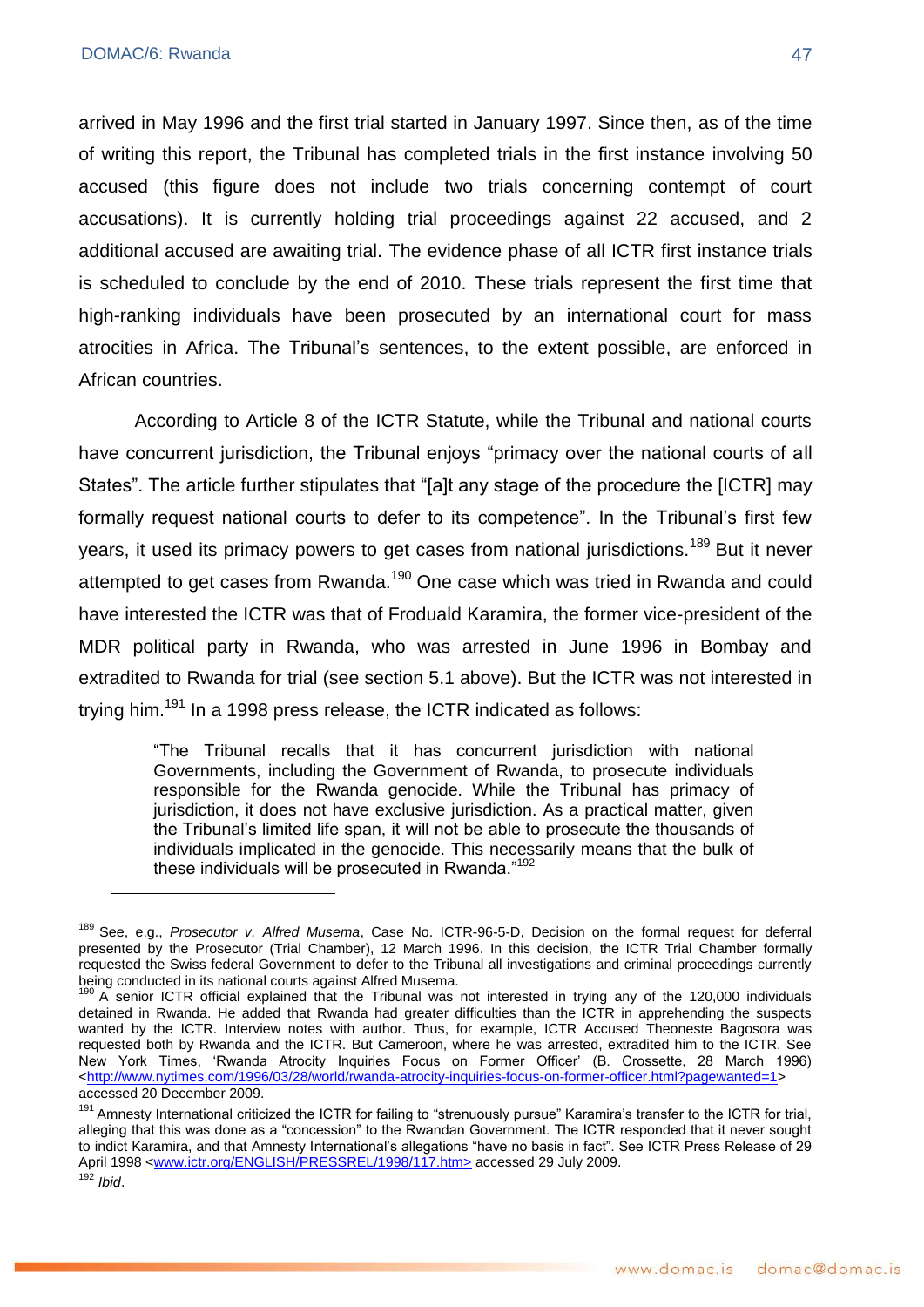### **6.2 ORGANIZATION AND OUTREACH**

The ICTR, modeled after the International Criminal Tribunal for the former Yugoslavia (hereinafter: ICTY), has three organs: Chambers, Office of the Prosecutor (hereinafter: OTP), and Registry.<sup>193</sup> The Tribunal's Chambers comprise three Trial Chambers in Arusha and an Appeals Chamber in The Hague (common to the ICTY).<sup>194</sup> The OTP, headed by the Prosecutor, is in charge of investigations and prosecutions. It is based in Arusha and has a sub-office in Kigali.<sup>195</sup> The Registry is responsible for providing overall judicial and administrative support to the Chambers and the OTP. It is based in Arusha, with representatives in Kigali and The Hague, and is headed by the Registrar. 196

Two important sections within the Registry are the Witness and Victims Support Section (hereinafter: WVSS) and the Defence Counsel and Detention Management Section (hereinafter: DCDMS). WVSS provides support and protection to all witnesses and victims called to testify before the ICTR.<sup>197</sup> DCDMS ensures that indigent accused or suspects detained by ICTR are provided with competent defence counsel, and that the UN Detention Facility in Arusha conforms to international standards.<sup>198</sup>

The Registry also serves as the Tribunal's channel of communication and is responsible for running the ICTR's Outreach Program, which informs Rwandans about the Tribunal's work. One of the ways in which the Tribunal disseminates information

<sup>&</sup>lt;sup>193</sup> Official website of the ICTR <www.ictr.org> accessed 29 July 2009. This is the source of the information in the following paragraphs, including the footnotes.

<sup>&</sup>lt;sup>194</sup> Each case before the Tribunal is heard at first instance by a Trial Chamber of three judges, and, if appealed, by five judges of the Appeals Chamber. The judges are elected by the General Assembly from a list submitted by the Security Council (containing nominees submitted by UN Member States). They are elected for a term of four years, and are eligible for re-election. No two of them may be nationals of the same State.

<sup>&</sup>lt;sup>195</sup> The current Prosecutor is Mr. Hassan Bubacar Jallow of the Gambia, who was appointed by the Security Council on 15 September 2003. The OTP is divided into two divisions: the Prosecution Division which comprises an Investigation Section and Trial Teams, and the Appeals and Legal Advisory Division, which is responsible for handling appeals and providing legal advice to trial teams and senior management in the OTP.

<sup>&</sup>lt;sup>196</sup> The current Registrar is Mr. Adama Dieng of Senegal. He was appointed on 1 March 2001 by the Secretary General after consultation with the President of the ICTR, and is the Representative of the UN Secretary General.

<sup>&</sup>lt;sup>197</sup> The support afforded by WVSS to witnesses includes physical and psychological rehabilitation, especially counseling in cases of rape and sexual assaults, as well as any other specialized care such as gynecological, dental, ophthalmologic, laboratory, X-Ray, HIV medications in some cases. The section also assists them by providing childcare during the absence of the witness from the country of residence, and handling the acquisition of travel documents and visas required for the journey to Arusha and after testimony. To secure their person, WVSS provides twenty four hours protection to the witnesses, including during their travel to and from Arusha, and their stay in Arusha. It also assists in relocating vulnerable witnesses and their family (within or outside Rwanda). Additional measures employed by the ICTR to protect the security of witnesses include concealment of their identity by using pseudonyms, placing them in a witness box in the courtroom out of sight by the public, providing in certain circumstances for testimony in closed doors or via video link, and redacting the public transcripts.

<sup>&</sup>lt;sup>198</sup> The work of DCDMS is divided between activities related to managing the UN Detention Facility, and activities associated with the assignment and provision of legal assistance. The latter include compiling and maintaining a list of Defence Counsel which is submitted to the indigent detainees to allow them to choose their Defence Counsel. This list is made up of more than two hundred lawyers from a wide variety of countries.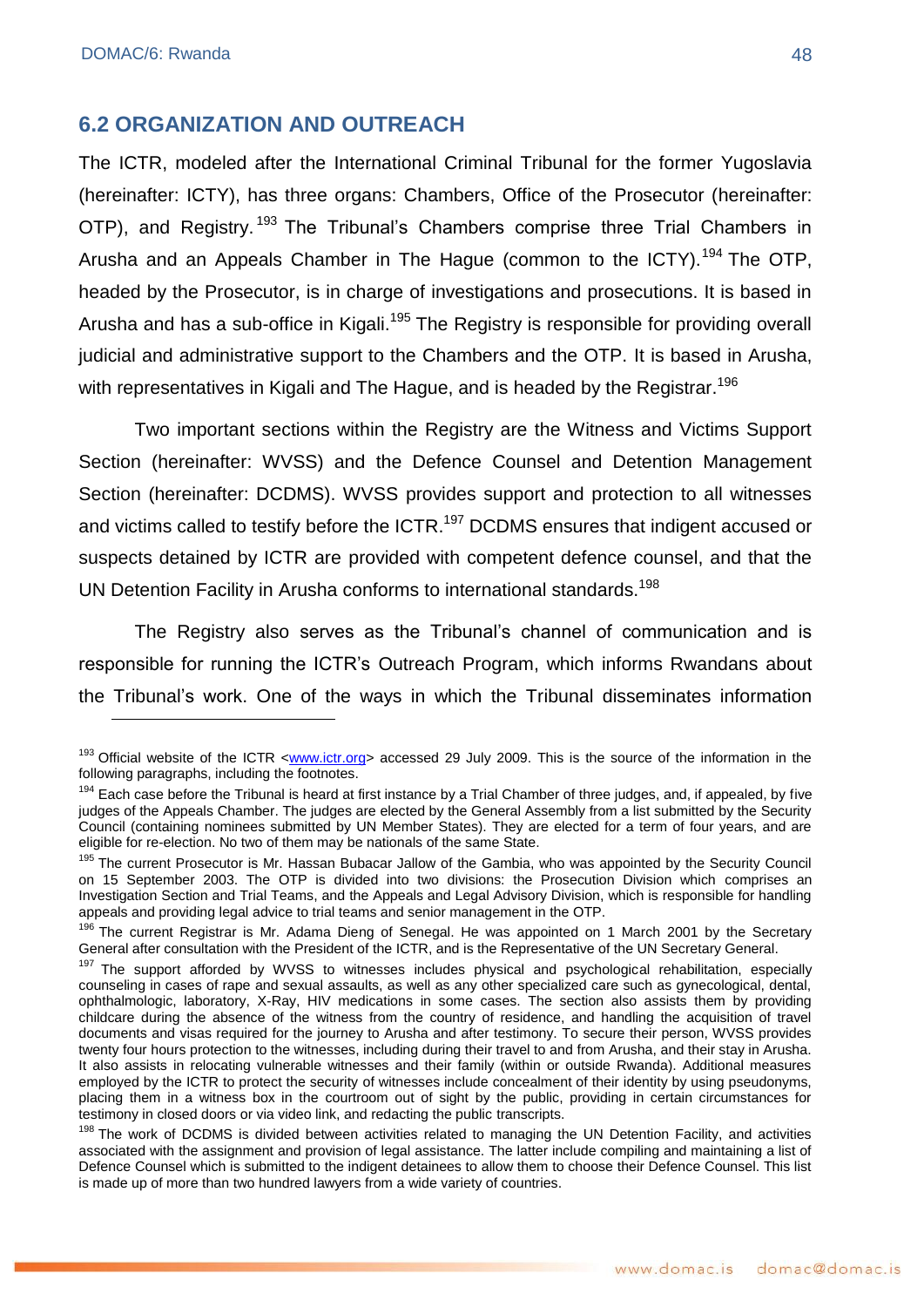about its work in Rwanda is through "ICTR documentation centers" across Rwanda. The first such center was the "Umusanzu Center" which was established by the ICTR in Kigali in 2000.<sup>199</sup> With the cooperation of the Rwandan government and the financial support of the EC, the ICTR established nine additional documentation centers in 2008- 2009, in different parts of Rwanda.<sup>200</sup> In addition, the Tribunal's Outreach Program facilitates the work of Rwandan journalists who broadcast radio programs about ICTR proceedings on a daily basis from Arusha.<sup>201</sup> The Tribunal also produces documentaries in Kinyarwanda about its cases, which it shows throughout Rwanda, and disseminates CD ROMs in Rwanda containing its jurisprudence. <sup>202</sup> Moreover, the Tribunal occasionally invites Rwandans to attend events and judgement deliveries at its seat in Arusha.<sup>203</sup> The Outreach Program is funded by voluntary contributions, mainly from the EC, and not from the Tribunal's regular budget.<sup>204</sup> It is noted that the ICTR's capacity building activities in Rwanda (see section 8.4 below) also play an important role in informing Rwandans about the Tribunal's work and mandate. $205$ 

<sup>&</sup>lt;sup>199</sup> The full name of the center is "Umusanzu mu Bwiyunge", which in Kinyarwanda means "contribution to reconciliation". See  $C = ICTR$  Press Briefing of 19 September 2000 reconciliation‖. See ICTR Press Briefing of 19 September 2000 [<http://www.ictr.org/ENGLISH/pressbrief/2000/brief190900.htm>](http://www.ictr.org/ENGLISH/pressbrief/2000/brief190900.htm) accessed 8 August 2009. Also see Afrol News, ‗Genocide Tribunal Intensifies its Work in Rwanda' (26 September 2000) [<http://www.afrol.com/News/rwa007\\_tribunal\\_rwanda.htm>](http://www.afrol.com/News/rwa007_tribunal_rwanda.htm) accessed 8 August 2009.

<sup>&</sup>lt;sup>200</sup> Report on the completion strategy of the International Criminal Tribunal for Rwanda' (as at 4 May 2009), UN Doc. S/2009/247 (14 May 2009) [<www.ictr.org/ENGLISH/completionstrat/s-2009-247e.pdf>](http://www.ictr.org/ENGLISH/completionstrat/s-2009-247e.pdf) accessed 25 December 2009 (hereinafter: ICTR Completion Strategy Report of May 2009), para. 61; Report on the completion strategy of the International Criminal Tribunal for Rwanda' (as at 9 November 2009), UN Doc. S/2009/587 (12 November 2009) [<www.securitycouncilreport.org/atf/cf/%7B65BFCF9B-6D27-4E9C-8CD3-](http://www.securitycouncilreport.org/atf/cf/%7B65BFCF9B-6D27-4E9C-8CD3-CF6E4FF96FF9%7D/Tribunals%20S%202009%20587.pdf)

[CF6E4FF96FF9%7D/Tribunals%20S%202009%20587.pdf>](http://www.securitycouncilreport.org/atf/cf/%7B65BFCF9B-6D27-4E9C-8CD3-CF6E4FF96FF9%7D/Tribunals%20S%202009%20587.pdf) accessed 23 February 2010 (hereinafter: ICTR Completion Strategy Report of November 2009), para. 64.

<sup>&</sup>lt;sup>201</sup> Given that radio is the most widely-available medium in Rwanda, this is an important outreach activity. Interview notes with author.

<sup>&</sup>lt;sup>202</sup> ICTR Completion Strategy Report of November 2009 (n 200), paras. 65 and 69.

<sup>&</sup>lt;sup>203</sup> An ICTR judge recalled that Rwandan officials, including representatives of the gacaca authorities, have been on many visits to the ICTR. Also a prominent Rwandan judge confirmed that Rwandan judges have been invited to Arusha to attend ICTR proceedings. Interview notes with author.

<sup>&</sup>lt;sup>204</sup> ICTR Completion Strategy Report of May 2009 (n 200), para. 65; ICTR Completion Strategy Report of November 2009 (n 200), para. 64.

<sup>&</sup>lt;sup>205</sup> A senior ICTR official recalled that the ICTR has approached the Rwandan radio station "Radio Rwanda", asking to air ICTR proceedings. However, the station requested an amount of money which the ICTR could not realistically afford. An ICTR judge stressed that the Tribunal always wanted to be much more active in Rwanda, but faced difficulties such as in the case of the radio station making it impossible for the ICTR to air its proceedings in Rwanda. He added that the Tribunal has tried for seven years to get a program on a Rwandan radio channel. In his view, the Rwandan government wanted the ICTR to lack public legitimacy in Rwanda, in case the Tribunal decided to prosecute members of the RPF leadership. A senior ICTR official added the Tribunal's outreach was inefficient in its early days due partly to budget constraints and bad management, but also because of Rwanda's lack of cooperation with the Tribunal (on Rwanda's cooperation with the ICTR see sections 7.1 and 7.2 below). Another senior ICTR official described how the ICTR had to lobby journalists, and build a press center, to encourage them to come and report on its activities. Interview notes with author.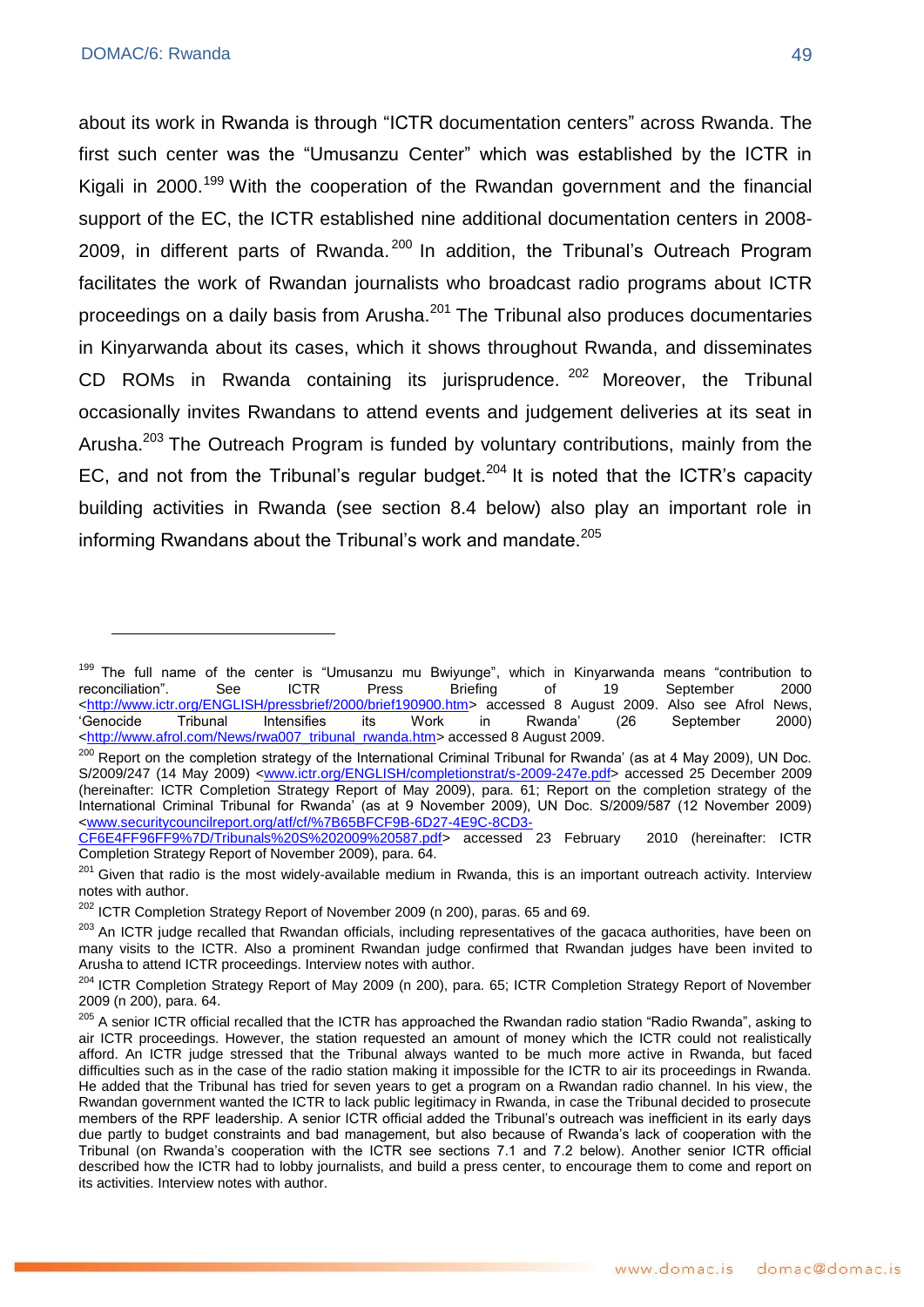## **6.3 JUDICIAL ACTIVITY**

The ICTR indicted 92 persons, of which 82 were arrested to date (10 indictees are still at large). <sup>206</sup> Those arrested include Rwanda's former prime minister, 14 ministers, 6 prefects (heads of districts), and other political and military leaders, as well as important religious and media persons.<sup>207</sup> As of the time of writing this report, the ICTR completed trials at the first instance with respect to 50 accused (not including two persons who were tried for contempt of court).<sup>208</sup> It is in the process of trying an additional 22 defendants, and intends to shortly begin trials against two more accused.<sup>209</sup> So far, nine accused pleaded guilty before the Tribunal, and eight were acquitted.

All of the ICTR's indictees to date, with the exception of one European, are Hutu. In an interview, a senior ICTR official explained that the Tribunal's Prosecutor preferred to pursue suspected genocidaires rather than focusing on persons who only committed war crimes. This prosecutorial strategy, he added, distinguishes the ICTR (which he called a "genocide tribunal") from the ICTY (which he called a "war crimes tribunal"). Thus, while RPF members may have committed war crimes, the Tribunal's primary focus is on prosecuting genocidaires.<sup>210</sup>

The jurisprudence of the ICTR contributed to the development of international criminal law. Its first judgement, issued in the *Akayesu* case, was the first ever genocide

<sup>&</sup>lt;sup>206</sup> In an interview, a senior ICTR official explained that the Tribunal's original list of suspects had over 300 names, but the ICTR eventually indicted only about 90 suspects because of resource and mandate limitations. Many were eliminated from the list for insufficient evidence or insufficient seniority. The focus was on the planners and not the foot soldiers. Some mid level commanders were indicted, based on the notoriety of their acts. Another senior Tribunal noted that the need to focus on high level perpetrators was further stressed by the requirements of the ICTR's completion strategy (discussed in section 6.4 below), which encouraged the ICTR to maintain jurisdiction over the senior perpetrators while transferring the lower ones to the national system. An ICTR judge expressed the view that there is a need to distinguish between crimes which should be internationally condemned and those that should not. In some cases, the violations of humanitarian law are so serious that they must be condemned by the international community through an international court. The ICTR therefore indicted only around 90 accused and not thousands. Interview notes with author.

 $207$  E. Møse, 'The ICTR's Completion Strategy - Challenges and Possible Solutions', J Int Criminal Justice 6 (2008) 667, p. 668. It was noted in an interview with a senior ICTR official that the OTP tried to indict suspects from all regions of Rwanda. Interview notes with author.

<sup>&</sup>lt;sup>208</sup> Of these 62 accused, judgements with respect to 47 accused have already been rendered, and with respect to 15 accused are still being drafted. It is noted that the ICTR had a slow start - in its first mandate (May 1995 – May 1999), the Tribunal completed cases against a total of seven accused. In its second mandate (May 1999-May 2003), it completed cases against 14 accused.

<sup>&</sup>lt;sup>209</sup> In addition, two defendants were transferred to France for trial under Rule 11 bis of the ICTR Rules, which permits the referral of cases from the ICTR to national jurisdictions (see section 6.4 below).

<sup>&</sup>lt;sup>210</sup> Interview notes with author. The official also noted that the ICTR did not want to alienate the Rwandan government as it relies on its cooperation, but still, the Tribunal runs an active investigation on crimes allegedly committed by the RPF. Another senior ICTR official noted, with regret, that the Tribunal will go down in history as one-sided, as it indicted only Hutus (besides one non-Rwandan), despite having had information on international crimes committed by Tutsis. Interview notes with author. See also Letter from ICTR Prosecutor to HRW (n 171), p. 3 ("The ICTR [sic] has understandably focused for many years on [sic] the genocide as this is the main crime base of its mandate").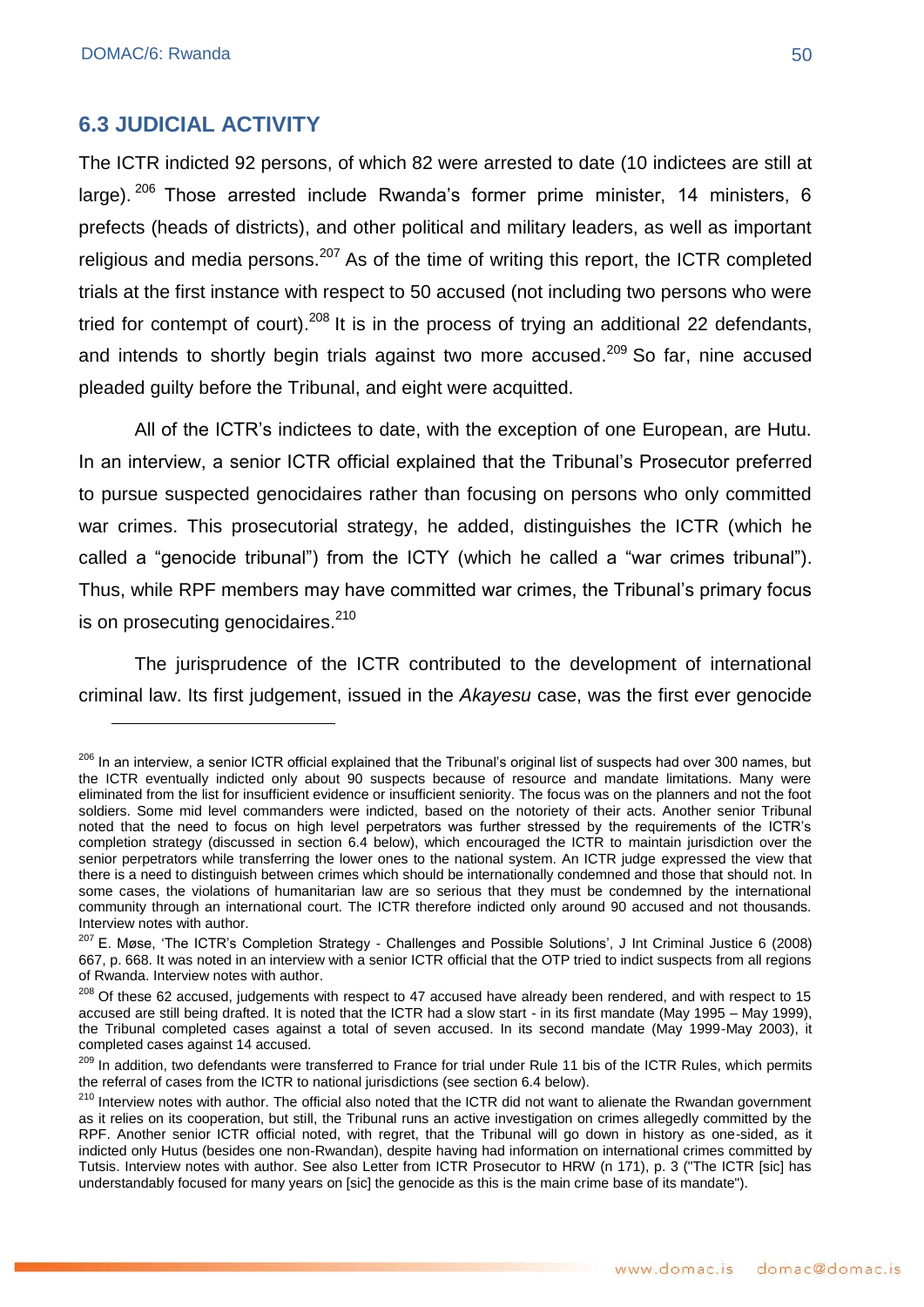conviction by an international tribunal. In that case, the ICTR had to define for the first time some of the elements of the crime of genocide, such as the required intent. In particular, the Trial Chamber held that to establish the specific intent required for the crime of genocide, the Prosecutor must prove that the accused intended to produce the act with which he is charged. $2^{11}$  It also established that rape and other forms of sexual violence can be tools of genocide.<sup>212</sup> Another important contribution to international criminal law was made in the *Musema* case, where the ICTR applied the principle of command responsibility in relation to a civilian corporate environment.<sup>213</sup> Furthermore. in its famous *Media* case, the first ever conviction for incitement to genocide by media leaders, the ICTR set a test for distinguishing statements protected by virtue of the freedom of expression, from incitement to genocide which is not protected by the freedom of expression.  $2^{14}$  The ICTR's case law also contributed to the definition of conspiracy in international criminal law.<sup>215</sup> Finally, the Tribunal's numerous decisions on fair trial rights have substantially developed this area of international law.

# **6.4 COMPLETION STRATEGY AND REFERRAL PROCEDURE**

Although the ICTR was created in 1994 as an ad hoc tribunal, the Security Council established a deadline for its activities only nine years later, through its Resolutions 1503 (of 28 August 2003) and 1534 (of 26 March 2004).<sup>216</sup> These resolutions define what is

<sup>211</sup> *Prosecutor v Jean Paul Akayesu*, Case No. ICTR-96-4, Judgement (Trial Chamber), 2 September 1998, para. 523.

<sup>&</sup>lt;sup>212</sup> *Ibid*, para. 688. Prior to this case there was no internationally accepted definition of the crime of rape. Rape. In *Akayesu*, rape was defined as "a physical invasion of a sexual nature, committed on a person under circumstances, which are coercive." The Chamber also considered the definition of sexual violence that is broader than that of rape. It defined sexual violence as "any act of a sexual nature which is committed on a person under circumstances which are coercive." Further, the Chamber held that the amount of coercion required does not need to amount to physical force as "...threats, intimidation, extortion and other forms of duress, which prey on fear or desperation, may constitute coercion.‖ The *Akayesu* Trial Chamber also emphasised that coercion may be inherent in armed conflicts or when the military or militias are present. The *Akayesu* definition was adopted by the ICTY in the *Celebici* Trial Chamber Judgement. See *Prosecutor v. Delalic*, Judgement (Trial Chamber), Case No. IT-96-21-T, para. 394.

<sup>213</sup> *Prosecutor v. Musema*, Case No. ICTR-96-13-A, Judgement (Appeals Chamber), 16 November 2001.

<sup>214</sup> *Prosecutor v. Nahimana et al.*, Case No. ICTR-99-52-T, Judgement (Trial Chamber), 3 December 2003.

<sup>215</sup> *Prosecutor v. Niyitegeka*, Case No. ICTR-96-14-I, Judgement (Trial Chamber), 15 May 2003 (affirmed by the ICTR Appeals Chamber on 9 July 2004). Also see *Prosecutor v. Musema*, Case No. ICTR-96-13-T, Judgement and Sentence (Trial Chamber) 27 January 2000. In *Niyitegeka*, the ICTR for the first time found an accused guilty of conspiracy to commit genocide. The Trial Chamber defined conspiracy to commit genocide as "an agreement between two or more persons to commit the crime of genocide", explained that the required *mens rea* is "the specific intent to commit genocide", and clarified that "the act of conspiracy itself is punishable, even if the substantive offence has not actually been perpetrated‖ (para. 423). These elements were previously articulated by the ICTR in *Musema* (paras. 191-194), but in *Niyitegeka* they were for the first time applied to produce a conviction.

<sup>&</sup>lt;sup>216</sup> UNSC Res 1503 (28 August 2003), UN Doc. S/RES/1503 [<http://www.ictr.org/ENGLISH/Resolutions/s-res-](http://www.ictr.org/ENGLISH/Resolutions/s-res-1503e.pdf)[1503e.pdf>](http://www.ictr.org/ENGLISH/Resolutions/s-res-1503e.pdf) accessed 25 December 2009 (hereinafter: UNSC Res 1503); UNSC Res 1534 (26 March 2004), UN Doc. S/RES/1534 [<http://www.ictr.org/ENGLISH/Resolutions/s-res-1534e.pdf>](http://www.ictr.org/ENGLISH/Resolutions/s-res-1534e.pdf) accessed 25 December 2009 (hereinafter: UNSC Res 1534).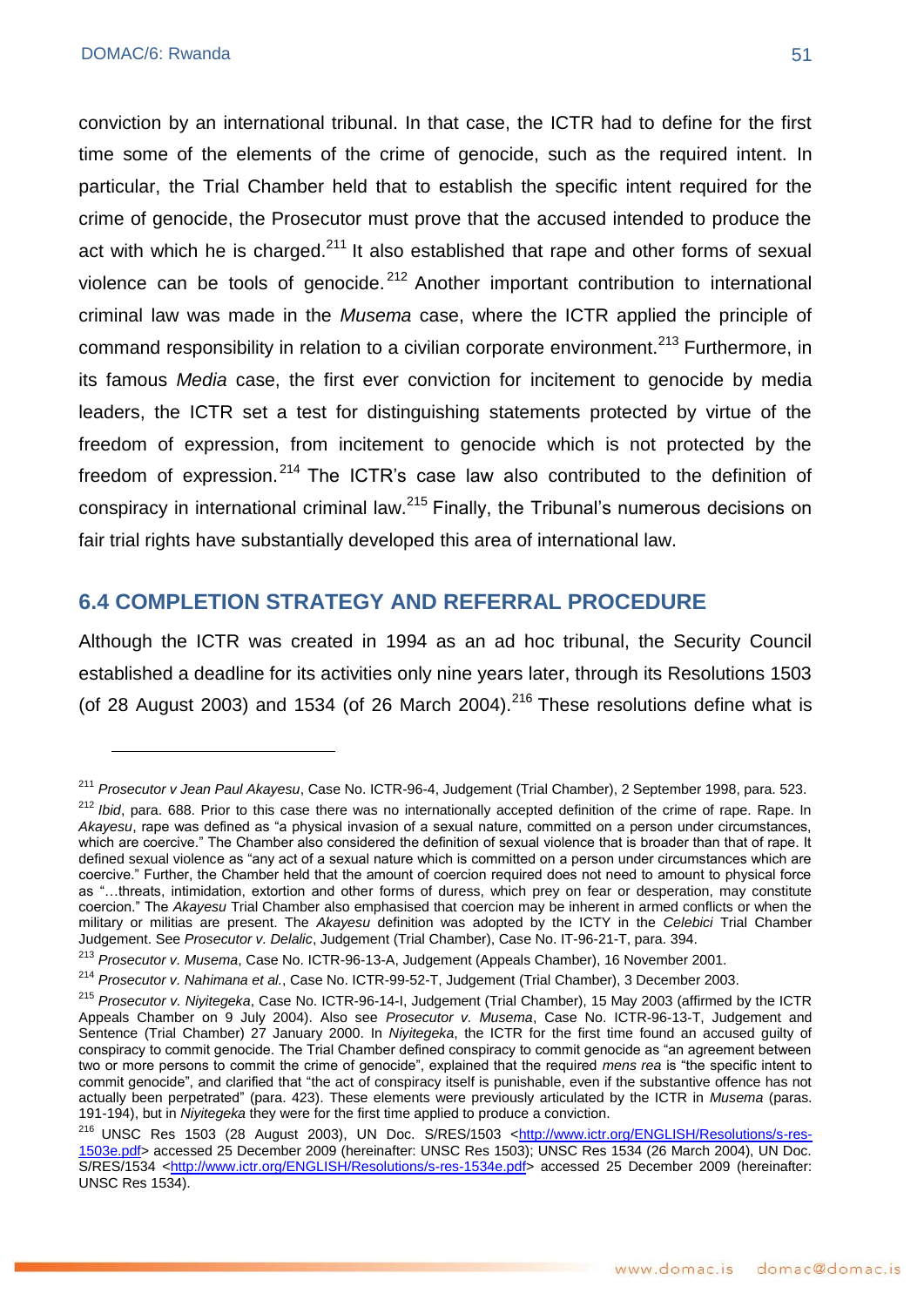known as the ICTR's "completion strategy". In particular, they request the ICTR to complete its investigations by 2004, first-instance trials by 2008, and all work by 2010.<sup>217</sup> They were adopted in light of the increasing donor fatigue associated with the ad hoc tribunals. The resolutions also request the ICTR to submit to the Security Council every six months a report on its progress. Until then, explained a senior ICTR official, the Tribunal operated with no real strategy or time limit in mind.<sup>218</sup>

To enhance compliance with the newly imposed deadlines, Security Council Resolution 1503 urged the ICTR to transfer cases involving mid and low level accused to "competent national jurisdictions, as appropriate, including Rwanda".<sup>219</sup> Consequently, in 2004, Rule 11 *bis* of the ICTR Rules of Procedure and Evidence was amended to allow the referral of cases from the ICTR to national jurisdictions, including to states "in whose territory the crime was committed". Subsequently, on five occasions, the Prosecutor of the ICTR requested the Tribunal's judges to transfer ICTR cases to Rwanda.<sup>220</sup> But all five requests were denied by the judges, including at the level of the Appeals Chamber.<sup>221</sup>

The final decisions by the ICTR Appeal Chamber base the refusal to transfer cases on two grounds: the unavailability of fair trials in Rwanda, and a penalty structure which violates international law.<sup>222</sup> The first ground is based on the Appeals Chamber's finding that the defendants may be unable to obtain witnesses to testify on their behalf in Rwanda, due to fears that such witnesses may have of being harassed, subjected to gacaca trials, or charged with "genocide ideology".<sup>223</sup> The second ground is based on the

<sup>&</sup>lt;sup>217</sup> These resolutions also apply to the ICTY. The deadline for the completion of the ICTR's first instance trials was since extended twice by the Security Council (in 2008 and 2009), and is currently set at December 2010. See UNSC Res 1878 (7 July 2009), UN Doc. S/RES/1878 [<http://www.ictr.org/ENGLISH/Resolutions/s-res-1878\(2009\)e.pdf>](http://www.ictr.org/ENGLISH/Resolutions/s-res-1878(2009)e.pdf) accessed 25 December 2009.

<sup>&</sup>lt;sup>218</sup> Interview notes with author.

 $219$  UNSC Res 1503 (n 216). The Resolution also noted "that the strengthening of national judicial systems is crucially important to the rule of law in general and to the implementation of the ICTY and ICTR Completion Strategies in particular".

<sup>&</sup>lt;sup>220</sup> The Prosecutor's arguments in favor of such transfers were supported by Amicus Briefs submitted by the Rwandan Government and the Kigali Bar Association. The Defence arguments again the transfers were supported by Amicus Briefs submitted by Human Rights Watch and another NGO called the International Criminal Defence Attorneys' Association.

 $221$  For the list of ICTR decisions denying the transfer requests see note 63 above.

<sup>222</sup> *Munyakazi* Appeals Decision of 8 October 2008 (n 63); *Kanyarukiga* Appeals Decision of 30 October 2008 (n 63); *Hategekimana* Appeals Decision of 4 December 2008 (n 63).

<sup>223</sup> See e.g. *Munyakazi* Appeals Decision of 8 October 2008 (n 63), para. 37; *Kanyarukiga* Appeals Decision of 30 October 2008 (n 63), para. 26. The ICTR judges also added that many of the potential defence witnesses live abroad and will refuse altogether to enter Rwanda for these reasons. See *Munyakazi* Appeals Decision of 8 October 2008 (n 63), para. 40; *Kanyarukiga* Appeals Decision of 30 October 2008 (n 63), para. 31. Moreover, the ICTR judges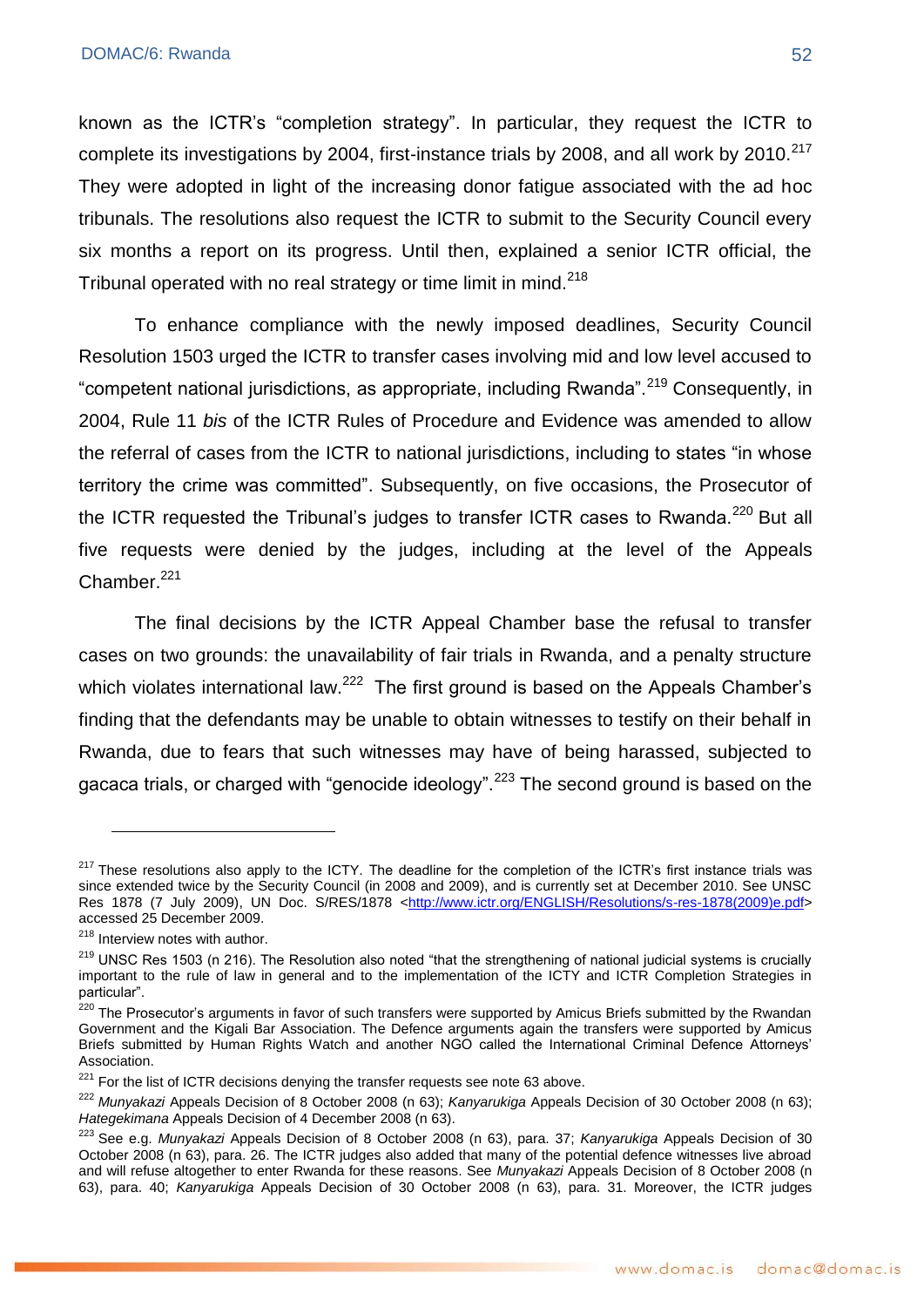finding that the penalty of life imprisonment in isolation, which could be imposed in Rwanda in cases transferred from the ICTR, amounts to cruel and inhuman treatment and therefore breaches international norms.<sup>224</sup> But Rwanda intends to ask again the ICTR Prosecutor to apply for the transfer to cases to Rwanda.<sup>225</sup>

Before concluding this section, it is noted that Security Council Resolution 1534 requests the Prosecutor of the Tribunal to review his caseload "with a view to determining which cases should be proceeded with and which should be transferred to competent national jurisdictions". $^{226}$  In 2005, the ICTR Prosecutor transferred to the Rwandan authorities about 35 case-files ("dossiers") of suspected genocidaires whose conduct was investigated by the OTP but who have not been indicted by the ICTR. $^{227}$ Since these suspects have not been formally charged by the Tribunal, it was within the Prosecutor's discretion to transfer their dossiers to Rwanda, without requiring the authorization of the ICTR judges. In 2008, the Prosecutor also transferred the dossiers of four RPF officers (see section 5.3 above).

### **6.5 FUNDING**

1

By the end of 2009, the ICTR has cost over 1.3 billion US dollars.<sup>228</sup> Its biennial budget for 2008-2009 alone was around 300 million US dollars.  $229$  When the Tribunal was established, recalled a senior ICTR official, it had very little resources and relied largely on gratis personnel donated by states such as Finland, Holland, Norway, Canada and the US. $^{230}$  In 1996, the ICTR was still being funded on a monthly basis. $^{231}$  The budget of

<sup>224</sup> See e.g. *Kanyarukiga* Appeals Decision of 30 October 2008 (n 63), para. 15.

suggested that the witness protection scheme in Rwanda is underfunded and understaffed, and that "the availability of video-link facilities is not a completely satisfactory solution with respect to the testimony of witnesses residing outside Rwanda‖. See *Munyakazi* Appeals Decision of 8 October 2008 (n 63), para. 38; *Kanyarukiga* Appeals Decision of 30 October 2008 (n 63), para. 33. See note 64 above explaining the prohibition against "genocide ideology".

 $225$  Hirondelle News, 'Kigali Reiterates Its Requests to Try ICTR Cases' (5 June 2009) [<http://allafrica.com/stories/200906230906.html>](http://allafrica.com/stories/200906230906.html) accessed 24 June 2009 ("Kigali reiterated Thursday before the United Nations Security Council its request to try cases of the International Criminal Tribunal for Rwanda (ICTR)...."). <sup>226</sup> UNSC Res 1534 (n 216).

<sup>&</sup>lt;sup>227</sup> Letter from ICTR Prosecutor to HRW (n 171), p. 2.

<sup>&</sup>lt;sup>228</sup> Hirondelle News, 'Basic Facts on the ICTR' [<www.hirondellenews.com/content/view/19/101/>](http://www.hirondellenews.com/content/view/19/101/) accessed 5 August 2009. According to this article, the cost of the Tribunal as of the end of 2007 was US\$1,032,692,200. Adding to this amount the budget for 2008-2009 (US\$305,378,600; see below) brings the total cost of the ICTR to US\$1,338,070,800.

 $229$  The original budget for 2008-2009 was US\$267,356,200 gross (US\$247,466,600 net), but this was later revised to US\$305,378,600 gross (US\$282,597,100 net). See UNGA Res 63/643 (19 March 2009), UN Doc. A/RES/63/254 [<http://www.undemocracy.com/A-RES-63-254.pdf>](http://www.undemocracy.com/A-RES-63-254.pdf) accessed 25 December 2009.

<sup>&</sup>lt;sup>230</sup> Interview notes with author.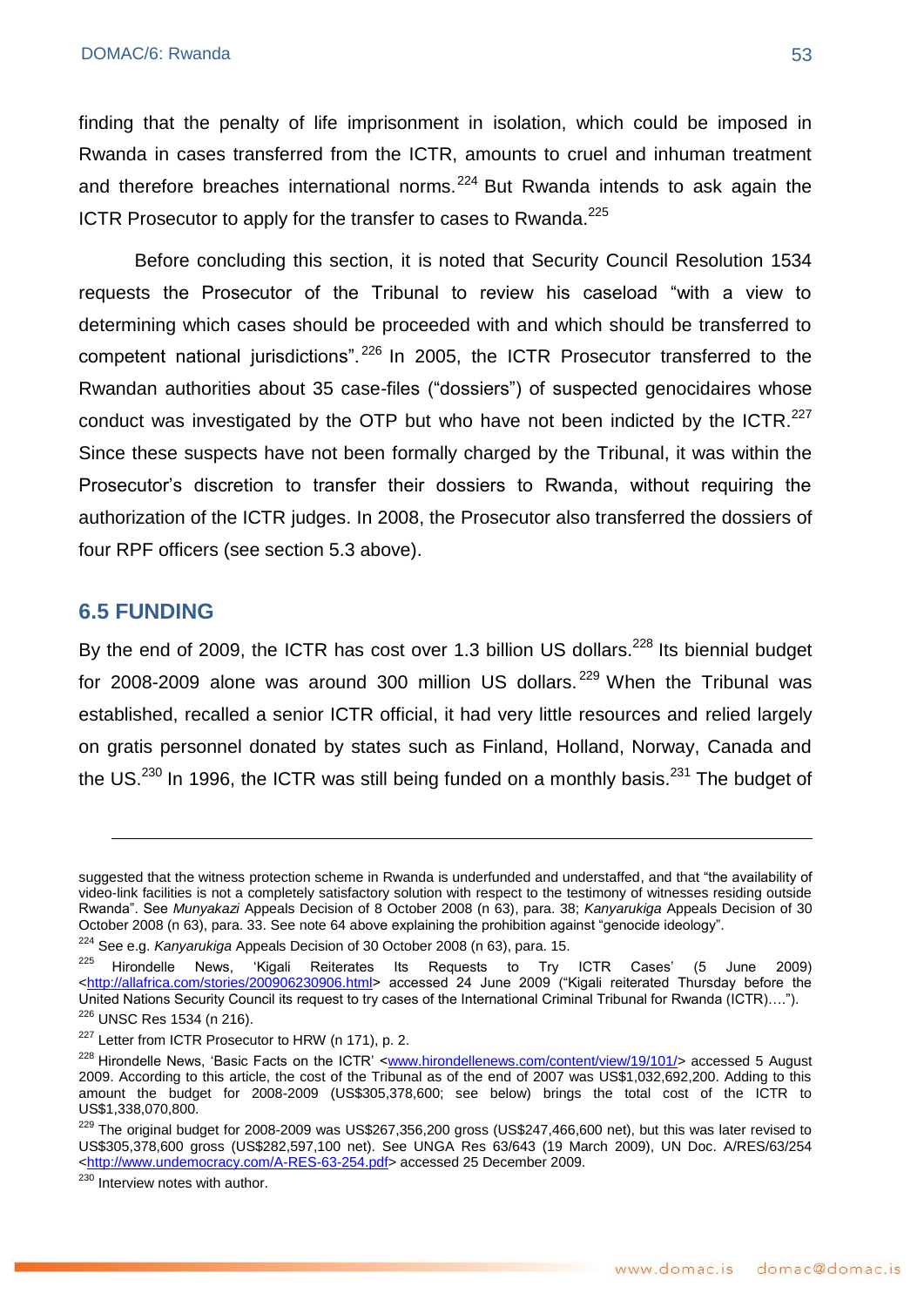<u>.</u>

the ICTR grew each year, reaching about 52 million US dollars for the year 1998, and about 75 million US dollars for 1999. $^{232}$  Its biennial budget for 2000-2001 was 180 million US dollars; for 2002-2003 it was almost 178 million US dollars; for 2004-2005 it was around 235 millions US dollars, and for 2006-2007 it reached close to 270 million US dollars.<sup>233</sup>

While the ICTR has a much greater budget than the Rwandan judiciary, $^{234}$  it must be recalled that international trials involve expenses which are not incurred on the national level, such as trans-national transport of witnesses and staff, extensive translation and interpretation services, etc. Thus the Tribunal's Registry receives over half of the ICTR's budget. In addition, it should be stressed that the Tribunal consists of the OTP which conducts investigations and prosecutions. In fact, after the Registry, the OTP receives the largest part of the Tribunal's budget. Moreover, as was stressed by a senior ICTR official, the Tribunal had to set up a prison system and a criminal investigation department from scratch.  $235$  The official added that in comparison to complex domestic trials, such as the Lockerby or Oklahoma Bombing trials, the Tribunal's budget is not excessive. Another senior ICTR official even complained that the ICTR's current budget is insufficient to properly meet the challenges associated with the

 $^{231}$  Thus, for example, the UN General Assembly approved a budget of around 7.6 million US dollars for the first quarter of 1996. See UNGA Res 50/213 (22 February 1996). UN Doc. A/RES/50/213 quarter of 1996. See UNGA Res 50/213 (22 February 1996), UN Doc. A/RES/50/213 [<http://www.un.org/Depts/dhl/res/resa50.htm>](http://www.un.org/Depts/dhl/res/resa50.htm) accessed 25 December 2009, para. 1. For the first half of 1997, it approved a budget of about 20 million US dollars. See UNGA Res 51/744 (17 December 1996), UN Doc. A/51/744 [<http://www.undemocracy.com/A-51-744.pdf>](http://www.undemocracy.com/A-51-744.pdf) accessed 25 December 2009, para. 2.

<sup>&</sup>lt;sup>232</sup> UNGA Res 53/213 (10 February 1999), UN Doc. A/RES/53/213 [<http://www.undemocracy.com/A-RES-53-213.pdf>](http://www.undemocracy.com/A-RES-53-213.pdf) accessed 25 December 2009 (approving the ICTR a budget of US\$52,297,900 gross for 1998, for 583 posts, and of US\$75,260,600 gross for 1999, for 772 posts.

<sup>&</sup>lt;sup>233</sup> For the Tribunal's biennial budget for 2002-2003 see P. Fullerton, 'Cost of Trials', Global Justice Program, Liu<br>Institute for Global Issues (Vancouver. Canada. June 2003) for Global Issues (Vancouver, Canada, June 2003) http://www.gjp.ubc.ca/\_media/srch/030701costsoftrials.pdf> accessed 5 August 2009. For the Tribunal's biennial<br>budget for 2004-2005 see official website of the ICTR (January 2004) budget for 2004-2005 see official website of the ICTR (January 2004) [<http://www.ictr.org/ENGLISH/newsletter/jan04/jan04.pdf>](http://www.ictr.org/ENGLISH/newsletter/jan04/jan04.pdf) accessed 5 August 2009. For the Tribunal's biennial budget for 2006-2007 see website of Univ. of Minnesota Human Rights Library [<http://www1.umn.edu/humanrts/ICTR.html>](http://www1.umn.edu/humanrts/ICTR.html) accessed 5 August 2009.

<sup>&</sup>lt;sup>234</sup> For example, the annual budget of the entire Ministry of Justice for the year 2003 was about 3.9 million US dollars. See Hirondelle News Article titled "Confronting Genocide with Rwanda's Regular Courts", 17 September 2003, by Gabriel Gabiro, available at http://www.hirondelle.org/hirondelle.nsf/0/ [e50bea4b77a0482bc1256763005ac92a?OpenDocument](http://www.hirondelle.org/hirondelle.nsf/0/%20e50bea4b77a0482bc1256763005ac92a?OpenDocument) (last visited on 7 August 2009).

<sup>&</sup>lt;sup>235</sup> Interview notes with author. In this connection, see the following article comparing the costs of the ICTY to domestic trials in the US (concluding that the two are not that far apart): D. Wippman, ‗The Costs of International Justice', 100 Am. J of International Law 861 (October 2006).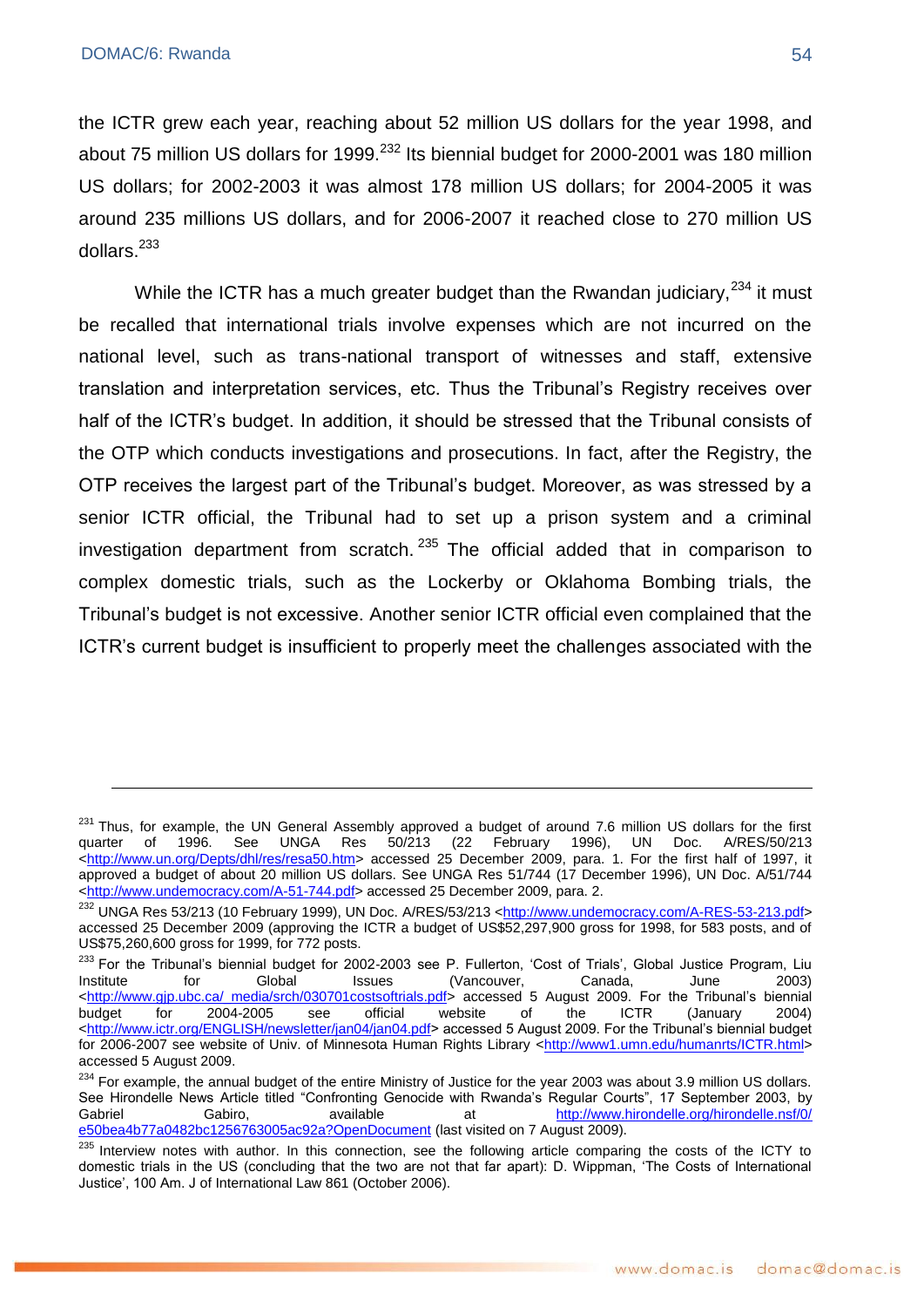<u>.</u>

completion phase. $^{236}$  It is noted in this context that, as of December 2009, the ICTR employed over 1,000 staff members from over 80 nationalities.<sup>237</sup>

# **6.6 LOCAL PERCEPTIONS OF THE ICTR IN RWANDA**

Although Rwanda initially requested an international tribunal, it eventually voted against Security Council Resolution 995 which created the ICTR in 1994. <sup>238</sup> Rwanda disapproved of the Tribunal's limited temporal jurisdiction, its location outside Rwanda, the possibility that its sentences would be enforced outside Rwanda, its inability to impose the death penalty, and its jurisdiction over war crimes (which may lead it to prosecute members of the ruling RPF party). Rwanda also complained that the composition and structure of the Tribunal are "inappropriate and ineffective" and that certain countries which "took a very active part in the civil war in Rwanda" can "propose candidates for judges and participate in their election".<sup>239</sup> The resistance of the Rwandan Government to the ICTR had influenced the public opinion in Rwanda about the ICTR. Moreover, repeated claims by Rwandan officials that the ICTR receives too much funding, and that had this money been allocated to Rwanda it would have been more helpful, also affect public opinion in Rwanda. After 2003, when the referral of cases from the ICTR to national jurisdictions became possible, the Rwandan authorities became more supportive of the ICTR (see section 7.2 below). But still, public opinion in Rwanda was already bias against the Tribunal. Moreover, Rwandan officials continue to complain that the ICTR is over-funded.

A survey conducted in early 2006 indicated that Rwandans generally believe in the importance of the ICTR, and consider that its creation demonstrates the international recognition of the Rwandan genocide.<sup>240</sup> Many of the surveyed individuals praised the Tribunal for prosecuting some of the "big fish" who could not have been apprehended by

<sup>&</sup>lt;sup>236</sup> Interview notes with author. For example, the interviewee explained that funds are lacking for additional support staff at the Tribunal, such as court reporters and translators, which are needed in order to expedite the judicial process.

 $^{237}$  Official website of the ICTR < $\frac{http://www.ictr.org/}{http://www.ictr.org/}{$  accessed 25 December 2009.

<sup>&</sup>lt;sup>238</sup> Rwanda was then a member of the Security Council. It was the only state which voted against Resolution 995.

<sup>&</sup>lt;sup>239</sup> UNSC, 'Report of the Security Council on the Situation Concerning Rwanda' (8 November 1994), UN Doc. S/PV.3453 [<http://www.undemocracy.com/S-PV-3453.pdf>](http://www.undemocracy.com/S-PV-3453.pdf) accessed 25 December 2009, pp. 13-16.

<sup>&</sup>lt;sup>240</sup> 'Report of the Research Project on Assessing Rwandan Public Opinion About the ICTR and International Justice', Center for Conflict Management, National University of Rwanda (2006). Copy with author. The survey was conducted with the assistance of the ICTR. A total of 200 Rwandans were surveyed, from Kigali City and Butare Town. Of these individuals, 35 were local leaders (administrative, religious, civil society, academia), 40 were genocide survivors (or their representatives), 40 were suspected or convicted genocidaires, 35 were involved in the management of genocide trials (including by gacaca courts), and 50 were randomly selected.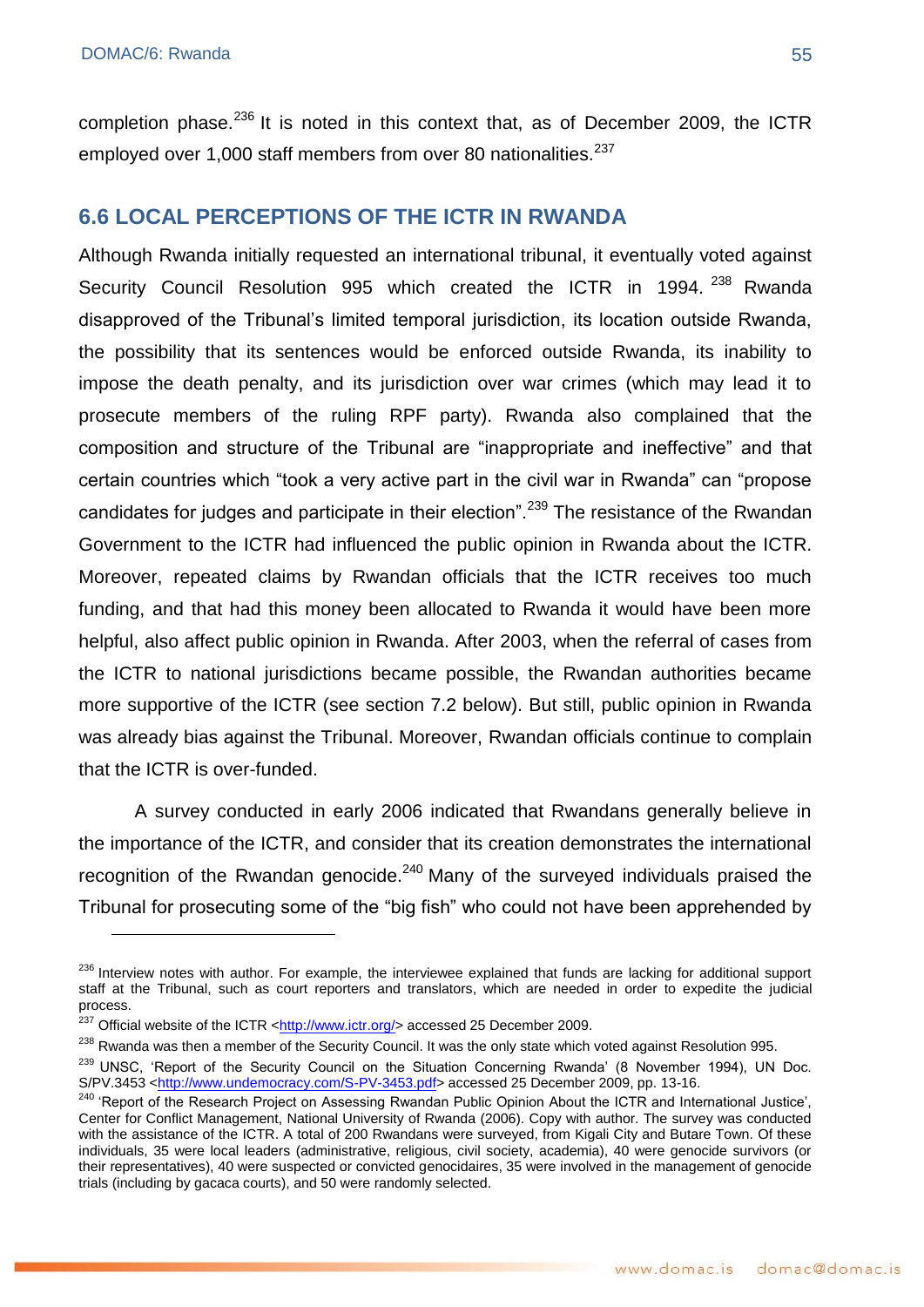Rwanda. However, they showed dissatisfaction with the way in which the ICTR operates, complaining in particular about the pace of the trials, use of funds, hiring of genocide suspects, protection of witnesses and the conduct of activities outside Rwanda. Most surveyed persons considered that the ICTR's role in stabilizing the Rwandan society and promoting national reconciliation is very limited. As a result, many Rwandans believe that the ICTR was not created for them and does not genuinely take into account their interests. A report summarizing the results of the survey, suggests that the ICTR has not effectively responded to local imperatives of justice and reconciliation.

Interviews with representatives of international NGOs in Rwanda confirmed that the general public opinion in Rwanda about the ICTR is negative. The representatives noted that Rwandans criticize the ICTR for its lenient sentences, excessive financial resources, luxurious detention conditions provided to defendants (in contrast to the poor living conditions of the genocide victims), and for not allowing victims to actively participate in its proceeding or to receive reparations. While Rwandans are generally aware of the ICTR's judgements, they do not consider the Tribunal relevant and do not follow its cases, which are excessively long and too geographically removed. Furthermore, the ICTR is portrayed negatively in the Rwandan press. Still, it was noted that the international recognition of the Rwandan genocide, promoted by the ICTR, is appreciated.  $241$  A foreign legal expert based in Kigali added that most Rwandans consider the Tribunal to be disconnected from the Rwandan reality. $242$  A senior ICTR official indicated that in view of the high-level prison conditions enjoyed by the ICTR defendants, it is no wonder that Rwandans feel that they are getting "short changed".<sup>243</sup>

Rwandan officials and legal experts who were interviewed also noted that the ICTR is perceived as an overly expensive and slow justice system. They also mentioned that some Rwandans believe the Tribunal does not support the victims, or that it is politically manipulated by foreign actors. It was further suggested that the resources allocated to the ICTR should have been split between the Tribunal and Rwanda's justice

<sup>&</sup>lt;sup>241</sup> Interview notes with author.

<sup>&</sup>lt;sup>242</sup> Interview notes with author. The expert complained that, despite the Tribunal's outreach activities, there is not enough radio or newspaper coverage in Rwanda of its ICTR trials, but this seems to be changing as the ICTR has recently been successful in informing prosecutors and judges in Rwanda about its process.

<sup>&</sup>lt;sup>243</sup> Interview notes with author. The official added, however, that recently, with EU financial support, Rwanda built a new prison which meets international standards and has the same luxurious facilities as the ICTR's detention facilities.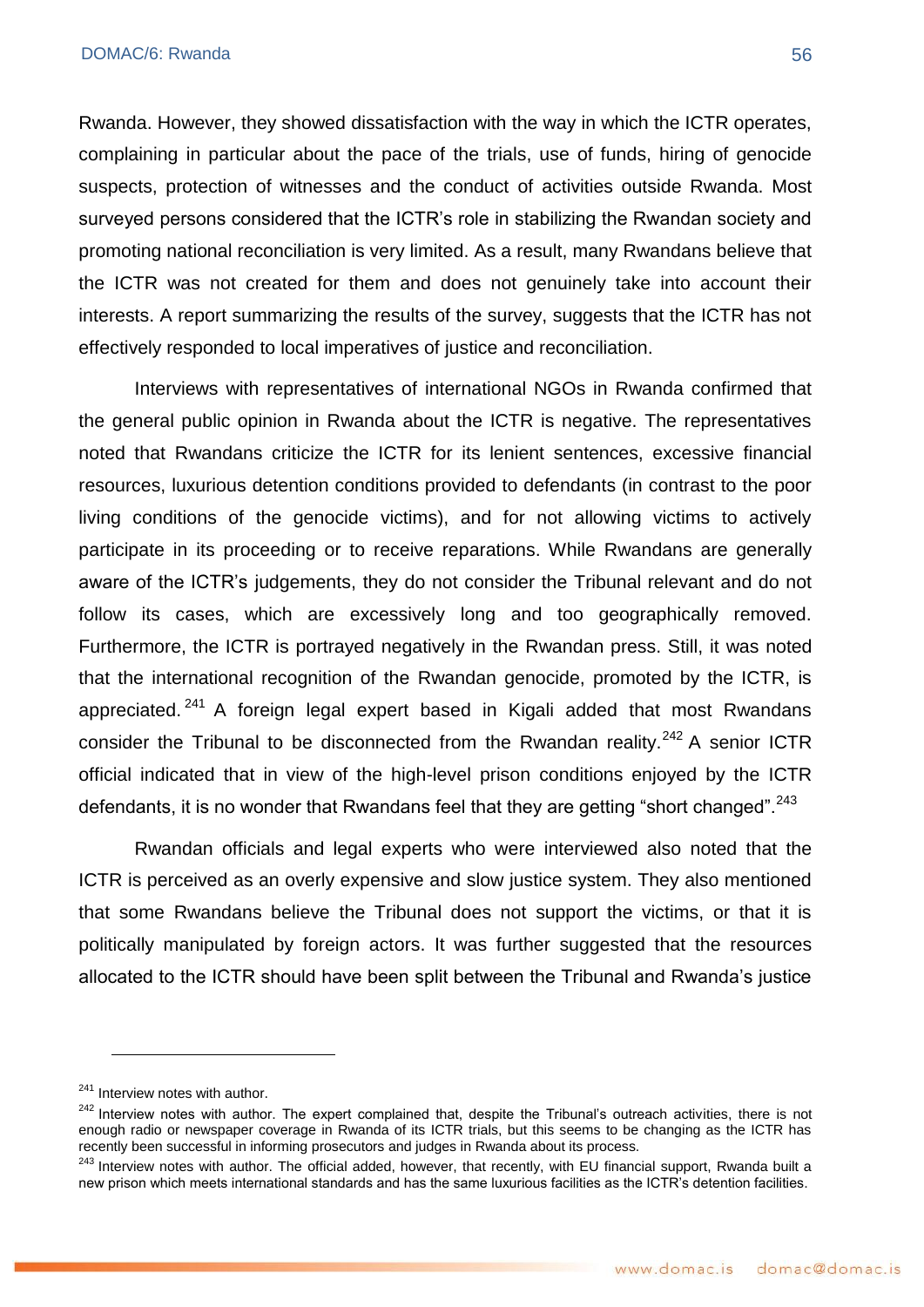sector.<sup>244</sup> According to a prominent Rwandan judge, the Rwanda population is generally discontent with the ICTR, and suspicious of its activities. These views have become stronger since the Tribunal's refusal to transfer cases to Rwanda.<sup>245</sup>

A Rwandan attorney indicated that the general public in Rwanda is aware of the ICTR, but only has a vague knowledge of its activities. The Tribunal makes the headlines in Rwanda only when a judgement is issued. Some Rwandans are frustrated because, for example, an important perpetrator in a certain province is tried far away, and people cannot see him facing judge.<sup>246</sup> Another Rwandan attorney explained that prosecutors in Rwanda are aware of the ICTR's process. They appreciate the adversary nature of the proceedings but criticize their length. Still, they agree with the manner in which the trial is conducted, and wish to imitate it. $247$ 

# 7. ICTR - RWANDA COOPERATION

The ICTR depends on the cooperation of States in order to accomplish its mandate, especially to arrest fugitives and enforce its sentences. The cooperation of Rwanda is particularly crucial for the Tribunal, which relies on Rwanda for its most basic daily functions, such as obtaining witnesses, documentary evidence, and entry visas for its staff members who travel to Rwanda to conduct investigations.

Although Rwanda voted against Security Council Resolution 955, it is still legally obligated to cooperate with the ICTR, as Resolution 955 was adopted under Chapter VII of the UN Charter.<sup>248</sup> Thus, in the event of serious non-compliance, Rwanda would risk being criticized by the Security Council. However, no additional incentives were provided to Rwanda to encourage good relations with the ICTR. Furthermore, no formal modalities for cooperation between the ICTR and Rwanda were put in place. The following sections address the history and current state of cooperation between Rwanda and the ICTR.

<sup>&</sup>lt;sup>244</sup> Interview notes with author.

<sup>&</sup>lt;sup>245</sup> Interview notes with author.

<sup>&</sup>lt;sup>246</sup> Interview notes with author. In his view, the Tribunal should have been located in Rwanda. The interviewee added that the Tribunal's positive impact in Rwanda would increase if its convicts would serve their sentence in Kigali, as the population would be able to see high-level perpetrators serve time in jail.

<sup>&</sup>lt;sup>247</sup> Interview notes with author. The interviewee explained that this is why the Rwandan prosecuting authorities wanted to reform the format of their standard indictment and write it in a very detailed manner, with a lot of information for the accused, as it is done in the ICTR (see section 8.4 below).

<sup>&</sup>lt;sup>248</sup> Under the UN Charter, all UN Member States, including Rwanda, must cooperate with Chapter VII enforcement measures.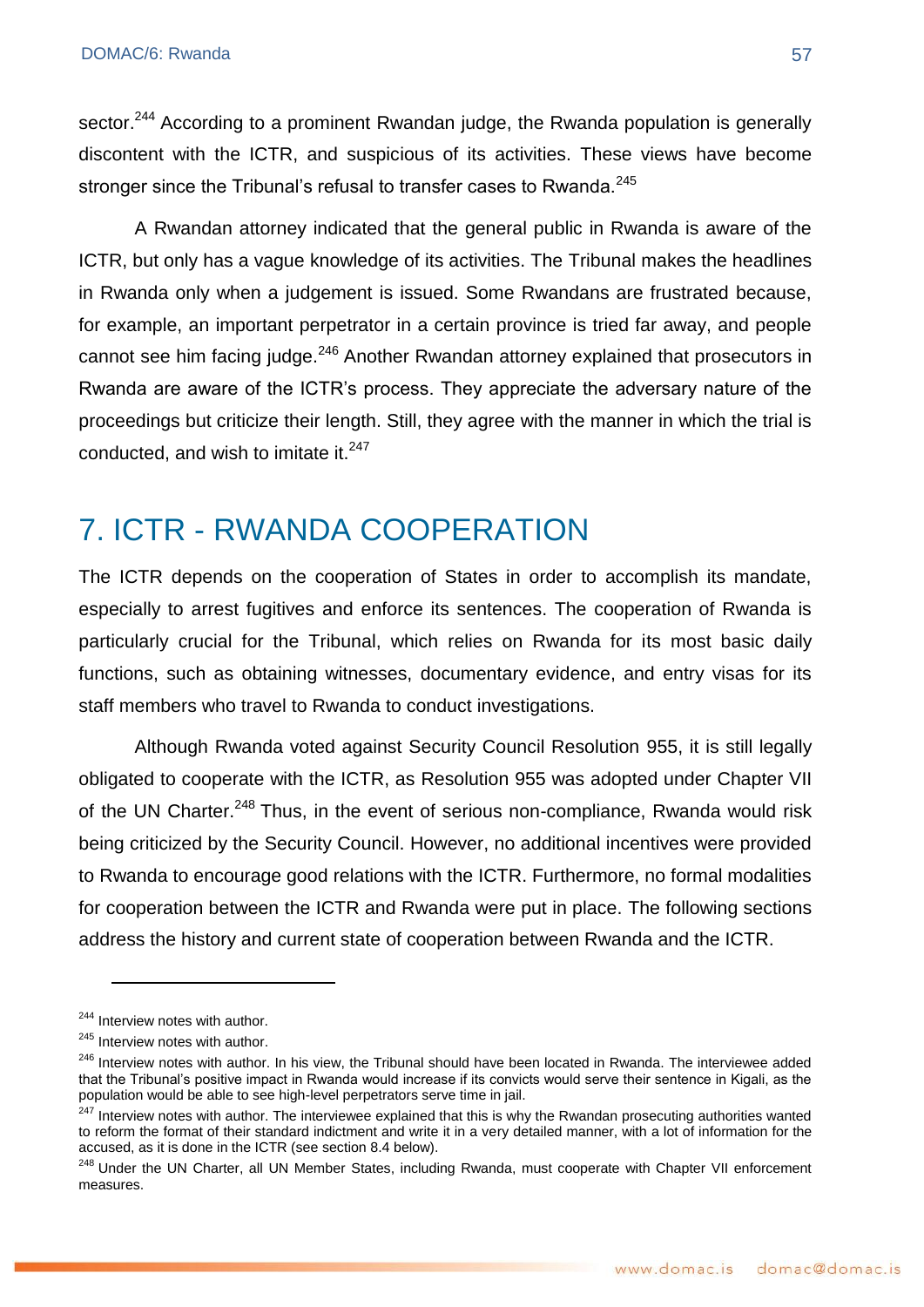#### **7.1 COOPERATION OF RWANDA WITH THE ICTR: 1994 - 2003**

Rwanda's interaction with the ICTR during the Tribunal's first years of existence was minimal. According to a prominent Rwandan judge, the Rwandan judiciary was too busy re-inventing itself after the genocide to be available or able to interact with the ICTR.<sup>249</sup> However, following the Tribunal's first arrests, an ICTR official recalled that Rwanda became more cooperative with the Tribunal.<sup>250</sup> Rwanda was probably relieved that the Tribunal was serious about prosecuting genocidaires, and that so far no indictments were issued against RPF members. In 1999, the Rwandan government installed a Special Representative to the ICTR, allowing more frequent formal and informal communications between Rwanda and the ICTR.<sup>251</sup> But still, Rwanda did not extend full or consistent cooperation to the Tribunal until much later.

One of the most famous examples of Rwanda's lack of cooperation followed the release by the ICTR of Accused Jean-Bosco Barayagwiza in November 1999. The former politician and media official was released by the Tribunal's Appeals Chamber because of violations of his due process rights in connection with his arrest and transfer to the ICTR, <sup>252</sup> The Rwandan authorities, clearly unsatisfied with the decision, threatened to sever their relations with the Tribunal.<sup>253</sup> Following a request for review filed by the ICTR Prosecutor, the Tribunal's Appeals Chamber reversed its previous decision, allowing the trial to proceed. <sup>254</sup> The Appeals Chamber noted that the due process violations will be remedied by reducing the sentence in the case of conviction, or providing compensation in the case of an acquittal. Subsequently, Rwanda began cooperating again with the Tribunal, but not for long.

In December 2000, the then ICTR Prosecutor Carla Del Ponte announced that she intends to investigate war-crimes allegations against RPF members.<sup>255</sup> Following

<sup>&</sup>lt;sup>249</sup> Interview notes with author.

<sup>&</sup>lt;sup>250</sup> Interview notes with author.

<sup>&</sup>lt;sup>251</sup> Diplomatic relations between the ICTR and Rwanda had existed even before Rwanda appointed a Special Representative to the ICTR, through the Rwandan ambassadors in Dar-a-Salaam and Nairobi, explained a senior ICTR official. He also added that the Tribunal's deputy prosecutor was based in Kigali and liaised with the Rwandan government. Interview notes with author.

<sup>252</sup> *Barayagwiza v. Prosecutor*, Case No. ICTR-97-19, Decision (Appeals Chamber), 3 November 1999.

<sup>&</sup>lt;sup>253</sup> W. A. Schabas, 'Barayagwiza v. Prosecutor (Decision, and Decision (Prosecutor's Request for Review or Reconsideration)) Case No. ICTR-97-19-AR72' , 94 American Journal of International Law 563 (2000), pp. 565-566.

<sup>254</sup> *Barayagwiza v. Prosecutor*, Case No. ICTR-97-19, Decision (Prosecutor's Request for Review or Reconsideration) (Appeals Chamber), 31 March 2000.

<sup>&</sup>lt;sup>255</sup> ICTR Press Release of 13 December 2000 [<http://www.ictr.org/ENGLISH/ PRESSREL/2000/254.htm>](http://www.ictr.org/ENGLISH/%20PRESSREL/2000/254.htm) accessed 8 July 2009.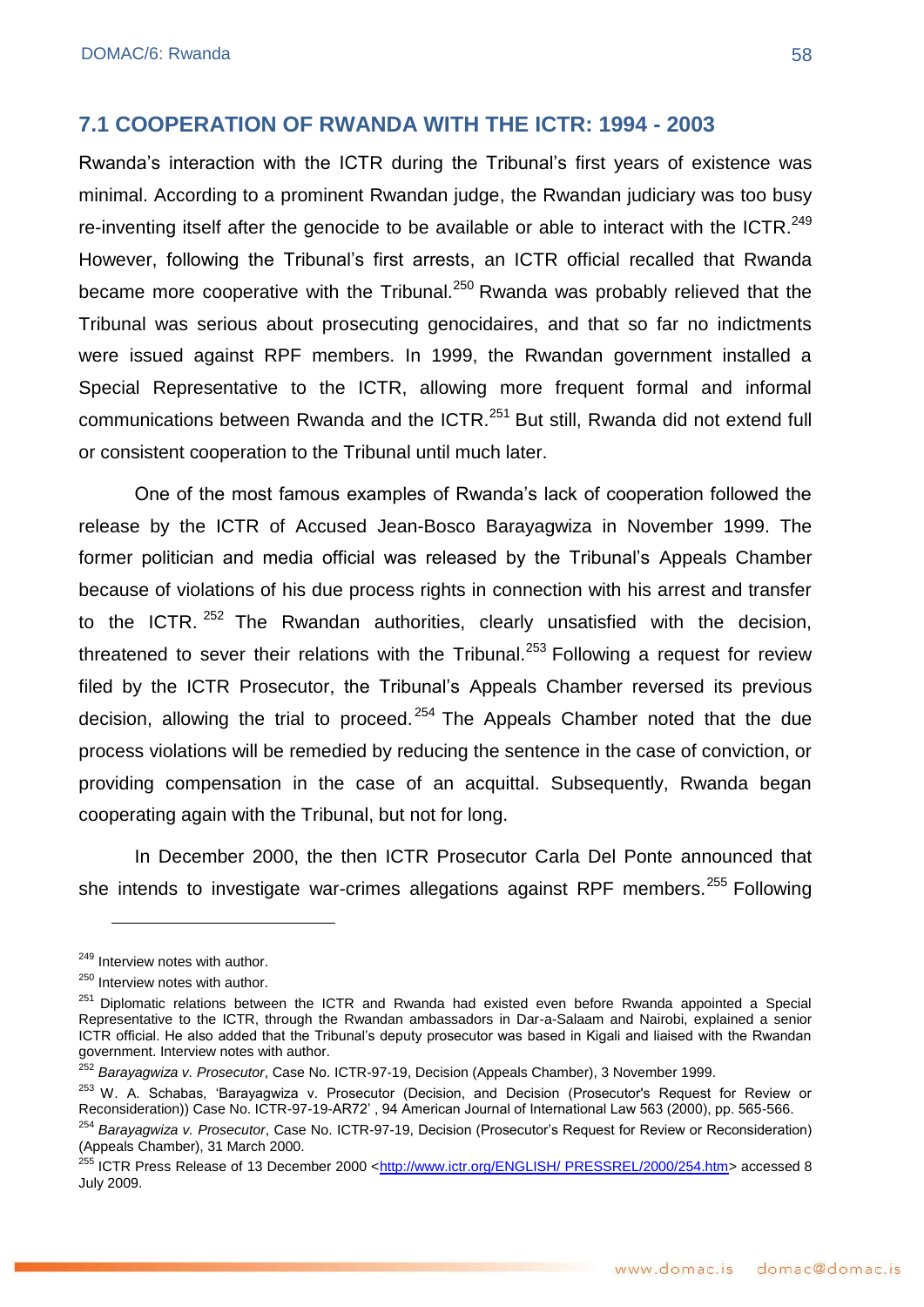this announcement, the Rwandan government again became suspicious of the ICTR and consequently reluctant to cooperate with it. For example, Rwanda impeded the travel of witnesses to Arusha and refused to provide ICTR officials with entry visas to Rwanda.<sup>256</sup> In addition, the government supported a 2002 boycott of ICTR proceedings advanced by two powerful Rwandan genocide survivors' associations (IBUKA and AVEGA), which accused the Tribunal of employing genocidaires and harassing witnesses.  $257$  In fact. Rwanda almost stopped cooperating with the Tribunal until Del Ponte was removed from her office as ICTR Prosecutor in August 2003.<sup>258</sup> Her removal from office (before any indictments were issued against RPF members) followed Rwanda's calls for her resignation.<sup>259</sup>

Among the official reasons given by Rwanda for its lack of cooperation with the ICTR were its concerns that the Tribunal employs genocidaires, harasses witnesses, fails to protect witnesses, and is mismanaged and corrupt.<sup>260</sup> But according to a judge at the ICTR, the main reason for Rwanda's limited cooperation with the Tribunal was its desire to prevent the Tribunal from gaining public legitimacy in Rwanda, in case it decided to prosecute members of the RPF leadership.<sup>261</sup>

<sup>&</sup>lt;sup>256</sup> This information was provided in an interview with a senior ICTR official. The official noted that Rwanda claimed that the witnesses could not travel to Arusha because of new requirements related to travel documents. Interview notes with author.

<sup>&</sup>lt;sup>257</sup> The boycott was respected by many Rwandan genocide survivors. It followed, among other events, an incident where ICTR judges laughed while a witness testified about being raped by the accused. For a description of the 2002 breakdown in cooperation between the ICTR and Rwanda, see International Federation for Human Rights, 'Victims in the Balance- Challenges ahead for the International Criminal Tribunal for Rwanda' (November 2002); 'Rwanda: Tension with International Court', 39 [Africa Research Bulletin: Political, Social and Cultural Series](https://tango.huji.ac.il/Web/journal/117994797/home,CVPNHost=www3.interscience.wiley.com,CVPNProtocol=http,CVPNOrg=abs) (August 2002), pp. 14975-14976; IRIN, 'In the Interest of Justice' (20 November 2008), p. 12.

<sup>&</sup>lt;sup>258</sup> Del Ponte was also the ICTY Prosecutor. Her removal from office as the ICTR Prosecutor was done very elegantly: the Security Council decided that the ICTR and ICTY should each have its own prosecutor, and supported the nomination of Del Ponte to the position of ICTY Prosecutor. Interestingly, in an interview she gave, Del Ponte indicated that had she been asked, she would have preferred to remain in the position of ICTR Prosecutor. In the same interview she complained about Rwanda's non-cooperation with her investigations. See Hirondelle, 'Interview with Carla Del Ponte: If I had the Choice, I Would Have Remained Prosecutor of the ICTR' (15 September 2003) [<http://www.hirondelle.org/hirondelle.nsf/caefd9edd48f5826c12564cf004f793d/58532063643cca47c1256721007ae0d](http://www.hirondelle.org/hirondelle.nsf/caefd9edd48f5826c12564cf004f793d/58532063643cca47c1256721007ae0d0?OpenDocument) [0?OpenDocument>](http://www.hirondelle.org/hirondelle.nsf/caefd9edd48f5826c12564cf004f793d/58532063643cca47c1256721007ae0d0?OpenDocument) accessed 8 July 2009.

<sup>&</sup>lt;sup>259</sup> Del Ponte has attributed Rwanda's calls for her resignation to her investigations into RPF atrocities. See Global Policy Forum, 'Del Ponte Says UN Caved to Rwandan Pressure' (by S. Edwards, 17 September 2003) [<http://www.globalpolicy.org/component/content/article/163/29047.html>](http://www.globalpolicy.org/component/content/article/163/29047.html) accessed 8 July 2009 ("Ms. Del Ponte said she had no doubt Mr. Kagame's calls for her resignation were made as a result of her investigations into possible RPF atrocities‖). Also see Carla Del Ponte, *Madam Prosecutor* (2009).

<sup>&</sup>lt;sup>260</sup> Hirondelle, 'Kigali Unhappy with Cross-Questioning of Prosecution Witnesses' (27 February 2001) [<http://www.hirondelle.org/hirondelle.nsf/caefd9edd48f5826c12564cf004f793d/9](http://www.hirondelle.org/hirondelle.nsf/caefd9edd48f5826c12564cf004f793d/)97113e9da2d7002c12569d80079586 d?OpenDocument> accessed 8 July 2009 (referring to a statement made by Rwanda's Justice Minister that there had been "harassment of [ICTR] witnesses by defence lawyers" during cross-examination).

<sup>&</sup>lt;sup>261</sup> Interview notes with author. According to the judge, Rwanda become confident that the ICTR no longer intends to prosecute RPF members only after the ICTR Prosecutor transferred to Rwanda his case-file ("dossier") against four RPF officers in 2008 (see section 6.4 above). Until then, he explained, the Rwandan government's entire activity and planning has been influenced by the risk of its leaders being indicted. He added that in addition to not cooperating,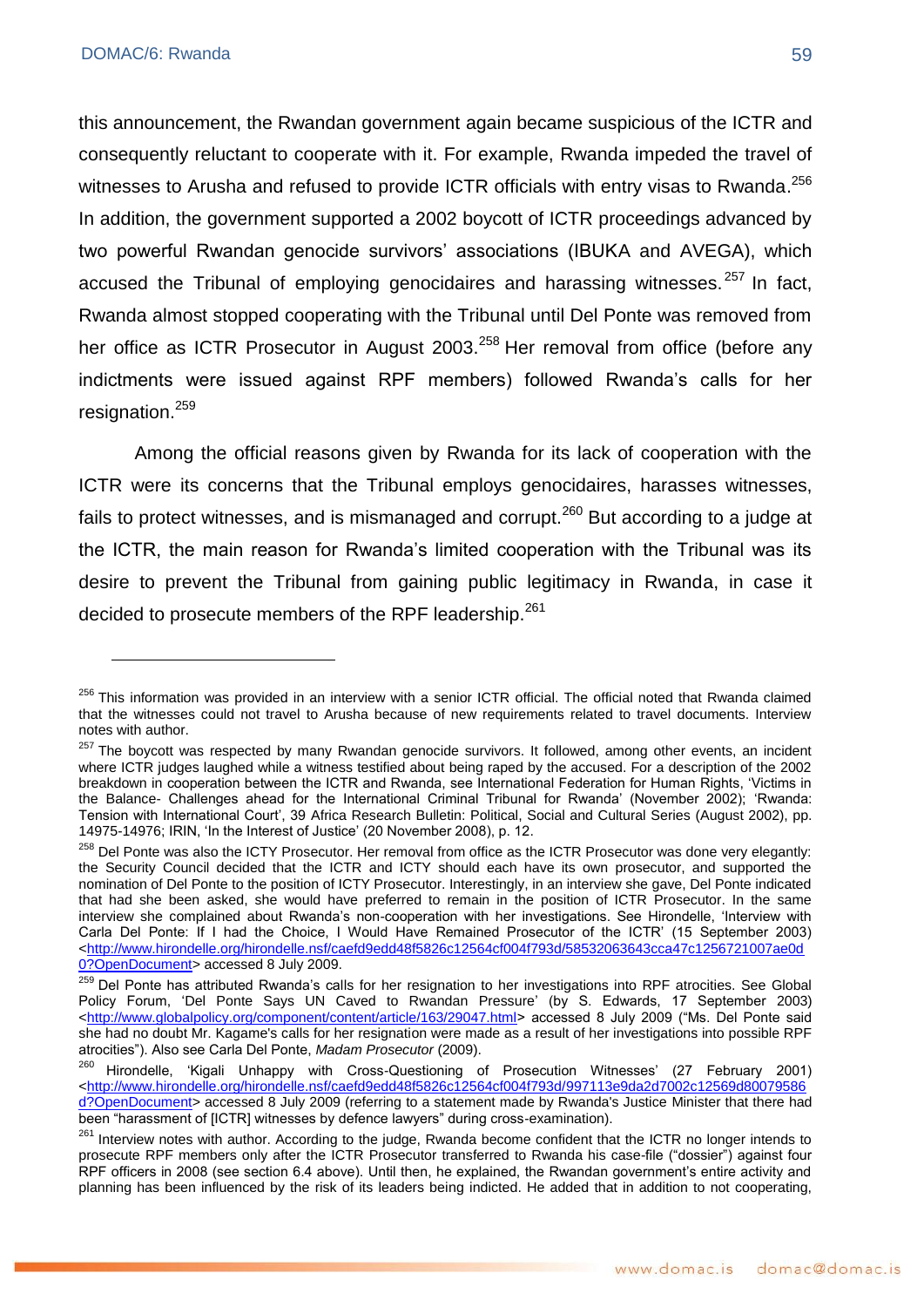Additional reasons for Rwanda's non-cooperation with the Tribunal have been mentioned in interviews. These include Rwanda's general distrust of UN institutions, following the failure of the international community to prevent the genocide, and Rwanda's desire to be self sufficient, including by having its own normative and institutional framework to prosecute genocidaires rather than depending on the ICTR to provide justice.<sup>262</sup>

#### **7.2 COOPERATION OF RWANDA WITH THE ICTR: 2004 - 2010**

The relations between Rwanda and the Tribunal normalized again with Del Ponte's removal from the position of ICTR Prosecutor in August 2003. Her successor, Hassan Jallow, continued the investigations into RPF crimes, but his manner of handling the issue did not provoke a strong reaction from Rwanda. In addition, the fact that Security Council Resolutions 1503 and 1534 requested the ICTR to complete its investigations by 2004, meant that it was the unlikely that the ICTR would issue new indictments after 2004, including against RPF members. This may have appeased Rwanda's suspicion and reluctance to cooperate with the Tribunal from 2004. Notably, Rwanda became more cooperative with the Tribunal after the latter adopted, in 2004, a procedure for referring cases to national jurisdictions (see section 6.4 above).

Thus, Rwanda has generally been cooperative with the ICTR from 2004. Nonetheless, there were several exceptions to this atmosphere of cooperation. For example, tension between Rwanda and the ICTR sparked following the Tribunal's acquittal, in 2004, of former Rwandan Prefect Emmanuel Bagambiki. In particular, Rwanda criticized the ICTR for failing to include charges of rape and sexual violence in Bagambiki's indictment, and demanded that he be transferred to Rwanda to stand trial for these charges.<sup>263</sup> A senior ICTR employee explained that Rwandan officials regard all

Rwanda has adopted an ambivalent attitude towards the ICTR: in meetings with the UN the Security Council and General Assembly Rwanda has usually spoken nicely about the ICTR, but on the ground it has been complaining that genocidaires work for the Tribunal, and that there is corruption and waste of money at the Tribunal.

<sup>&</sup>lt;sup>262</sup> Interview notes with author.

<sup>&</sup>lt;sup>263</sup> Hironelle, 'Rwanda Intends to Prosecute Ex-Governor Emmanuel Bagambiki for Rape' (8 March 2006) [<http://allafrica.com/stories/200603080032.html>](http://allafrica.com/stories/200603080032.html) accessed 28 December 2009. Bagambiki was acquitted of genocide and crimes against humanity by the ICTR Trial Chamber on 25 February 2004. The acquittal was upheld by the ICTR Appeals Chamber on 8 February 2006. Following his acquittal, Rwanda demanded that the Tribunal re-arrest him on the basis of new charges brought against him in Rwanda, and transfer him for trial to Rwanda. The ICTR replied that it does not have the authority to carry out an unspecified arrest warrant, and Bagambiki eventually returned to his previous residence in Belgium. On 10 October 2007, Bagambiki was tried in absentia by the Court of First Instance of Rusizi, his native region in Rwanda, and sentenced to life imprisonment for rape and incitement to commit rape.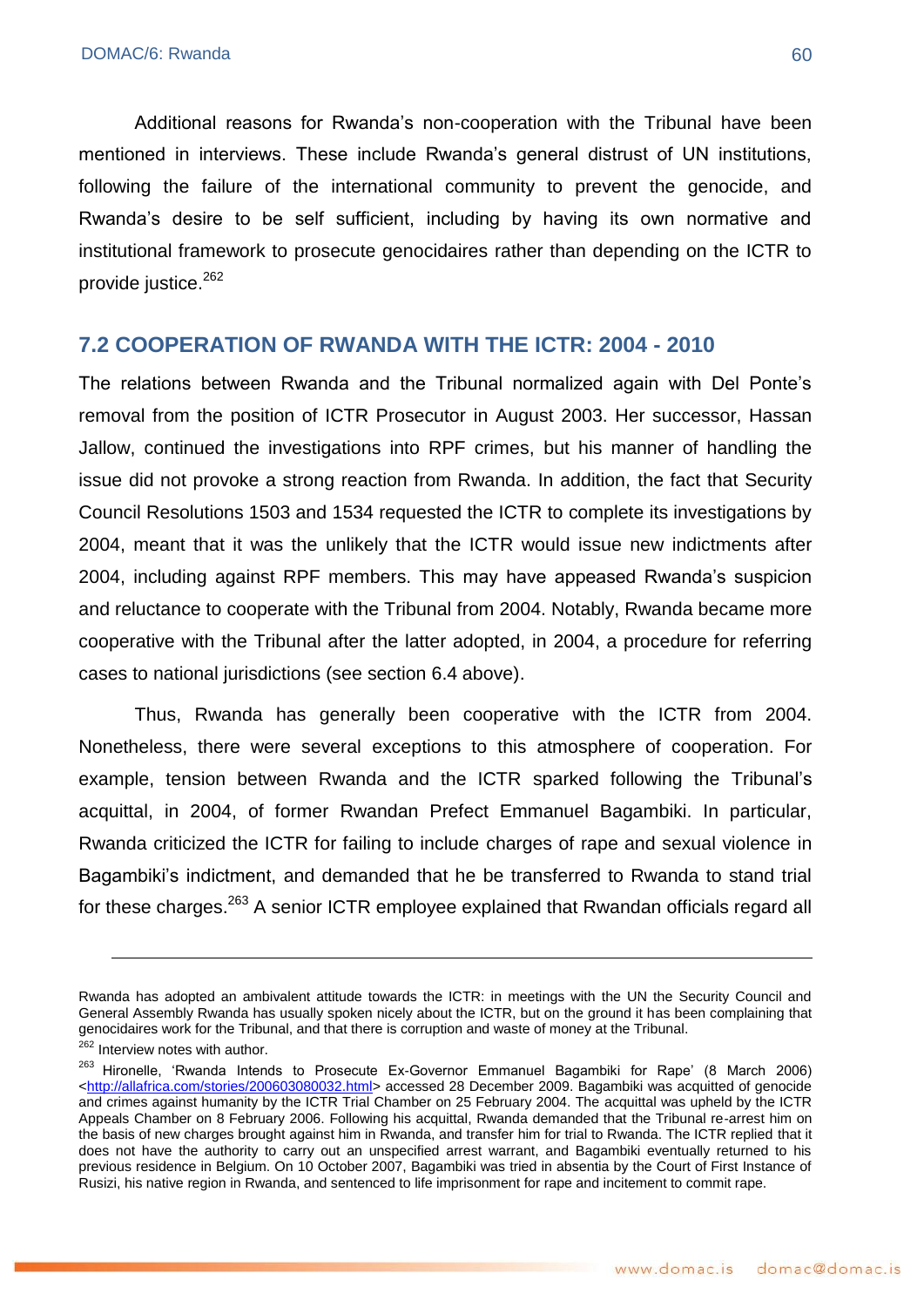acquittals by the ICTR as failures of the Tribunal. Nonetheless, he believed that the Tribunal has succeeded in sending a message to Rwanda that a court must seek justice and not only convict defendants. In this context, he drew attention to the fact that Rwanda's rate of acquittals in genocide cases is almost 20 percent.<sup>264</sup> The opposition of Rwandan officials to acquittals by the ICTR may be linked to their conviction that the particular defendants before the Tribunal were all implicated in the atrocities. Another incident which created tension between Rwanda and the ICTR revolved around Rwanda's accusations in 2006 that the ICTR appointed a Rwandan genocide suspect as a defence counsel.<sup>265</sup>

According to ICTR officials, notwithstanding such small glitches, Rwanda has generally been cooperating with the Tribunal since 2004, regularly provide the ICTR with access to documents and witnesses, including to witnesses who are themselves on trial in Rwanda. $^{266}$  One of the officials added that, in obtaining evidence, ICTR investigators liaise on a daily basis with Rwandan investigators at the national and regional levels.<sup>267</sup> A senior Rwandan official confirmed that the Rwandan authorities always respond to operational requirements of the ICTR. He stressed that Rwanda has dispatched about 3,000 witnesses to the ICTR and each time a witness appears before the Tribunal, which occurs on a daily basis, it is a product of efforts of the Rwandan authorities. When the ICTR requests witnesses who are prisoners in Rwanda, the Rwandan authorities even examine gacaca court records to locate them. Finally, he added, the Rwandan authorities fund and provide protection services to ICTR witnesses in Rwanda.<sup>268</sup>

It is noted that Rwanda extends assistance to the ICTR usually through its prosecution authorities. A prominent Rwandan judge explained that even when the ICTR seeks information from a Rwandan court it usually requests the information from the

<sup>&</sup>lt;sup>264</sup> Interview notes with author.

<sup>&</sup>lt;sup>265</sup> Hironelle, 'Case of Rwandan Lawyer Revives Tensions Between Kigali and the ICTR' (7 March 2006) [<http://allafrica.com/stories/200603080400.html>](http://allafrica.com/stories/200603080400.html) accessed 28 December 2009.

<sup>&</sup>lt;sup>266</sup> Interview notes with author. One of the Tribunal officials stressed that the cooperation extended by the Rwandan authorities to the ICTR has been crucial for the Tribunal's functioning.

<sup>&</sup>lt;sup>267</sup> Interview notes with author. The senior Tribunal official added, however, that as a matter of procedure and largely due to security considerations, Tribunal investigators do not interview witnesses in the presence of national investigators.

<sup>&</sup>lt;sup>268</sup> Interview notes with author. The official explained that any disagreements between Rwanda and the Tribunal are usually on policy rather than operational grounds. He admitted that there have been delays in exceptional cases in locating witnesses. As a result, defence lawyers have sometimes requested the ICTR judges to compel Rwanda to produce a witness. But in his view this merely indicates that ICTR members do not appreciate the high level of cooperation that Rwanda extends to the Tribunal.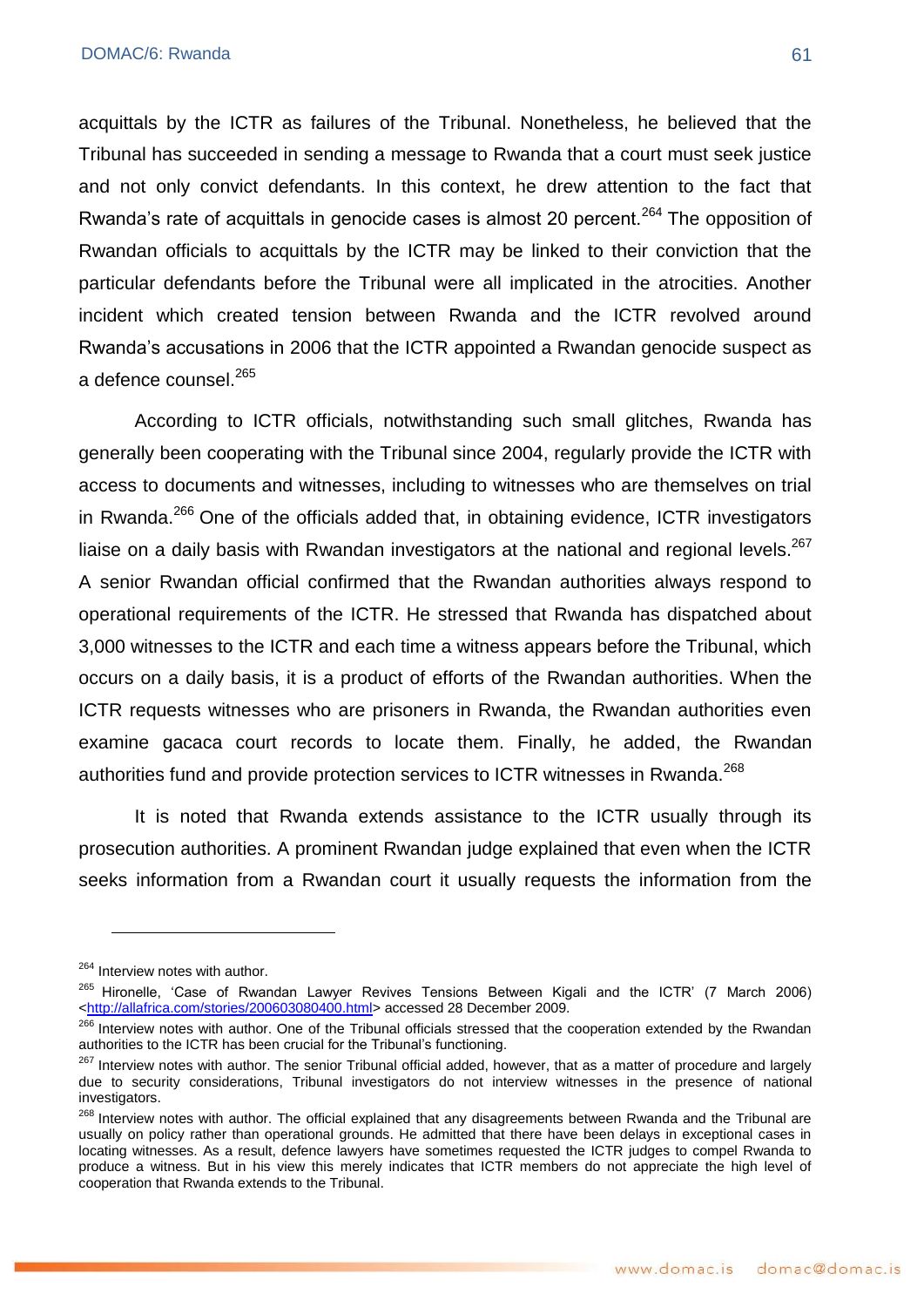Rwandan prosecution authorities, which, in turn, request it from the relevant domestic court.<sup>269</sup>

# **7.3 COOPERATION OF THE ICTR WITH RWANDA**

The ICTR, seeking independence and international acceptance in its early years of existence, intentionally kept a distance from the Rwandan system. An ICTR official noted that the Tribunal had to focus all of its attention until about year 2000 on establishing itself, including in terms of infrastructure. $270$  Moreover, explained another ICTR official, Tribunal officials were suspicious of Rwanda, and did not even trust the Rwandan interpreters employed by the ICTR.<sup>271</sup>

However, Tribunal officials became more cooperative with Rwanda after the ICTR adopted its completion strategy and a procedure for referring cases to national jurisdictions, in 2004 (see section 6.4 above). This cooperation is especially apparent at the level of the prosecution. For example, in 2005, the ICTR Prosecutor transferred to the Rwandan prosecution authorities about 35 case-files ("dossiers") of genocide suspects who have not been indicted by the ICTR (see section 6.4 above). He also transferred case-files against four RPF officers to Rwanda in 2008 (see section 5.3 above).<sup>272</sup> It is recalled that the transfer of these case-files was undertaken at the Prosecutor's discretion (since these suspects have not been indicted, the transfer of their case-files did not require a judicial decision by the Tribunal).

Other forms of prosecutorial cooperation have been mentioned in interviews with member of the Tribunal's OTP. For example, it was noted that the OTP provided the Rwandan authorities with documents in connection with the national trial of Agnes Ntamabyariro (for details about this national trial see section 5.1 above).<sup>273</sup> One former

<sup>271</sup> Interview notes with author.

<sup>272</sup> *Ibid*.

<sup>&</sup>lt;sup>269</sup> Interview notes with author.

<sup>&</sup>lt;sup>270</sup> Interview notes with author. The official stressed that the ICTR judges did not even have computers or offices in the Tribunal's early days. In addition, a prominent Rwandan judge recalled that the ICTR was hesitant to liaise with Rwanda in those years, aspiring to appear objective, neutral, and uninfluenced politically by Rwanda. Besides, he noted, it is doubtful whether the ICTR had the necessary capacity at the time to establish cooperation with Rwanda. The judge added that when the ICTR started its activities, its judges and staff knew nothing about Rwanda. Most of them did not even know where Rwanda was located and some of them refused to visit the genocide sites. A senior Rwandan official commented that the ICTR, in its early years, appeared to have no interest in Rwanda, and only recently began "advertising" itself in Rwanda. The official added that there could have been more of a dialogue between these systems, even though the ICTR and Rwandan courts must be independent of each other. Interview notes with author.

<sup>&</sup>lt;sup>273</sup> Interview notes with author.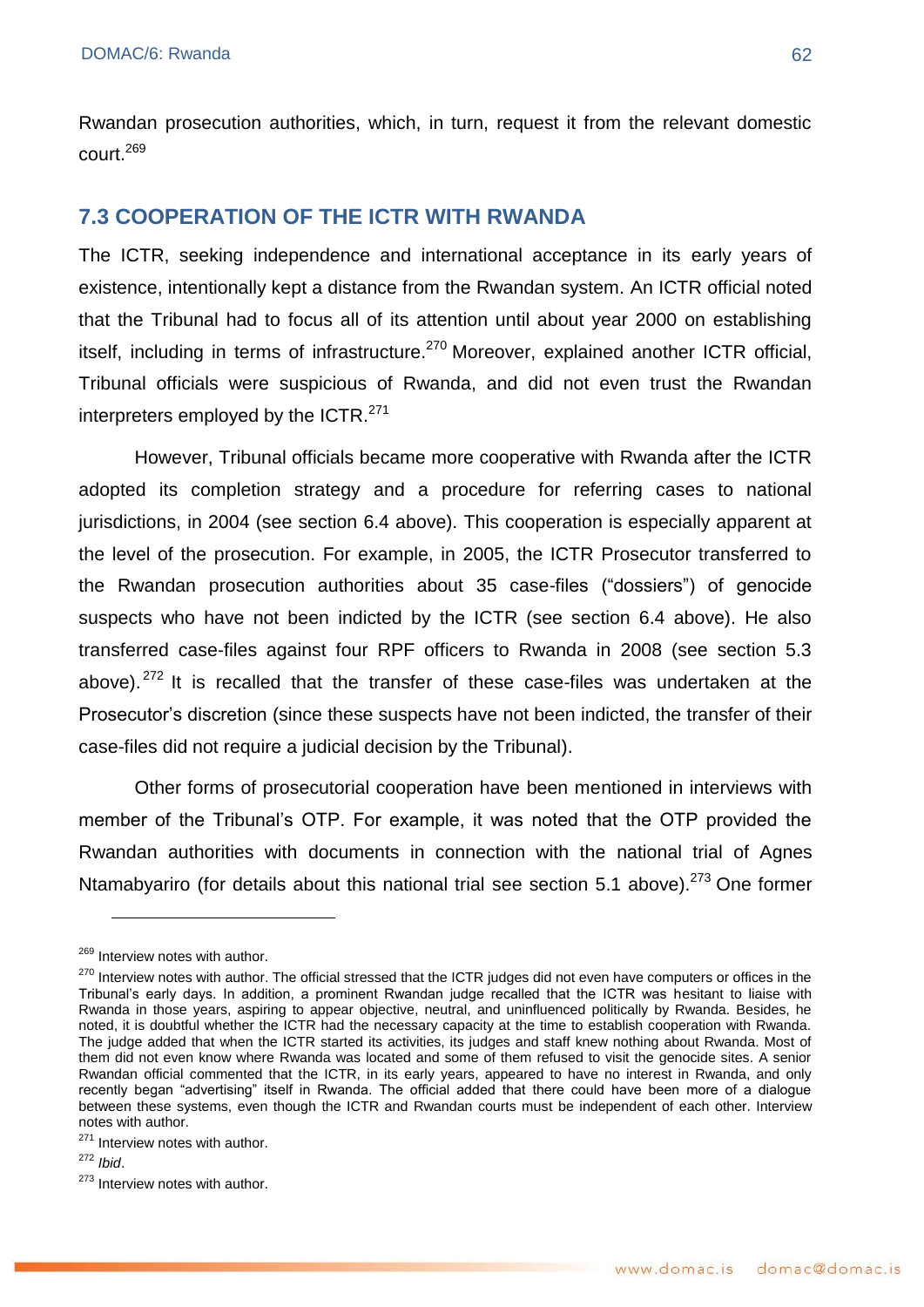OTP member recalled that a certain team of ICTR trial attorneys used to provide materials to Rwandan prosecutors on a regular basis.<sup>274</sup> An ICTR official based in Kigali noted that whenever the Rwandan authorities ask the ICTR office in Kigali for information relevant to their national cases, Tribunal officials try to provide the requested materials quickly and diligently. <sup>275</sup> A senior ICTR prosecutor recalled that the OTP provided Rwanda with public information which was at its disposal concerning the 1994 shooting down of the presidential aircraft in Kigali, and concerning France's involvement in the conflict in Rwanda. The OTP, he noted, assisted both Rwanda and France in this respect.<sup>276</sup>

Two senior ICTR prosecutors explained that when evidence is being collected by Tribunal investigators, it is not collected for purposes of domestic use. But once it is at the possession of the ICTR, the evidence is accessible and available to national authorities upon their request. If the evidence is confidential, national authorities may apply to the ICTR judges requesting access to the evidence. Many states have followed this procedure, and Rwanda is free to submit such applications.<sup>277</sup> However, a senior Rwandan prosecutor commented that evidence collected by the ICTR may not always be useful for Rwandan courts. For example, a Rwandan judge would not usually need photographs of mass graves, but such evidence is required by ICTR judges, who do not know Rwanda. $278$ 

In addition to the significant level of cooperation between the ICTR Prosecutor and the Rwandan prosecuting authorities, noted a senior official of the ICTR Registry, there is also cooperation between the Tribunal and Rwanda in relation to witness support services. The ICTR has a medical treatment program or its witnesses, which was

<sup>&</sup>lt;sup>274</sup> Interview notes with author. On the other hand, a senior Rwandan prosecutor, who confirmed this information, also noted that these collaborations were exceptional and did not reflect ICTR policies or practices. Interview notes with author.

<sup>&</sup>lt;sup>275</sup> Interview notes with author.

<sup>276</sup> The prosecutor said: "I recall for instance the issue of the shooting down of the aircraft and the issue of France's involvement in the genocide ... both France and Rwanda asked us for information and we assisted both parties." Interview notes with author.

<sup>&</sup>lt;sup>277</sup> Interview notes with author. One of these prosecutors explained that sharing of confidential information depends on witness protection concerns. The judges must first order the variation of the protection measures to enable the OTP to disclose information to national authorities. In addition, the Tribunal's OTP has some discretion in this matter, as it may have given assurances of confidentiality to a certain witness, and may therefore wish to seek that witness' consent to disclose information to a certain jurisdiction. The other prosecutor added that this system of requesting confidential ICTR evidence will continue to exist even after the closure of the ICTR. The nature, location and form of that system will be decided by the Security Council. He noted that, to his recollection, Rwanda does not generally request confidential information from the ICTR

<sup>&</sup>lt;sup>278</sup> Interview notes with author.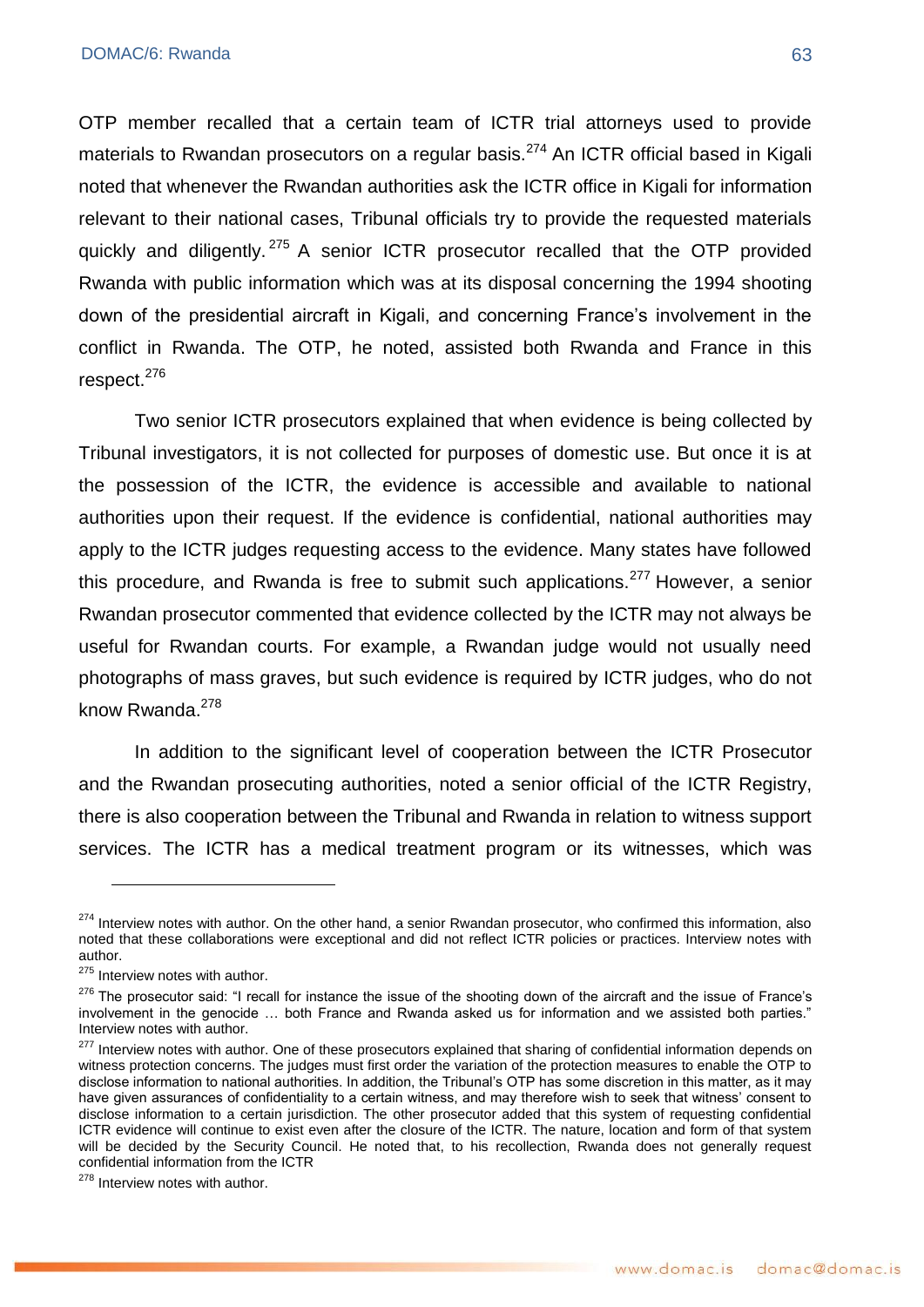extended through NGOs to their families in Rwanda. In addition, the Tribunal's witness protection program has intimate connections with the parallel program in Rwanda.<sup>279</sup>

Finally, in recent years, ICTR prosecutors have been collaborating closely with the Rwandan authorities to promote the transfer of cases to Rwanda under Rule 11 *bis* of the ICTR Rules. Thus, they advise Rwanda on normative and institutional developments, and hold training sessions in Rwanda to enhance local capacity to handle transferred cases.<sup>280</sup> Senior members of the OTP explained that following the 2008 judicial decisions of the ICTR, denying the transfer of cases to Rwanda, the OTP has continued to collaborate with the Rwandan authorities in order to address the weaknesses in the Rwandan justice system, which were identified by the Tribunal's judges. The OTP is doing so with the intention of eventually submitting additional requests for the transfer of cases to Rwanda.<sup>281</sup> It should be noted that even after the adoption of the completion strategy, there is no formal structure which provides modalities for collaboration between the ICTR and Rwanda.

# 8. IMPACT OF THE ICTR ON RWANDAN JUDICIAL RESPONSE TO THE ATROCITIES

### **8.1 NORMATIVE IMPACTS**

#### *Normative Impacts of the ICTR's Referral Procedure*

As noted above, Rule 11 *bis* of the ICTR Rules was amended in 2004 to allow the referral of cases to national jurisdictions of states "in whose territory the crime was committed" (see section 6.4 above).<sup>282</sup> The amended Rule 11 *bis* further provides that ―[i]n determining whether to refer the case … the Trial Chamber shall satisfy itself that the accused will receive a fair trial in the courts of the State concerned and that the death penalty will not be imposed or carried out".<sup>283</sup>

<sup>&</sup>lt;sup>279</sup> Interview notes with author.

<sup>&</sup>lt;sup>280</sup> A senior ICTR prosecutor explained that the OTP regards such collaboration as its duty, stemming from Security Council Resolution 1503. Interview notes with author.

<sup>&</sup>lt;sup>281</sup> Interview notes with author.

<sup>282</sup> Rule 11 *bis* (A) (i) of the ICTR Rules.

<sup>283</sup> Rule 11 *bis* (C) of the ICTR Rules.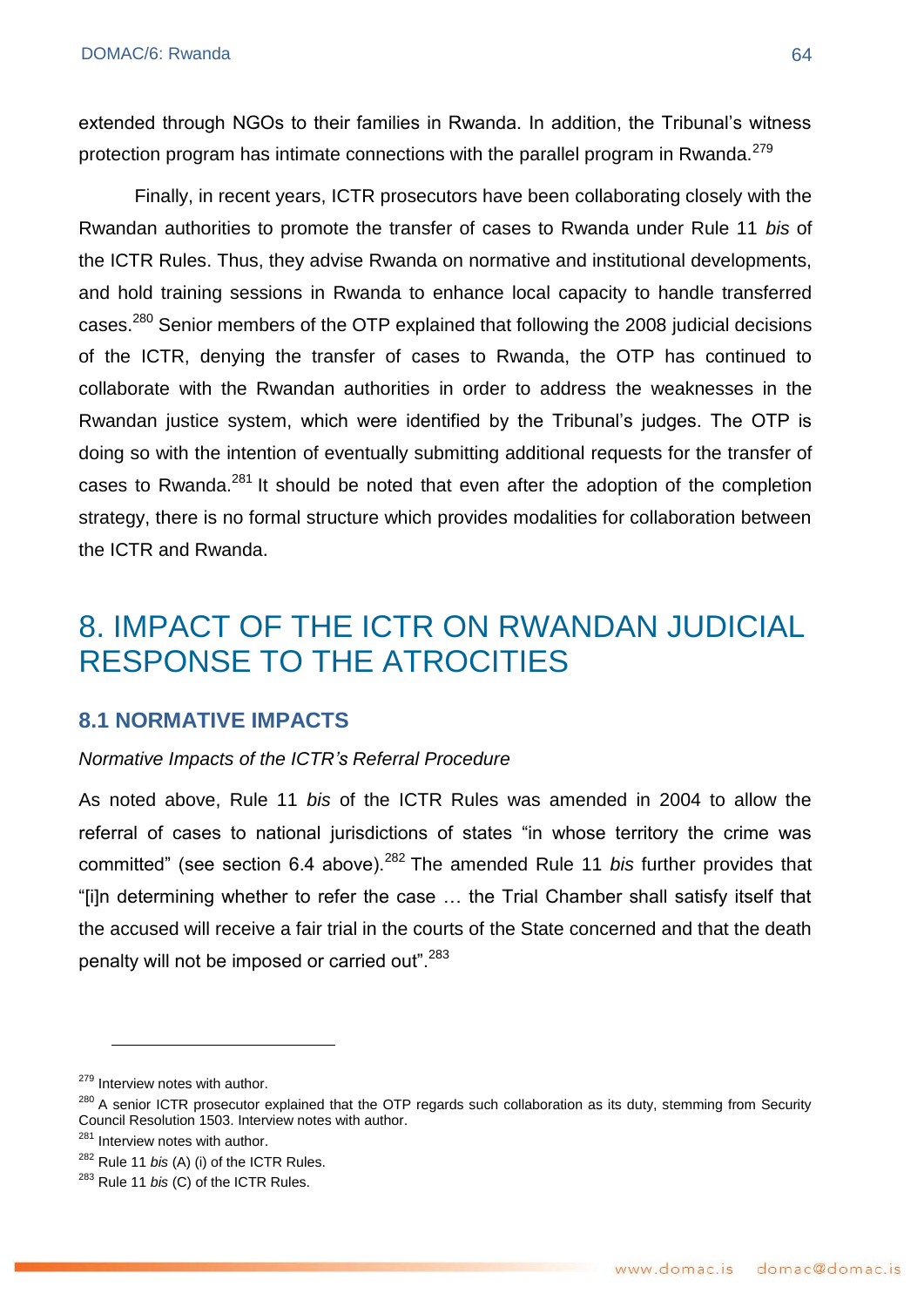Rwanda wanted to receive cases from the  $ICTR$ <sup>284</sup> In 2007, to satisfy the ICTR that its accused would receive a fair trial in Rwandan national courts, Rwanda adopted Organic Law No. 11/2007 to regulate cases transferred to Rwanda from the ICTR or third states (hereinafter: Transfer Law).<sup>285</sup> The Transfer Law implemented domestically many of the ICTR's due process and fair trial standards, as well as evidence rules, applying these norms to defendants that were transferred to Rwanda from the ICTR or third states.<sup>286</sup> A foreign legal expert based in Rwanda explained that before the adoption of the Transfer Law, two normative frameworks existed for genocide trials in Rwanda: one applicable to defendants at ordinary courts, and the other applicable to defendants at gacaca courts. The Transfer Law created a third legal regime, applicable to defendants transferred from abroad.<sup>287</sup>

Rule 11 *bis* of the ICTR Rules did not require Rwanda to adopt such a law, but Rwanda wanted to remove any doubt that defendants transferred from the ICTR (or from a third state) would receive anything but a fair trial. The Transfer Law also went an extra length by providing that ICTR evidence and established facts would be admissible in Rwandan proceedings.<sup>288</sup> It also explicitly establishes channels of cooperation with the ICTR.<sup>289</sup> The law does not adopt all of the ICTR's fair trial and due process norms, but it covers the most important ones, in particular those concerning the rights of the

<sup>&</sup>lt;sup>284</sup> Rwanda wanted to bring more genocide suspects to justice at home. Thus, a referral by the ICTR of cases to Rwanda would have enabled more prosecutions in Rwanda, but also, the ICTR's recognition that Rwanda's justice system conforms to international standards would have encouraged third states to extradite genocide suspects to Rwanda.

<sup>&</sup>lt;sup>285</sup> Organic Law No. 11/2007 of 16 March 2007 Concerning Transfer of Cases to the Republic of Rwanda from the ICTR and from Other States [Rwanda] (hereinafter: 2007 Transfer Law).

<sup>&</sup>lt;sup>286</sup> Thus. Article 13 of the 2007 Transfer Law (n 285) guarantees the rights of defendants to a fair and public hearing; the presumption of innocence; to be informed promptly of the charge against him; to be given adequate time and facilities to prepare his defence; to a speedy trial without undue delay; to counsel of his choice; to be tried in his or her presence; to examine or have examined witnesses against him; to obtain the attendance and examination of witnesses on his behalf under the same conditions as witnesses against him or her; to remain silent and not to be compelled to incriminate him or herself. Article 14 guarantees appropriate protection for witnesses and grants the Rwandan High Court "the power to order protective measures similar to those set forth in Articles 53, 69 and 75 of the ICTR Rules of Procedure and Evidence". Article 15 grants freedom of movement, immunity and protection to Defence Counsel and their support staff. Article 16 provides the right to appeal, both to the prosecution and the accused. Article 17 grants both parties the right to have a judgement reviewed.

<sup>&</sup>lt;sup>287</sup> Interview notes with author.

<sup>&</sup>lt;sup>288</sup> 2007 Transfer Law (n 285), Articles 7 to 12.

<sup>&</sup>lt;sup>289</sup> 2007 Transfer Law (n 285), Articles 18 to 20 (allowing ICTR technical assistance, international monitors, and regulating the remand of cases if the ICTR revokes its referral order).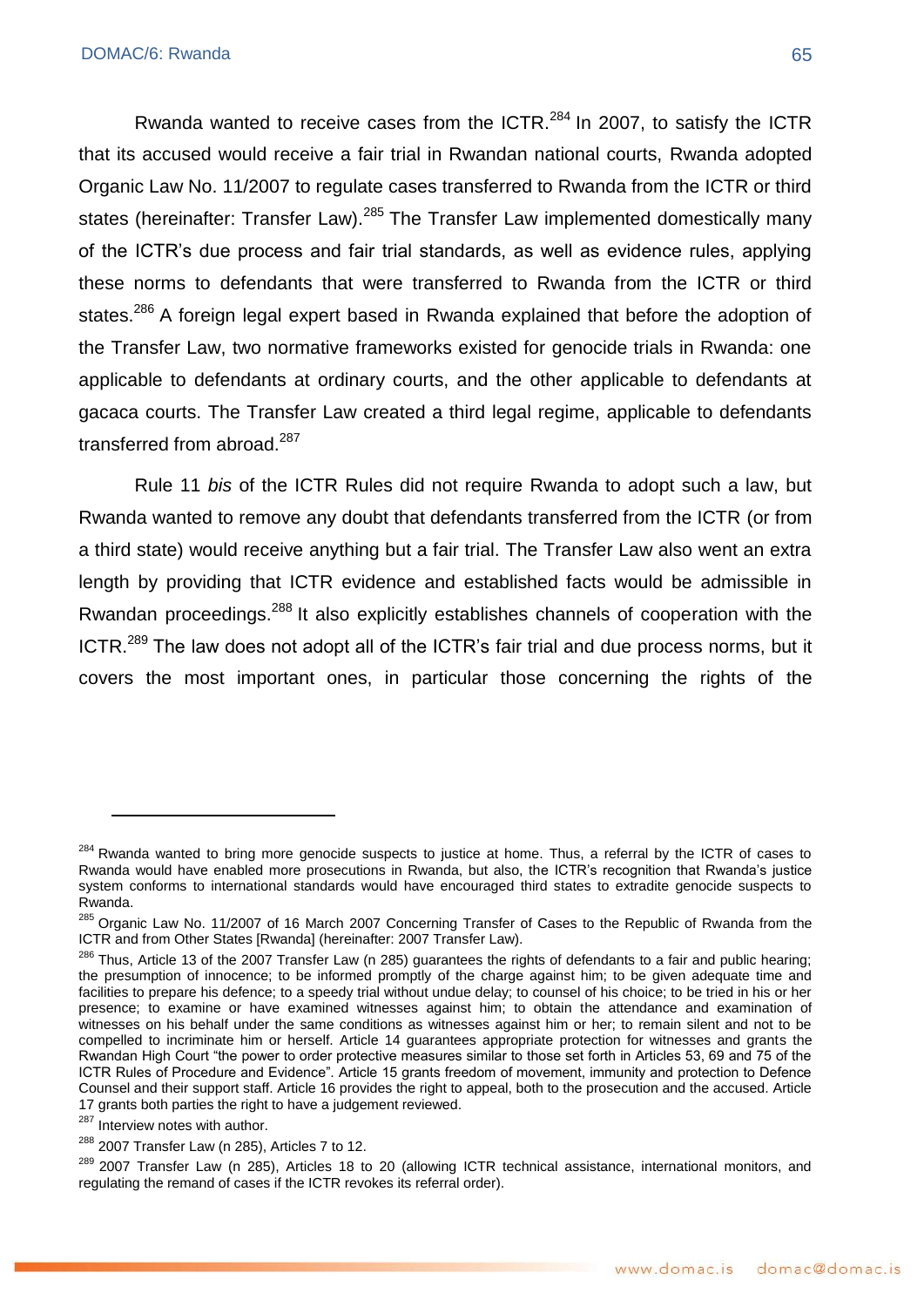accused.<sup>290</sup> Thus, thanks its referral procedure, the ICTR has been able to encourage Rwanda to implement domestically international fair trial standards.<sup>291</sup>

The ICTR's referral procedure has also encouraged Rwanda to improve its sentencing standards: to satisfy the ICTR that transferred defendants would not receive capital punishment, Rwanda abolished the death penalty in July 2007.<sup>292</sup> Instead of the death penalty, Rwanda introduced the punishment of life imprisonment in isolation. However, in light of the ICTR's findings that this latter punishment violates international standards, discussions are currently taking place in Rwanda regarding its abolition or prohibition in cases transferred from abroad. While the abolition of the death penalty and the possible restriction of the punishment of life imprisonment in isolation reflect normative impacts of the ICTR in Rwanda, these matters are discussed in further detail in section 8.3 below, in connection with the ICTR's impacts on sentencing practices in Rwanda.

#### *Other Possible Normative Impacts*

<u>.</u>

There are many similarities between ICTR norms on the one hand, and legal provisions which were adopted by Rwanda after the genocide on the other hand. However, while some normative developments in Rwanda are undoubtedly attributable to the ICTR's influence, such as those discussed in the paragraphs above, other normative developments in Rwanda may be attributable generally to international criminal law, rather than specifically to the ICTR. For example, Rwanda's 1996 Genocide Law (as well as the 2001 and 2004 Gacaca Law) penalizes acts which constitute crimes under the 1948 Genocide Convention, essentially adopting the Convention's definition for genocide.<sup>293</sup> In addition, Rwanda's domestic law recognizes the principle of command

<sup>&</sup>lt;sup>290</sup> A senior Rwanda official explained that in order to avoid the slow pace in which the ICTR dispenses justice, the domestic law "simplified" some of the procedural provisions of the ICTR. Interview notes with author.

<sup>&</sup>lt;sup>291</sup> It is recalled that ICTR prosecutors have been advising Rwandan officials on how to develop its norms to promote the transfer of ICTR cases to Rwanda (see section 7.3 above).

<sup>&</sup>lt;sup>292</sup> It is noted that Rule 11 *bis* requires only that the receiving state refrains from applying the death penalty to transferred cases, and not that it abolishes altogether this punishment in its domestic law. According to most interviewees, the abolition of the death penalty in Rwanda was directly related to the possibility of receiving cases from ICTR. However, some commentators argue that this development should not be exclusively attributed to the ICTR's impact (see discussion in section 8.3 below).

 $293$  1996 Genocide Law (n 53), Article 1. This definition remains valid in the 2001 Gacaca Law (n 56) and the 2004 Gacaca Law (n 61). In addition, the Rwandan Constitution reaffirms Rwanda's adherence to the 1948 Genocide Convention. See Rwandan Constitution of 2003 (n 6), preamble, para. 9.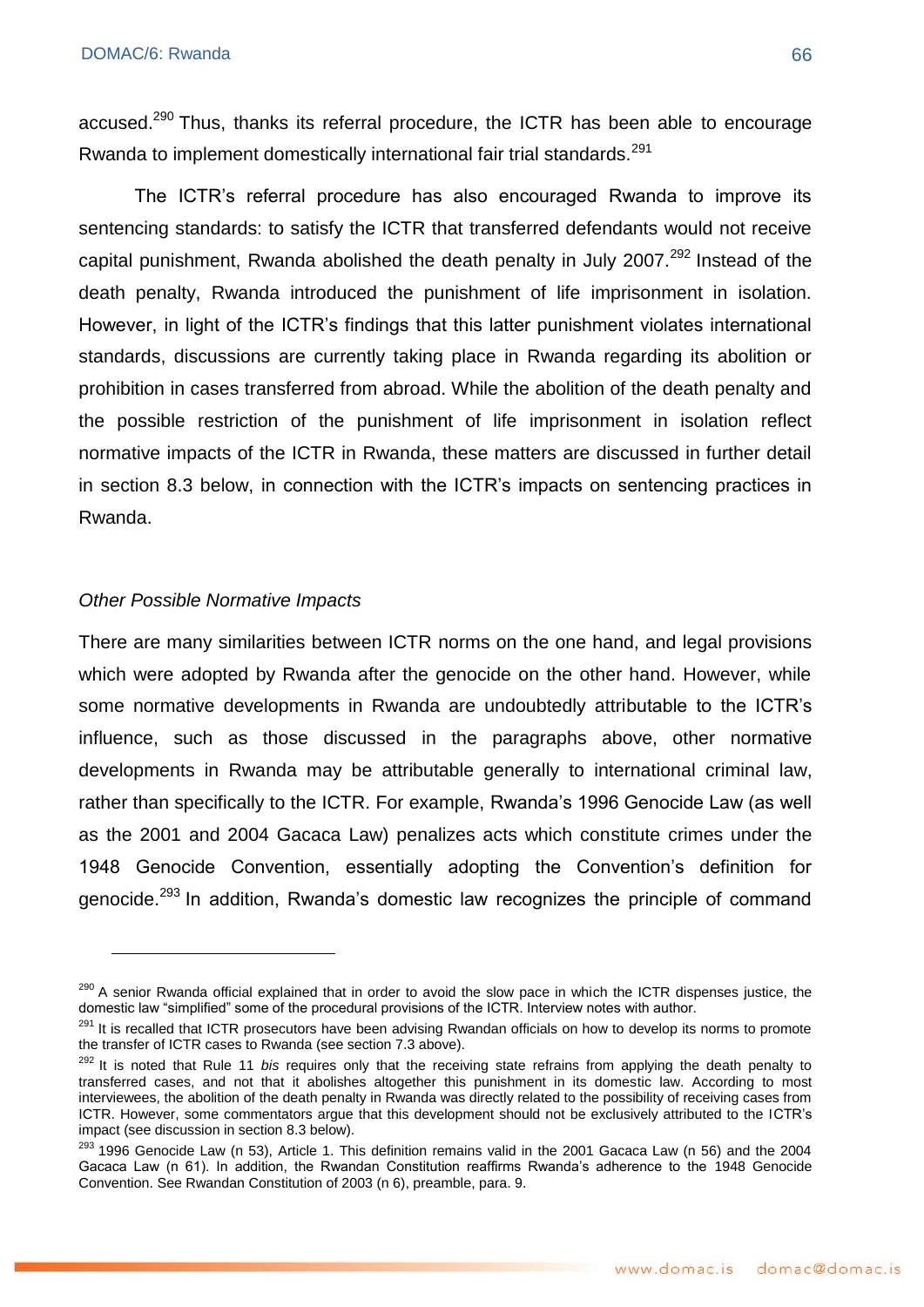responsibility in relation to international crimes.<sup>294</sup> This principle is also enshrined in the ICTR Statute, as is the definition of genocide provided in the 1948 Genocide Convention. But it was probably not the direct impact of the ICTR which caused Rwanda to adopt these norms.

Also international human rights law has had a significant impact on Rwandan domestic law in the years following the genocide. For example, the Rwandan Constitution of 2003 reaffirms Rwanda's adherence to international instruments such as the UDHR and ICCPR,<sup>295</sup> and explicitly safeguards certain internationally recognized fair trial and due process guarantees which are also provided in the ICTR Rules.  $296$  In addition, Rwanda's Code of Criminal Procedure, as amended in 2004, accords defendants the rights to legal counsel and to be brought before a judge following their arrest.<sup>297</sup> These human rights are also protected in the ICTR Rules.

Interestingly, two prominent Rwandan legal experts who were interviewed, noted that that during Rwanda's legal reform process of 2004 (see section 4.2 above), national officials consulted many international law experts, including staff members of the ICTR. Still, the interviewees stressed that the 2004 legal reforms were mainly inspired by international instruments such as the ICCPR and UDHR, and not by ICTR norms (which themselves are inspired by the same international instruments).<sup>298</sup> Nonetheless, the fact that Rwanda involved ICTR members in its national legal reform process shows that it considered the ICTR's normative framework to be a possible source of inspiration.

As far as the manner in which international norms (substantive or procedural) are applied and interpreted in Rwandan case-law, interviews suggested that the ICTR's iurisprudence had little (if any) impact on Rwandan courts.  $299$  A senior Rwandan

<sup>&</sup>lt;sup>294</sup> Interview notes with author. In should be noted that the Rwandan law incorporates the principle of command responsibility. See e.g. *Hategekimana* Appeals Decision of 4 December 2008 (n 63), para. 12 ("the Appeals Chamber is satisfied that command responsibility is recognized under Rwandan law, in particular the *Gacaca* Law and the Organic Law No. 33*bis*/2003, and that the Trial Chamber therefore erred in assuming that Rwandan law does not recognize command responsibility").

 $295$  Rwandan Constitution of 2003 (n 6), preamble, para. 9.

 $296$  Rwandan Constitution of 2003 (n 6), Articles 10 to 44.

 $297$  Law no. 13/2004 of 17/5/2004 concerning the Code of Criminal Procedure, Articles 64, 89, 96. This law was published in the Official Journal of 30 July 2004 [Rwanda]. It should be noted that the Rwandan Constitution of 2003 also guarantees the right to legal defence. See Articles 18 and 19 of the Rwandan Constitution of 2003 (n 6).

<sup>&</sup>lt;sup>298</sup> Interview notes with author.

<sup>&</sup>lt;sup>299</sup> Interview notes with author. The information in this section relies largely on interviews. It is anticipated that a later report by DOMAC (Work Package 2) will provide a more comprehensive analysis of Rwandan case law aimed at identifying normative impacts of the ICTR jurisprudence.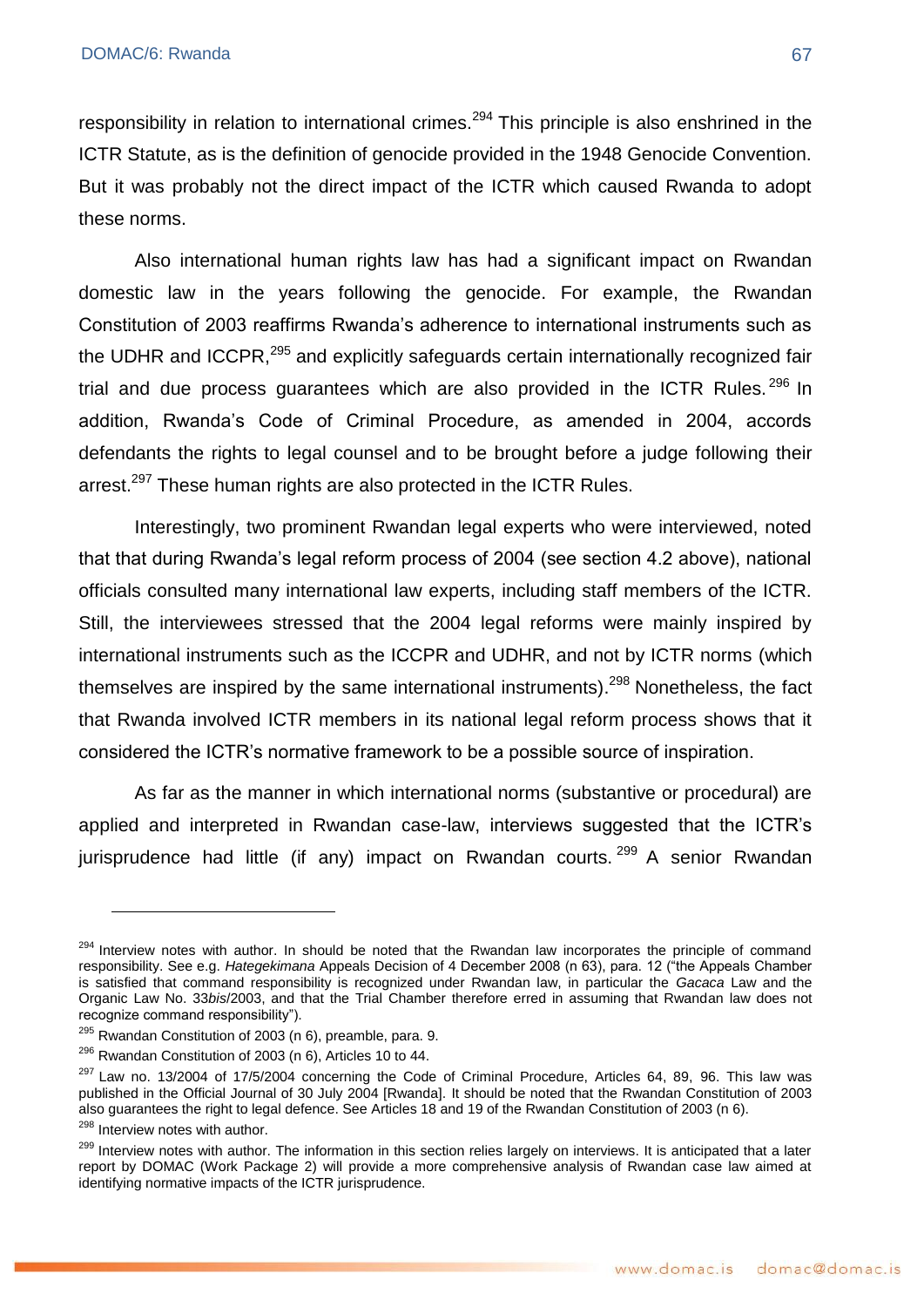prosecutor explained that there are various reasons why ICTR jurisprudence has not inspired Rwandan courts. First, the contextual situations in Rwandan cases are different than those at the ICTR which deals with the highest level perpetrators. Second, the manner in which one is required to establish facts in Rwanda is different. Third, more information is available in Rwanda and it is easier to connect suspects to the crimes. The community freely interacts with the national prosecution, unlike the situation at the ICTR. Thus, because evidence implicating defendants directly in the crimes is more easily obtainable in Rwanda, certain principles applied by the ICTR, such as command responsibility or joint criminal enterprise, are less relevant in Rwandan courts.<sup>300</sup>

A Rwandan Supreme Court judge added that the ICTR jurisprudence is not used by Rwandan courts in genocide cases because Rwanda follows the civil law system, where little reference is made to case-law or precedents. However, he noted that judges in Rwanda are starting to understand the importance of comparative law, for example, in some constitutional cases they have been referring to South African jurisprudence.<sup>301</sup> This was also confirmed by a Rwandan attorney, who noted that in the next few years he anticipates a wider use in Rwanda of the ICTR's jurisprudence.  $302$  A senior ICTR prosecutor also confirmed that the practice of referring to case-law and precedents is not part of the civil law system which is followed in Rwanda. But still, he added, the ICTR is exposing Rwandans to its jurisprudence through training activities (see section 8.4 below), outreach programs (see section 6.2 above), and the distribution of CD-ROMs containing ICTR decisions and judgements.<sup>303</sup>

A foreign legal expert based in Rwanda rejected the arguments that because Rwanda follows the civil law system, there are no references to ICTR jurisprudence in domestic cases. He explained that in civil law systems in Europe references are often made to high court decisions. In his opinion, there are no references to ICTR jurisprudence because of the lack of experienced lawyers and the low level of legal education.<sup>304</sup> Another foreign legal expert in Rwanda theorized that Rwandans may not

<sup>300</sup> Interview notes with author.

 $301$  Interview notes with author.

<sup>302</sup> Interview notes with author.

<sup>&</sup>lt;sup>303</sup> Interview notes with author.

<sup>304</sup> Interview notes with author. The interviewee added that in the past, judgements were not usually published in Rwanda, so most law graduates never saw a judgement before they graduated.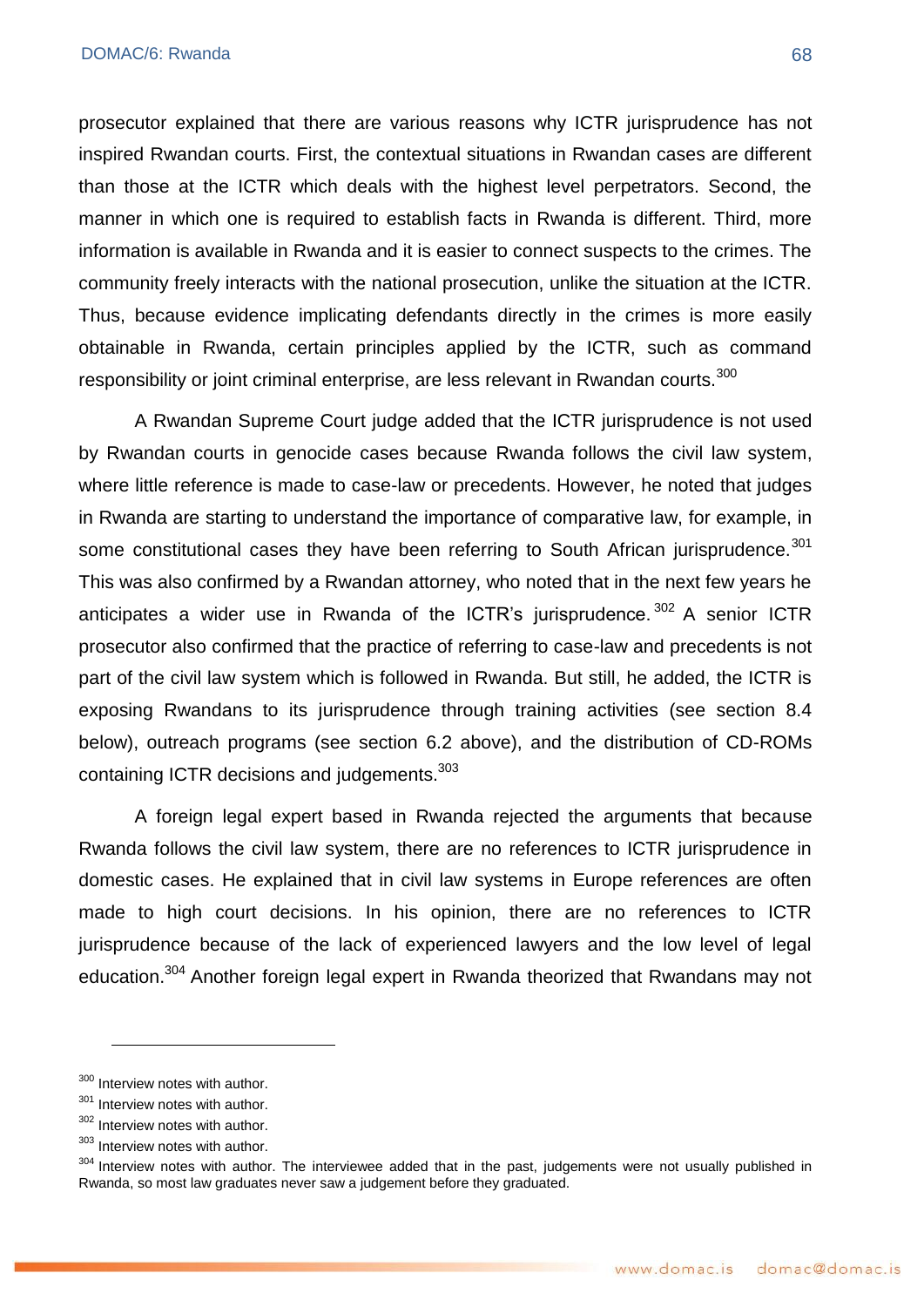be aware that they can make references, in domestic trials, to principles established by the  $ICTR$ <sup>305</sup>

Finally, it is recalled that most genocide-related judgements in Rwanda do not generally deal with legal issues, but rather focus mostly on factual issues (see section 5.1 above).<sup>306</sup> This mav provide another explanation as to why ICTR norms had such a limited impact on Rwandan case law.

#### **8.2 PROSECUTION RATES AND TRENDS**

As discussed in Part 5 above, atrocity related prosecutions in Rwanda take place on three levels: prosecution of high level genocide perpetrators in ordinary courts, prosecution of mid and low level genocide perpetrators in gacaca courts, and prosecution of RPF members suspected of war-related crimes in military courts. As for genocide trials in ordinary courts, it is estimated that about 10,248 persons had been tried by March 2005 (see section 5.1 above). Around that time, gacaca courts became operative. Gacaca courts have prosecuted over a million genocide suspects thus far (see section 5.2 above).

Has the ICTR encouraged national prosecutions in Rwanda (of either genocide or war crimes)? As explained above, Rwanda's ambitious attempt to prosecute all genocide perpetrators was a result of the strong political will of its first post-genocide government (see section 4.1 above). In interviews, Rwandan officials and lawyers indicated that the ICTR did not play a role in encouraging national prosecutions of genocide perpetrators. <sup>307</sup> A senior Rwandan prosecutor noted that had the Security Council wanted the ICTR to encourage national trials in Rwanda, it should have opted for a model that was more complementary to national proceedings. 308

However, with respect to prosecuting RPF members for war crimes, there may have been a more discernible impact of the ICTR on national proceedings in Rwanda. It

<sup>305</sup> Interview notes with author.

<sup>&</sup>lt;sup>306</sup> In terms of using facts established by the ICTR (as opposed to norms and legal principles), there was some indication that references were made by a Rwandan court to facts established by the ICTR: A senior Rwandan prosecutor indicated that in the domestic case against former Justice Minister Agnes Ntamabyariro, references were made to the ICTR's factual findings in relation to meetings where Ntamabyariro was present with Justin Mugenzi (who is accused before the ICTR). Interview notes with author. For details regarding Ntamabyariro's trial see section 5.1 above.

<sup>307</sup> Interview notes with author.

<sup>308</sup> Interview notes with author.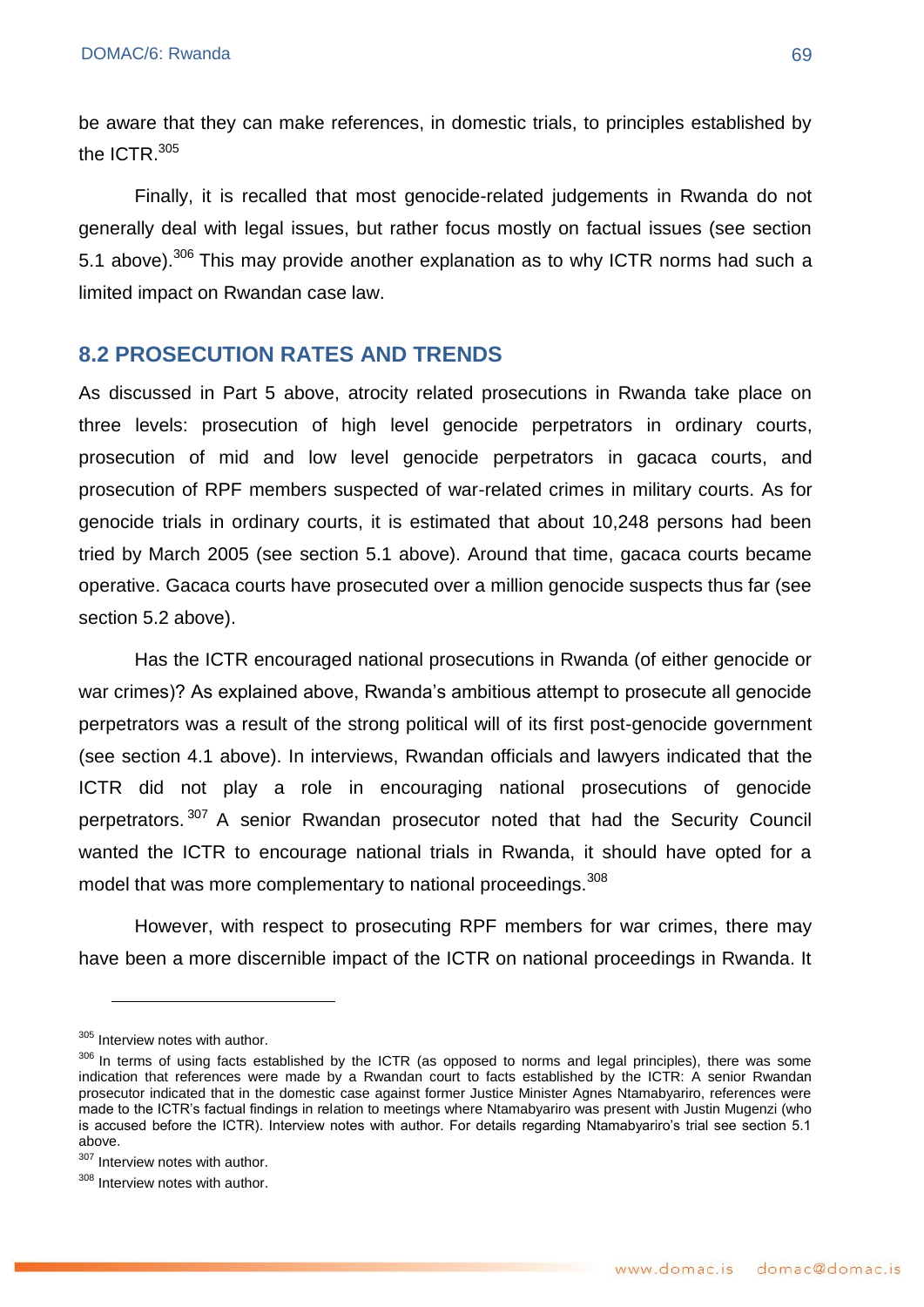is recalled that in 2008 the ICTR Prosecutor transferred to Rwanda a case-file concerning four RPF officers suspected of committing war-crimes in Rwanda in 1994 (see sections 5.3 and 6.4 above). The four officers were suspected of being involved in the execution of thirteen catholic priests in the Kabgayi Cathedral in Rwanda, in 1994. The allegations against them were investigated by ICTR investigators but the four were eventually not indicted by the Tribunal. By transferring evidence compiled against the four RPF officers, the ICTR Prosecutor encouraged Rwanda to prosecute them. The four were eventually tried by a military court in Kigali, in a trial commonly referred to as the ―Kabgayi Trial‖ (see section 5.3 above). This was the first war-crimes prosecution in Rwanda against RPF members, as previous prosecutions of RPF crimes in Rwanda were for ordinary crimes (even if related to the war). Several interviewees noted that the Kabgayi Trial would not have been held in Rwanda without the ICTR's involvement.<sup>309</sup> It is also important that representatives of the ICTR OTP monitored the proceedings of this trial to ensure their conformity to international standards.<sup>310</sup>

# **8.3 SENTENCING PRACTICES**

#### *Abolition of the Death Penalty*

1

One of the ICTR's conditions for referring cases to national jurisdictions is that the accused will not receive capital punishments in those jurisdictions. It is recalled that in 2007, the Tribunal's Prosecutor made five requests to the ICTR judges to refer cases to Rwanda. Just before these requests were made, Rwanda abolished the death penalty.<sup>311</sup>

Several interviewees confirmed that the ICTR, by prohibiting the application of the death penalty in transferred cases, encouraged Rwanda to abolish this penalty altogether.<sup>312</sup> However, a Rwandan lawyer noted that Rwandans have been ready for

<sup>&</sup>lt;sup>309</sup> Interview notes with author. One interviewee suggested that the referral of this case by the ICTR Prosecutor to Rwanda was motivated by political considerations. In particular, according to the interviewee, the ICTR sought to mitigate the international criticism that it has been pursuing "selective" or "victor's" justice.

 $310$  See section 5.3 above for HRW's criticism of these proceedings. It is recalled that the ICTR Prosecutor has also transferred dossiers of 35 genocide suspects to Rwanda (see sections 6.4 and 7.3 above). However, as explained by a senior ICTR official, none of these suspects are physically present in Rwanda. To his knowledge, extradition requests were made by Rwanda with respect to some of them, but none have been extradited to Rwanda thus far. Interview notes with author.

<sup>&</sup>lt;sup>311</sup> Organic Law No. 31/2007 of 25 July 2007 Relating to the Abolition of the Deah Penalty [Rwanda]. It is noted that Rwanda not only abolished the death penalty, but also ratified the Second Optional Protocol to the ICCPR, regarding the abolition of the death penalty.

<sup>312</sup> This was confirmed by senior ICTR officials, as well as representatives of international NGOs in Rwanda. Interview notes with author.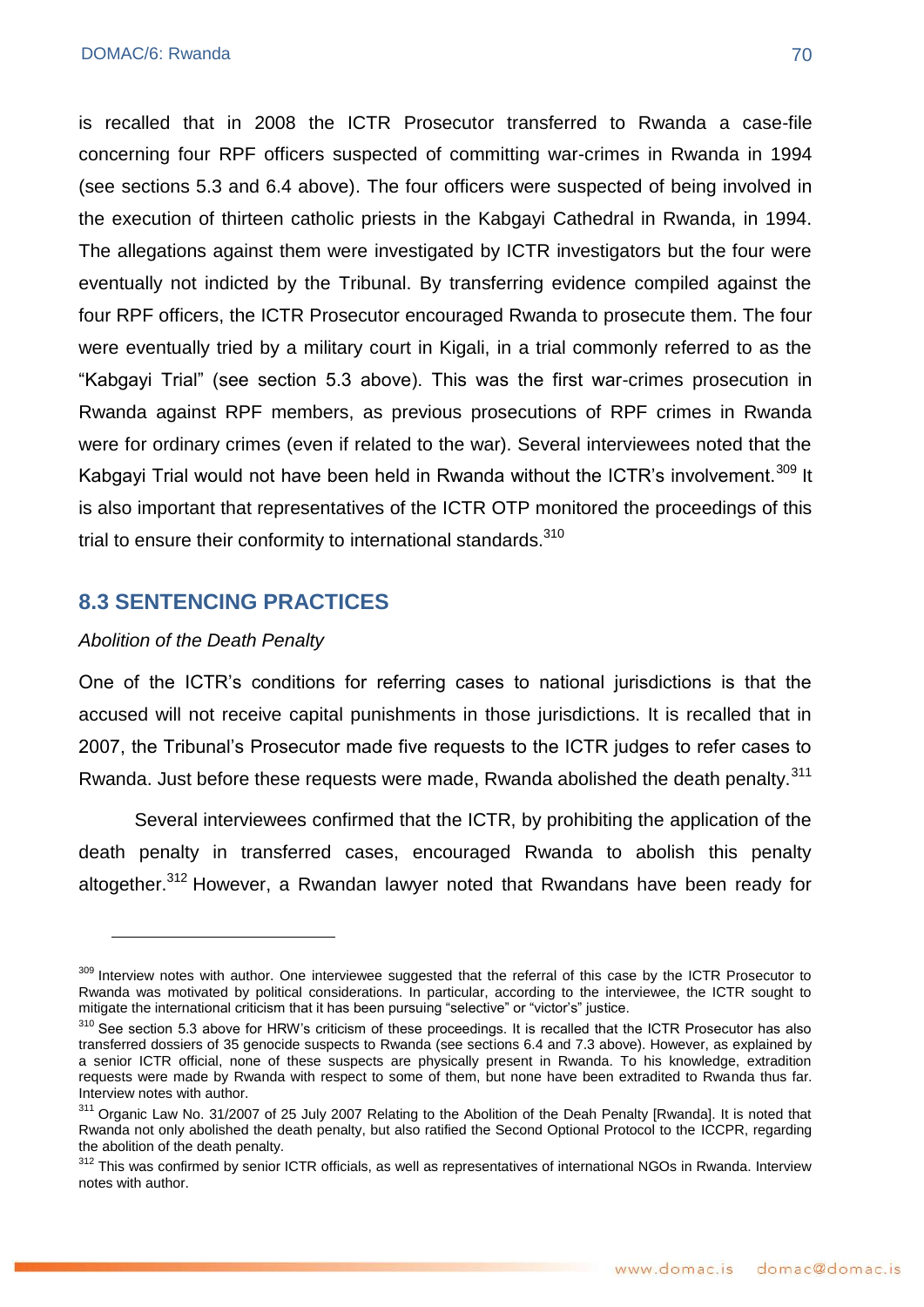<u>.</u>

years to abolish the death penalty, and that its abolition was therefore only partly attributable to the impact of the ICTR. He explained that public pressure to abolish the death penalty in Rwanda started after 22 individuals (convicted of genocide) were publicly executed in Rwanda in 1998. The lawyer explained that the execution was perceived negatively by the local population, and consequently domestic pressure to abolish the death penalty started to build up. $^{313}$  Indeed, this was the last time the death penalty was executed in Rwanda, even though this punishment was to be abolished only nine years later.<sup>314</sup>

A foreign legal expert based in Rwanda agreed that the ICTR's referral procedure encouraged Rwanda to abolish the death penalty. He added that one of the arguments used by the Rwandan government to convince the local population that is was necessary to abolish this punishment, was that there were as many as 500 or 600 people on death row in Rwanda. The population agreed that it was too inhumane for the president to sign the deaths of that many people. Still, noted the expert, victims' groups in Rwanda criticize the abolition of the death penalty.<sup>315</sup>

Interestingly, a senior ICTR official recalled a conversation he had several years ago with Rwanda's President Kagame, where the latter indicated that he was not opposed to abolishing the death penalty, but needed time to consult with the people of Rwanda about taking such a step. At the time, there was still a lot of emotion in the

<sup>&</sup>lt;sup>313</sup> Interview notes with author. The lawyer placed this event in 1997, but he seems to have been referring to the public execution which took place on 24 April 1998. See BBC News, 'Rwanda executes genocide convicts' (24 April 1998) [<http://news.bbc.co.uk/2/hi/africa/82960.stm>](http://news.bbc.co.uk/2/hi/africa/82960.stm) accessed 12 December 2009 ("Thousands of Rwandans, many of them survivors of the massacres, gathered in the capital, Kigali, to watch four prisoners, three men and one woman, being shot by firing squad. Another 18 convicts were executed in four other towns associated with the genocide"). Also see Amnesty International, Rwanda: 22 People, executed on 24 April", AI Index: AFR 47/15/98, 27 April 1998 [<http://www.amnesty.org/es/library/asset/AFR47/015/1998/es/285a93fd-f880-11dd-b378-7142bfbe1838/](http://www.amnesty.org/es/library/asset/AFR47/015/1998/es/285a93fd-f880-11dd-b378-7142bfbe1838/%20afr470151998en.pdf)  [afr470151998en.pdf>](http://www.amnesty.org/es/library/asset/AFR47/015/1998/es/285a93fd-f880-11dd-b378-7142bfbe1838/%20afr470151998en.pdf) accessed 12 December 2009. It is recalled that Froduald Karamira, the former vice-president of Rwanda's MDR political party, was one of the four persons executed in Kigali that day (see footnote 111 above).

<sup>&</sup>lt;sup>314</sup> It is also noted that although Rwandan law provided that certain ordinary crimes, such as murder, could be punished by death, the national 1996 Genocide Law (n 53) restricted the application of this punishment to Category I offenders (although some Category II offenders also committed murder). Furthermore, the 2001 Gacaca Law (n 56), provided that under certain circumstances Category I crimes could be punished by imprisonment terms (Article 68), relaxing the strict approach of the 1996 Genocide Law (n 53), under which the death penalty was mandatory in case of Category I convictions (Article 14 (a)). For a further discussion of Rwanda's inclination towards abolishing the death penalty irrespective of the ICTR's impact see A. Boctor, 'The Abolition of the Death Penalty in Rwanda', 10 Hum Rights Rev 99 (2009) [<www.springerlink.com/content/n5p02554u66542v3/fulltext.pdf>](http://www.springerlink.com/content/n5p02554u66542v3/fulltext.pdf) accessed 22 February 2010, p. 105.

<sup>315</sup> Interview notes with author. According to Amnesty International, 682 genocide perpetrators were on death row by mid-2002. See AI, Gacaca: A Question of Justice (n 54), p. 17 (referring to statistics compiled by Liprodhor which show that by mid-2002, Rwandan ordinary courts completed genocide cases against 7,181 individuals, and sentenced 9.5 percent of them to death).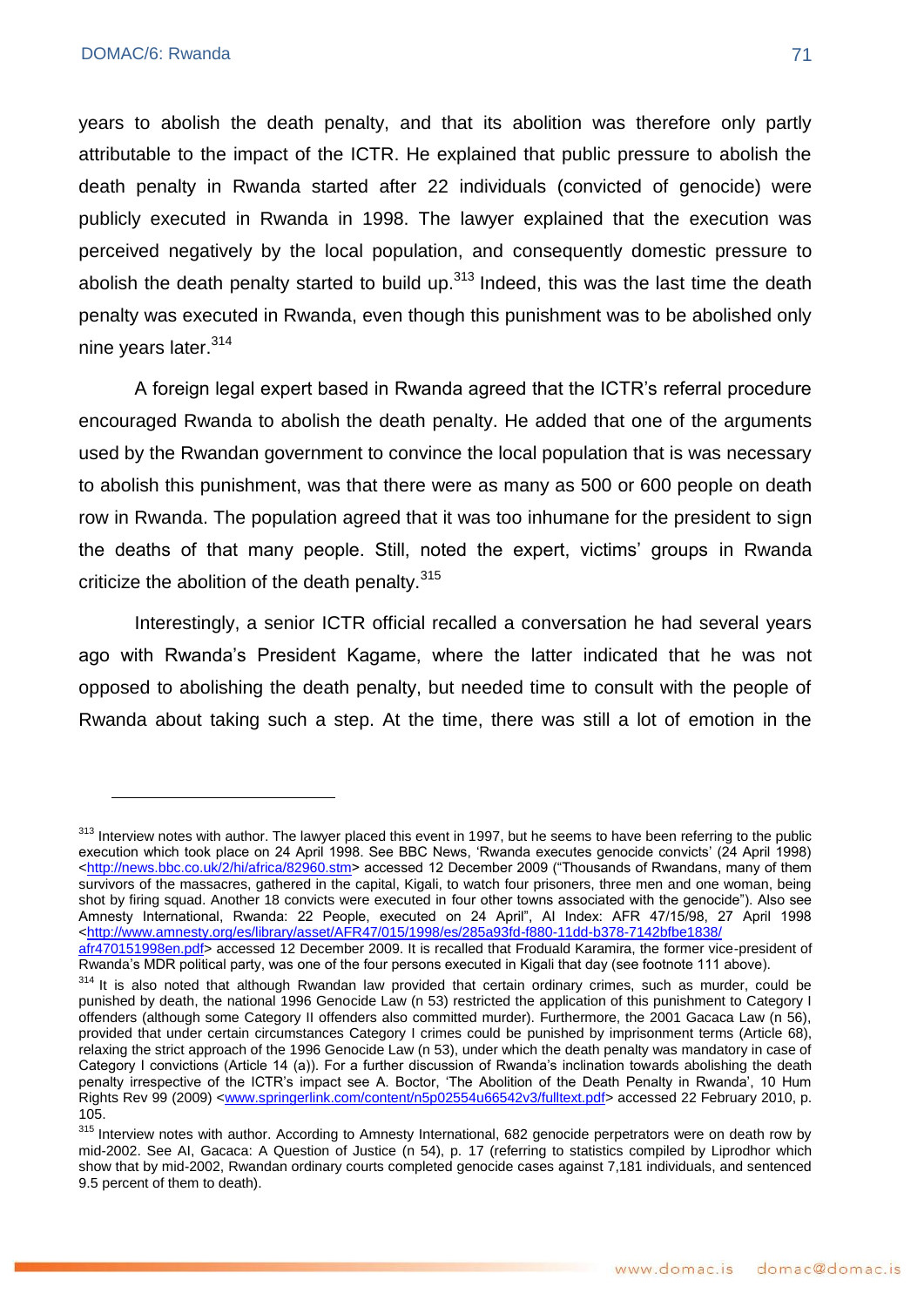country, and a decision by the President to abolish the death penalty may not have been supported by the local population.<sup>316</sup>

#### *Life Sentence in Isolation*

When the death penalty was abolished in Rwanda, the punishment of life sentence in isolation became Rwanda's maximum legal punishment. However, as noted above, the ICTR judges considered this penalty to amount to cruel and inhuman treatment, which is contrary to international standards. Partly on this basis, they refused to transfer cases to Rwanda (see section 6.4 above).

A senior ICTR official indicated that Rwanda is currently considering abolishing this punishment, at least in relation to cases transferred from abroad. He added that this was a direct result of the ICTR's refusal to refer cases to Rwanda, which was partly based on the existence in Rwanda of this punishment.<sup>317</sup> A Rwandan lawyer, as well as several representatives of international NGOs in Rwanda, also confirmed that Rwanda is likely to abolish the punishment of life sentence in isolation, in order to promote the referral of cases from ICTR to Rwanda.<sup>318</sup> In April 2010, the National Assembly even passed a resolution to abolish this penalty.<sup>319</sup> When this resolution becomes a legislative act, it will constitute an important impact of the ICTR on sentencing practices in Rwanda.

#### *Other Possible Impacts on Sentencing Practices*

Both gacaca and ordinary courts in Rwanda follow the sentencing guidelines provided in Rwanda's 2004 Gacaca Law, including in relation to defendants who confess and plead guilty (see section 5.1 above). The ordinary courts try the more senior perpetrators, and it is therefore more logical to expect that these courts (if any) will be more influenced by

<sup>316</sup> Interview notes with author.

<sup>&</sup>lt;sup>317</sup> Interview notes with author.

<sup>&</sup>lt;sup>318</sup> Interview notes with author.

<sup>&</sup>lt;sup>319</sup> Allafrica News, 'Parliament Expunges Solitary Confinement' (by Edwin Musoni, 3 April 2010) [<http://allafrica.com/stories/201004050423.html>](http://allafrica.com/stories/201004050423.html) accessed 2 May 2010. It is interesting to note in this context that a recent agreement between Rwanda and the UN-backed Special Court for Sierra Leone (hereinafter: SCSL), regarding the transfer of prisoners from the SCSL to Rwanda, includes a provision prohibiting Rwanda from holding in isolation any of the prisoners transferred from the SCSL to Rwanda. See ‗Amended Agreement Between the Special Court for Sierra Leone and the Government of the Republic of Rwanda on the Enforcement of Sentences of the Special Court for Sierra Leone' (16 September 2009) [<http://www.sc](http://www.sc-sl.org/LinkClick.aspx?fileticket=WNTKRbIUNNc%3D&tabid=53)[sl.org/LinkClick.aspx?fileticket=WNTKRbIUNNc%3D&tabid=53>](http://www.sc-sl.org/LinkClick.aspx?fileticket=WNTKRbIUNNc%3D&tabid=53) accessed 9 December 2009.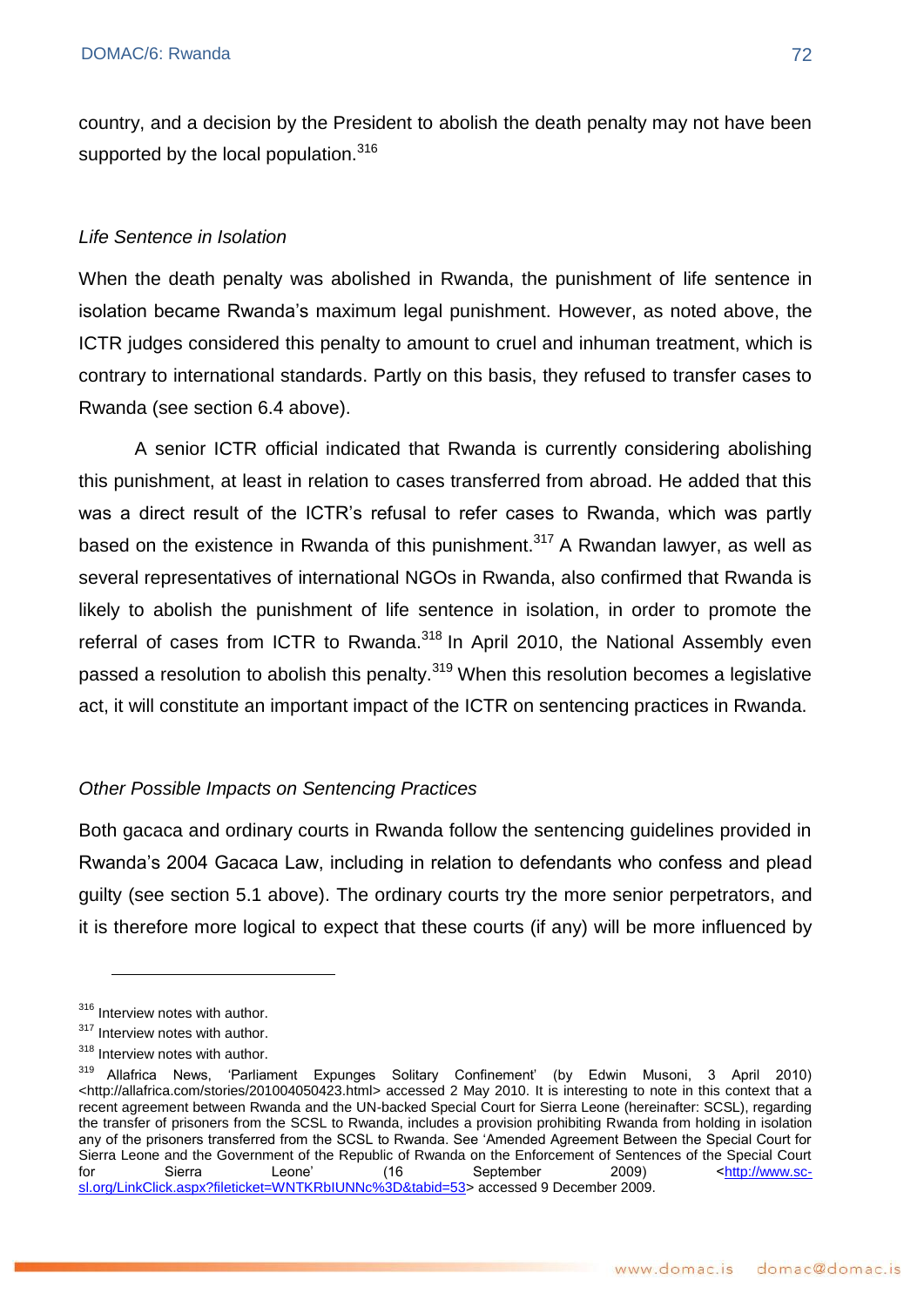1

the ICTR's sentencing practices than gacaca courts.  $320$  According to Amnesty International, Rwandan ordinary courts completed genocide trials concerning 7,181 defendants between early 1997 and mid-2002. $321$  Amnesty International reported that the death penalty was imposed on 9.5 percent of these defendants, while 27.1 percent of them were sentenced to life imprisonment, 40.5 percent received fixed prison terms, and 19.1 percent were acquitted. $322$  The ICTR judged only nine accused by mid 2002. Given this limited judicial activity, as well as the low levels of cooperation the Tribunal received from Rwanda at the time (see section 7.1 above), it is hard to conclude that the Tribunal's sentencing practices had any meaningful impact on Rwandan ordinary courts in this period. It was difficult to find sentencing statistics relating to genocide cases in Rwandan ordinary courts from mid 2002 until today, but it is recalled that these courts became less active in prosecuting genocide cases after mid 2002, in light of the newly created gacaca courts.<sup>323</sup>

While it is possible that the ICTR's process contributed to the decline in death penalties in Rwanda, it is more likely that internal developments in Rwanda and the general impact of international law had more of an impact in this respect. It also seems unlikely that the ICTR's process contributed to the increase in use of guilty pleas in Rwanda, which was essentially motivated by the need to promote national reconciliation and to reduce the burden on Rwanda's prisons (see section 5.1 above).<sup>324</sup> It is recalled

<sup>320</sup> Since the ICTR has never sentenced RPF crimes, this section focuses on sentences imposed in genocide-related trials.

<sup>321</sup> AI. Gacaca: A Question of Justice (n 54), p. 17 (referencing statistics compiled by Liprodhor).

<sup>&</sup>lt;sup>322</sup> *Ibid*. The report provides an annual breakdown of the sentences imposed in genocide cases and identifies the following trends: (i) a gradual decline in the percentage of death penalties (from 30.8 percent in 1997 to only 3.4 percent in 2002); (ii) a gradual decline in the percentage of life imprisonments (from 32.4 to 20.5 percent); (iii) an increase in fixed prison terms (from 27.7 to 47.2 percent); (iv) the acquittal rate almost tripled itself (from 8.9 to 24.8 percent). Prominent scholar Mark Drumbl attributes these trends, at least in part, to the facts that (a) the perpetrators prosecuted in the earlier trials were more notorious than those prosecuted later, and (b) recourse to guilty pleas became more popular with time. Mark A. Drumbl, *Atrocity, Punishment, and International Law* (Cambridge, 2007), p. 76. Drumbl also notes that the "Amnesty International statistics, however comprehensive, do not illustrate the factors the domestic courts consider in sentencing that transcend the guidelines provided by the Organic Law. The statistics are silent as to how the Rwanda genocide courts exercise their limited discretion with regard to punishing Category 2 and 3 offenders. Nor do they reveal the ways in which the Rwandan courts at times mold the statutory framework to suit unusual circumstances; or how, through the language, tone, and texture of their judgments, they give voice to certain penological goals ...".

<sup>323</sup> While it was difficult to find sentencing statistics relating to genocide cases in Rwandan ordinary courts from mid 2002 until today, it is anticipated that a later report by DOMAC (Work Package 3) will compile such statistics.

 $324$  It is recalled that the Rwandan 1996 Genocide Law (n 53) (as well as the 2001 Gacaca Law (n 56) and the 2004 Gacaca Law (n 61)) offers reduced sentences to defendants who confess to and apologize for having perpetrated genocide-related crimes. The confession procedure was introduced in Rwanda mainly to reduce the burden on the national justice system and prisons which had to deal with mass litigations and imprisonments related to genocide cases. This practice applies in both ordinary and gacaca courts in Rwanda, and has been extensively applied.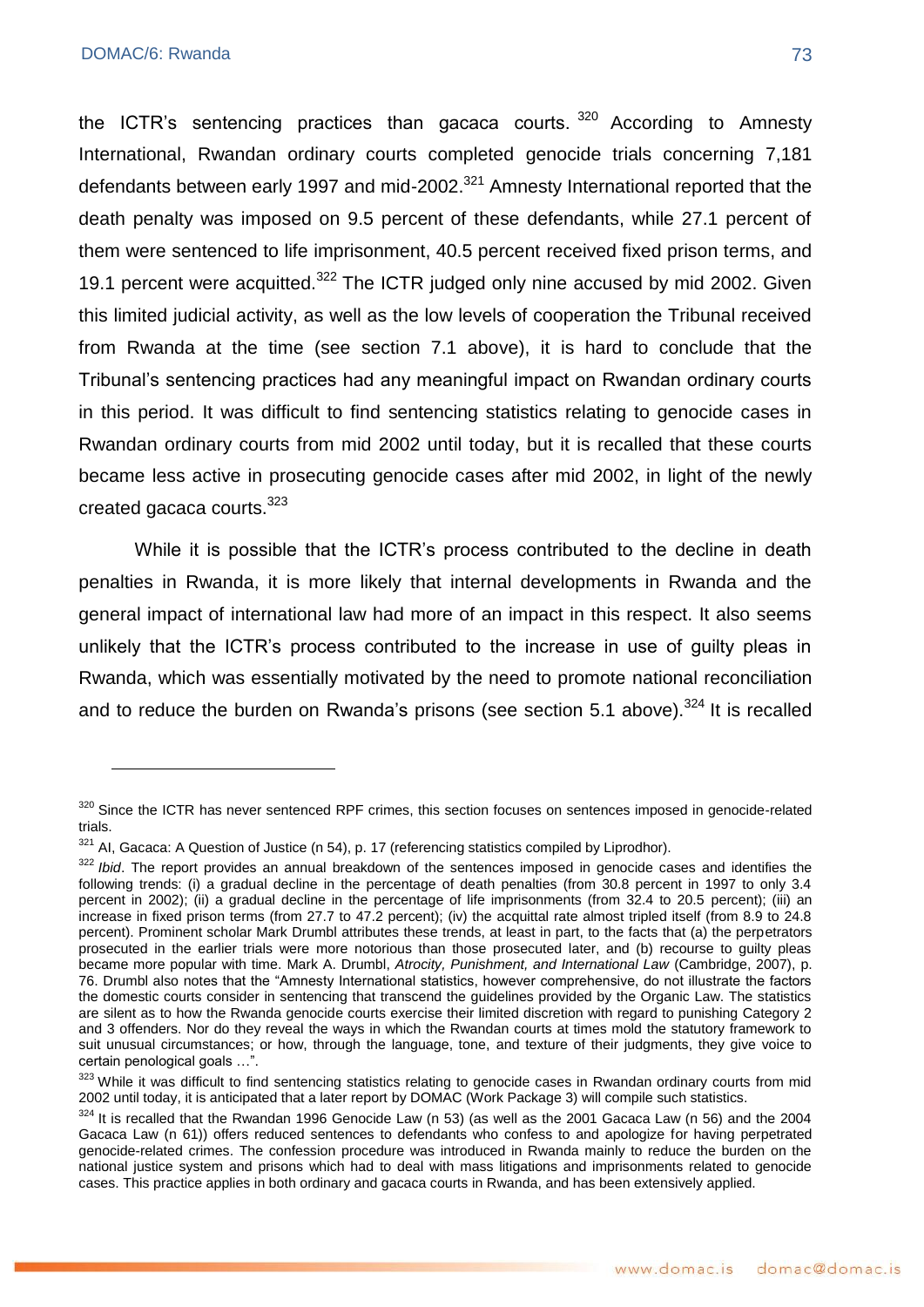that practice of plea bargaining, which is characteristic to common law systems, was new to the Rwandan legal system which is based on civil law.

Indeed, at first glance the confession and guilty plea procedure in Rwandan genocide cases may seem very similar to the plea bargaining practices of the ICTR, in the sense that the convict's sentence is reduced in return for a confession. However, in Rwanda the sentence reductions are proscribed by law and automatically follow valid confessions, while the ICTR employs a conventional plea practice, characteristic to common law systems, where the sentence reduction is negotiated.<sup>325</sup>

Thus it seems that the main impacts of the ICTR on sentencing practices in Rwanda are that it encouraged the abolition of the death penalty and promoted discussions about abolishing or restricting the punishment of life imprisonment in isolation.

### **8.4 CAPACITY BUILDING**

#### *Training and Consultations*

<u>.</u>

It is recalled that Security Council Resolution 1503 of August 2003 urged the ICTR to transfer cases to "national jurisdictions ... including Rwanda" (see section 6.4 above). To this end, the resolution called on the international community "to assist national jurisdictions ... in improving their capacity".  $326$  According to senior ICTR officials, Resolution 1503 was understood by Tribunal officials as mandating the ICTR for the first time to engage in capacity building in Rwanda.<sup>327</sup>

Since then, explained ICTR officials, various sections of the Tribunal have been engaged in capacity building activities in Rwanda, including by holding seminars and training sessions for Rwandan judges and lawyers.<sup>328</sup> A prominent Rwandan judge

<sup>325</sup> Still, prior to the establishment of the ICTR, the practice of guilty pleas did not exist in Rwanda. But according to a prominent Rwandan lawyer, the introduction of this practice was not an impact of the ICTR but rather a more general influence of international law. Interview notes with author.

 $326$  UNSC Res 1503 (n 216). It is recalled that the resolution also noted "that the strengthening of national judicial systems is crucially important to the rule of law in general and to the implementation of the ICTY and ICTR Completion Strategies in particular<sup>"</sup> (see note 219 above).

<sup>327</sup> Interview notes with author. Before 2003, the ICTR did not engage in capacity development in Rwanda. However, it is recalled that the Tribunal engaged in outreach activities in Rwanda earlier, mainly through its documentation centers, the first of which was established in Kigali in 2000 (see section 6.2 above). Outreach activities can contribute to national capacity: for example, if lawyers or even law students learn about the ICTR's work and norms through ICTR outreach activities, this in turn will enhance their capacity as legal professionals.

 $328$  Interview notes with author. The interviewee stressed that the main sponsor for these activities is the EC.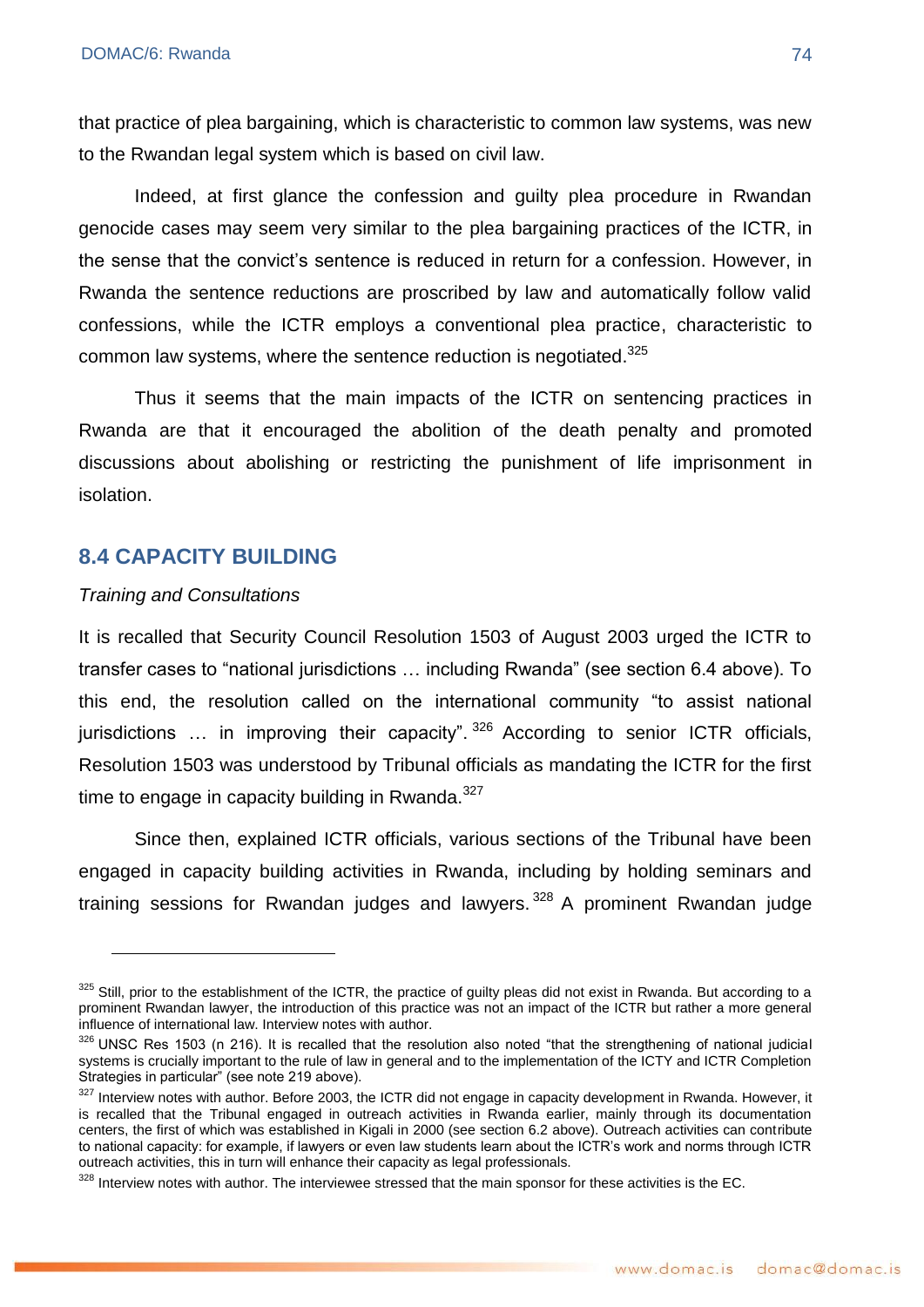recalled that he attended one such seminar conducted in 2007 by the ICTR, concerning criminal procedure.<sup>329</sup> It was also noted that ICTR staff periodically lecture to Rwandan law students, as well as provide them with books and assistance in setting up libraries.<sup>330</sup>

According to a senior ICTR official, the ICTR and Rwanda eventually managed to build a relationship which allows capacity building projects to take place even when they are not related to the referral of cases to Rwanda. The official explained that from about mid 2006, ICTR representatives have been meeting their Rwandan counterparts (including defence lawyers, prison administrators, judges and academics) to discuss possible capacity building programs.<sup>331</sup> Another senior ICTR official noted that the Tribunal has been holding consultations with Rwandan officials on how to improve the country's witness protection scheme. One issue under discussion was whether to allow the ICTR to provide guarantees to defence witnesses in Rwandan national trials, who are reluctant to come to Rwanda to testify.<sup>332</sup> As part of this capacity building program, a three-day training workshop on witness protection issues was given by ICTR officials to Rwandans, in November 2009, in Arusha.<sup>333</sup> A senior Rwandan official confirmed that Rwandan judges, prosecutors, and defence attorneys plan activities together with their ICTR counterparts.<sup>334</sup>

Since 2006, according to both ICTR and Rwandan officials, the Tribunal's OTP has been training Rwandan prosecutors and investigators.<sup>335</sup> It was noted that these capacity building activities are mainly funded by the  $EC$ .  $336$  A senior ICTR official

1

<sup>329</sup> Interview notes with author.

<sup>330</sup> Interview notes with author.

<sup>331</sup> Interview notes with author. A senior ICTR official explained that when Rwanda complained that the Tribunal was not helping it enough, the ICTR decided to give more visibility to its activities in Rwanda and established a team to coordinate these activities vis-à-vis Rwanda.

<sup>332</sup> Interview notes with author.

<sup>&</sup>lt;sup>333</sup> ICTR Press Release of 16 November 2009 [<http://www.ictr.org/ENGLISH/PRESSREL/2009/623.htm>](http://www.ictr.org/ENGLISH/PRESSREL/2009/623.htm) accessed 22 February 2010.

<sup>334</sup> Interview notes with author. The interviewee stressed that "such professional interaction on a person to person level enables both sides to learn and exchange ideas".

<sup>335</sup> Interview notes with author.

<sup>336</sup> Interview notes with author. Also other capacity building activities of the Tribunal are funded outside the ICTR's regular budget. Tribunal leaders spoke about the financial challenges faced by the ICTR in connection with its capacity building efforts in Rwanda. It was noted that the Tribunal's capacity building initiatives were never funded by the UN, even after Security Council Resolution 1503 was issued in 2003, and the Tribunal had to establish a voluntary Trust Fund to finance its capacity building activities in Rwanda. The Tribunal created the voluntary Trust Fund by appealing to donors, mostly the EU and European countries, but also the US and some African countries. One top ICTR official considered that since the UN mandated the Tribunal to engage in capacity building in Rwanda, it should have provided funding for this purpose under the Tribunal's regular budget. Another senior Tribunal official recalled that the ICTR requested money from the UN, but the UN General Assembly refused to grant it. Eventually, the ICTR received limited funds for this purpose from the EU (about \$3 million) and other entities which contribute to the ICTR Trust Fund. It was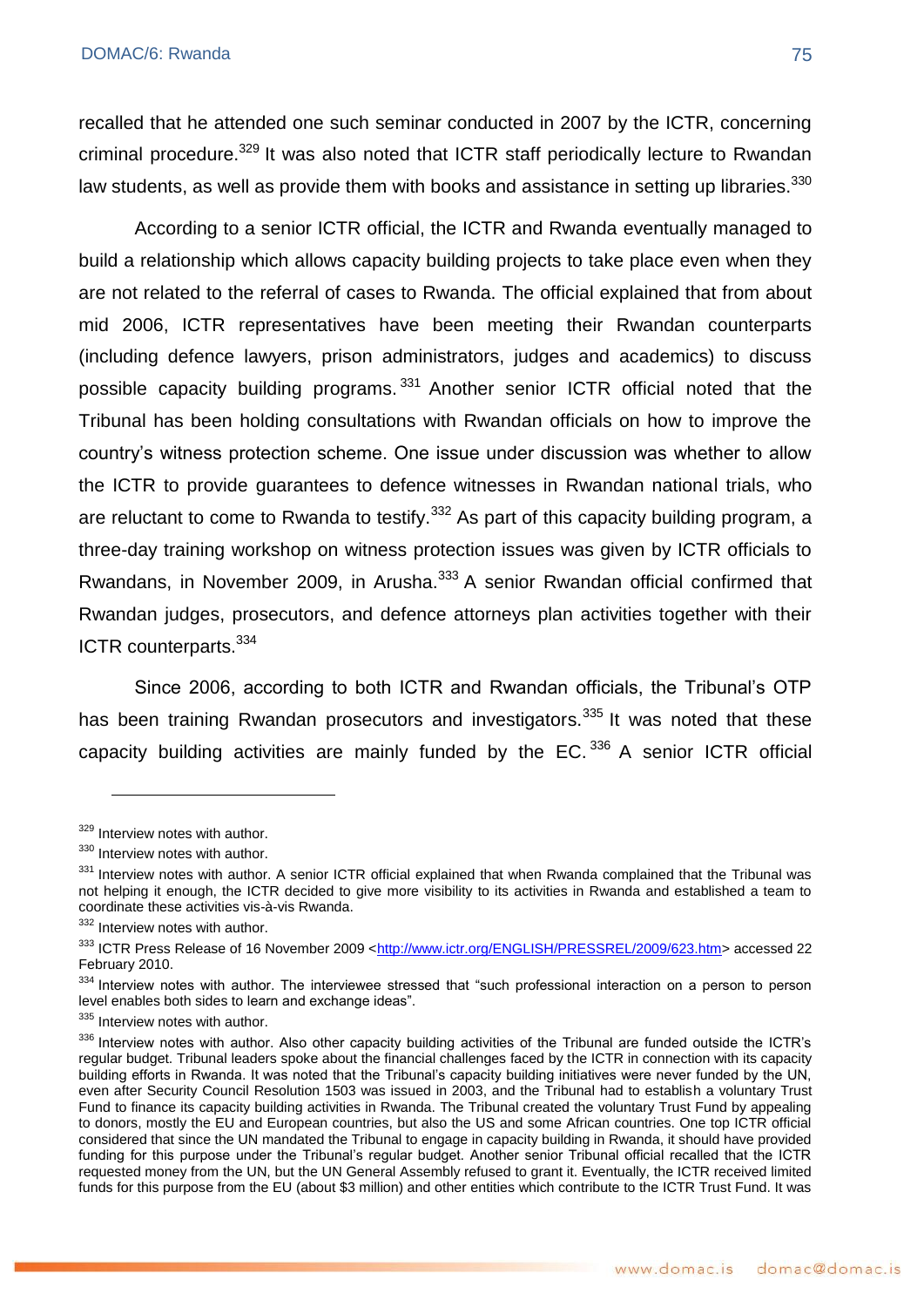explained that the OTP's training sessions covered areas such as investigation techniques, crime analysis, evidence management and storage, international criminal law, trial advocacy, and indictment drafting. $337$  Two other OTP members described the training session which concerned indictment drafting as particularly successful.<sup>338</sup> One of them mentioned that several months after this training, the Rwandan prosecution authorities introduced a new format for their standard indictment, inspired by the ICTR's training.<sup>339</sup> He added that the Rwandans asked for this training because they wanted to improve their system and not for the sake of receiving ICTR cases.<sup>340</sup>

A senior Rwandan official confirmed that as a result of the ICTR's training on indictment drafting, many local prosecutors in Rwanda have improved their capacity. He generally considered the ICTR training activities in Rwanda to be useful, explaining that they are usually prepared jointly by the ICTR and Rwandan officials, and constitute one of several resources the Rwandans are using for their ambitious capacity building program. <sup>341</sup> The Rwandan official added that the ICTR as an institution has not contributed to the development of judicial capacity in Rwanda. Rather, such contribution was achieved through sporadic initiatives undertaken by certain ICTR leaders as a result of their personalities and not because of an institutional obligation imposed on the Tribunal.<sup>342</sup>

According to a senior ICTR official, depending on the availability of funds, the Tribunal is planning future capacity building activities in Rwanda, in areas such as court

1

explained that the EU is a major contributor to the ICTR Trust Fund, and it also provides direct funding to some of the ICTR's capacity building projects in Rwanda. For example, the EU (through the EC) funds the ICTR information and documentation centers in Rwanda, which are part of the Tribunal's outreach activities and also contribute to judicial capacity building in Rwanda. Interview notes with author.

<sup>337</sup> Interview notes with author.

<sup>338</sup> This training was held in April 2008 at the ILPD. The interviewees explained that it was conducted through four sessions of three days each, to a total of 150 prosecutors. Its aim was to improve the practices of the prosecuting authorities, not the law. The training was requested by the Rwandan Prosecutor General, who wanted to improve the format of the indictments used throughout Rwanda. Until then, Rwanda has been using an old model for its indictments, which contained only a summary of the charges, without informing the accused of his rights. The Rwandan Prosecutor wanted his indictments to inform the defendants of their rights and better inform them of the accusations. Interview notes with author.

<sup>339</sup> Interview notes with author. The interviewee explained that this new standard format is now required under the internal instructions of the Rwandan prosecution authorities. Copy of new indictment format with author.

<sup>&</sup>lt;sup>340</sup> Interview notes with author.

<sup>341</sup> Interview notes with author. However, a foreign academic involved in capacity building in Rwanda, criticized the ICTR for not assessing the local needs before conducting training sessions in Rwanda. Referring to the indictment drafting training, he explained that the ICTR started the session by teaching Rwandan prosecutors how to write indictments for international tribunals, which is not what is needed in Rwanda. At one point the trainers received feedback on this matter, and they adapted the program to the local needs. Interview notes with author.

<sup>&</sup>lt;sup>342</sup> Interview notes with author.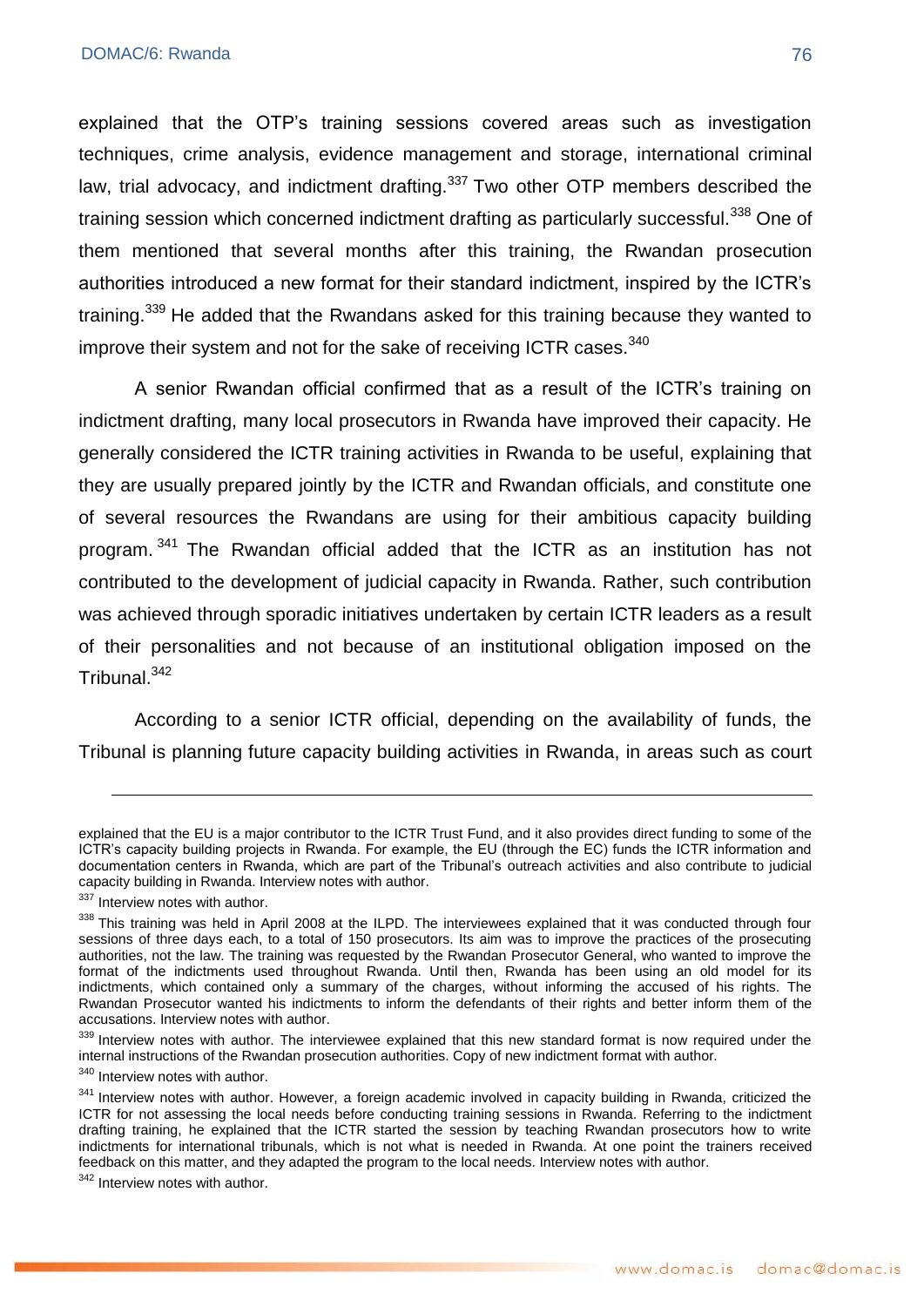reporting and prison management. He added that the ICTR also plans to train between 250 and 300 Rwandan defence lawyers on key aspects of international criminal law and procedure.<sup>343</sup> Moreover, Tribunal officials mentioned that an "attachment program" is being planned, possibility funded by the EU, under which Rwandan professionals will be seconded to certain sections of the ICTR for three-month terms.<sup>344</sup> One Tribunal official noted that a Memorandum of Understanding regarding this matter was already drafted and is waiting to be signed.<sup>345</sup> According to a senior ICTR official, the Tribunal intends in the future to hold most of its capacity building initiatives at the ILPD (for more details about this national institution see section 4.3 above).<sup>346</sup>

Interviews revealed mixed opinions on whether the ICTR should have engaged earlier in capacity building activities in Rwanda. One senior Tribunal official considered that the ICTR should have engaged in capacity building since its inception, despite the challenges. He noted, however, that some Tribunal officials discouraged the involvement of the ICTR in such activities in Rwanda in its early years. Furthermore, the Rwandan authorities did not cooperate with the Tribunal in those earlier years, and its civil society was too weak to generate the cooperation needed for capacity building.<sup>347</sup> Another senior ICTR official explained that the emotional turmoil and tension in Rwanda in the aftermath of the genocide would have made it difficult for the ICTR to engage in capacity building activities in its early years.<sup>348</sup>

A prominent Rwandan judge explained that the ICTR was reluctant to engage in capacity building in Rwanda before 2003 because it wanted to appear objective, neutral,

<u>.</u>

<sup>343</sup> Interview notes with author. The interviewee added, regarding the training of defence lawyers, that the Tribunal already held the first out of five planned sessions, in which 50 lawyers participated, and is searching for funds to conduct the remaining sessions. Regarding the training of court reporters, the ICTR official further explained that at the request of Rwanda, the ICTR has already written a program for training court reporters. In addition, the Tribunal has already demonstrated to Rwandan Supreme Court judges its court reporting technology (known as the "real time" reporting system). The implementation strategy of the program still has to be finalized. A Rwandan Supreme Court Judge confirmed that there are presently discussions about holding ICTR trainings for national court reporters. Interview notes with author.

<sup>344</sup> Interview notes with author.

<sup>345</sup> Interview notes with author.

<sup>&</sup>lt;sup>346</sup> Interview notes with author. A foreign legal expert, involved in capacity building in Rwanda, confirmed that the ICTR had planned to hold more activities at the ILPD, including training of Rwandan judges, prosecutors and defence attorneys, but could not obtain the necessary funds. He also noted that the ICTR intends to help establish a library at the ILPD, including an electronic-library. The expert added that ICTR staff based in Kigali once assisted the ILPD in conducting a one-day training on international tribunals. Interview notes with author.

<sup>&</sup>lt;sup>347</sup> Interview notes with author.

<sup>&</sup>lt;sup>348</sup> Interview notes with author.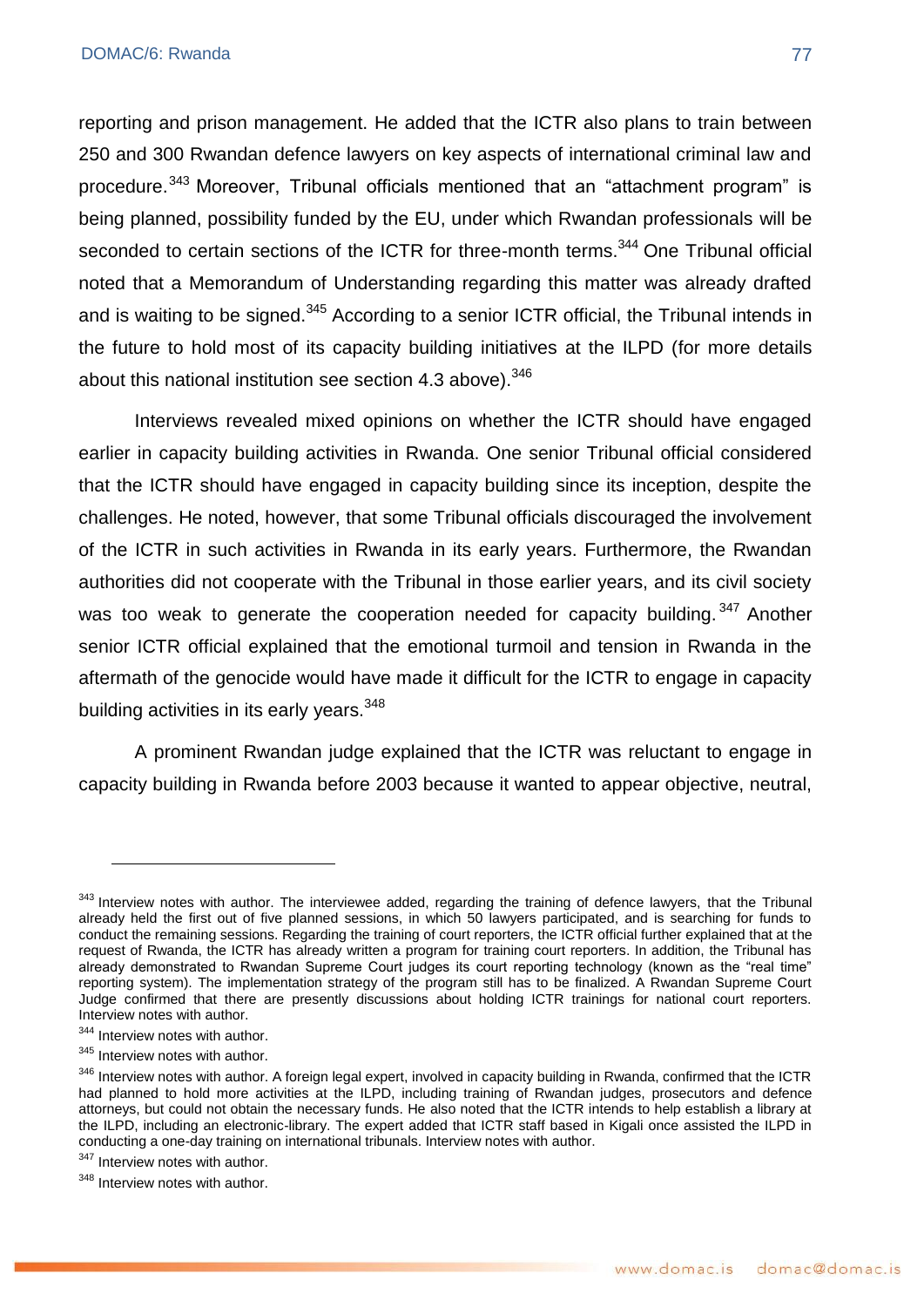and independent from Rwanda. Still, he did not justify this reluctance.<sup>349</sup> Another prominent Rwandan judge added that the ICTR could not have engaged in capacity building activities in Rwanda before 2003 due to its own "teething problems".  $350$  A Rwandan lawyer considered that the ICTR could have started its capacity building activities in Rwanda around year 2000, once the Rwandan justice system was sufficiently developed to allow ICTR involvement.<sup>351</sup>

### *Employment of Rwandan Nationals by the ICTR*

Another way in which the ICTR has been contributing to judicial capacity in Rwanda is through employing Rwandans in its various sections since  $2003$ .<sup>352</sup> Rwandans are also involved in the Tribunal as interns and legal researchers.<sup>353</sup> An ICTR judge recalled that the Tribunal, in its early years, employed Rwandans only as translators. However, at a later stage, the Tribunal's Registry adopted a policy of including Rwandans in other sections of the Registry, such as the WVSS, the Protocol Unit and the Outreach Program. In addition, every ICTR Defence team has Rwandan investigators.<sup>354</sup> This employment policy was also applied in the OTP. The judge stressed that in 1996-1997 it would have been impossible to let a Tutsi attorney cross examine a Hutu witness (or vice versa), but this has changed over time, and today the Tribunal's OTP employs about 4-6

<u>.</u>

<sup>349</sup> Interview notes with author.

<sup>&</sup>lt;sup>350</sup> Interview notes with author.

<sup>351</sup> Interview notes with author.

<sup>&</sup>lt;sup>352</sup> This assumes that these Rwandans eventually return to Rwanda with the knowledge they gained at the ICTR. Two Rwandans, who are currently employed by the ICTR, indicated in interviews that they plan to return to Rwanda once the Tribunals winds up. One of them explained that he wanted to teach at a Rwandan university, or become a prosecutor in Rwanda. He stressed that working at the Tribunal has enhanced his knowledge of international law and his understanding of the crimes which were committed in Rwanda. It also developed his ability to be objective and think independently. These skills, he believed, would make him a good prosecutor in Rwanda. Interview notes with author.

<sup>&</sup>lt;sup>353</sup> This was noted in interviews with ICTR officials. Interview notes with author. In addition, a Rwandan law professor noted that each year since around 2003, six or seven several Rwandan law students engage as legal researchers at the ICTR for periods of two months. These students consequently become interested in international criminal law and the ICTR. Interview notes with author.

<sup>354</sup> Interview notes with author. The ICTR judge explained that the defence teams at the Tribunal pick their own investigators. But since they usually pick Hutus, and some of them may "have a past", the ICTR instituted within its Registry a screening process for defence investigators, which includes consultations with Rwandan authorities. In other words, Rwanda is asked to approve every defence investigator before an ICTR defence team can employ him or her. The ICTR judge complained that sometimes, after the Rwandans approve a defence investigator, they submit new information suggesting that the investigator was involved in the genocide, and accuse the ICTR of employing genocidaires. It was also noted by a Tribunal official that Rwandans appear on the list of approved defence counsel. Interview notes with author.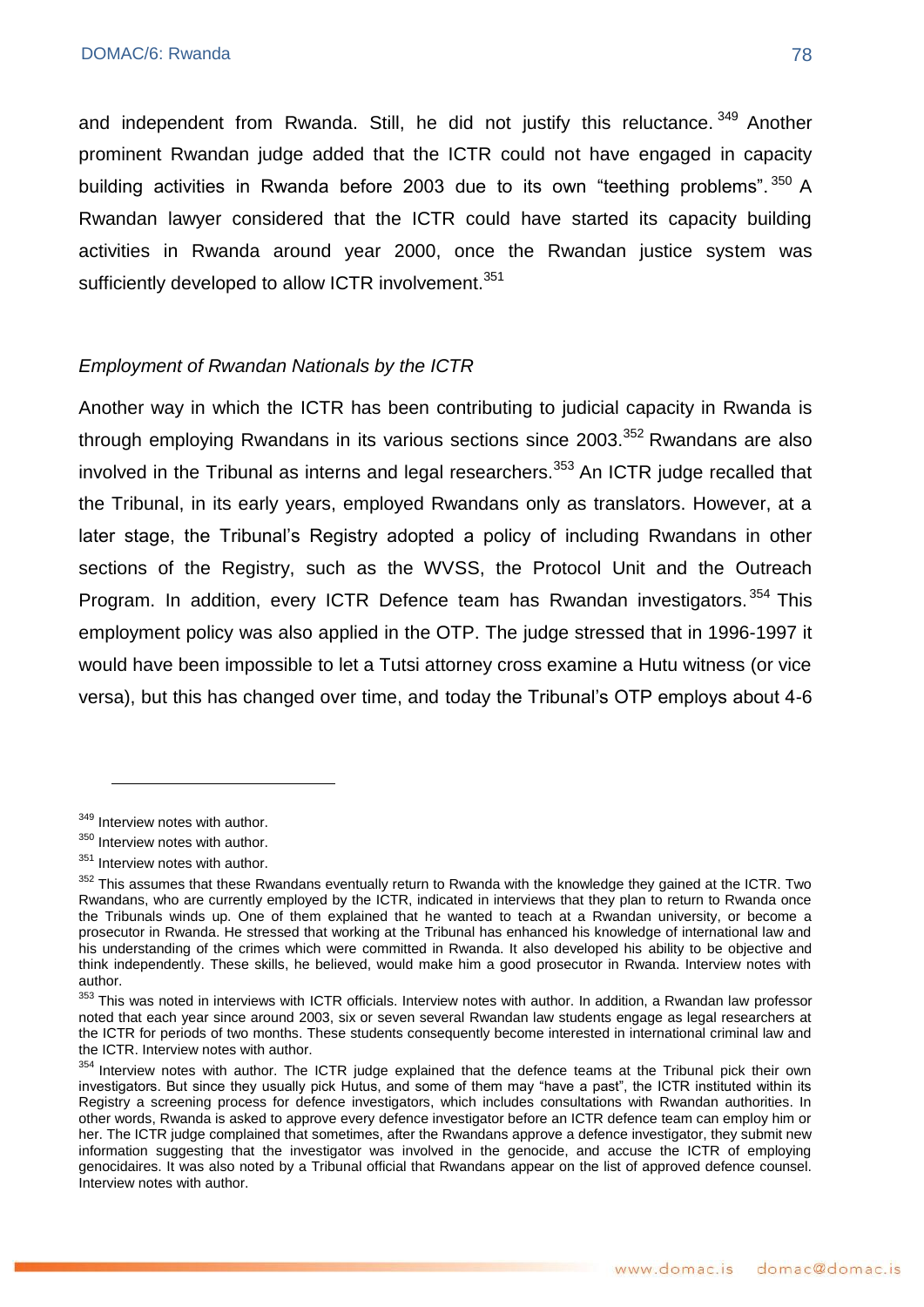Hutu or Tutsi lawyers.<sup>355</sup> A senior OTP official noted that Rwandans are employed by the OTP as trial attorneys and "associate investigators".<sup>356</sup> Still, two senior Rwandan officials who were interviewed considered it unfortunate that the ICTR did not employ Rwandan prosecutors and investigators before 2003. They also complained that Rwandan judges are not included in the Tribunal's Chambers, and that Rwandans are not involved as interns in Chambers.<sup>357</sup>

A senior ICTR official noted that when he suggested that Rwandans be employed in the ICTR Chambers, the judges rejected the idea, as they believed that employing them would interfere with the neutrality of the judges.  $358$  Regarding the possible employment of Rwandan judges, a senior ICTR official considered that the Tribunal could not have involved Rwandan judges because of the risk that they may not be obiective.<sup>359</sup> An ICTR judge noted that the bitterness and lack of trust across the ethnic divide in Rwanda in 1994 made it impossible at the time to consider engaging Rwandan judges in the ICTR. But even later, he added, this tension made it problematic to employ Rwanda judges (even when ethnicity was no longer supposed to be a distinguishing factor among Rwandans).<sup>360</sup>

### *Infrastructural Development*

<u>.</u>

A senior Rwandan official indicated that prison facilities in Rwanda were improved in view of the possibility that the ICTR will transfer its convicts to serve their sentences in

<sup>355</sup> Interview notes with author. A Rwandan working at the ICTR also confirmed that the ICTR did not want to employ Rwandans in the past, based on its belief that the animosity between Hutus and Tutsis would influence the quality of their work and jeopardize their objectivity. Interview notes with author.

<sup>356</sup> Interview notes with author. The official explained that the associate investigators were qualified attorneys back in Rwanda. At the ICTR, they assist with crime analysis. Their fluency in Kinyarwanda is highly valued in light of the limited language resources at the OTP, a section which has to deal with a lot of material in Kinyarwanda. They may return to the local system to work, which is a way of transferring skills to Rwanda, but some of them may end up employed by other international tribunals.

<sup>&</sup>lt;sup>357</sup> Interview notes with author. One of the interviewees added that even when Rwandan interns were brought to serve in other ICTR sections, this step was only done for image purposes, and not because they were thought to be able to contribute professionally. This is regrettable, he believed, as it would have been useful to incorporate Rwandans in the Tribunal not only to promote capacity building in Rwanda but also to help the ICTR understand Rwanda. The second interviewee noted that the ICTR could have better contributed to capacity building in Rwanda had it employed more Rwandans, and from an earlier time.

<sup>&</sup>lt;sup>358</sup> Interview notes with author.

<sup>359</sup> Interview notes with author. The Tribunal official stressed that "it is important that justice is perceived to be done with the highest standards protecting the rights of the accused".

<sup>360</sup> Interview notes with author. It is noted that following the genocide, ethnic labels have been removed from ID cards. See UN 2000 Human Rights Report on Rwanda (n 54), para. 16.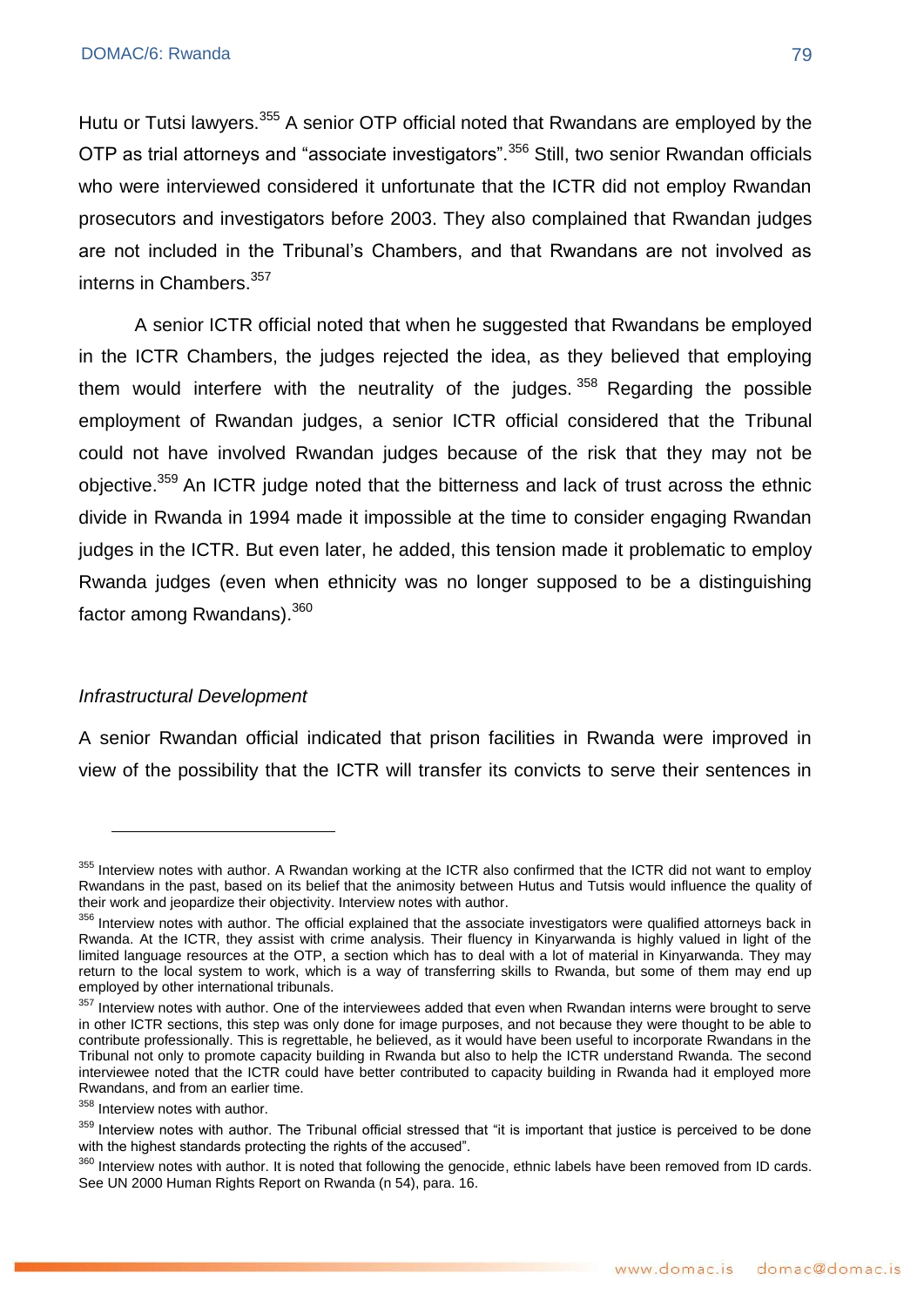Rwanda.<sup>361</sup> He added that the improvements were financed by the EU and the Netherlands, not by ICTR.<sup>362</sup> A senior ICTR official confirmed that thanks to the support of the Netherlands, Rwanda has been able to build a prison conforming to international standards. In this light, he added, the ICTR Registrar signed an agreement on the enforcement of sentences with Rwanda. But he also noted that for the ICTR to transfer prisoners to Rwanda, it must be convinced that Rwanda can guarantee their safety.<sup>363</sup>

To satisfy the ICTR's requirements, in addition to enhancing prison facilities, a senior Tribunal official recalled that Rwanda constructed a chamber in its Supreme Court that could host ICTR proceedings. This was done in case the ICTR judges would hold trial sessions in Rwanda, a possibility provided by the ICTR Rules but which never materialized.<sup>364</sup>

## 9. CONCLUSION AND RECOMMENDATIONS

International courts can more effectively fight impunity if their process is complemented by fair national criminal proceedings in the countries they address. They may be able to prosecute dozens of the most highly ranking perpetrators, but in cases of mass atrocities this represents only a small fraction of the criminals. Impunity may still remain the rule in the country of the crimes, if others are not brought to justice.

<u>.</u>

<sup>361</sup> Interview notes with author. The Rwandan official explained that Article 26 of the ICTR Statute is very unequivocal in stating that "sentences shall be served in Rwanda". Indeed, it continues with the words "or elsewhere", but the preference for Rwanda is demonstrated by the choice of the word "shall" as opposed to "will" or "may". Nonetheless, to date, no prisoners were transferred to Rwanda. Further, the ICTR unilaterally decided to send its convicts to countries other than Rwanda, without consulting or corresponding with Rwanda on the matter. Until recently, even the notice requirement was not met by the ICTR (that is the requirement in Rule 103 of the ICTR Rules of Procedures and Evidence that the ICTR give prior notice to Rwanda when its convicts are sent elsewhere to serve their sentences). Today, however, Rwanda is served with notices, which is a positive development. Recently, an agreement on the enforcement of sentence in Rwanda was signed between the ICTR and Rwanda, and in November 2008 it was ratified by Rwanda. Nonetheless, such agreement is not required by the ICTR Statute, and the lack of such an agreement was not the factor which should have impeded the transfer of prisoners.

<sup>362</sup> Interview notes with author. The Rwandan official suggested that this is in contrast to the situation in the other African countries with which the ICTR has concluded agreements on enforcement of sentences, including Mali and Benin, which are getting capacity support from the ICTR, including for prison infrastructure development.

<sup>&</sup>lt;sup>363</sup> Interview notes with author.

<sup>&</sup>lt;sup>364</sup> Interview notes with author. The Tribunal official noted that this court renovation project started as early as 1997, and was eventually completed years later with EU funding. He added that infrastructure which may be needed for ICTR proceedings and does not necessarily exist in a national courtroom includes interpretation equipment, court reporting systems, audio and video recorders, and other technical equipment. Also see [<http://www.delrwa.ec.europa.eu/en/whatsnew/Cour-Minijust-en.pdf>](http://www.delrwa.ec.europa.eu/en/whatsnew/Cour-Minijust-en.pdf) accessed 7 July 2009 (noting that the EU provided funds since 2005 for refurbishing Rwanda's Supreme Court, but there was nothing indicating that this was related to the ICTR).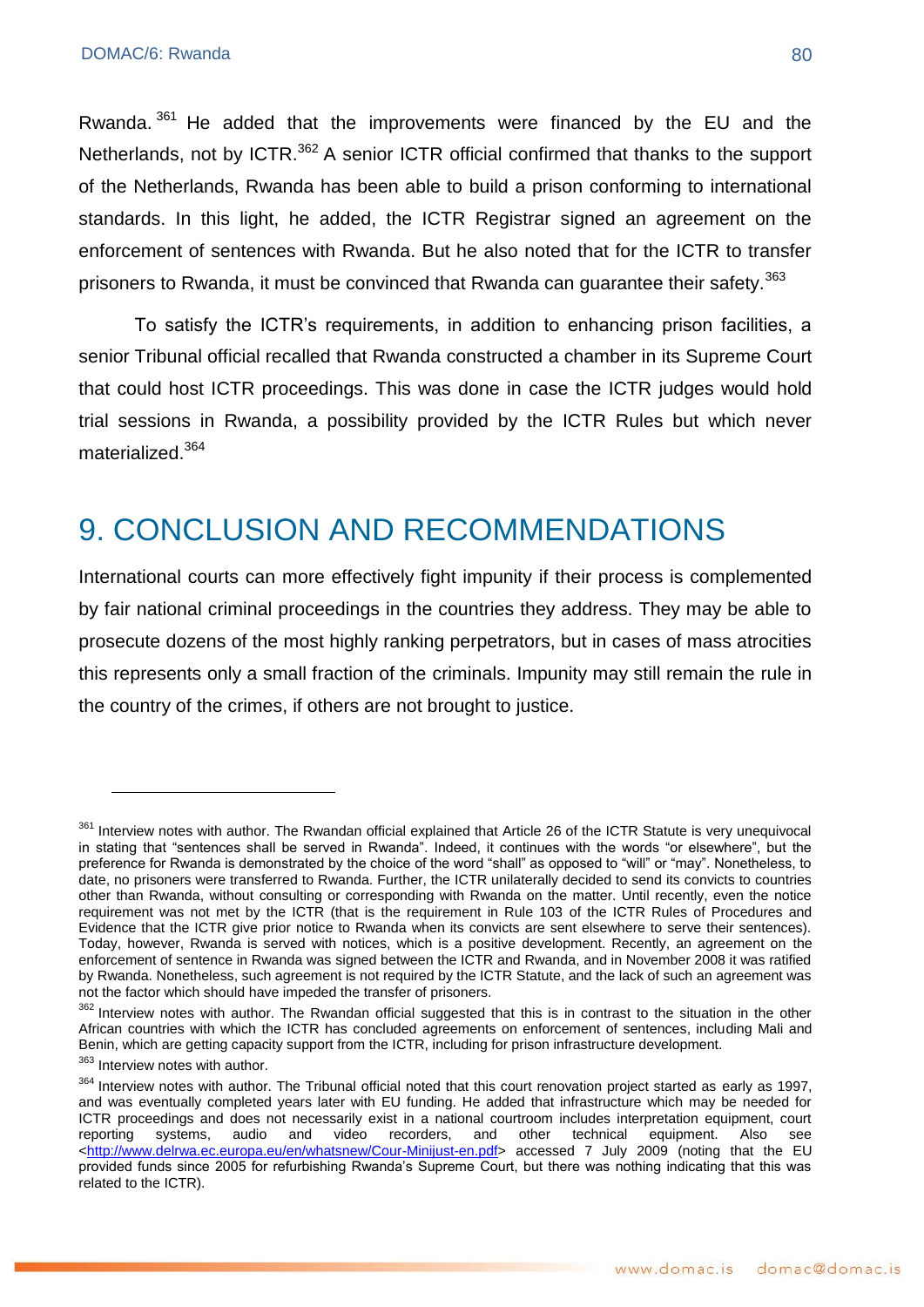It is important that the international and national processes complete rather than compete with each other. An international court is set up when the national justice system is struggling to re-build what was destroyed as a consequence of the mass atrocities. At that stage, the international court is well placed to support national courts and in particular encourage them to prosecute the atrocities in parallel to the international trials. A calibrated effort to prosecute all perpetrators (or at least all high and mid level ones), by utilizing in parallel national and international courts, will ensure that norms and procedures which were developed in international courts will be applied in national prosecutions where needed. Furthermore, international courts have more resources to attract leading world experts on international criminal law. If the national and international systems work together, the contribution of these world experts (for example in the area of norm development), would be more likely to permeate into the national level. In such an environment the international court will become more relevant and acceptable on the local level, inevitably enhancing its ability to promote accountability in the relevant society. This is especially important when the international court sits outside the country of the crimes, as in the case of the ICTR.

However, in the case of Rwanda, as shown in this report, there was no calculated attempt after the genocide to foster such complementarity between the ICTR and the Rwandan justice system. When the ICTR was established, what was lacking was a comprehensive approach at the international level which promoted the parallel utilization of international and national courts to achieve the goals of international criminal justice. From the outset, the national criminal proceedings in Rwanda developed separately from the ICTR's process, and the International Tribunal, in its first ten years of existence, had almost no impacts on the national system.

This changed to a certain extent in 2004, when the ICTR adopted a procedure for referring cases to national courts. The possibility of receiving cases from the ICTR led Rwanda to amend its due process and sentencing norms to conform to international standards. But the procedural norms which were amended apply only to cases transferred to Rwanda from abroad, of which there have so far been none. Furthermore the adaptation of penalty norms to international standards did not have any practical implications, as capital punishment has not been applied in practice in Rwanda since 1998. The abolition of life imprisonment in isolation may constitute a significant impact of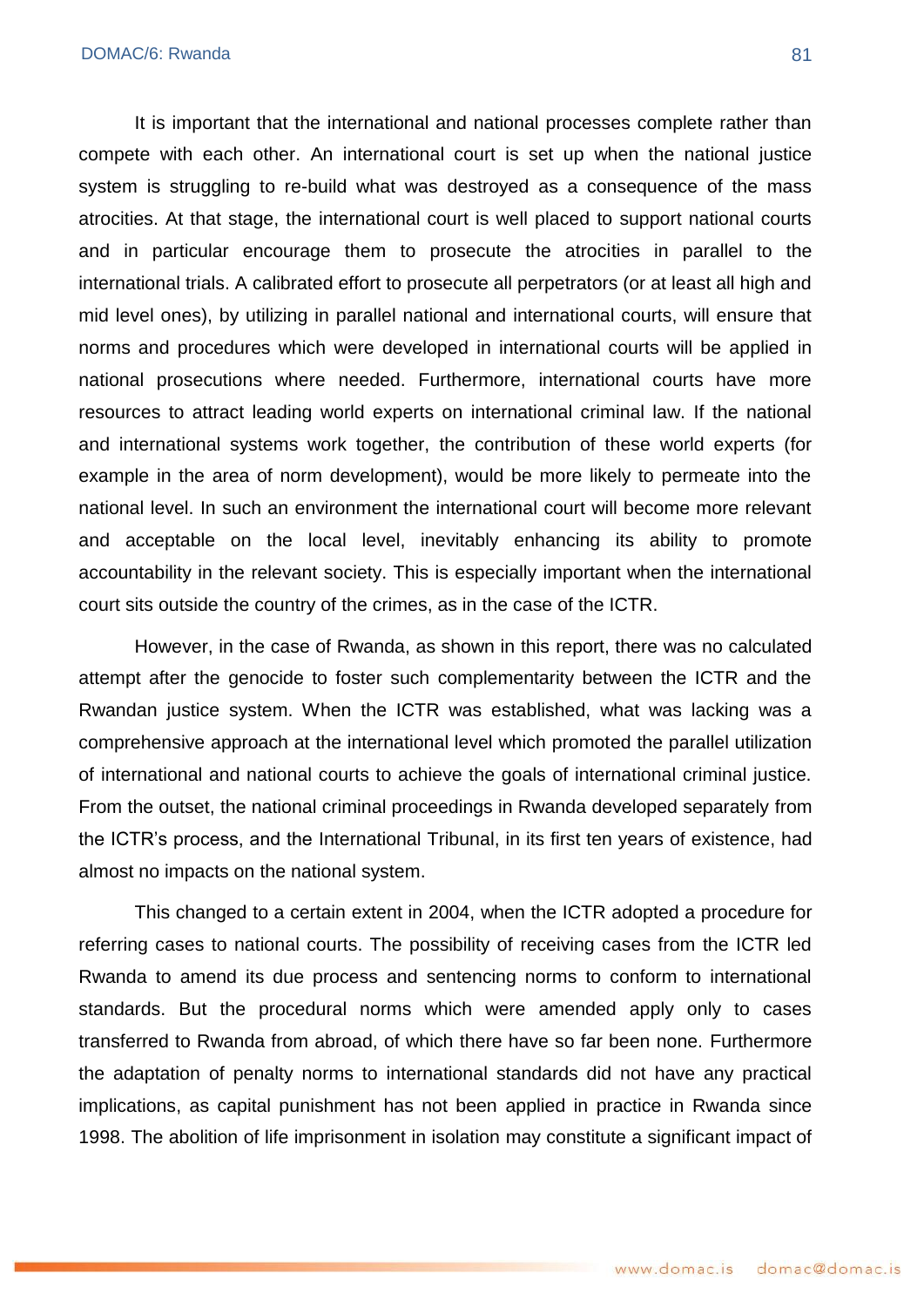<u>.</u>

the ICTR, although there is no evidence that this penalty has been applied in practice in Rwanda.

Nonetheless, it is significant that thanks to its referral procedure, the ICTR encouraged these developments in Rwanda. It is also significant that the referral possibility led to unprecedented levels of cooperation between the ICTR and the Rwandan justice system and to the commencement of capacity building activities by the ICTR in Rwanda. There are other impacts of the ICTR in Rwanda. The possibility that ICTR convicts will serve their sentences in Rwanda led Rwanda to improve its prison facilities to meet international standards. The employment of Rwandans by the ICTR (even if not intended as a capacity building initiative) ensures the transfer of skills to Rwandan nationals. Finally, the ICTR may have had a catalysing effect on the prosecution of war crimes in Rwanda: Thanks to the hand-over of dossiers from the Tribunal's Prosecutor to Rwanda, a war crimes trial against four RPF members was held in Rwanda in 2008. A greater impact in this direction may soften the criticism that Rwanda practices one-sided "victors' justice".

But despite all these impacts, the ICTR and third states refuse to refer cases to Rwanda on the basis that the country does not offer fair trials. In addition, many key players at the ICTR still consider Rwanda's system to mete unfair victor's justice and many influential Rwandans consider the ICTR as a waste of money. Such perceptions, which are unfortunately still quite dominant, prevent a strong coordinated effort of the ICTR and the Rwandan justice system which could together more effectively strengthen the rule of law and the culture of accountability in Rwanda.

It is unfortunate that efforts by international community to encourage complementarity between the ICTR and Rwanda's justice system were made as late as ten years after the atrocities and the establishment of the ICTR. Had the UN, in November 1994, been supportive of encouraging national proceedings in Rwanda in parallel to international trials, it could have designed the ICTR in a way which maximizes its positive impacts on the national system in Rwanda. Had the ICTR itself considered that encouraging national trials was one of its goals, it could have taken measures to achieve this goal, for example by adopting a referral procedure before 2004.<sup>365</sup> It is highly

<sup>&</sup>lt;sup>365</sup> This may have been objected to by states that agreed to surrender suspects to the ICTR but would not have agreed to extradite them to Rwanda. However, the ICTR could have solved this tension by, for example, requiring the permission of the state in which the accused was arrested, to his transfer to Rwanda for trial under ICTR supervision.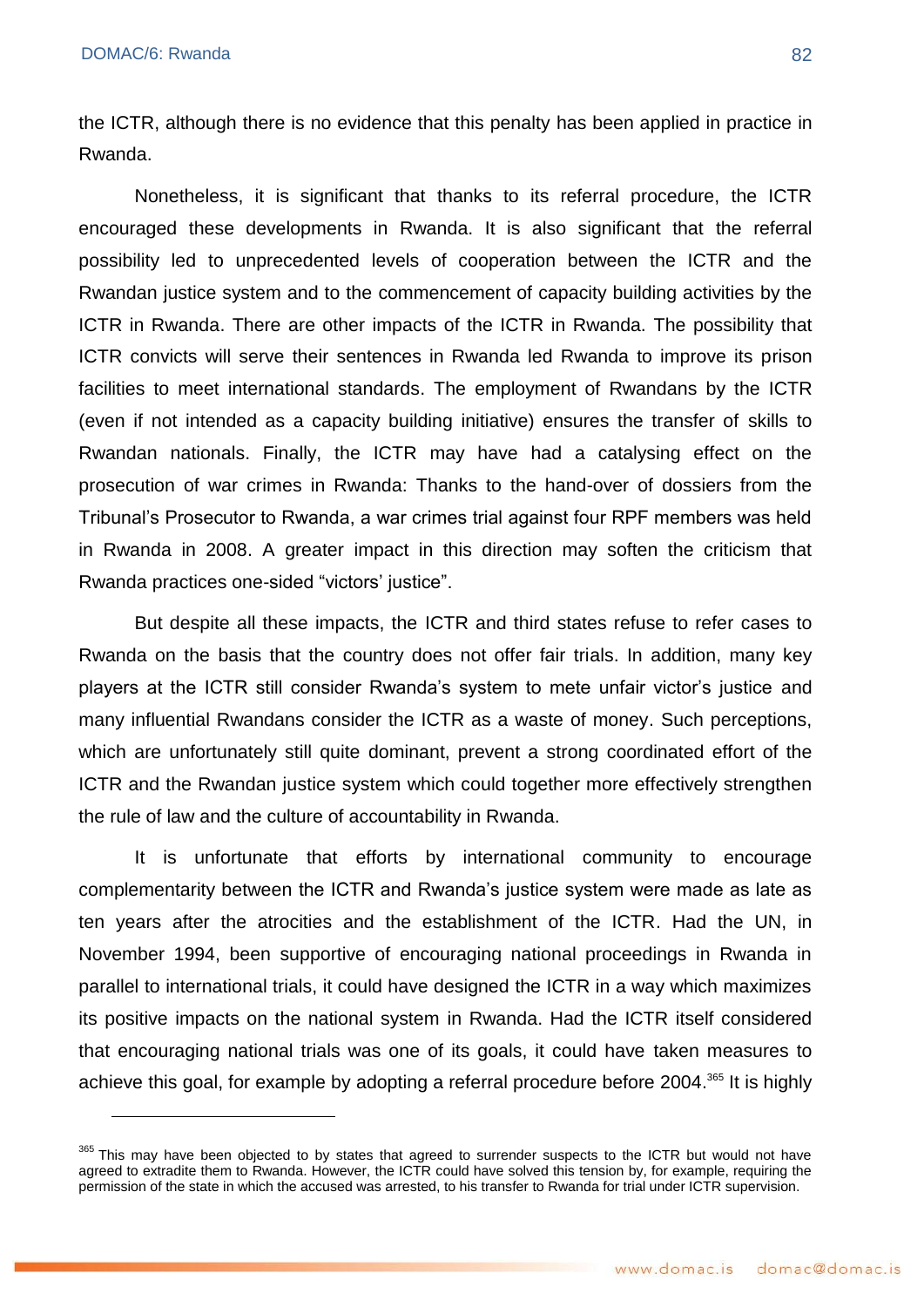likely that as a consequence, the Rwandan justice system would have started improving sooner. Perhaps by now it would have been perceived by the international community as conforming to minimum fairness standards. In addition, the cooperation between the ICTR and Rwanda would have been better at an earlier stage, increasing the Tribunal's legitimacy and relevance in Rwanda.

The ICTR could have also maximized its positive impacts on domestic prosecutions in Rwanda by, for example, employing more Rwandans and thereby enhancing Rwanda's judicial capacity (assuming these staff members would later be absorbed by the Rwandan justice system).<sup>366</sup> An ICTR official added that it is clear today that the involvement of Rwandans in the ICTR, both in Arusha and Kigali, has helped to build capacity in Rwanda.<sup>367</sup> It was also suggested that the ICTR, to maximize its positive impacts in Rwanda, could have involved more victims in its process or held some trials in Rwanda.<sup>368</sup>

Some interviewees considered that the ICTR can still take certain measures before its closure to increase its positive impacts in Rwanda. An NGO representative suggested that the Tribunal can attach Rwandan professionals to its staff, including a Rwandan judge to each Chamber.<sup>369</sup> Another NGO representative suggested that the ICTR should, in collaboration with donor states and NGOs, engage in capacity building activities in the form of consultations (rather than training sessions).  $370$  A senior Rwandan official considered that the more active the ICTR will be in Rwanda, the better it will be for the Rwandan justice system which ultimately seeks to conform to international standards.  $371$  A prominent Rwandan lawyer suggested that after the Tribunal's closure, its staff could work in Rwanda and help build national capacity.<sup>372</sup> A Rwandan Supreme Court judge noted that to increase its impact in Rwanda the ICTR

1

<sup>366</sup> Interview notes with author.

<sup>367</sup> Interview notes with author.

<sup>368</sup> Interview notes with author.

<sup>369</sup> Interview notes with author.

<sup>&</sup>lt;sup>370</sup> Interview notes with author.

<sup>&</sup>lt;sup>371</sup> Interview notes with author.

<sup>&</sup>lt;sup>372</sup> Interview notes with author. The interviewee added that the Rwandan domestic law allows for the employment of foreigner in legal practice. In his view, international justice systems, in principle, should not only prosecute international crimes but should also train local judges to handle such prosecutions.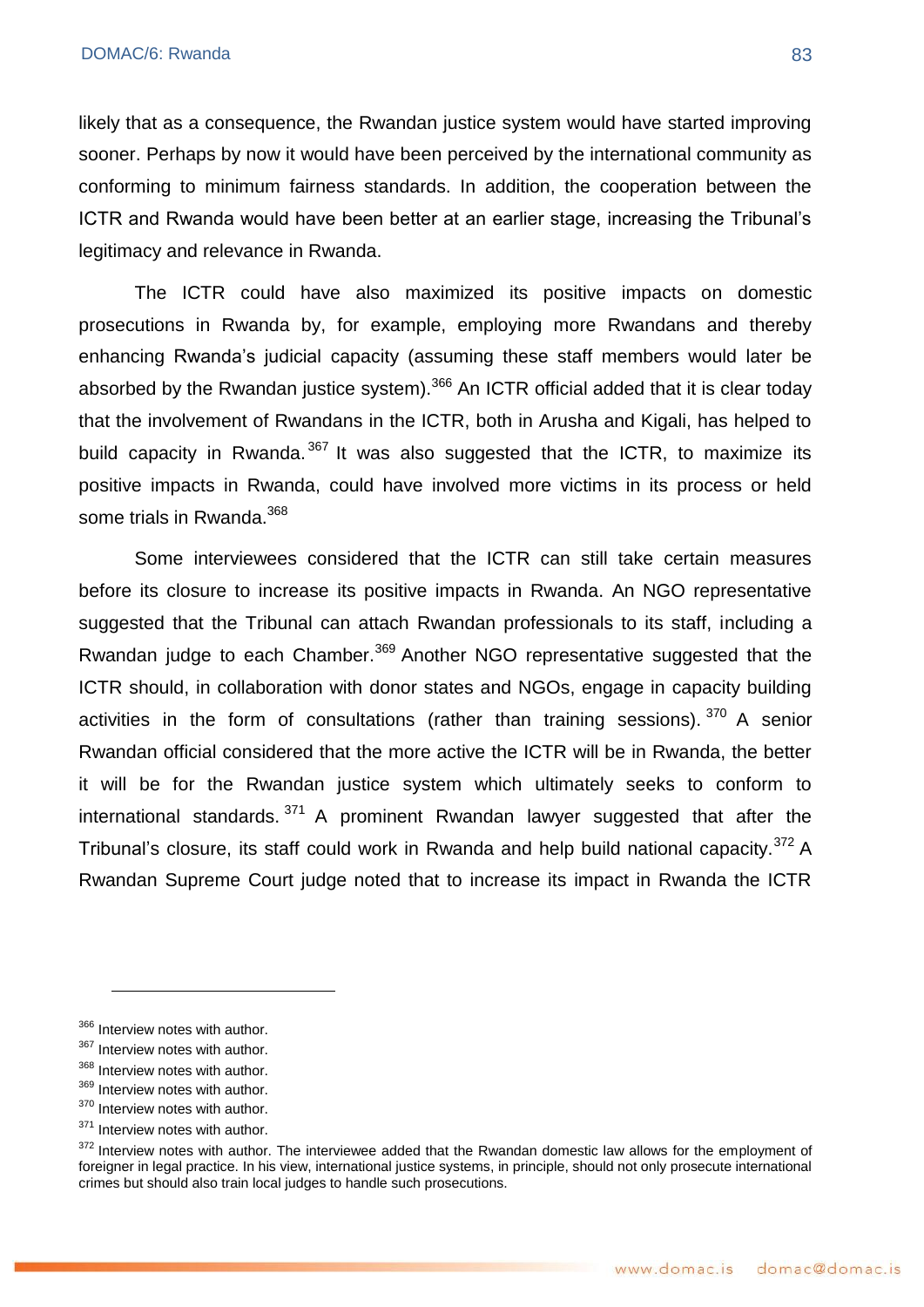#### DOMAC/6: Rwanda 84

1

should send its convicts to serve their sentences in Rwanda. $373$  Another suggestion, offered by a Rwandan legal academic, was that the archives of the ICTR be placed in Rwanda after the Tribunal's closure. This, in his view, would increase the national awareness to the jurisprudence of the ICTR and improve the local perceptions of the Tribunal, thereby maximizing its impact and ensuring greater harmonization between ICTR and Rwandan proceedings. $374$  The role of the international community can also be important in this regard. As demonstrated in this report, many international actors provided financial and capacity building support to help re-build Rwanda's justice system after the genocide. International support is provided to the Rwandan justice sector in Rwanda until today. But to improve accountability and rule of law in Rwanda, the international community could focus more on strengthening the ties between the ICTR and national justice in Rwanda.<sup>375</sup>

<sup>&</sup>lt;sup>373</sup> Interview notes with author. The interviewee also noted that when one commits a crime against an entire community, it is important for the victimized community to see that the perpetrator is punished. Otherwise, there is no impact on the community, and the sentence becomes useless.

<sup>374</sup> Interview notes with author. The interviewee believed that this would contribute to reconciliation and unity in Rwanda, would increase universal awareness to the genocide (as the archives would draw international attention to Rwanda), and that Rwandan and foreign researchers could benefit from the archives.

 $375$  The EC does this to a certain extent, by funding ICTR outreach and capacity building initiatives in Rwanda.